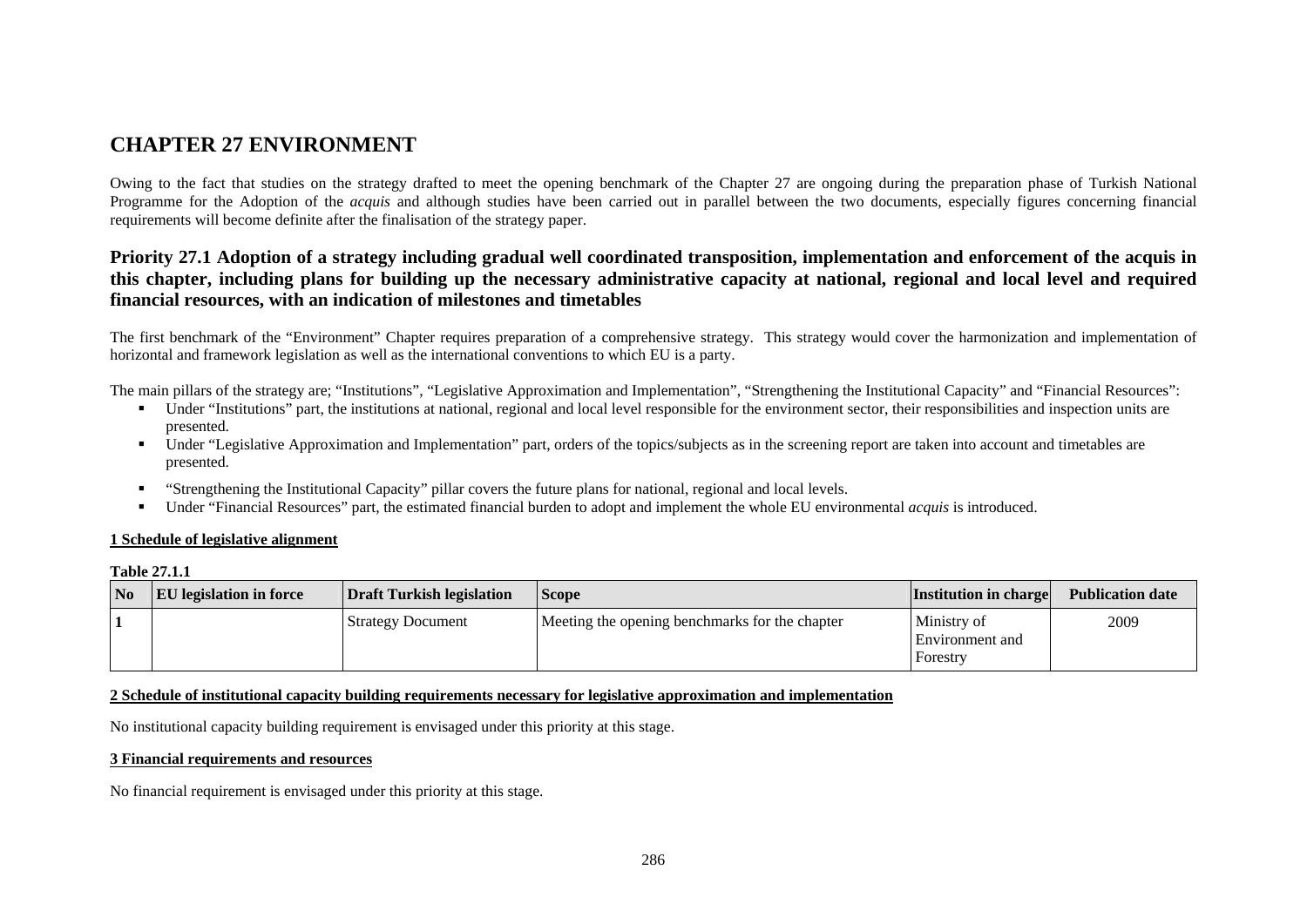# **Priority 27.2 Adoption of the National Waste Management Plan**

### **1 Schedule of legislative alignment**

#### **Table 27.2.1**

| $\overline{\mathbf{N}}$ | <b>EU</b> legislation in force | <b>Draft Turkish legislation</b>      | <b>Scope</b>                                                                                                                                                                                                                                                                                                                                                                                                                                                | <b>Institution in charge</b>               | <b>Publication date</b> |
|-------------------------|--------------------------------|---------------------------------------|-------------------------------------------------------------------------------------------------------------------------------------------------------------------------------------------------------------------------------------------------------------------------------------------------------------------------------------------------------------------------------------------------------------------------------------------------------------|--------------------------------------------|-------------------------|
|                         | Directive No. $2006/12/EC$     | The National Waste<br>Management Plan | Preparation of "National/ Regional Waste Management<br>Plan", which is presented in the format given in<br>"Preparing a Waste Management Plan-A Methodological<br>Guidance Note" published in May 2003 by EC DG-<br>Environment in accordance with EU <i>acquis</i> is carried out<br>by the expert(s) experienced on the waste management<br>plans after examining waste management plans of several<br>member states and the outputs of previous studies. | Ministry of<br>Environment and<br>Forestry | 2009                    |

### **2 Schedule of institutional capacity building requirements necessary for legislative approximation and implementation**

No additional institutional capacity building requirement is envisaged under this priority at this stage.

### **3 Financial requirements and resources**

No financial requirement is envisaged under this priority at this stage.

<span id="page-1-0"></span><sup>&</sup>lt;sup>1</sup> A Project has been launched and studies are underway.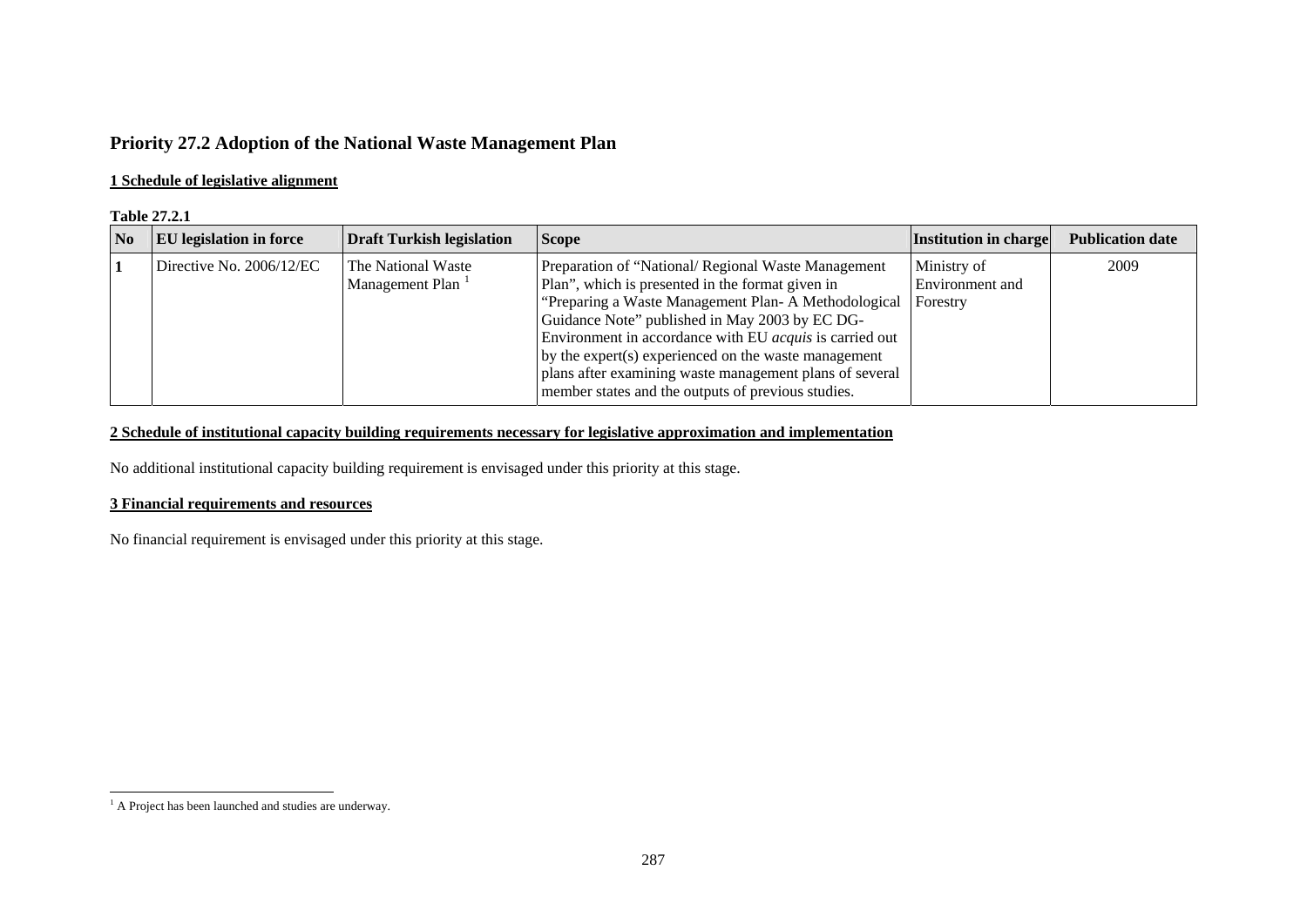**Priority 27.3 Whilst strengthening the administrative capacity, continueing transposition of particularly horizontal legislation involving transboundary issues, such as Environmental Impact Assessment, framework legislation, international framework conventions, as well as legislation of Nature Protection, Water Quality, Chemicals, Industrial Pollution, Risk Management and Waste Management, to domestic law and their implementation** 

**Sub-priority 27.3.1 Horizontal Legislation** 

#### **1 Schedule of legislative alignment**

| N <sub>0</sub> | <b>EU</b> legislation in force | <b>Draft Turkish legislation</b>                                                                                                   | <b>Scope</b>                                                                                                                                                                                                                                                                                                | <b>Institution in charge</b>                                      | <b>Publication date</b> |
|----------------|--------------------------------|------------------------------------------------------------------------------------------------------------------------------------|-------------------------------------------------------------------------------------------------------------------------------------------------------------------------------------------------------------------------------------------------------------------------------------------------------------|-------------------------------------------------------------------|-------------------------|
|                | Directive No. 2001/42/EC       | Implementing Regulation on<br>Strategic Environmental<br>Assessment (SEA) $2$                                                      | In order to provide protection and sustainable use of<br>environment, sustainable development principles have to<br>be integrated at the preparation phase of plans and<br>programmes which may have possible important effects<br>on environment                                                           | Ministry of<br>Environment and<br>Forestry                        | 2010                    |
| $\overline{2}$ | Directive No. 2004/35/EC       | Law on Environmental<br>Liability                                                                                                  | According to polluter pays principle, the facilities whose<br>activities cause environmental damage, to be liable for<br>preventing and remedying this damage financially, related<br>with this subject, bringing together various articles already<br>existing in our legislation and setting new articles | Ministry of<br>Environment and<br>Forestry<br>Ministry of Justice | After 2011              |
| 3              | Directive No. 2003/4/EC        | Implementing Regulation on<br>Determining Rules and<br>Procedures on Sharing<br>Environmental Data and<br>Information <sup>3</sup> | Determining rules and procedures on sharing<br>environmental data Partial compliance with Directive No.<br>2003/4/EC on access to environmental information                                                                                                                                                 | Ministry of<br>Environment and<br>Forestry<br>Prime Ministry      | After 2011              |
| $\overline{4}$ | Directive No. 91/692/EC        | Implementing Regulation on<br>the Implementation of<br><b>Reporting Legislation</b>                                                | Regulating various Directives on reporting to European<br>Commission                                                                                                                                                                                                                                        | Ministry of<br>Environment and<br>Forestry                        | After 2011              |

### **Table 27.3.1.1**

<span id="page-2-0"></span> $2^2$  Espoo Convetion will be considered within the framework of full membership perspective.

<span id="page-2-1"></span> $3$  Aarhus Convention will be considered within the framework of full membership perspective.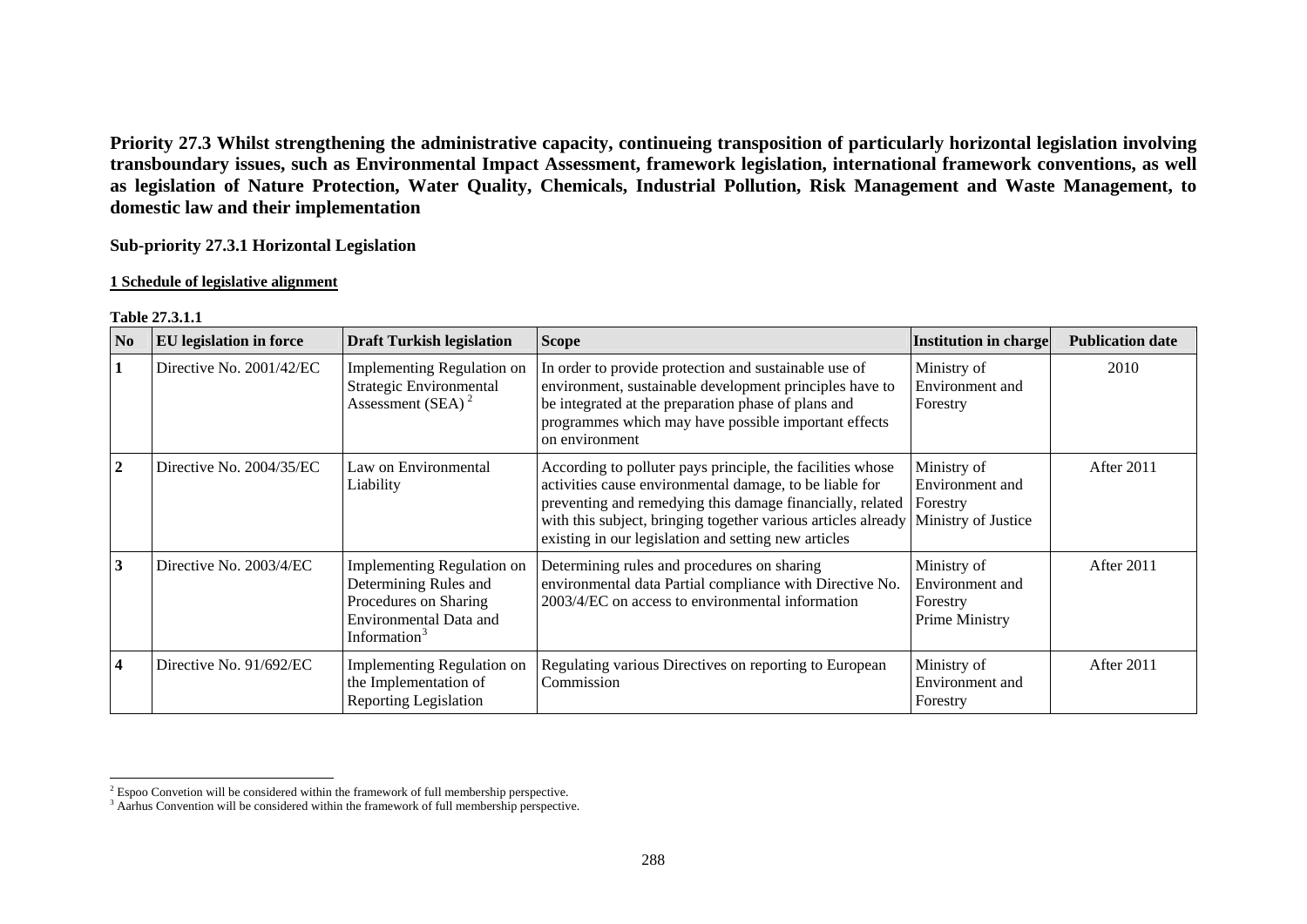| N <sub>o</sub> | <b>EU</b> legislation in force | <b>Draft Turkish legislation</b>                                                                                        | <b>Scope</b>                                                                                                                                                        | <b>Institution in charge</b>                                                                                                                                                                                                                                                                                                                         | <b>Publication date</b> |
|----------------|--------------------------------|-------------------------------------------------------------------------------------------------------------------------|---------------------------------------------------------------------------------------------------------------------------------------------------------------------|------------------------------------------------------------------------------------------------------------------------------------------------------------------------------------------------------------------------------------------------------------------------------------------------------------------------------------------------------|-------------------------|
| 5              | Directive No. 2003/87/EC       | Implementing Regulation on<br>Emission Trading <sup>4</sup>                                                             | Establishing a scheme for greenhouse gas emission<br>allowance trading                                                                                              | Ministry of<br>Environment and<br>Forestry<br>Ministry of Energy<br>and Natural<br>Resources<br>Ministry of Industry<br>and Trade<br>Ministry of Finance<br>Ministry of Public<br>Works and<br>Settlement<br>Undersecretariat of<br>Foreign Trade<br><b>Capital Markets</b><br>Board<br>Undersecretariat of<br><b>State Planning</b><br>Organization | After 2011              |
| 6              | Decision No. 280/2004/EC       | Implementing Regulation on<br>Monitoring Greenhouse Gas<br>Emissions                                                    | Establishing a mechanism for monitoring all GHG<br>emissions                                                                                                        | Ministry of<br>Environment and<br>Forestry<br>Ministry of Energy<br>and Natural<br>Resources<br>Ministry of Tansport<br>Ministry of<br>Agriculture and Rural<br>affairs<br><b>TURKSTAT</b>                                                                                                                                                           | After 2011              |
| $\overline{7}$ | Directive No. 2007/2/EC        | <b>Implementing Regulation</b><br>which is going to Harmonize<br>Directive on Infrastructure<br>for Spatial Information | Establishment of the national regulatory authority in this<br>field and of the infrastructure for the national spatial<br>planning information/data in the country. | Ministry of<br>Environment and<br>Forestry                                                                                                                                                                                                                                                                                                           | After 2011              |

<span id="page-3-0"></span><sup>4</sup> Necessary arrangements are going to be made depending on being a party to Kyoto Protocol.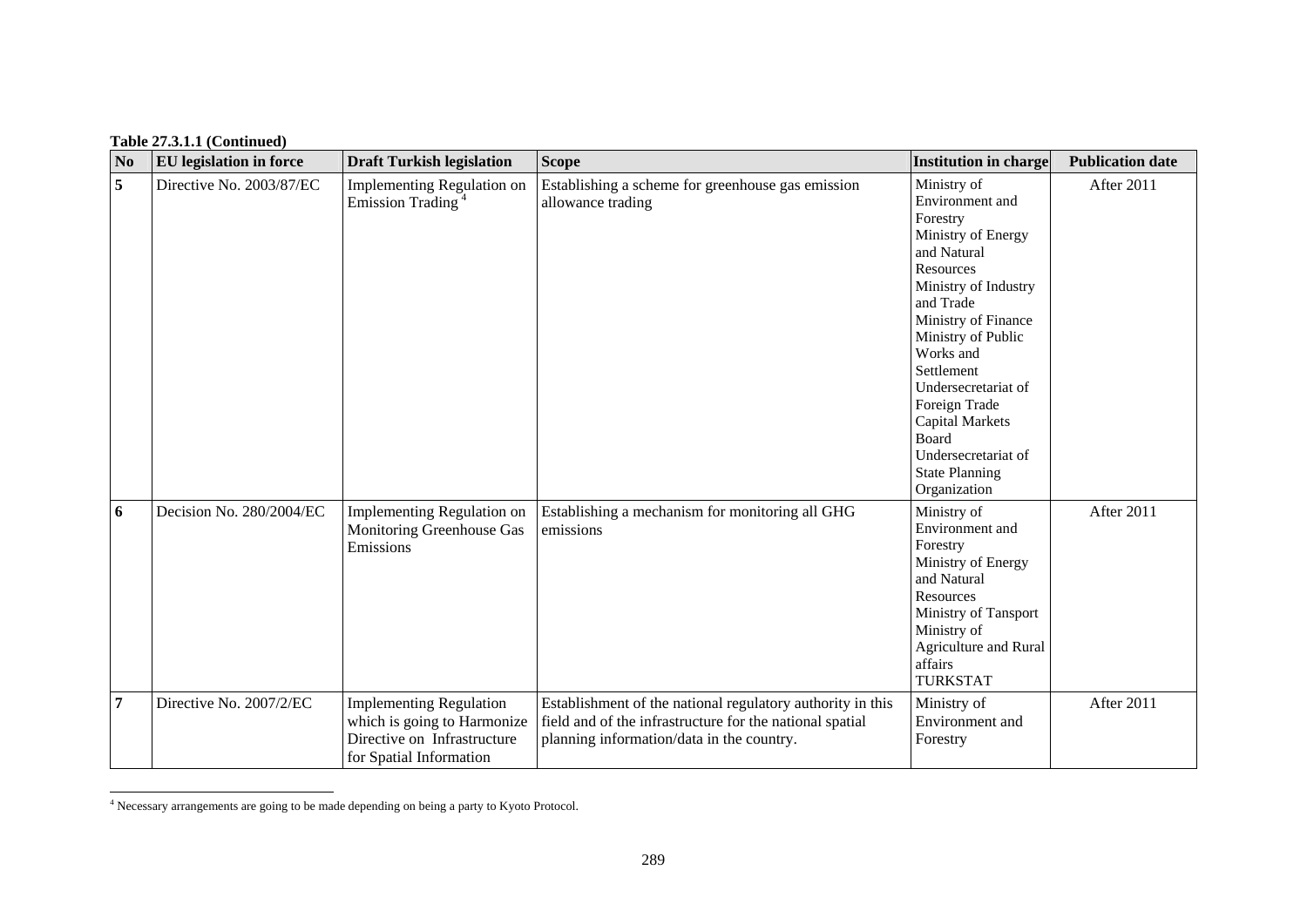|                                                | Table 27.3.1.2                                                                                                                                                                                                                                                                                                                                                                                                                                                                                                                                                                                                                                                                                                                         |           |  |  |  |  |
|------------------------------------------------|----------------------------------------------------------------------------------------------------------------------------------------------------------------------------------------------------------------------------------------------------------------------------------------------------------------------------------------------------------------------------------------------------------------------------------------------------------------------------------------------------------------------------------------------------------------------------------------------------------------------------------------------------------------------------------------------------------------------------------------|-----------|--|--|--|--|
| N <sub>0</sub>                                 | <b>Requirements</b>                                                                                                                                                                                                                                                                                                                                                                                                                                                                                                                                                                                                                                                                                                                    | Year      |  |  |  |  |
|                                                | (Ministry of Environment and Forestry)                                                                                                                                                                                                                                                                                                                                                                                                                                                                                                                                                                                                                                                                                                 |           |  |  |  |  |
|                                                | With regard to EIA Directive (85/337/EEC amended with 97/11/EC and 2003/35/EC);<br>- Strengthening the current institutional capacity for more effective implementation of Implementing Regulation on EIA<br>- Building capacity of whole stakeholders of EIA process.<br>- Organizing training activities on impact assessment techniques for related governmental institutions<br>- Updating sectoral guidelines, organization of trainings on these guidelines<br>- Strengthening the institutional capacity of EIA Training and Information Centre<br>- Strengthening the Institutional Capacity on EIA Monitoring and Reporting<br>- Investments on infrastructural needs (equipments, software and hardware)                     | 2009      |  |  |  |  |
| $\mathbf{2}$                                   | Within the framework of Directive No. 2001/42/EC of the European Parliament and of the Council of 27 June 2001 on the assessment of the<br>effects of certain plans and programmes on the environment (Strategical Environmental Assessment (SEA) Directive);<br>- Enhancement of the current institutional structure<br>- Enhancement of the capacities of interest groups included in the SEA process<br>- Provision of training programmes on SEA<br>- Preparation of sectoral guides, implementation training programmes concerning those guidelines<br>- Raising the awareness of people and ensuring their efficient participation to the SEA<br>- Realization of infrastructure investments (equipments, software and hardware) | 2009-2010 |  |  |  |  |
| (General Directorate of State Hydraulic Works) |                                                                                                                                                                                                                                                                                                                                                                                                                                                                                                                                                                                                                                                                                                                                        |           |  |  |  |  |
| 3                                              | For the efficient implementation of Strategical Environmental Assessment (SEA) Directive No. 2001/42/EC on institutional basis;<br>- Training of personnel<br>- Carrying out pilot studies                                                                                                                                                                                                                                                                                                                                                                                                                                                                                                                                             | 2009-2010 |  |  |  |  |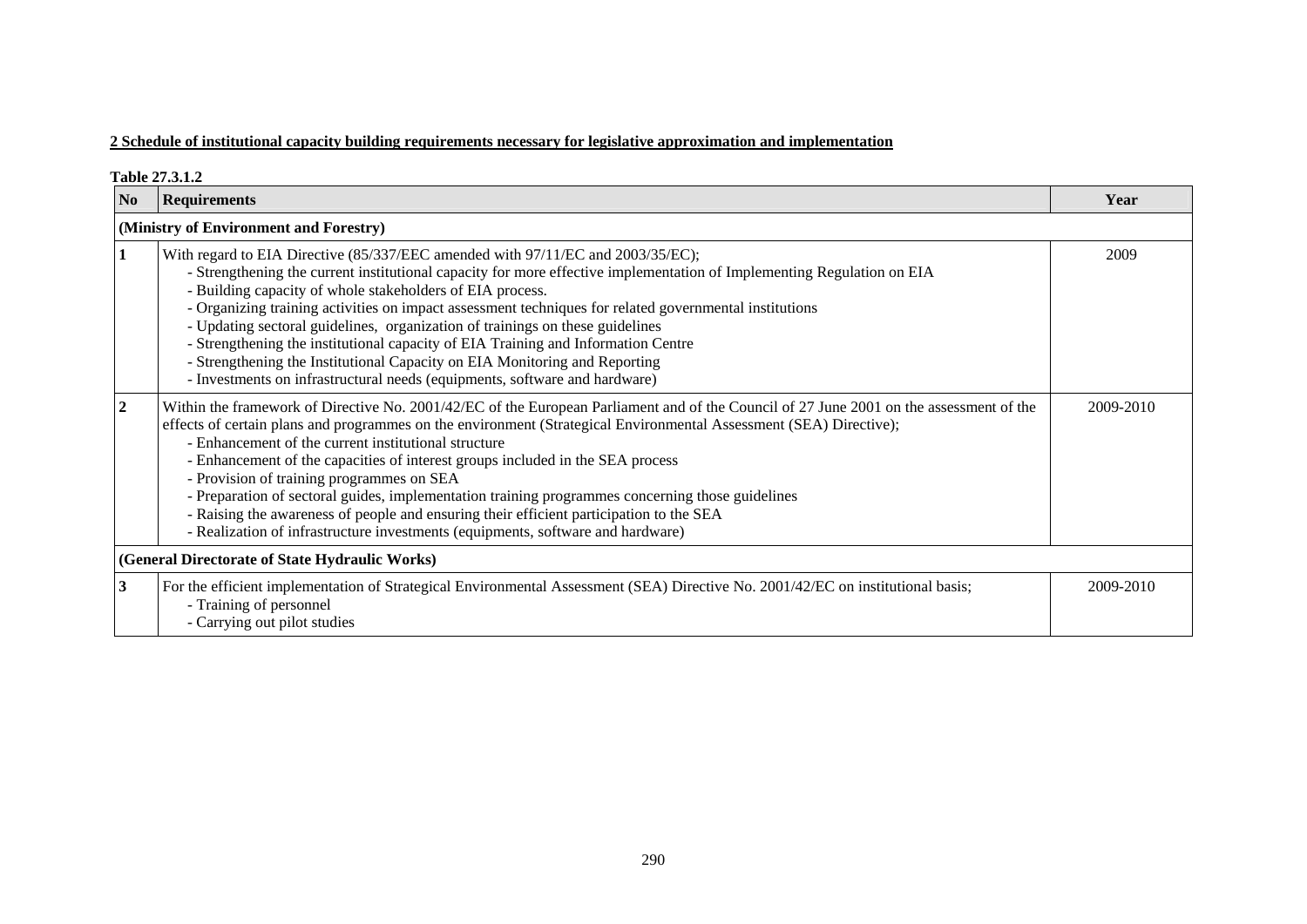### **Table 27.3.1.2 (Continued)**

| N <sub>0</sub>                                                                                               | <b>Requirements</b>                                                                                                                                                                         | Year      |  |  |  |  |
|--------------------------------------------------------------------------------------------------------------|---------------------------------------------------------------------------------------------------------------------------------------------------------------------------------------------|-----------|--|--|--|--|
|                                                                                                              | (State Planning Organization)                                                                                                                                                               |           |  |  |  |  |
|                                                                                                              | For the efficient implementation of Strategical Environmental Assessment (SEA) Directive No. 2001/42/EC on institutional basis;<br>- Training of personnel                                  | 2009-2010 |  |  |  |  |
|                                                                                                              | (Ministry of Transport)                                                                                                                                                                     |           |  |  |  |  |
| 5                                                                                                            | For the efficient implementation of Strategical Environmental Assessment (SEA) Directive No. 2001/42/EC on institutional basis;<br>- Training of personnel<br>- Carrying out pilot projects | 2009-2010 |  |  |  |  |
|                                                                                                              | (Ministry of Culture and Tourism (General Directorate of Investments and Enterprises))                                                                                                      |           |  |  |  |  |
| 6                                                                                                            | For the efficient implementation of Strategical Environmental Assessment (SEA) Directive No. 2001/42/EC on institutional basis;<br>- Training of personnel                                  | 2009-2010 |  |  |  |  |
| (Ministry of Agriculture and Rural Affairs (General Directorate of Agricultural Production and Development)) |                                                                                                                                                                                             |           |  |  |  |  |
|                                                                                                              | For the efficient implementation of Strategical Environmental Assessment (SEA) Directive No. 2001/42/EC on institutional basis;<br>- Training of personnel<br>- Carrying out pilot projects | 2009-2010 |  |  |  |  |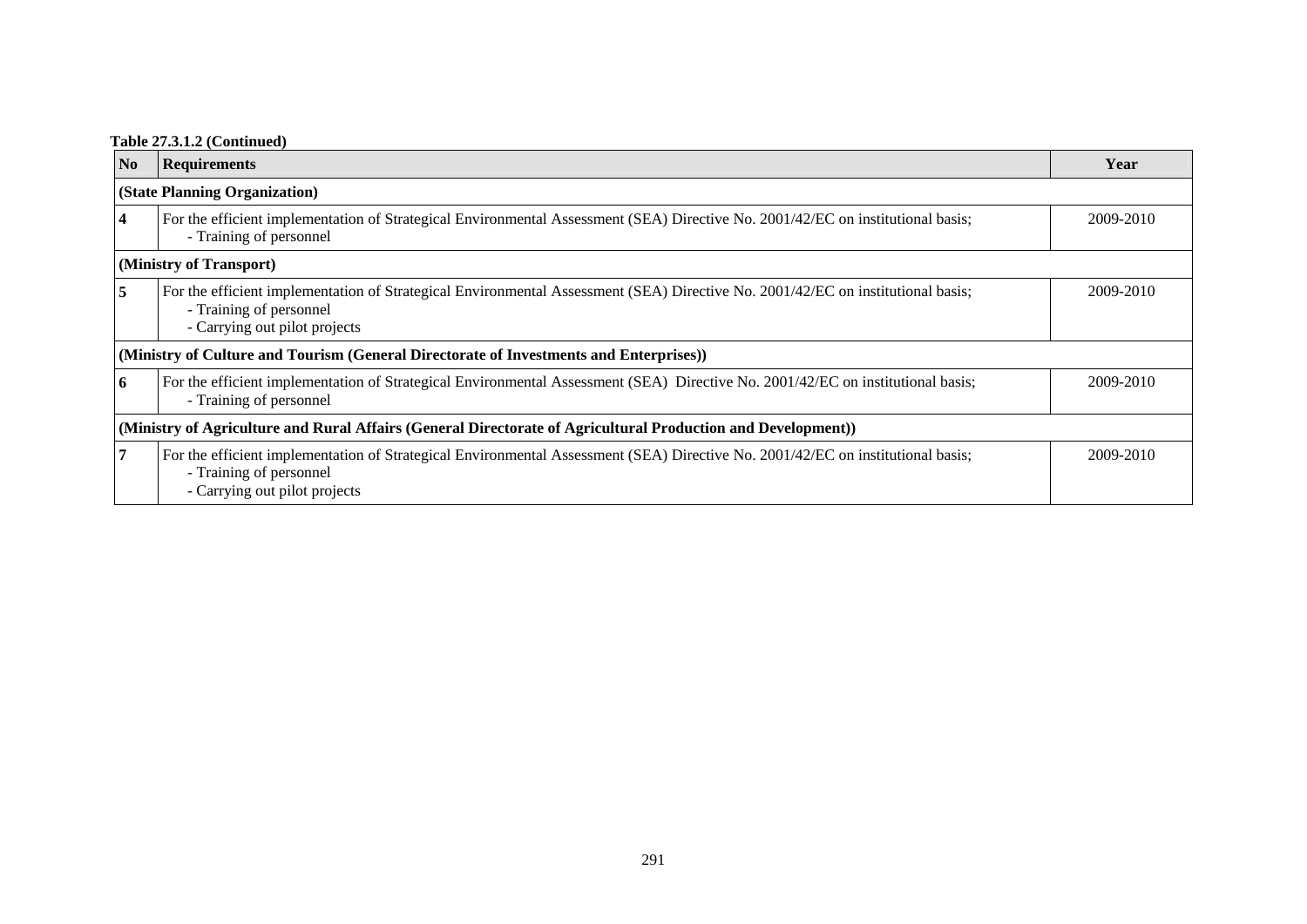| Table 27.3.1.3.1                                                                                                                                                  | (Euro)    |                        |                   |       |              |  |  |
|-------------------------------------------------------------------------------------------------------------------------------------------------------------------|-----------|------------------------|-------------------|-------|--------------|--|--|
| <b>Requirements (Ministry of Environment and</b><br>Forestry)                                                                                                     | Year      | <b>National Budget</b> | <b>EU</b> sources | Other | <b>Total</b> |  |  |
| <b>I-Investment</b>                                                                                                                                               |           |                        |                   |       |              |  |  |
| Infrastructural needs for the implementation of EIA<br>Directive (equipments, hardware and software)                                                              | 2009-2011 | 350,000                | 300,000           |       | 650,000      |  |  |
| Infrastructural requirements for the implementation of<br>SEA directive (equipments, hardware and software)                                                       | 2009-2010 | 291,000                |                   |       | 291,000      |  |  |
| Providing equipments, hardware and software for the<br>Ministry's spatial information system (Directive No.<br>2007/2/EC)                                         | 2010      | 150,000                | 600,000           |       | 750,000      |  |  |
| Implementation of the metadata service and the other<br>INSPIRE components, integration of the data into the<br><b>INSPIRE</b> database (Directive No. 2007/2/EC) | 2010      | 200,000                | 650,000           |       | 850,000      |  |  |
| Purchase of hardware within the scope of the Project on<br>Establishment of Environmental Information Exchange<br><b>Network</b>                                  | 2009-2010 | 1,625,000              | 4,875,000         |       | 6,500,000    |  |  |
| II- Legislative approximation and implementation                                                                                                                  |           |                        |                   |       |              |  |  |
| - Personnel                                                                                                                                                       |           |                        |                   |       |              |  |  |
| Recruitment of personnel for EIA Studies                                                                                                                          | 2009-2011 | 4,750,000              |                   |       | 4,750,000    |  |  |
| Recruitment of personnel to be employed in SEA<br>studies                                                                                                         | 2009-2010 | 3,938,160              |                   |       | 3,938,160    |  |  |
| - Training                                                                                                                                                        |           |                        |                   |       |              |  |  |
| Training on EIA Implementation                                                                                                                                    | 2009-2011 |                        | 300,000           |       | 300,000      |  |  |
| Training of all stakeholders on SEA                                                                                                                               | 2009-2010 |                        | 242,000           |       | 242,000      |  |  |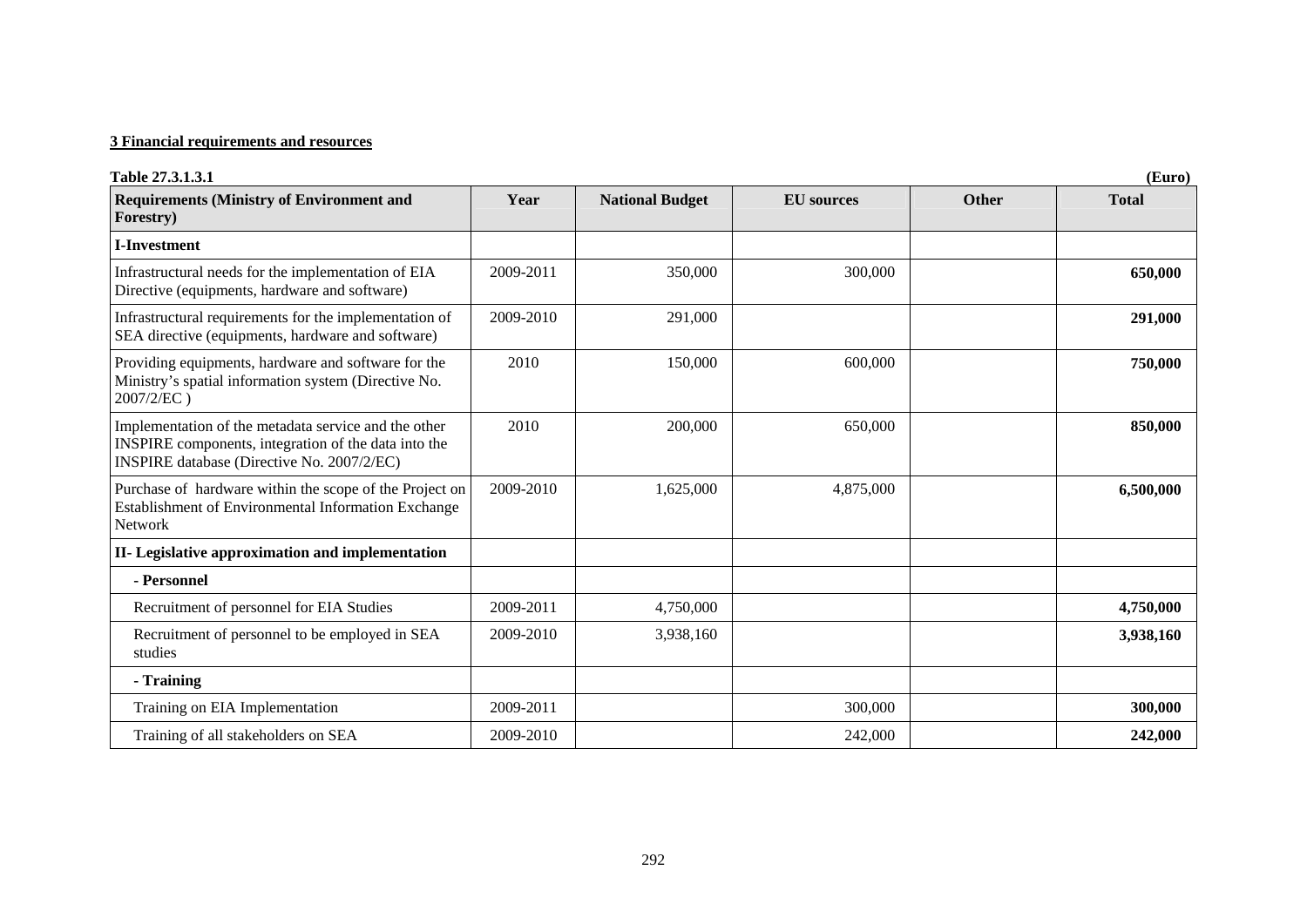| Table 27.3.1.3.1 (Continued)                                                                                                                            | (Euro)    |                        |                   |              |              |  |  |
|---------------------------------------------------------------------------------------------------------------------------------------------------------|-----------|------------------------|-------------------|--------------|--------------|--|--|
| <b>Requirements (Ministry of Environment and</b><br>Forestry)                                                                                           | Year      | <b>National Budget</b> | <b>EU</b> sources | <b>Other</b> | <b>Total</b> |  |  |
| Training for the users of Environmental Information<br>System both at central and local level in the related<br>institutions                            | 2009-2010 |                        | 150,000           |              | 150,000      |  |  |
| Training abroad on the components of National<br><b>Information and Observation Network</b>                                                             | 2009      | 30,000                 | 570,000           |              | 600,000      |  |  |
| Training on the dissemination of the use of<br>Geographical Information System (Directive No.<br>2007/2/EC)                                             | 2009      |                        | 200,000           |              | 200,000      |  |  |
| Training on the implementation of European<br>Infrastructure for Spatial Information (INSPIRE)<br>(Directive No. 2007/2/EC)                             | 2009      |                        | 200,000           |              | 200,000      |  |  |
| Training on remote sensing studies and projects<br>(Directive No. 2007/2/EC)                                                                            | 2009      |                        | 200,000           |              | 200,000      |  |  |
| - Consultancy                                                                                                                                           |           |                        |                   |              |              |  |  |
| Consultancy for enhancing the institutional capacity<br>for the purpose of implementing the SEA Directive <sup>5</sup>                                  | 2009-2010 |                        | 400,000           |              | 400,000      |  |  |
| Consultancy for maintenance and development of<br>environmental information system                                                                      | 2009-2010 |                        | 500,000           |              | 500,000      |  |  |
| Consultancy for preparation of legislation on access<br>to environmental information and establishment of<br>environmental information exchange network | 2009-2010 |                        | 5,000,000         |              | 5,000,000    |  |  |
| Development of the INSPIRE based models to<br>monitor the environmental data and variables<br>(Directive No. 2007/2/EC)                                 | 2009      |                        | 400,000           |              | 400,000      |  |  |

<span id="page-7-0"></span><sup>&</sup>lt;sup>5</sup> To be financed by a project titled "Assisting Turkey for the Implementation of Strategic Environmental Assessment" to be proposed under Pre-Accession Financial Asssistance 2009 Programme.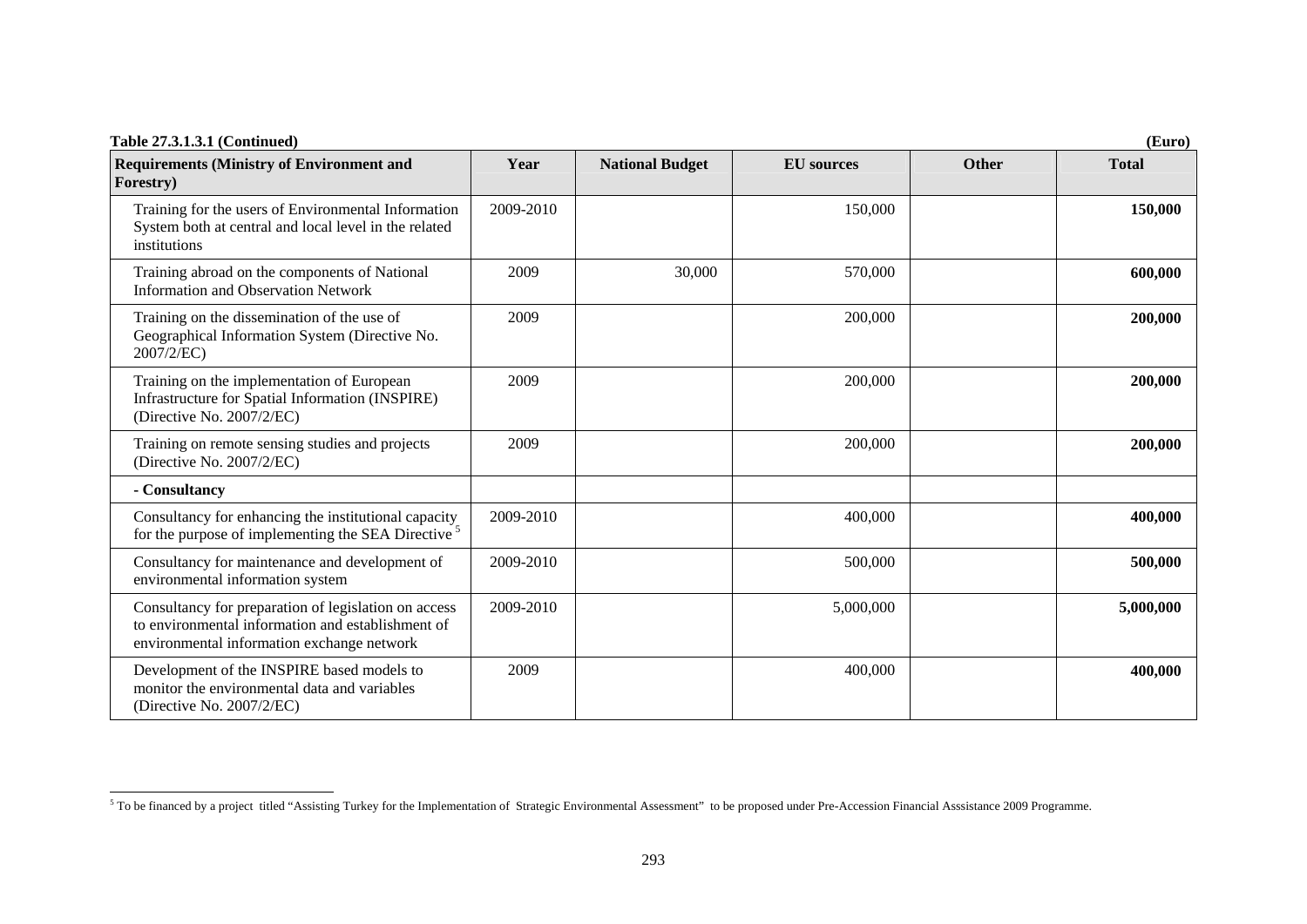| Table 27.3.1.3.1 (Continued)                                                                                                       | (Euro)    |                        |                   |       |              |  |  |
|------------------------------------------------------------------------------------------------------------------------------------|-----------|------------------------|-------------------|-------|--------------|--|--|
| <b>Requirements (Ministry of Environment and</b><br>Forestry)                                                                      | Year      | <b>National Budget</b> | <b>EU</b> sources | Other | <b>Total</b> |  |  |
| Consultancy for adaptation of the implementation of<br>European infrastructure on spatial information<br>(Directive No. 2007/2/EC) | 2009      |                        | 400,000           |       | 400,000      |  |  |
| - Translation                                                                                                                      |           |                        |                   |       |              |  |  |
| Translation of the related technical documents (1.000)<br>pages) and simultaneous translation (10 times x 10<br>days)              | 2009-2010 | 200,000                |                   |       | 200,000      |  |  |
| Simultaneous translation for the effective<br>implementation of EIA Directive (6 meetings x 5)<br>days)                            | 2009-2011 |                        | 50,000            |       | 50,000       |  |  |
| - Other                                                                                                                            |           |                        |                   |       |              |  |  |
| Total                                                                                                                              |           | 11,534,160             | 15,037,000        |       | 26,571,160   |  |  |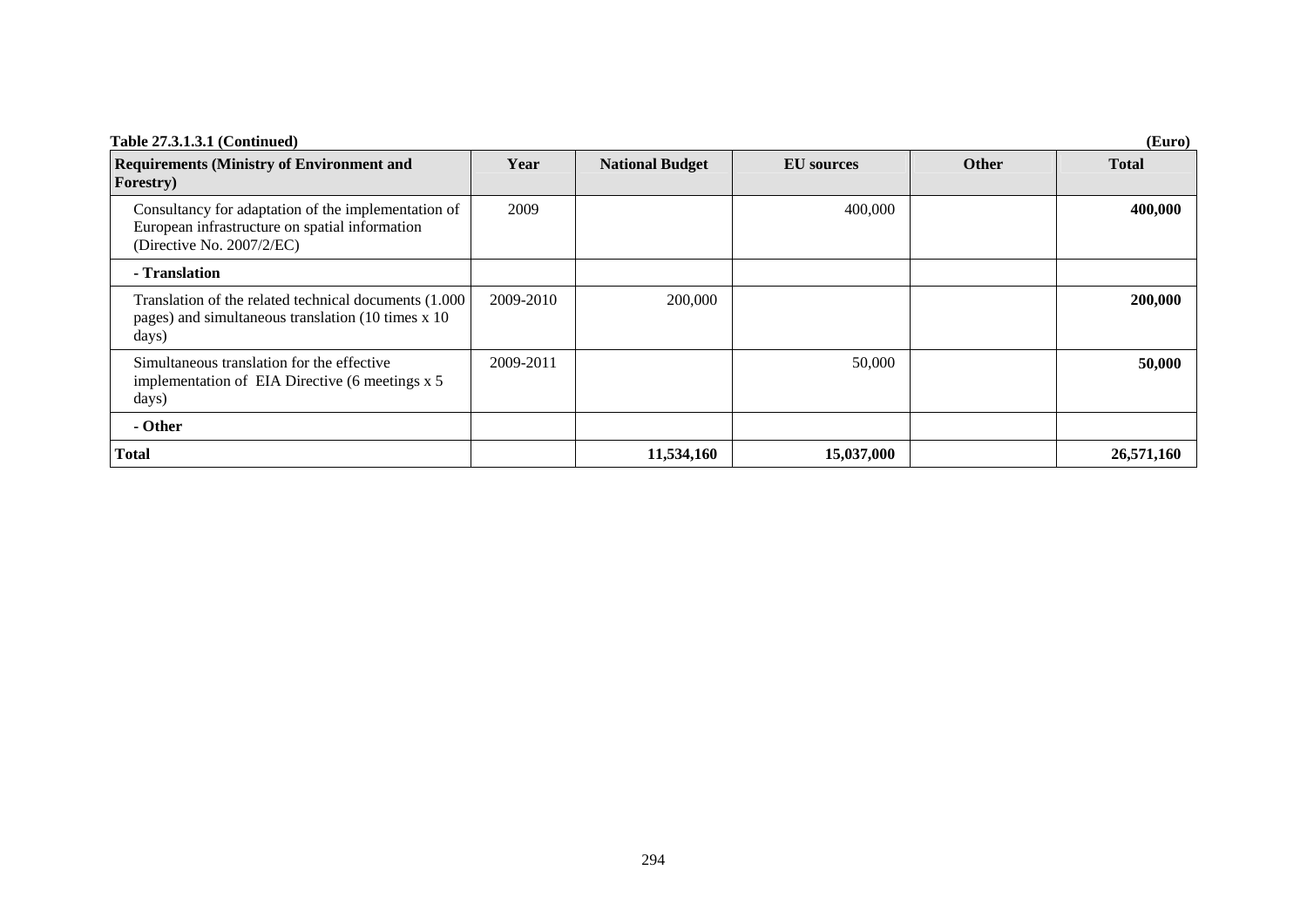| Table 27.3.1.3.2                                                                                                                    | (Euro)    |                        |                   |              |              |  |  |
|-------------------------------------------------------------------------------------------------------------------------------------|-----------|------------------------|-------------------|--------------|--------------|--|--|
| <b>Requirements (General Directorate of State</b><br><b>Hydraulic Works)</b>                                                        | Year      | <b>National Budget</b> | <b>EU</b> sources | <b>Other</b> | <b>Total</b> |  |  |
| <b>I-Investment</b>                                                                                                                 |           |                        |                   |              |              |  |  |
| II- Legislative approximation and implementation                                                                                    |           |                        |                   |              |              |  |  |
| - Personnel                                                                                                                         |           |                        |                   |              |              |  |  |
| - Training                                                                                                                          |           |                        |                   |              |              |  |  |
| Training for the effective implementation of the SEA<br>Directive                                                                   | 2009-2010 |                        | 80,000            |              | 80,000       |  |  |
| Study visit for observing the SEA implementation in<br>other member states for the effective implementation<br>of the SEA Directive | 2009-2010 |                        | 100,000           |              | 100,000      |  |  |
| - Consultancy                                                                                                                       |           |                        |                   |              |              |  |  |
| Pilot Project the effective implementation of the SEA<br>Directive                                                                  | 2009-2010 |                        | 300,000           |              | 300,000      |  |  |
| - Translation                                                                                                                       |           |                        |                   |              |              |  |  |
| Simultaneous translation for the effective<br>implementation of the SEA Directive                                                   | 2009-2010 |                        | 24,000            |              | 24,000       |  |  |
| Simultaneous translation for the effective<br>implementation of the SEA Directive                                                   | 2009-2010 |                        | 48,000            |              | 48,000       |  |  |
| - Other                                                                                                                             |           |                        |                   |              |              |  |  |
| <b>Total</b>                                                                                                                        |           |                        | 552,000           |              | 552,000      |  |  |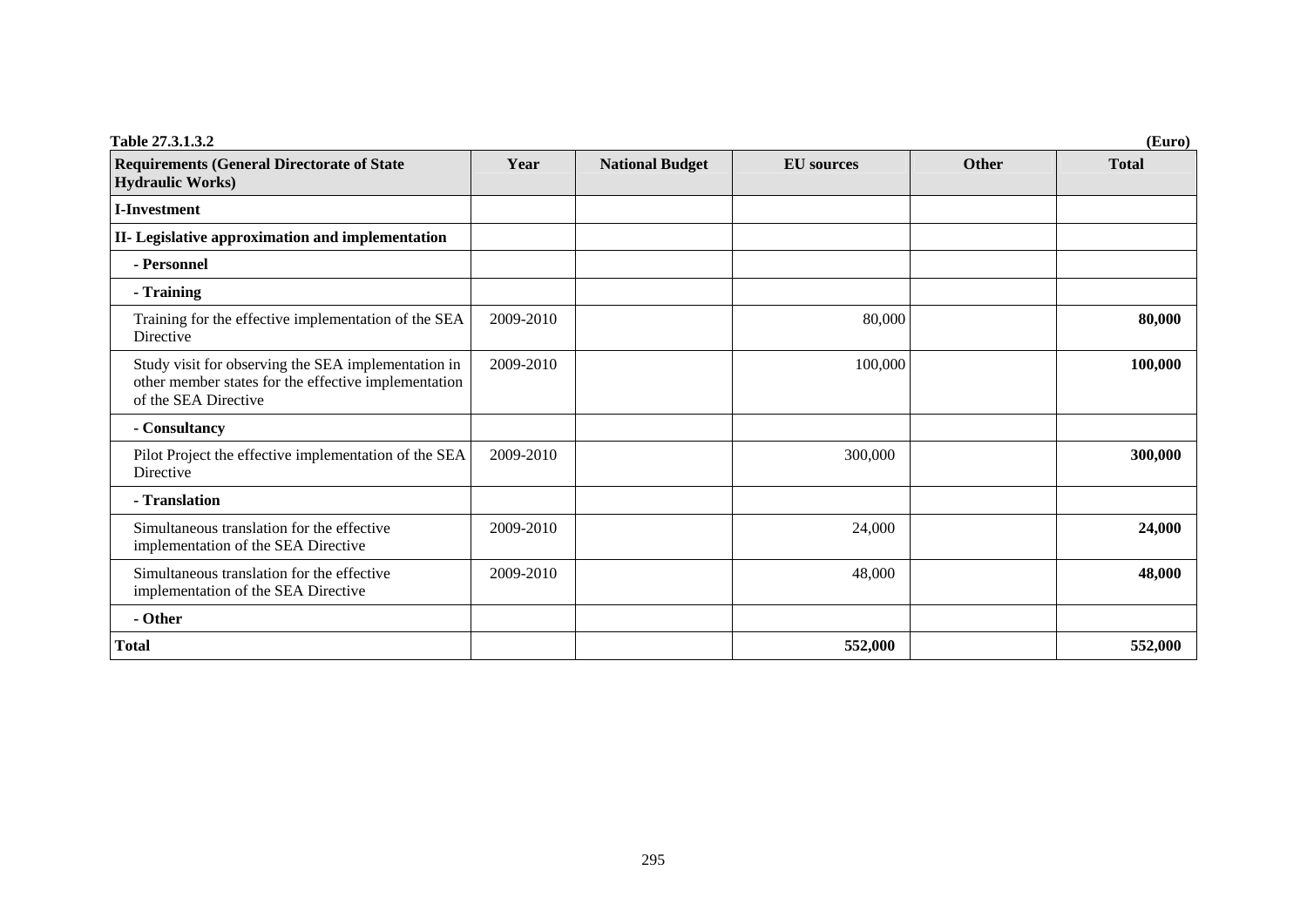| <b>Table 27.3.1.3.3</b><br>(Euro)                                                                           |           |                        |                   |              |              |  |
|-------------------------------------------------------------------------------------------------------------|-----------|------------------------|-------------------|--------------|--------------|--|
| <b>Requirements (Undersecretariat of State Planning)</b><br>Organization)                                   | Year      | <b>National Budget</b> | <b>EU</b> sources | <b>Other</b> | <b>Total</b> |  |
| <b>I-Investment</b>                                                                                         |           |                        |                   |              |              |  |
| Infrastructural requirements for the implementation of<br>SEA Directive (equipments, hardware and software) | 2009-2010 | 8,000                  |                   |              | 8,000        |  |
| II- Legislative approximation and implementation                                                            |           |                        |                   |              |              |  |
| - Personnel                                                                                                 |           |                        |                   |              |              |  |
| Recruitments of personnel to be employed in SEA<br>studies                                                  | 2009-2010 | 120,000                |                   |              | 120,000      |  |
| - Training                                                                                                  |           |                        |                   |              |              |  |
| Training the related personnel on SEA                                                                       | 2009-2010 |                        | 6,500             |              | 6,500        |  |
| - Consultancy                                                                                               |           |                        |                   |              |              |  |
| - Translation                                                                                               |           |                        |                   |              |              |  |
| - Other                                                                                                     |           |                        |                   |              |              |  |
| <b>Total</b>                                                                                                |           | 128,000                | 6,500             |              | 134,500      |  |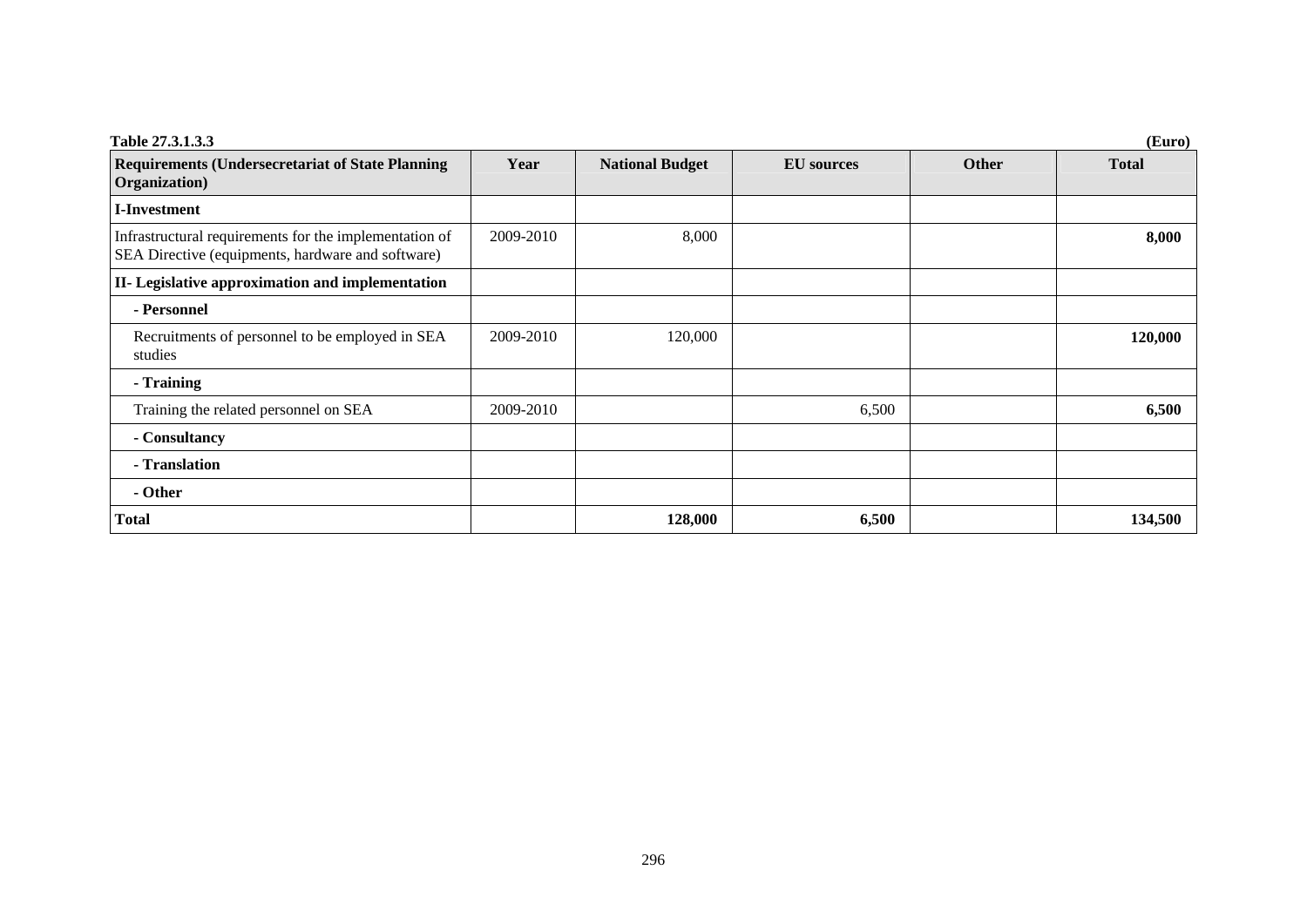| Table 27.3.1.3.4                                                                                            |           |                        |                   |              | (Euro)       |
|-------------------------------------------------------------------------------------------------------------|-----------|------------------------|-------------------|--------------|--------------|
| <b>Requirements (Ministry of Transport)</b>                                                                 | Year      | <b>National Budget</b> | <b>EU</b> sources | <b>Other</b> | <b>Total</b> |
| I-Investment                                                                                                |           |                        |                   |              |              |
| Infrastructural requirements for the implementation of<br>SEA Directive (equipments, hardware and software) | 2009-2010 | 8,000                  |                   |              | 8,000        |
| II- Legislative approximation and implementation                                                            |           |                        |                   |              |              |
| - Personnel                                                                                                 |           |                        |                   |              |              |
| Recruitments of personnel to be employed in SEA<br>studies                                                  | 2009-2010 | 80,000                 |                   |              | 80,000       |
| - Training                                                                                                  |           |                        |                   |              |              |
| Training the related personnel on SEA                                                                       | 2009-2010 |                        | 6,500             |              | 6,500        |
| - Consultancy                                                                                               |           |                        |                   |              |              |
| - Translation                                                                                               |           |                        |                   |              |              |
| - Other                                                                                                     |           |                        |                   |              |              |
| Total                                                                                                       |           | 88,000                 | 6,500             |              | 94,500       |

### 297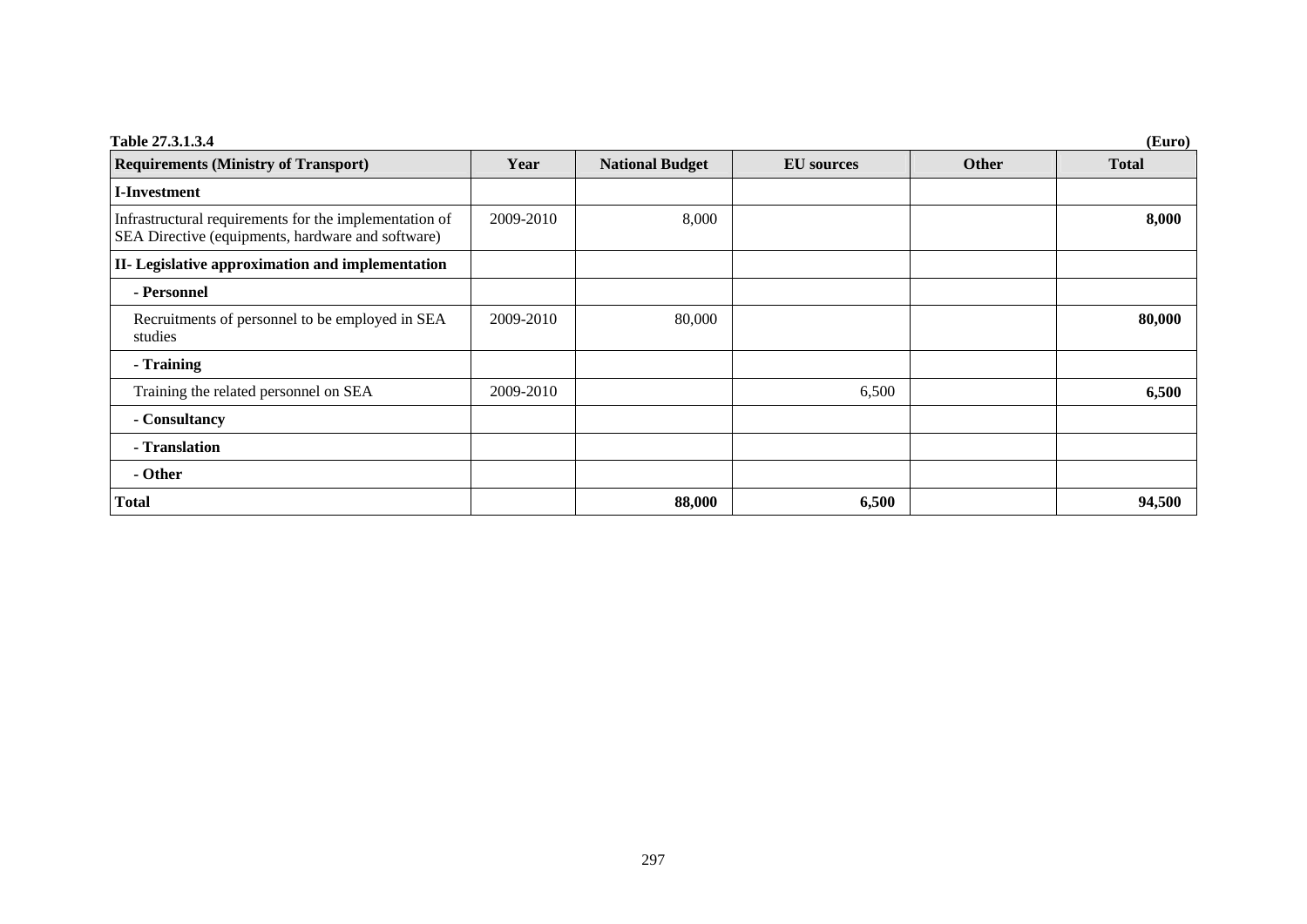| Table 27.3.1.3.5                                                                                                |           |                        |                   |              | (Euro)       |
|-----------------------------------------------------------------------------------------------------------------|-----------|------------------------|-------------------|--------------|--------------|
| <b>Requirements (Ministry of Culture and Tourism</b><br>(General Directorate of Investment and<br>Enterprises)) | Year      | <b>National Budget</b> | <b>EU</b> sources | <b>Other</b> | <b>Total</b> |
| <b>I-Investment</b>                                                                                             |           |                        |                   |              |              |
| Infrastructural requirements for the implementation of<br>SEA Directive (equipments, hardware and software)     | 2009-2010 | 8,000                  |                   |              | 8,000        |
| II- Legislative approximation and implementation                                                                |           |                        |                   |              |              |
| - Personnel                                                                                                     |           |                        |                   |              |              |
| Recruitments of personnel to be employed in SEA<br>studies                                                      | 2009-2010 | 80,000                 |                   |              | 80,000       |
| - Training                                                                                                      |           |                        |                   |              |              |
| Training the related personnel on SEA                                                                           | 2009-2010 |                        | 6,500             |              | 6,500        |
| - Consultancy                                                                                                   |           |                        |                   |              |              |
| - Translation                                                                                                   |           |                        |                   |              |              |
| - Other                                                                                                         |           |                        |                   |              |              |
| <b>Total</b>                                                                                                    |           | 88,000                 | 6,500             |              | 94,500       |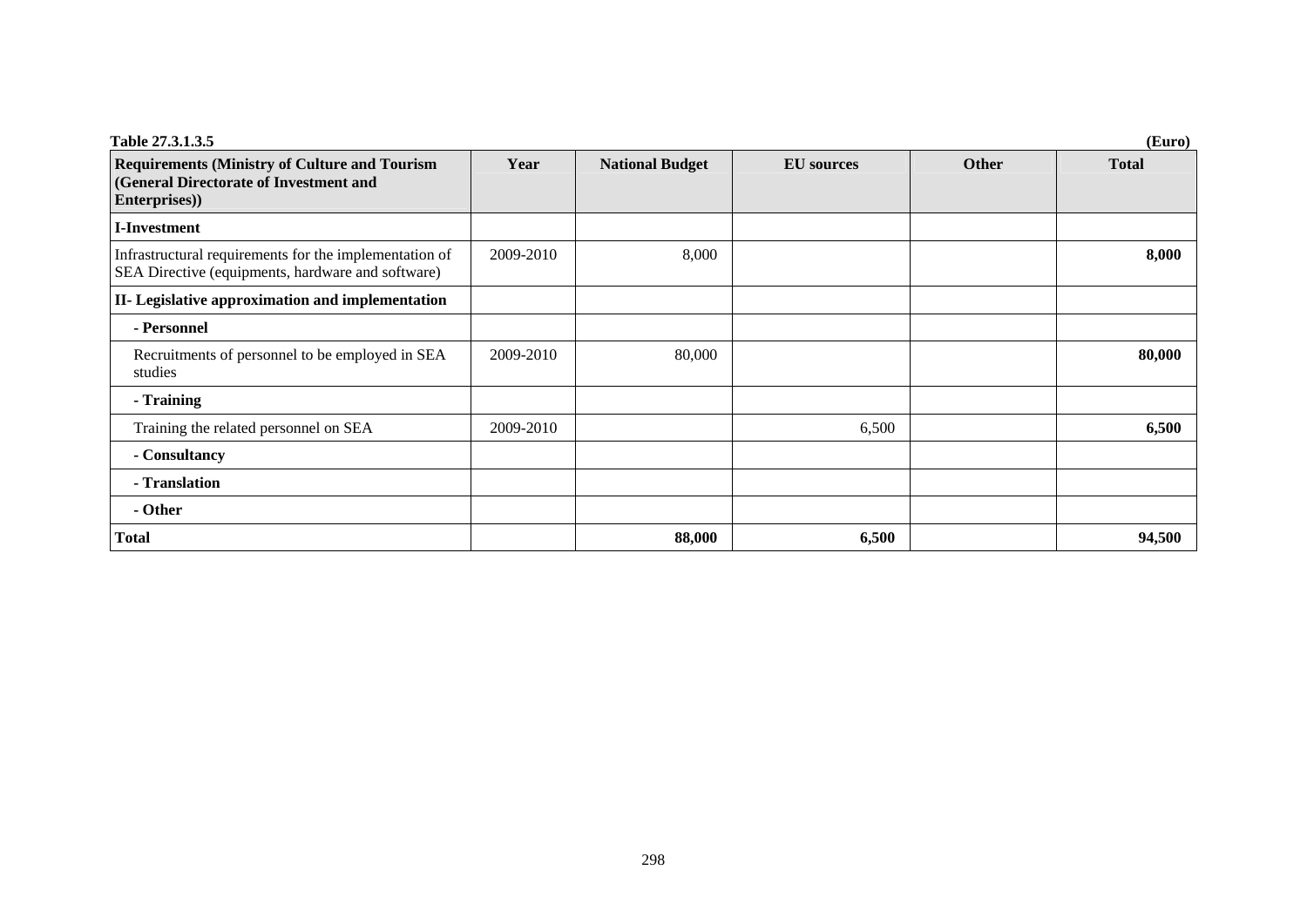| Table 27.3.1.3.6                                                                                                                                     |           |                        |                   |              | (Euro)       |
|------------------------------------------------------------------------------------------------------------------------------------------------------|-----------|------------------------|-------------------|--------------|--------------|
| <b>Requirements (Ministry of Agriculture and rural</b><br><b>Affairs (General Directorate of Agricultural</b><br><b>Production and Development))</b> | Year      | <b>National Budget</b> | <b>EU</b> sources | <b>Other</b> | <b>Total</b> |
| <b>I-Investment</b>                                                                                                                                  |           |                        |                   |              |              |
| Infrastructural requirements for the implementation of<br>SEA Directive (equipments, hardware and software)                                          | 2009-2010 | 8,000                  |                   |              | 8,000        |
| II- Legislative approximation and implementation                                                                                                     |           |                        |                   |              |              |
| - Personnel                                                                                                                                          |           |                        |                   |              |              |
| Recruitment of personnel to be employed in SEA<br>studies                                                                                            | 2009-2010 | 80,000                 |                   |              | 80,000       |
| - Training                                                                                                                                           |           |                        |                   |              |              |
| Training the related personnel on SEA                                                                                                                | 2009-2010 |                        | 6,500             |              | 6,500        |
| - Consultancy                                                                                                                                        |           |                        |                   |              |              |
| - Translation                                                                                                                                        |           |                        |                   |              |              |
| - Other                                                                                                                                              |           |                        |                   |              |              |
| <b>Total</b>                                                                                                                                         |           | 88,000                 | 6,500             |              | 94,500       |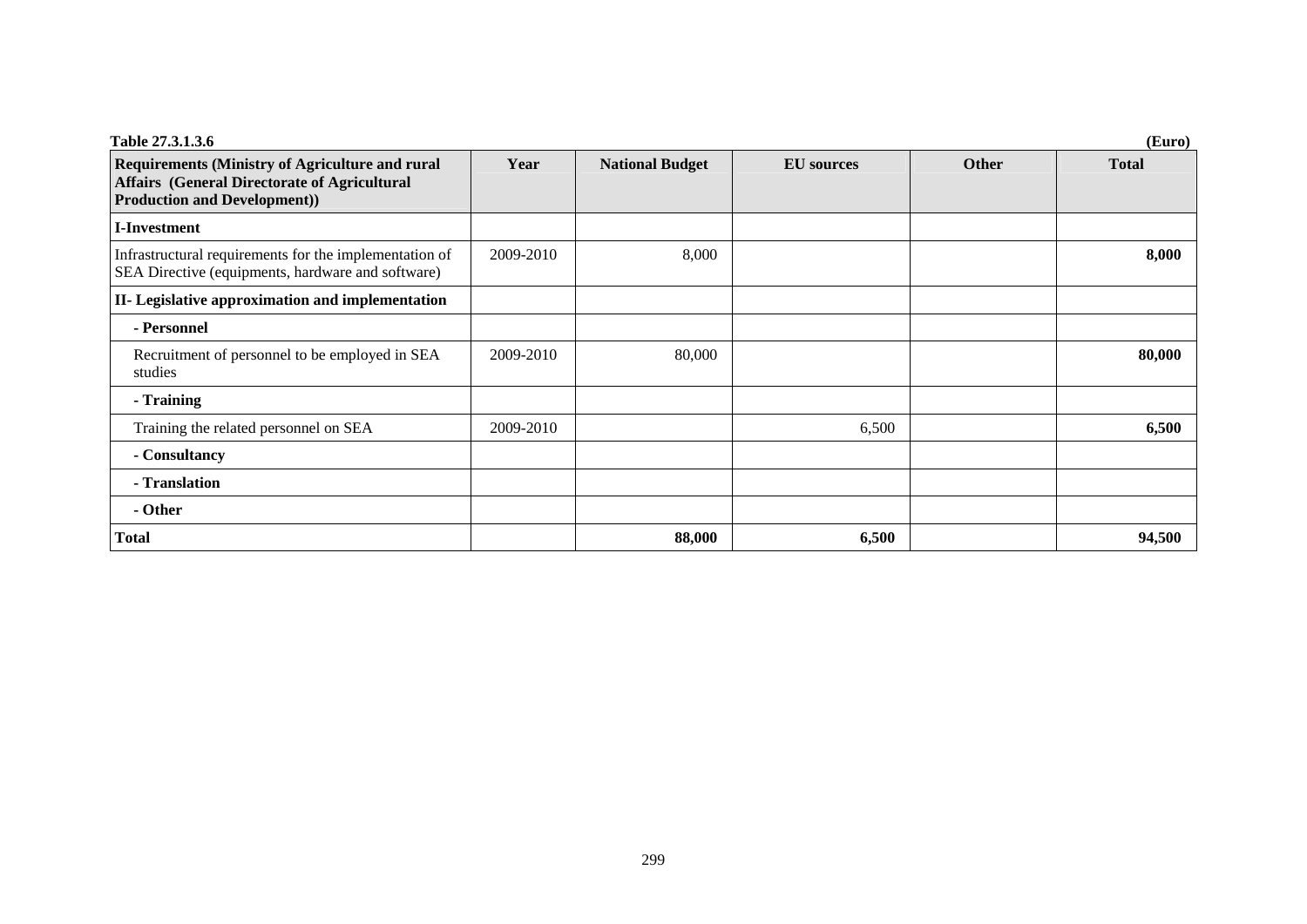# **Sub-priority 27.3.2 Waste Management**

### **1 Schedule of legislative alignment**

#### **Table 27.3.2.1**

| N <sub>0</sub>          | <b>EU</b> legislation in force | <b>Draft Turkish legislation</b>                                                                                      | <b>Scope</b>                                                                                                                                                                                                                                                                                                                                                                           | <b>Institution in charge</b>               | <b>Publication date</b> |
|-------------------------|--------------------------------|-----------------------------------------------------------------------------------------------------------------------|----------------------------------------------------------------------------------------------------------------------------------------------------------------------------------------------------------------------------------------------------------------------------------------------------------------------------------------------------------------------------------------|--------------------------------------------|-------------------------|
| 1                       | Directive No. 1999/31/EC       | Implementing Regulation on<br>Landfill of Waste                                                                       | Prevention or reduction of the adverse effects of waste Ministry of<br>disposal areas (landfills) on human health, greenhouse Environment and<br>effect formation, ground water, surface water and air Forestry<br>pollution.                                                                                                                                                          |                                            | 2009                    |
| $\boldsymbol{2}$        | Directive No. 1999/31/EC       | <b>Implementing Regulation</b><br>Amending the Implementing<br><b>Regulation on Hazardous</b><br><b>Waste Control</b> | Prevention or reduction of the adverse effects of waste<br>disposal areas (landfills) on human health, greenhouse<br>effect formation, ground water, surface water and air<br>pollution.                                                                                                                                                                                               | Ministry of<br>Environment and<br>Forestry | 2009                    |
| 3                       | Directive No. 1999/31/ EC      | <b>Implementing Regulation</b><br>Amending the Implementing<br>Regulation on Solid Waste<br>Control                   | Prevention or reduction of the adverse effects of waste<br>disposal areas (landfills) on human health, greenhouse<br>effect formation, ground water, surface water and air<br>pollution.                                                                                                                                                                                               | Ministry of<br>Environment and<br>Forestry | 2009                    |
| $\overline{\mathbf{4}}$ | Directive No. 1999/31/ EC      | <b>Implementing Regulation</b><br>Amending the Implementing<br><b>Regulation on Medical Waste</b><br>Control          | Prevention or reduction of the adverse effects of waste<br>disposal areas (landfills) on human health, greenhouse<br>effect formation, ground water, surface water and air<br>pollution.                                                                                                                                                                                               | Ministry of<br>Environment and<br>Forestry | 2009                    |
| $\overline{5}$          | Directive No. 2002/96/ EC      | Implementing Regulation on<br>Control of The Waste<br><b>Electric and Electronic</b><br>Equipment                     | Ensuring recycling, recovery and disposal of the waste<br>electric and electronic equipment                                                                                                                                                                                                                                                                                            | Ministry of<br>Environment and<br>Forestry | 2009                    |
| 6                       | Directive No. 2006/21/ EC      | Implementing Regulation on<br>Control of Waste from<br><b>Extractive Industries</b>                                   | Setting out the general rules, technical and administrative<br>procedures related to prevention, minimization, collection,<br>temporary storage, transport and disposal of the excavated<br>soil, topsoil, waste rock, and tailings arising from<br>extraction of the mineral resources in order to prevent or<br>reduce any adverse effects on the environment and on<br>human health | Ministry of<br>Environment and<br>Forestry | 2009                    |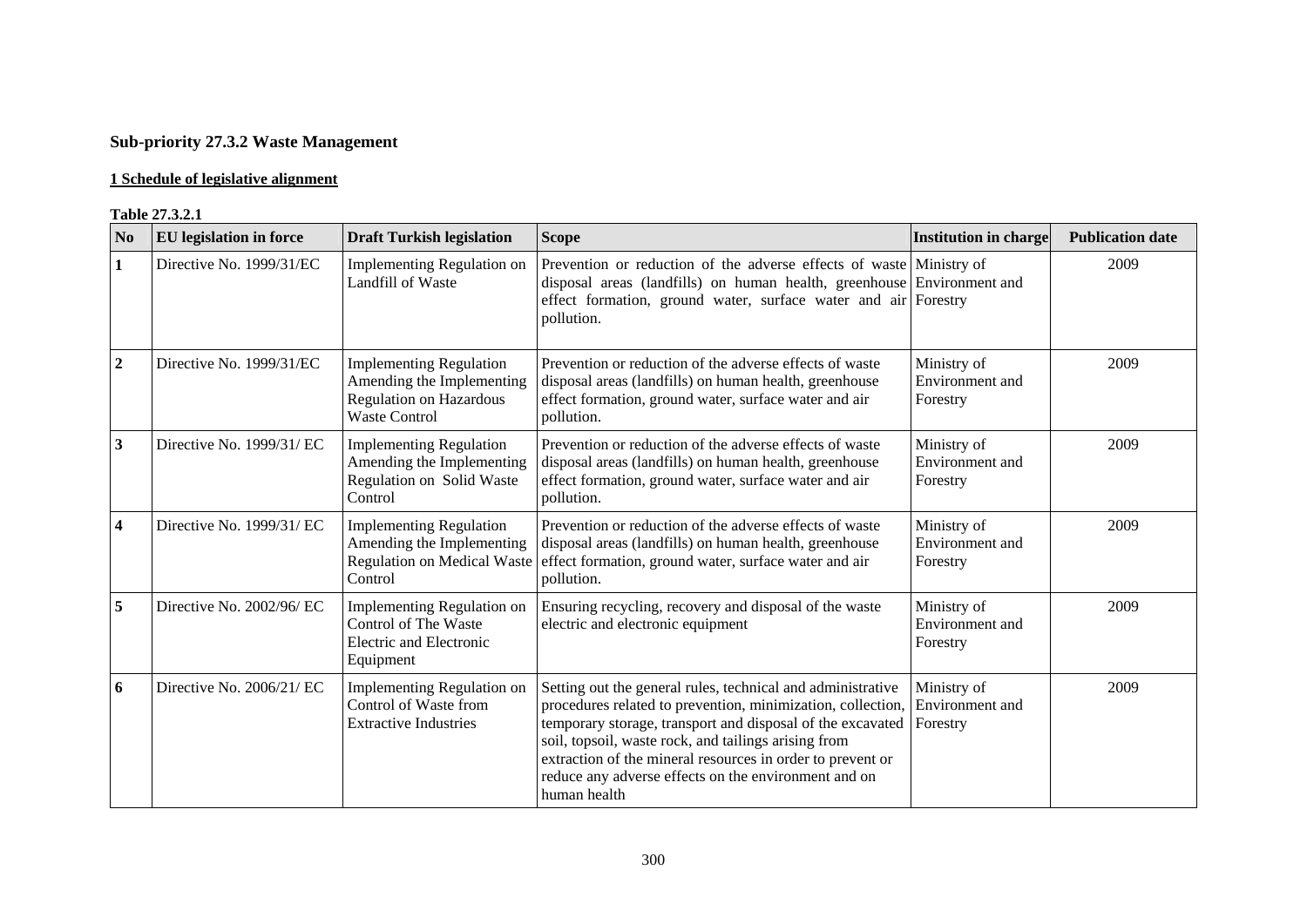### **Table 27.3.2.1 (Continued)**

| N <sub>0</sub>          | EU legislation in force                    | <b>Draft Turkish legislation</b>                                                                                                     | <b>Scope</b>                                                                                                                                                                                                                                                                                                                                                                                                                                                                                                                                                                                                                                                                                                                      | <b>Institution in charge</b>               | <b>Publication date</b> |
|-------------------------|--------------------------------------------|--------------------------------------------------------------------------------------------------------------------------------------|-----------------------------------------------------------------------------------------------------------------------------------------------------------------------------------------------------------------------------------------------------------------------------------------------------------------------------------------------------------------------------------------------------------------------------------------------------------------------------------------------------------------------------------------------------------------------------------------------------------------------------------------------------------------------------------------------------------------------------------|--------------------------------------------|-------------------------|
| 7                       | Directive No. 2000/53/ EC                  | Implementing Regulation on<br>Control of End of Life<br>Vehicles                                                                     | Regulating detailed rules and principles on recycling and<br>disposal of the end of life vehicles in an environment-<br>friendly way.                                                                                                                                                                                                                                                                                                                                                                                                                                                                                                                                                                                             | Ministry of<br>Environment and<br>Forestry | 2009                    |
| 8                       | Regulation No. 1013/2006                   | <b>Implementing Regulation on</b><br><b>Waste Shipments</b>                                                                          | Establishing control regime and procedures for waste<br>shipment; according to the waste destination and dispatch;<br>the process to be applied in its destination, waste type and Forestry<br>place of origin.                                                                                                                                                                                                                                                                                                                                                                                                                                                                                                                   | Ministry of<br>Environment and             | 2009                    |
| $\overline{\mathbf{9}}$ | Regulations No. 1013/2006<br>and 1420/1999 | <b>Implementing Regulation</b><br>Amending the Implementing<br><b>Regulation on Hazardous</b><br><b>Waste Control</b>                | Establishing control regime and procedures for waste<br>shipment; according to the waste destination and dispatch;<br>the process to be applied in its destination, waste type and<br>place of origin.                                                                                                                                                                                                                                                                                                                                                                                                                                                                                                                            | Ministry of<br>Environment and<br>Forestry | 2009                    |
| 10                      | Directive No. 78/176/ EEC                  | Implementing Regulation on<br>Control of Waste from the<br>titanium dioxide industry                                                 | Controlling the use of titanium dioxide                                                                                                                                                                                                                                                                                                                                                                                                                                                                                                                                                                                                                                                                                           | Ministry of<br>Environment and<br>Forestry | After 2011              |
| 11                      | Directive No. 2006/66/ EC                  | <b>Implementing Regulation</b><br>Amending the Implementing<br>Regulation on Control of<br><b>Used Batteries and</b><br>Accumulators | Establishing the principles, policies and programmes; to<br>ensure the production of batteries and accumulators<br>having properties which do not harm the environment and<br>human health, to prevent the discharge of these products<br>directly or indirectly to any receiving media, to establish<br>collection systems for the disposal or recovery of waste<br>batteries and accumulators and to prepare the respective<br>management plans.<br>Introducing provisions on the marking and labeling of<br>batteries and accumulators, restriction and prohibition on<br>their production and export, separate collection, transport,<br>recycling and disposal of waste batteries and accumulators<br>from household wastes. | Ministry of<br>Environment and<br>Forestry | After 2011              |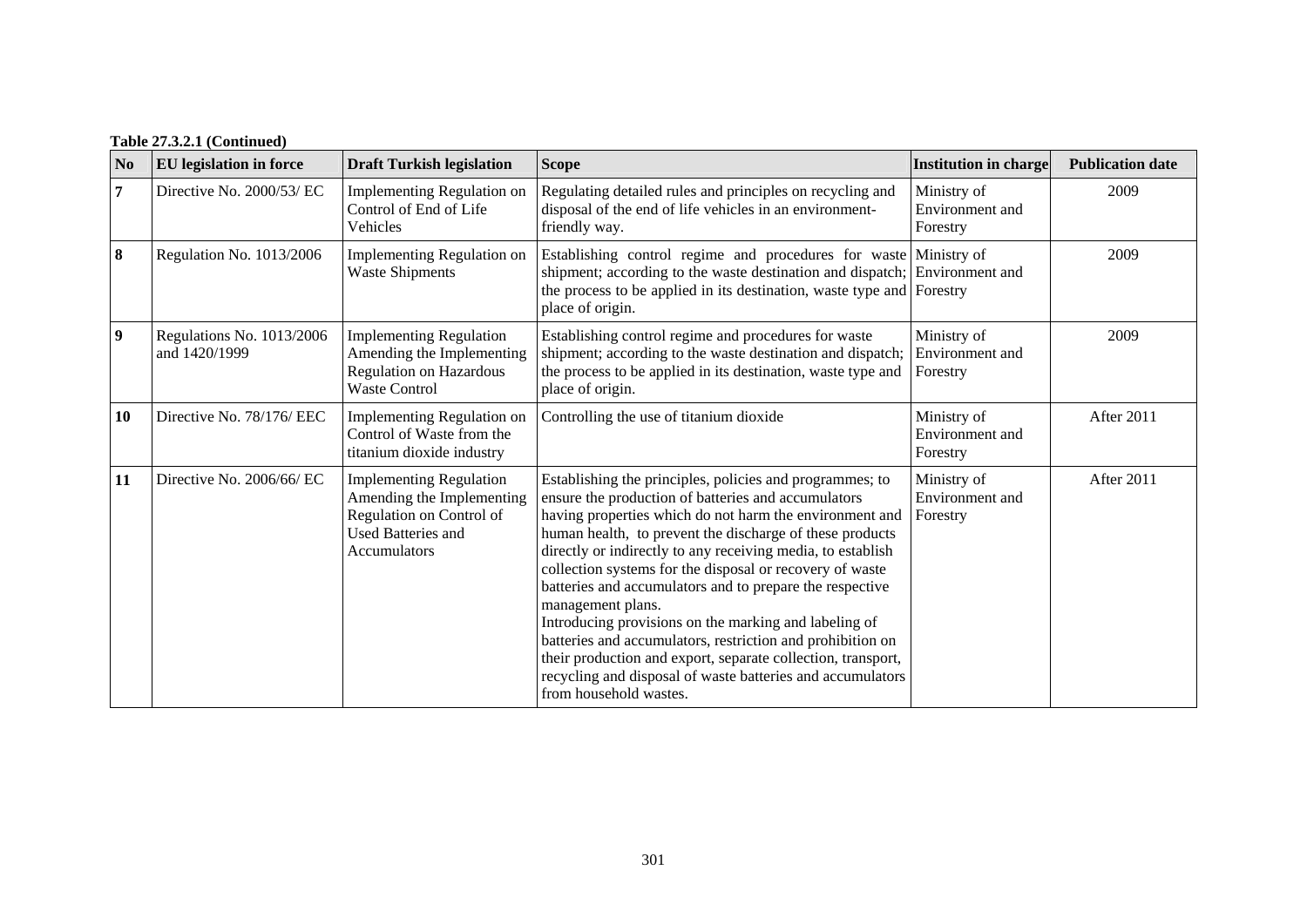|                         | Table 27.3.2.2                                                                                                                                                                                                                                                                                                                                                                                                                                                                                                                                                                                                                                                                                                                                                                                                                                                                                                                                                                                                                                                                                                                     |           |
|-------------------------|------------------------------------------------------------------------------------------------------------------------------------------------------------------------------------------------------------------------------------------------------------------------------------------------------------------------------------------------------------------------------------------------------------------------------------------------------------------------------------------------------------------------------------------------------------------------------------------------------------------------------------------------------------------------------------------------------------------------------------------------------------------------------------------------------------------------------------------------------------------------------------------------------------------------------------------------------------------------------------------------------------------------------------------------------------------------------------------------------------------------------------|-----------|
| N <sub>0</sub>          | <b>Requirements</b>                                                                                                                                                                                                                                                                                                                                                                                                                                                                                                                                                                                                                                                                                                                                                                                                                                                                                                                                                                                                                                                                                                                | Year      |
|                         | (Ministry of Environment and Forestry)                                                                                                                                                                                                                                                                                                                                                                                                                                                                                                                                                                                                                                                                                                                                                                                                                                                                                                                                                                                                                                                                                             |           |
| 1                       | For the implementation of Waste Framework Directive (75/442/EEC),<br>- Strengthening the institutional capacity of the Ministry via recruitment and training of personnel<br>- Improvement of the infrastructure for the recycling and disposal plants' licensing procedure and training of the personnel by using<br>training of trainers method<br>- Establishment of a system for recording the waste collection and transport institutions which are not subject to licensing procedure<br>- Establishment of a unit in charge of integrated waste management in local authorities and training of the personnel<br>- Establishment of a data network for ensuring the access to information on the issues such as the amount of waste, its intermediate<br>storage, recycling and current disposal and recycling plants<br>- Establishment of a system for data collection and reporting<br>- Establishment of separate collection systems for waste minimization and enhancement of recycling systems by using the most<br>appropriate technologies<br>- Establishment of the financing mechanism and waste management plans | 2009-2015 |
| $\boldsymbol{2}$        | For the implementation of Directive on Incineration of Waste (2000/76/EC);<br>- Strengthening the institutional capacity of the Ministry via recruitment and training of personnel<br>- Improvement of the infrastructure for the procedures of licensing the recycling and disposal plants and training of the personnel by<br>training of trainers method, certificating the personnel charged with the management of these plants<br>- Establishment of a unit in charge of waste management in local authorities and training of the personnel<br>- Establishment of a system for data collection and reporting<br>- Establishment of the financing mechanism and waste management plans<br>- Development of waste acceptance procedures                                                                                                                                                                                                                                                                                                                                                                                       | 2009-2015 |
| $\overline{\mathbf{3}}$ | For the implementation of Landfill Directive (99/31/EC);<br>- Strengthening the institutional capacity of the Ministry via recruitment and training of personnel<br>- Improvement of the infrastructure for the procedures of licensing the recycling and disposal plants and training of the personnel by<br>training of trainers method, certificating the personnel charged with the management of these plants<br>- Establishment of a unit in charge of integrated waste management in local authorities and training of the personnel<br>- Establishment of a system for data collection on solid waste characterization and reporting<br>- Establishment of the financing mechanism and waste management plans<br>- Development of waste acceptance procedures                                                                                                                                                                                                                                                                                                                                                              | 2009-2015 |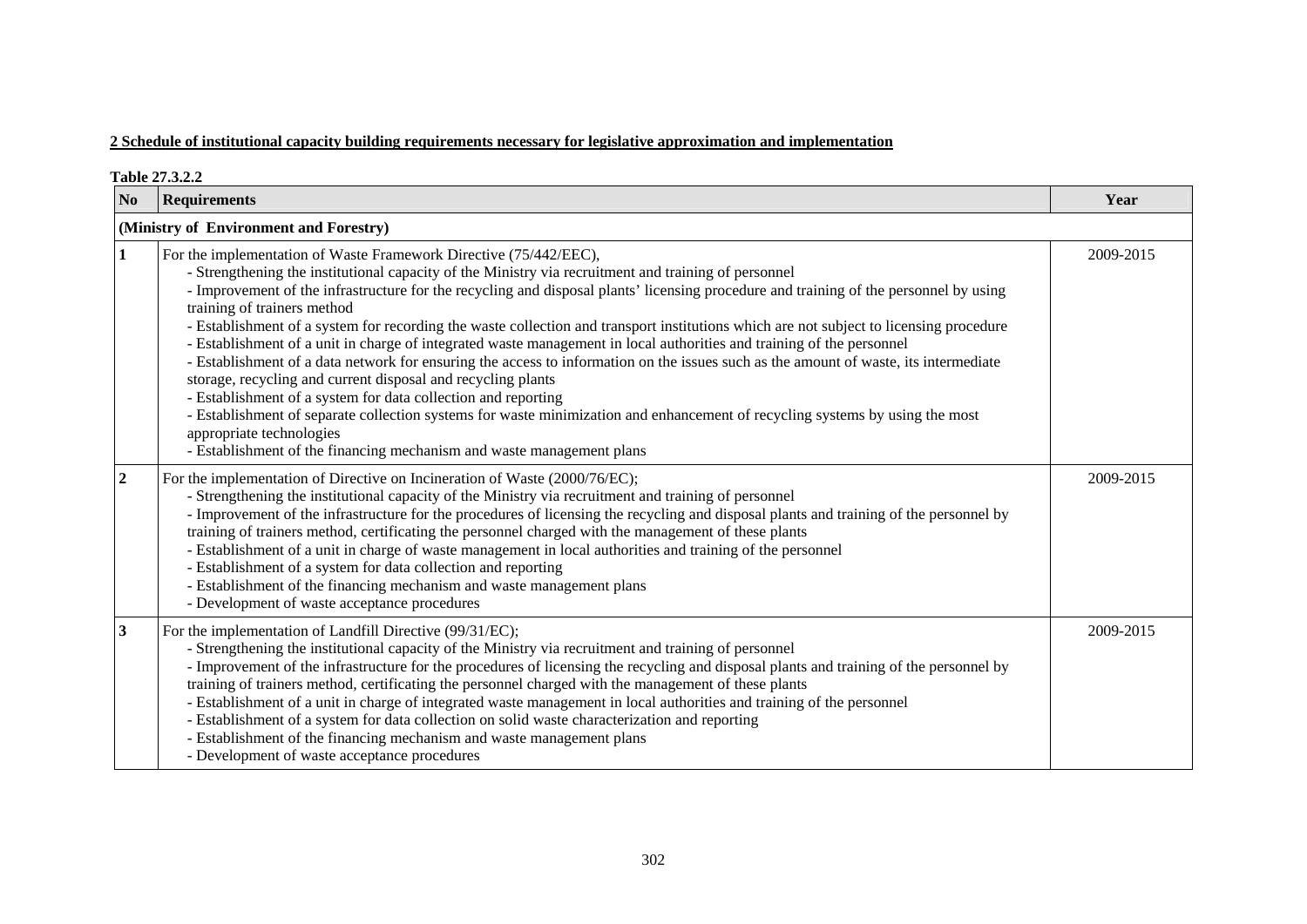| N <sub>0</sub>          | <b>Requirements</b>                                                                                                                                                                                                                                                                                                                                                                                                                                                                                                                                                                                                                                                                                                                                                                                                                                                                                                                                                                                                                                                                                                                                                                                                                                                                                                                                                                                                                                                                                                                                                                                                                                                                                      | Year      |
|-------------------------|----------------------------------------------------------------------------------------------------------------------------------------------------------------------------------------------------------------------------------------------------------------------------------------------------------------------------------------------------------------------------------------------------------------------------------------------------------------------------------------------------------------------------------------------------------------------------------------------------------------------------------------------------------------------------------------------------------------------------------------------------------------------------------------------------------------------------------------------------------------------------------------------------------------------------------------------------------------------------------------------------------------------------------------------------------------------------------------------------------------------------------------------------------------------------------------------------------------------------------------------------------------------------------------------------------------------------------------------------------------------------------------------------------------------------------------------------------------------------------------------------------------------------------------------------------------------------------------------------------------------------------------------------------------------------------------------------------|-----------|
| $\overline{\mathbf{4}}$ | For the implementation of the Council Regulation(1013/2006) on Shipment of Waste;<br>- Strengthening the institutional capacity of the Ministry via recruitment and training of personnel<br>- Improvement of the infrastructure for the procedures of transport licensing and training of the personnel working on this matter by using<br>training of trainers method<br>- Establishment of a system for data collection and reporting                                                                                                                                                                                                                                                                                                                                                                                                                                                                                                                                                                                                                                                                                                                                                                                                                                                                                                                                                                                                                                                                                                                                                                                                                                                                 | 2009-2015 |
| 5                       | For the implementation of Hazardous Waste Directive (91/689/EEC);<br>- Enhancement of the institutional capacity of the Ministry via recruitment and training of personnel<br>- Improvement of hazardous waste inventory and monitoring system and transfer of the most appropriate technology.<br>- Improvement of the infrastructure for the licensing procedures of the recycling, intermediate and temporary storage plants and training<br>of the personnel<br>- Training of the central and provincial directorates' and the local authority's personnel<br>- Training of industrialists and informing the public<br>- Establishment of the financing mechanism and preparation of the waste management plans                                                                                                                                                                                                                                                                                                                                                                                                                                                                                                                                                                                                                                                                                                                                                                                                                                                                                                                                                                                      | 2009-2015 |
| 6                       | For the implementation of the directives on special waste management (Council Directive No. 75/439/EEC on the disposal of waste oils,<br>Council Directive No. 96/59/EC on the disposal of polychlorinated biphenyls and polychlorinated terphenyls (PCB/PCT), Council Directive<br>No. 2006/66/EC on batteries and accumulators containing certain dangerous substances, Directive No. 2000/53/EC of the European<br>Parliament and of the Council on end-of life vehicles, Directive No. 2006/21/EC of the European Parliament and of the Council on the<br>management of waste from extractive industries, Directive No. 2002/96/EC of the European Parliament and of the Council on waste electrical<br>and electronic equipment and Directive No. 2002/95/EC of the European Parliament and of the Council on the restriction of the use of certain<br>hazardous substances in electrical and electronic equipment);<br>- Strengthening the institutional capacity of the Ministry via recruitment and training of personnel<br>- Establishment of a separate collection system for special wastes<br>- Strengthening technical capacity of the local authorities<br>- Enhancement of special waste inventory and monitoring system and transfer of the most appropriate technology<br>- Improvement of the infrastructure for recycling plants' licensing procedures and training of the personnel by using training of trainers<br>method<br>- Establishment of the financing mechanism and preparation of the waste management plans<br>- Establishment of separate collection systems for waste minimization and enhancement of recycling systems by using the most<br>appropriate technologies | 2009-2015 |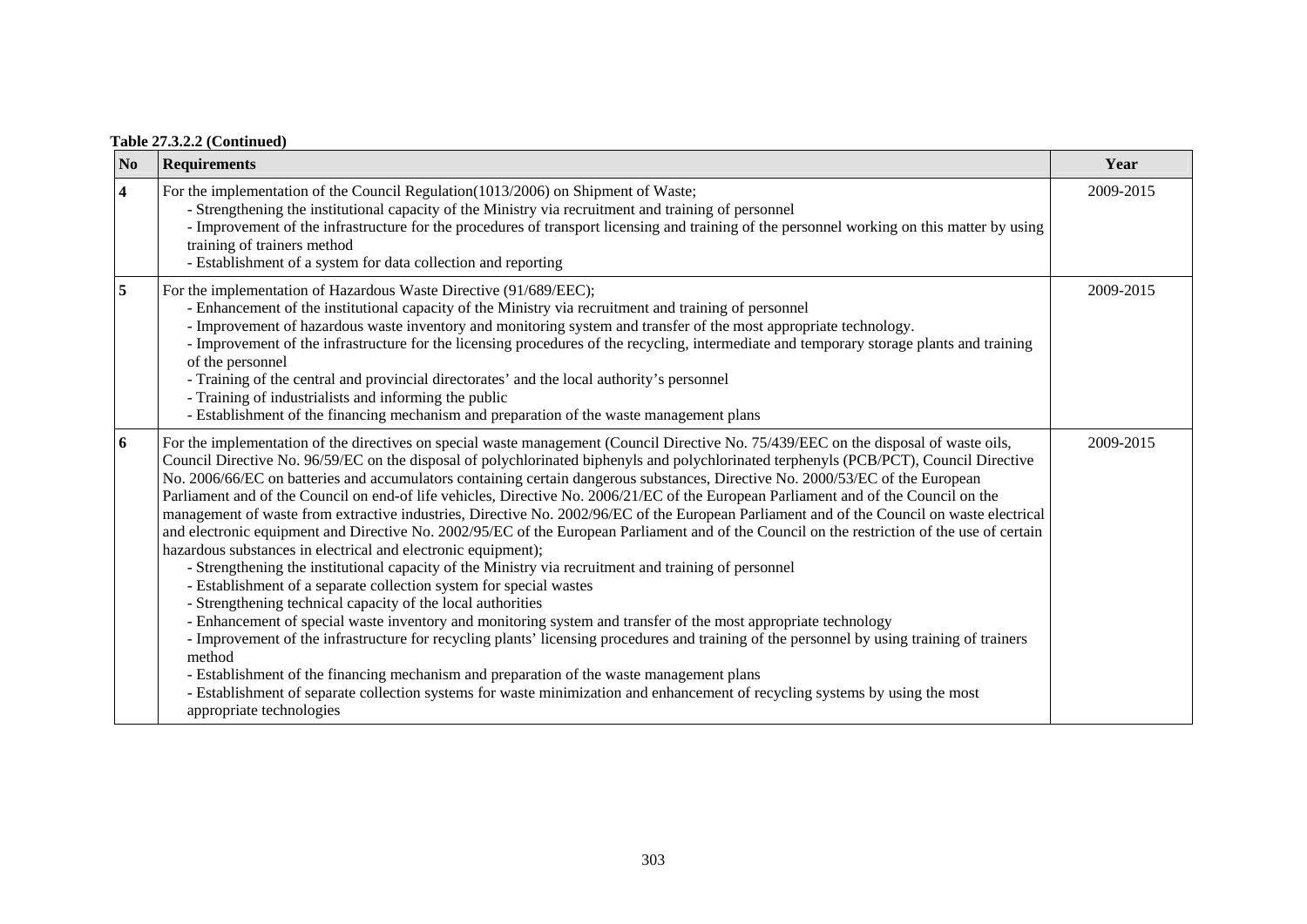| Table 27.3.2.3                                                                                                                                                                                                                                                                                                                                                                                                                 |           |                        |                   |                          | (Euro)        |
|--------------------------------------------------------------------------------------------------------------------------------------------------------------------------------------------------------------------------------------------------------------------------------------------------------------------------------------------------------------------------------------------------------------------------------|-----------|------------------------|-------------------|--------------------------|---------------|
| <b>Requirements (Ministry of Environment and</b>                                                                                                                                                                                                                                                                                                                                                                               | Year      | <b>National Budget</b> | <b>EU</b> sources | <b>Other</b>             | <b>Total</b>  |
| Forestry)                                                                                                                                                                                                                                                                                                                                                                                                                      |           |                        |                   |                          |               |
| <b>I-Investment</b>                                                                                                                                                                                                                                                                                                                                                                                                            |           |                        |                   |                          |               |
| Establishment of separate collection systems for waste<br>minimization, shipment of hazardous waste and<br>enhancement of recycling systems, setting up a regional<br>hazardous waste inventory and according to the<br>inventory results establishing and managing hazardous<br>waste disposal systems and waste incineration plants in<br>compliance with the related directives.                                            | 2009-2015 |                        |                   | $129,000,000^6$          | 129,000,000   |
| Management of special waste in compliance with EU<br>Directives.                                                                                                                                                                                                                                                                                                                                                               | 2009-2015 | 3,600,000              | 13,800,000        | 118,000,000 <sup>7</sup> | 135,400,000   |
| Transport of municipal waste, establishment of separate<br>collection systems for waste minimization and<br>enhancement of recycling systems, establishment of<br>sanitary landfills, closure of wild waste disposal areas<br>(dump-sites), establishment of composting and<br>incineration plants, recovery and management of<br>construction and demolition waste in compliance with<br>the related directives. <sup>8</sup> | 2009-2015 | 967,000,000            | 360,000,000       |                          | 1,327,000,000 |
| II- Legislative approximation and implementation                                                                                                                                                                                                                                                                                                                                                                               |           |                        |                   |                          |               |
| - Personnel                                                                                                                                                                                                                                                                                                                                                                                                                    |           |                        |                   |                          |               |
| Personnel Necessary for Special Waste Management                                                                                                                                                                                                                                                                                                                                                                               | 2009-2015 | 29,385,000             |                   |                          | 29,385,000    |
| Personnel Necessary for Hazardous Waste<br>Management                                                                                                                                                                                                                                                                                                                                                                          | 2009-2015 | 27,376,000             |                   |                          | 27,376,000    |
| Personnel Necessary for Municipal Waste<br>Management (including centre and provincial<br>directorates)                                                                                                                                                                                                                                                                                                                        | 2009-2015 | 50,558,000             |                   |                          | 50,558,000    |

<span id="page-18-0"></span> $6$ <sup>6</sup> To be financed by the grants and credits to be provided by private sector.

<span id="page-18-1"></span> $<sup>7</sup>$  To be financed by the grants and credits to be provided by private sector.</sup>

<span id="page-18-2"></span><sup>&</sup>lt;sup>8</sup> Dates and financial requirements were previously determined in the EU Integrated Environmental Approximation Strategy Document. The Financial requirement extends beyond the scope of the National Programme. It will be revised upon developments in time.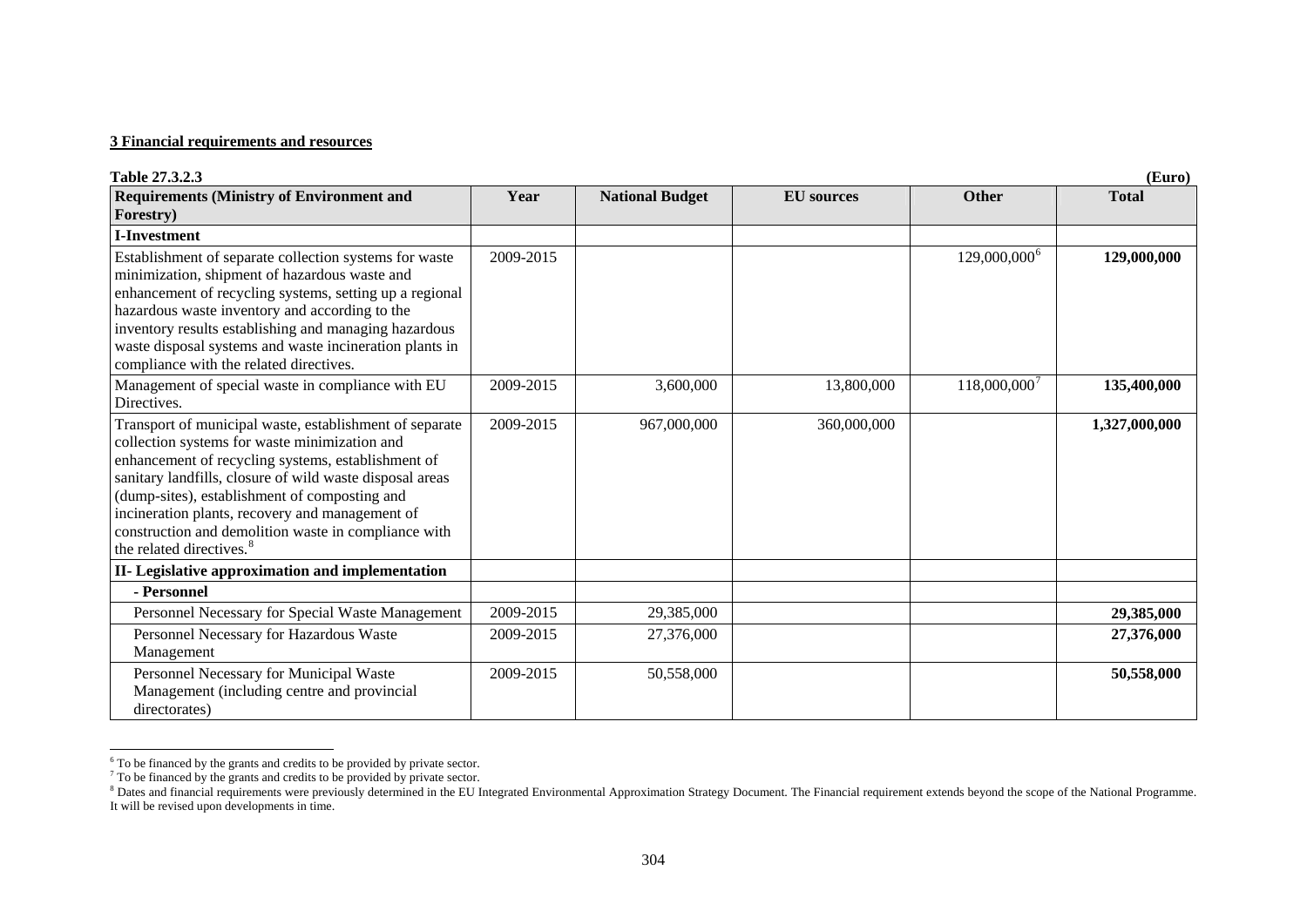| Table 27.3.2.3 (Continued)<br>(Euro)                                                                                                                                                                                                                                                                                                                                       |           |                        |                   |                           |               |
|----------------------------------------------------------------------------------------------------------------------------------------------------------------------------------------------------------------------------------------------------------------------------------------------------------------------------------------------------------------------------|-----------|------------------------|-------------------|---------------------------|---------------|
| <b>Requirements (Ministry of Environment and</b><br>Forestry)                                                                                                                                                                                                                                                                                                              | Year      | <b>National Budget</b> | <b>EU</b> sources | <b>Other</b>              | <b>Total</b>  |
| - Training                                                                                                                                                                                                                                                                                                                                                                 |           |                        |                   |                           |               |
| Training on Special Waste Management                                                                                                                                                                                                                                                                                                                                       | 2009-2015 | 557,000                | 759,000           | $304,000^9$               | 1,620,000     |
| Training on Hazardous Waste Management<br>- Training of trainers on determination of waste<br>amount and chemical criteria to decide whether<br>waste is hazardous or not and determination of waste<br>disposal methods according to waste characteristics.<br>- Training on full implementation<br>- Training on licensing and inspection<br>(implementation orientated) | 2009-2015 | 320,000                | 250,000           | $100,000^{10}$            | 670,000       |
| Training on Municipal Waste Management                                                                                                                                                                                                                                                                                                                                     | 2009-2015 | 4,150,000              |                   |                           | 4,150,000     |
| - Consultancy                                                                                                                                                                                                                                                                                                                                                              |           |                        |                   |                           |               |
| - Translation                                                                                                                                                                                                                                                                                                                                                              |           |                        |                   |                           |               |
| - Other                                                                                                                                                                                                                                                                                                                                                                    |           |                        |                   |                           |               |
| <b>Equipment for Special Waste Management</b>                                                                                                                                                                                                                                                                                                                              | 2009-2015 | 909,500                | 1,140,500         | $220,000$ <sup>11</sup>   | 2,270,000     |
| <b>Equipment for Hazardous Waste Management</b>                                                                                                                                                                                                                                                                                                                            | 2009-2015 | 80,000                 | 1,005,000         |                           | 1,085,000     |
| <b>Equipment for Municipal Waste Management</b>                                                                                                                                                                                                                                                                                                                            | 2009-2015 | 1,629,000              |                   |                           | 1,629,000     |
| Transposition of Directive (2006/21/EC) on<br>Management of Waste fom the Extractive<br>Industries <sup>12</sup>                                                                                                                                                                                                                                                           | 2009-2013 | 515,000                | 4,085,000         |                           | 4,600,000     |
| <b>Total</b>                                                                                                                                                                                                                                                                                                                                                               |           | 1,086,079,500          | 381,039,500       | 247,624,000 <sup>13</sup> | 1,714,743,000 |

<span id="page-19-0"></span> $9^9$  To be financed by the grants and credits to be provided by private sector.

<span id="page-19-1"></span><sup>&</sup>lt;sup>10</sup> To be financed by the grants and credits to be provided by private sector.

<span id="page-19-2"></span> $11$ <sup>11</sup> To be financed by the grants and credits to be provided by private sector.

<span id="page-19-3"></span> $^{12}$  To be financed by the project titled "Management of Waste from Extractive Industries-TR  $08.02.05$ " under Pre-Accession Financial Assistance 2008 Programme.

<span id="page-19-4"></span> $^{13}$  To be financed by the grants and credits to be provided by private sector.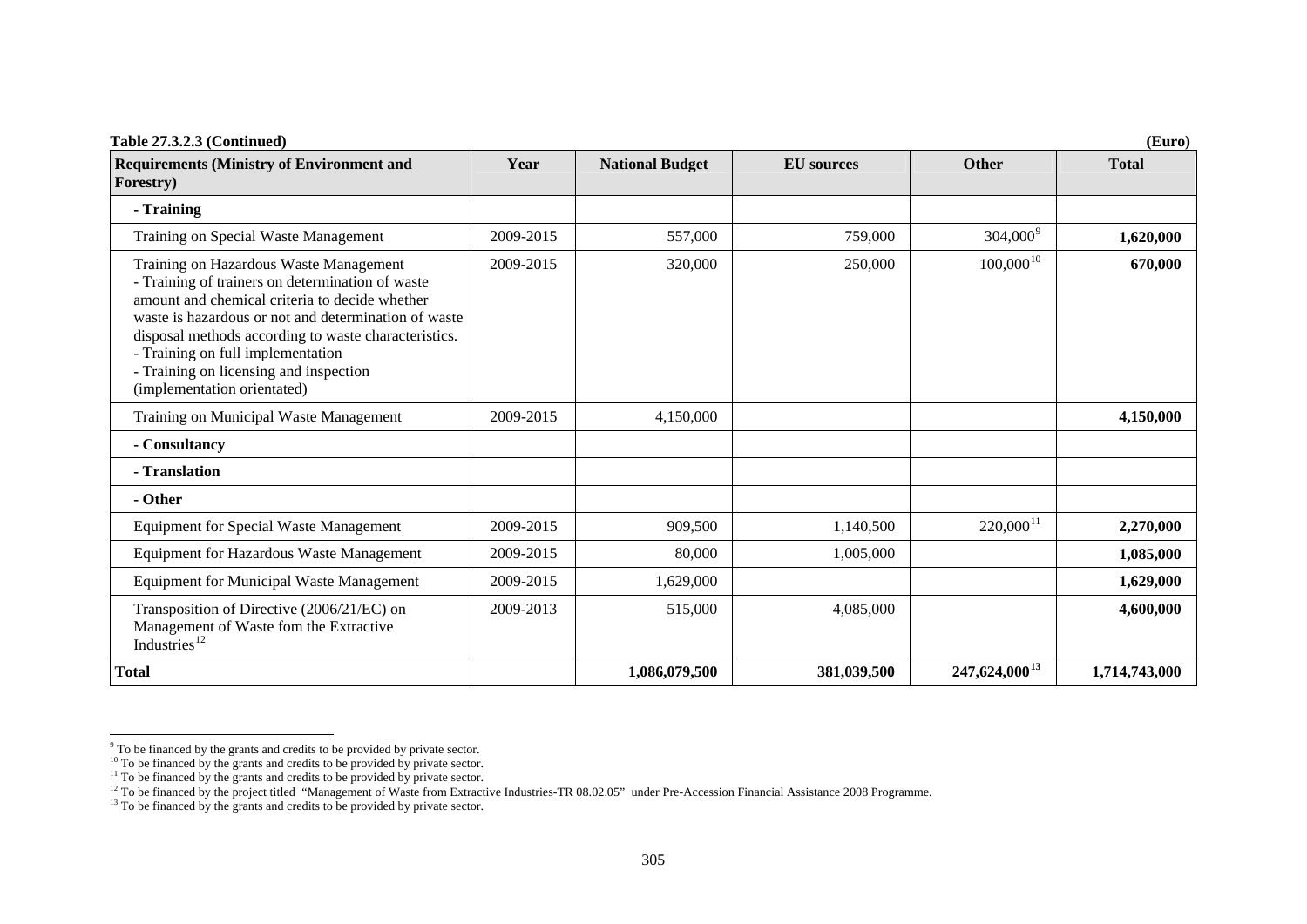## **Sub-priority 27.3.3 Air Quality**

#### **1 Schedule of legislative alignment**

#### **Table 27.3.3.1**

| No             | <b>EU</b> legislation in force            | <b>Draft Turkish legislation</b>                                                                               | <b>Scope</b>                                                                                                                                                                                                    | <b>Institution in charge</b>                                                                                                                                                | <b>Publication date</b> |
|----------------|-------------------------------------------|----------------------------------------------------------------------------------------------------------------|-----------------------------------------------------------------------------------------------------------------------------------------------------------------------------------------------------------------|-----------------------------------------------------------------------------------------------------------------------------------------------------------------------------|-------------------------|
|                | Directives No. 99/13/EC and<br>2004/42/EC | Implementing Regulation on<br>the Control of Pollution from<br>the Volatile Organic<br>Compounds <sup>14</sup> | Determination of principles and procedures for the control<br>of pollution from the Volatile Organic Compounds                                                                                                  | Ministry of<br>Environment and<br>Forestry                                                                                                                                  | $2011^{15}$             |
| $\overline{2}$ | Directive No. 94/63/EC                    | from the Petroleum Storage<br>Facilities                                                                       | Legislation on the Control of   Control of the Volatile Organic Compounds emissions<br>Volatile Organic Compounds   from the petroleum and petroleum products storage, filling<br>and discharging and transport | Ministry of<br>Environment and<br>Forestry<br>Ministry of<br>Transport<br>Ministry of Energy<br>and Natural<br>Resources<br><b>Energy Market</b><br>Regulatory<br>Authority | 2012                    |
| 3              | Directive No. 2001/81/EC                  | Implementing Regulation on<br><b>National Emission Ceilings</b>                                                | Determination of National Emission Ceilings                                                                                                                                                                     | Ministry of<br>Environment and<br>Forestry                                                                                                                                  | After $2011^{16}$       |

 $14$  It is also mentioned under "Sub-priority 27.3.4 Industrial Pollution and Risk Management"

<sup>&</sup>lt;sup>15</sup> Gradual transitional period is envisaged in the Implementing Regulation.

<span id="page-20-2"></span><span id="page-20-1"></span><span id="page-20-0"></span><sup>&</sup>lt;sup>16</sup> Preparation and implementation schedule of the legal arrangement will be determined within the scope of the project titled "Capacity Development on National Emission Ceilings Directive" under Pre-Accession Financial Assistance 2008 Programme. Harmonization with Gothenburg Protocol will be ensured within the framework of full membership perspective.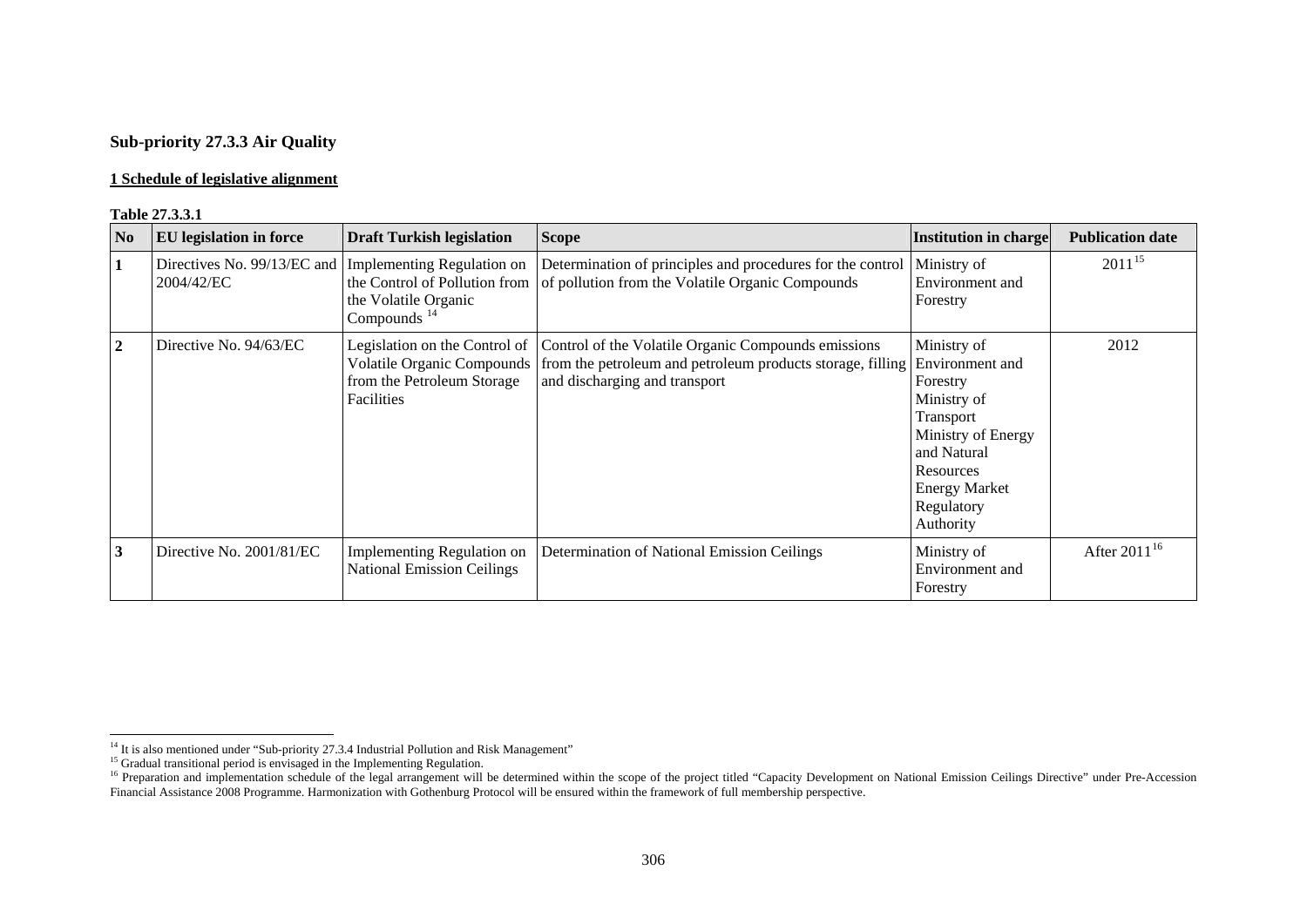|                  | Table 27.3.3.2                                                                                                                                                                                                                                                                                                                                                                                                                                                                                                                                                                                                                                                                                                                                                                                                                                                                                                                                                                                                            |           |
|------------------|---------------------------------------------------------------------------------------------------------------------------------------------------------------------------------------------------------------------------------------------------------------------------------------------------------------------------------------------------------------------------------------------------------------------------------------------------------------------------------------------------------------------------------------------------------------------------------------------------------------------------------------------------------------------------------------------------------------------------------------------------------------------------------------------------------------------------------------------------------------------------------------------------------------------------------------------------------------------------------------------------------------------------|-----------|
| N <sub>0</sub>   | <b>Requirements</b>                                                                                                                                                                                                                                                                                                                                                                                                                                                                                                                                                                                                                                                                                                                                                                                                                                                                                                                                                                                                       | Year      |
|                  | (Ministry of Environment and Forestry)                                                                                                                                                                                                                                                                                                                                                                                                                                                                                                                                                                                                                                                                                                                                                                                                                                                                                                                                                                                    |           |
| 1                | For the implementation of Air Quality Framework Directive (96/62/EC) and its Daughter Directives;<br>- Determination of competent authorities at national, regional and local scale,<br>- Strengthening the technical and administrative capacity of the Ministry,<br>- Performing of preliminary assessment studies,<br>- Designation of zones and agglomerations,<br>- Establishment of air quality monitoring stations,<br>- Setting-up of regional network centres,<br>- Setting-up of laboratory infrastructure,<br>- Assurance of continuity of reliable and high quality measurement data for reporting,<br>- Provision of emission inventories relating to the emissions,<br>- Air quality assessment,<br>- Preparation and implementation of plans improving the air quality where air quality limit values can not be attained,<br>- Training of staff working on air quality on legislation and technical issues,<br>- Setting up and/or strengthening of the system for the public information on air quality | 2008-2014 |
| $\boldsymbol{2}$ | In the framework of the project titled "Institution Building on Air Quality in the Marmara Region";<br>- Regional Clean Air Centre,<br>- Regional network structure,<br>- 39 air quality monitoring stations,<br>- Regional Calibration Laboratory,<br>- Regional Data Centre,<br>- Setting-up of and operation of Analytical Laboratory,<br>- Air quality assessment,<br>- Modelling, emission data,<br>- Preparation of clean air plan                                                                                                                                                                                                                                                                                                                                                                                                                                                                                                                                                                                  | 2008-2011 |
| $\mathbf{3}$     | In the framework of Improving Emissions Control Project;<br>- Harmonization of the Directive on National Emission Ceilings with the Air Quality legislation,<br>- Improvement of the national emission inventory and SO2, NOx, VOC, NH3 emission projections,<br>- Preparation of the Regulatory Impact Assessment on the implementation of the Directive on National Emission Ceilings<br>- Building up institutional and technical capacity for transposition of the Directive on National Emission Ceilings.                                                                                                                                                                                                                                                                                                                                                                                                                                                                                                           | 2009-2011 |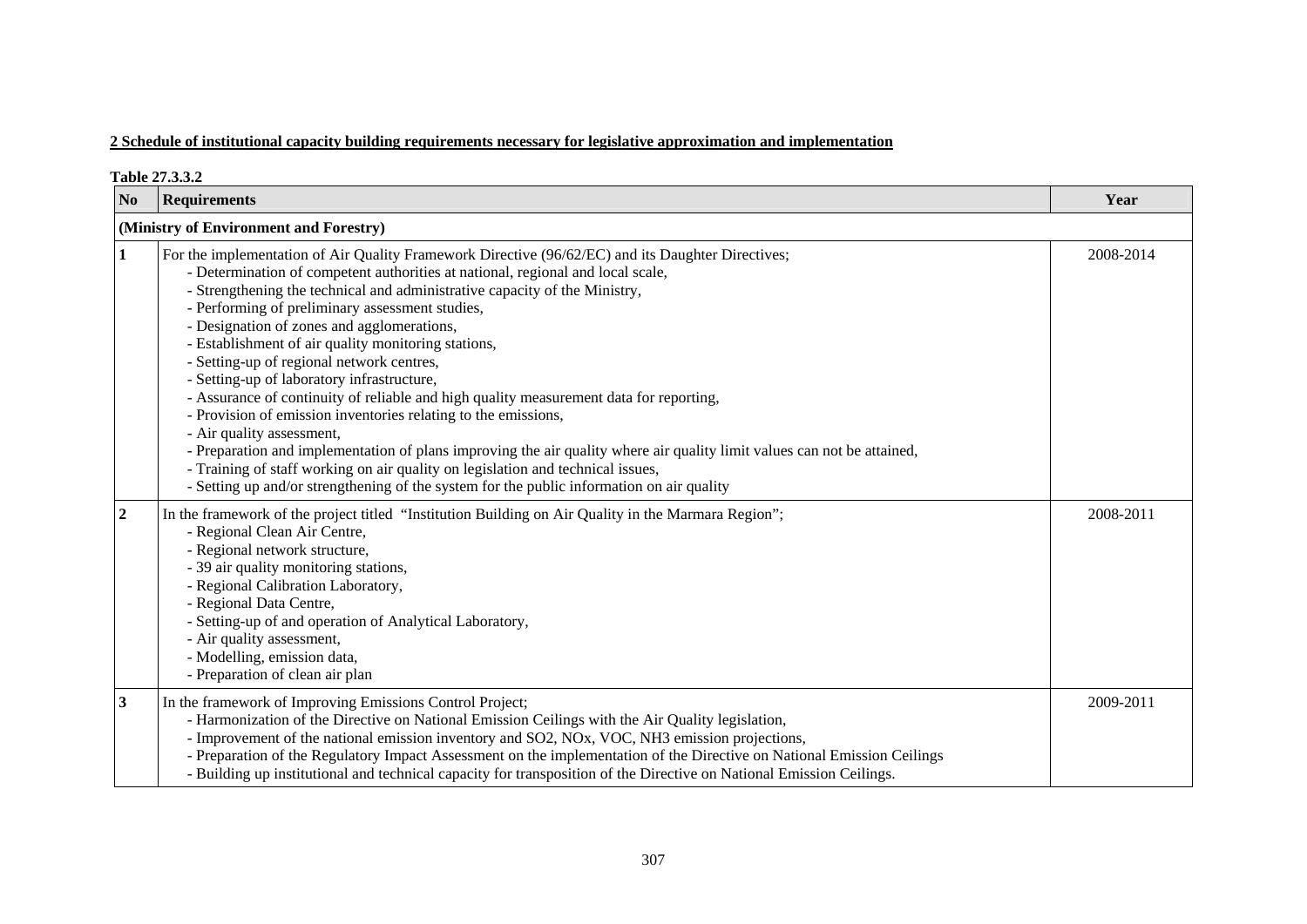### **Table 27.3.3.2 (Continued)**

| <b>No</b>                        | <b>Requirements</b>                                                                                                                                                                                                                                                                                                                                                                                                                                                                                                                                                                                                                                                                                                                                                                                                                     | Year      |  |
|----------------------------------|-----------------------------------------------------------------------------------------------------------------------------------------------------------------------------------------------------------------------------------------------------------------------------------------------------------------------------------------------------------------------------------------------------------------------------------------------------------------------------------------------------------------------------------------------------------------------------------------------------------------------------------------------------------------------------------------------------------------------------------------------------------------------------------------------------------------------------------------|-----------|--|
|                                  | In the scope the Directive on the control of volatile organic compound emissions resulting from the storage of petrol and its distribution from<br>terminals to service stations (1994/63/EC)<br>- Determination of the Competent Authority<br>- Determination of the standards for storage and transportation units and approval procedures<br>- Ensuring the coordination and cooperation between the corporations<br>- Determination of the present situation of the facilities, deciding on the investments needed to be done and implementation<br>- Reduction of volatile organic compounds emissions from the storage units in service stations, active containers, filling and discharging<br>equipments in terminals, petroleum storage units and determination of operating precautions and supervision of the implementation | 2010-2015 |  |
| (Ministry of Industry and Trade) |                                                                                                                                                                                                                                                                                                                                                                                                                                                                                                                                                                                                                                                                                                                                                                                                                                         |           |  |
|                                  | Strengthening the institutional capacity through trainings on fuel economy and $CO2$ emissions                                                                                                                                                                                                                                                                                                                                                                                                                                                                                                                                                                                                                                                                                                                                          | 2009      |  |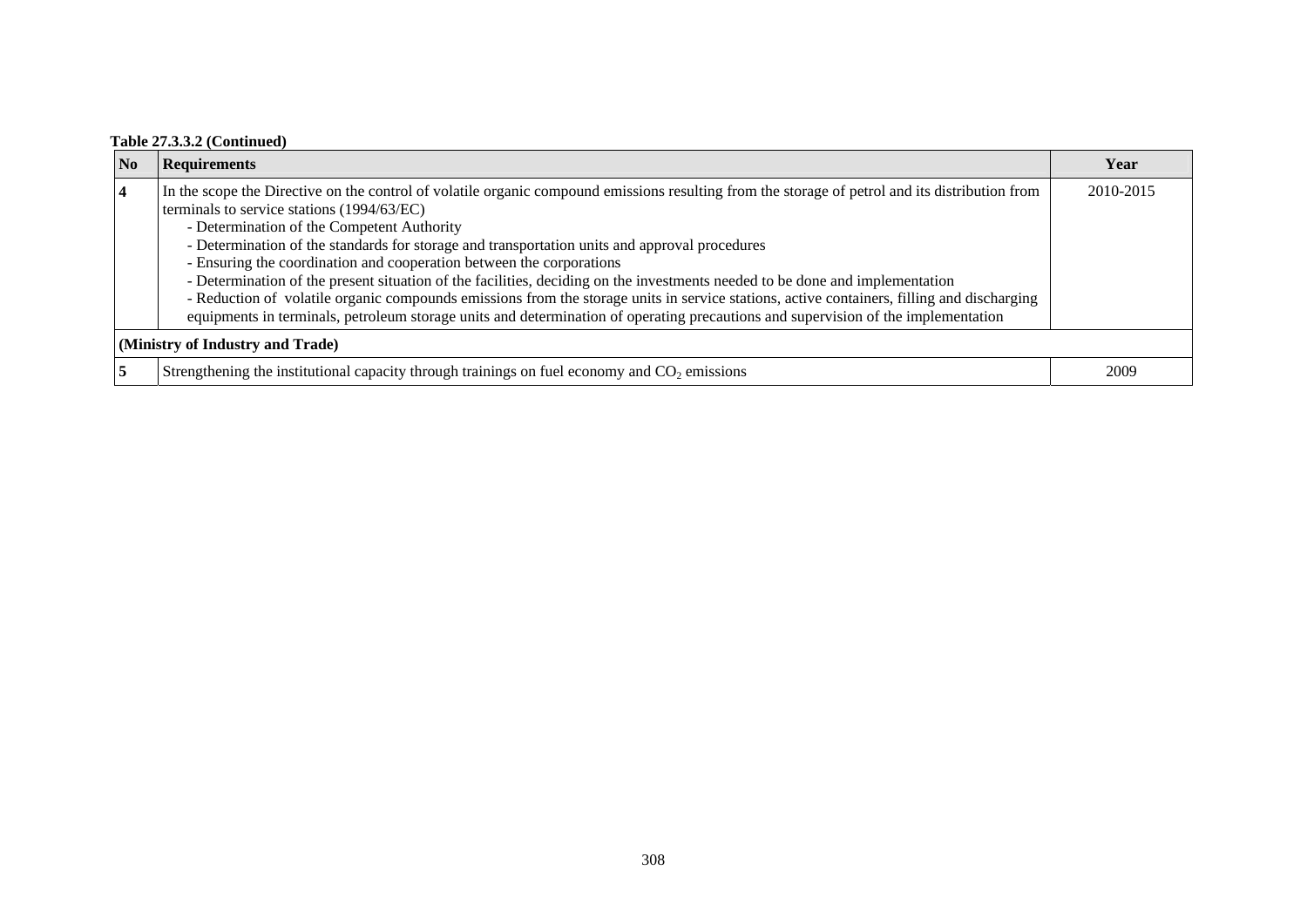| Table 27.3.3.3.1                                                                                                                                                                                                                    |           |                        |                   |              | (Euro)       |
|-------------------------------------------------------------------------------------------------------------------------------------------------------------------------------------------------------------------------------------|-----------|------------------------|-------------------|--------------|--------------|
| <b>Requirements (Ministry of Environment and</b><br>Forestry)                                                                                                                                                                       | Year      | <b>National Budget</b> | <b>EU</b> sources | <b>Other</b> | <b>Total</b> |
| <b>I-Investment</b>                                                                                                                                                                                                                 |           |                        |                   |              |              |
| The investment need in the scope of institution building<br>on air quality in the Marmara region <sup>17</sup>                                                                                                                      | 2008-2010 | 1,295,000              | 3,885,000         |              | 5,180,000    |
| Infrastructure investment for the implementation of Air<br>Quality Framework Directive (96/62/EC) and related<br>Directives                                                                                                         | 2008-2014 | 26,500,000             |                   |              | 26,500,000   |
| II- Legislative approximation and implementation                                                                                                                                                                                    |           |                        |                   |              |              |
| - Personnel                                                                                                                                                                                                                         |           |                        |                   |              |              |
| The personnel need for the implementation of Air<br>Quality Framework Directive (96/62/EC) and related<br>Directives <sup>18</sup>                                                                                                  | 2008-2014 | 14,415,000             |                   |              | 14,415,000   |
| The personnel need associated with the Directive on<br>the control of volatile organic compound emissions<br>resulting from the storage of petrol and its<br>distribution from terminals to service stations<br>(1994/63/EC)        | 2009-2015 | 1,085,037              |                   |              | 1,085,037    |
| - Training                                                                                                                                                                                                                          |           |                        |                   |              |              |
| The training need for the implementation of Air<br>Quality Framework Directive (96/62/EC) and related<br>Directives                                                                                                                 | 2008-2014 | 8,500,000              |                   |              | 8,500,000    |
| The training of operators in the scope of the<br>Directive on the control of volatile organic<br>compound emissions resulting from the storage of<br>petrol and its distribution from terminals to service<br>stations (1994/63/EC) | 2008-2014 | 30,000                 | 8,000             |              | 38,000       |

<sup>&</sup>lt;sup>17</sup> Also includes the amount financed by the project titled "Institution Building on Air Quality in the Marmara Region Project- TR 0702.07" under Pre-accession Financial Assistance 2007 Programme.

<span id="page-23-1"></span><span id="page-23-0"></span><sup>&</sup>lt;sup>18</sup> Also includes the amount financed by the project titled "Institution Building on Air Quality in the Marmara Region Project- TR 0702.07" under Pre-accession Financial Assistance 2007 Programme.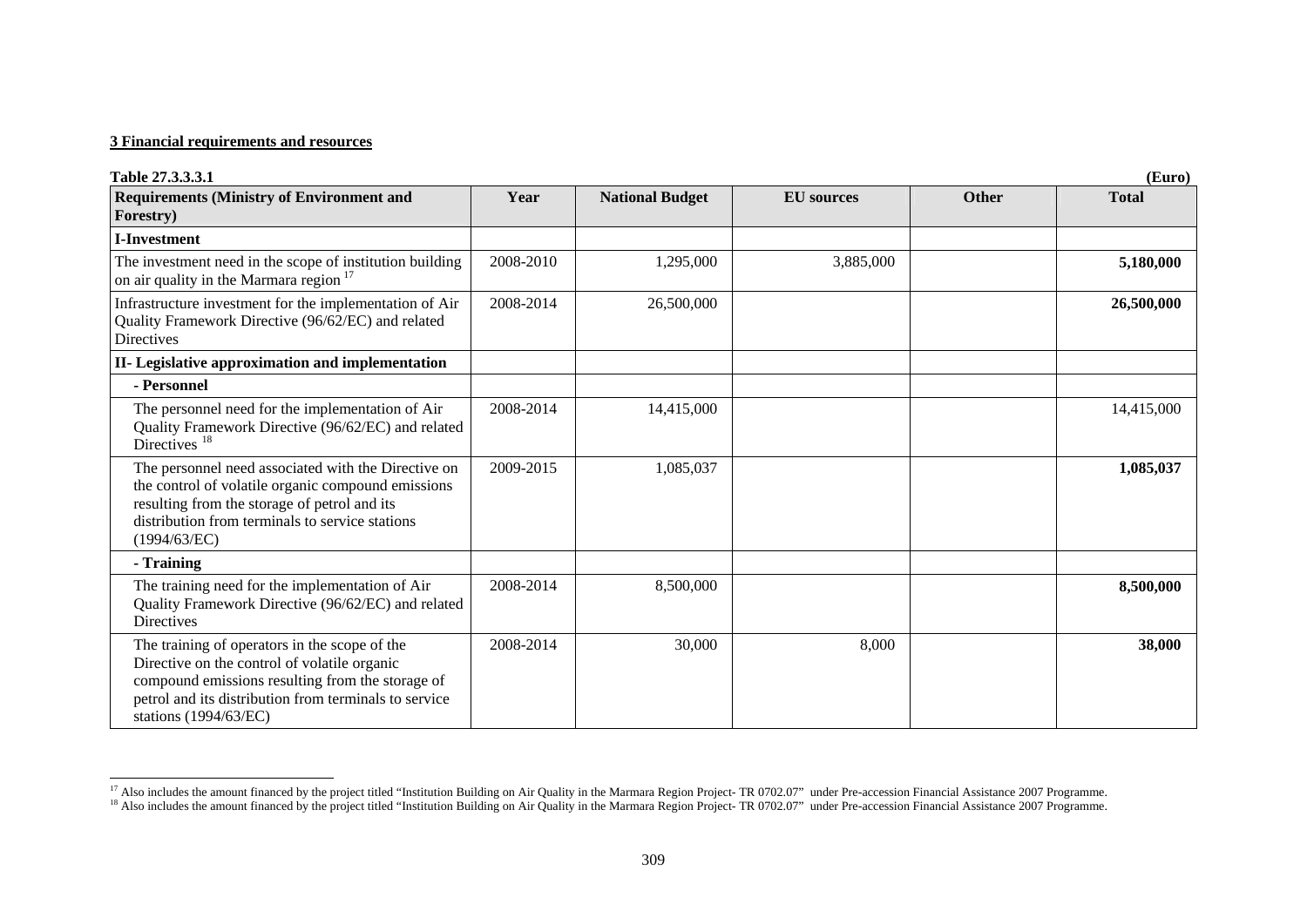| <b>Table 27.3.3.3.1 (Continued)</b>                                                                                                                                                                                                                                                                                                                |           |                        |                   |       | (Euro)       |
|----------------------------------------------------------------------------------------------------------------------------------------------------------------------------------------------------------------------------------------------------------------------------------------------------------------------------------------------------|-----------|------------------------|-------------------|-------|--------------|
| <b>Requirements (Ministry of Environment and</b><br>Forestry)                                                                                                                                                                                                                                                                                      | Year      | <b>National Budget</b> | <b>EU</b> sources | Other | <b>Total</b> |
| - Consultancy                                                                                                                                                                                                                                                                                                                                      |           |                        |                   |       |              |
| Determination of standards for petrol storage and<br>transportation units and approval procedures                                                                                                                                                                                                                                                  | 2008-2014 |                        | 170,000           |       | 170,000      |
| Considering the present situation of the petrol<br>storage facilities, determining the necessary<br>investments and bringing in the implementation                                                                                                                                                                                                 | 2008-2014 |                        | 700,000           |       | 700,000      |
| Planning emission reduction of volatile organic<br>compounds, determination of operating precautions,<br>and supervision of the implementation for the<br>petroleum storage units, filling and discharging<br>equipments in terminals, active containers, storage<br>units in service stations                                                     | 2008-2014 |                        | 170,000           |       | 170,000      |
| - Translation                                                                                                                                                                                                                                                                                                                                      |           |                        |                   |       |              |
| - Other                                                                                                                                                                                                                                                                                                                                            |           |                        |                   |       |              |
| Institution building on air quality in the Marmara<br>region <sup>19</sup>                                                                                                                                                                                                                                                                         | 2008-2011 |                        | 1,900,000         |       | 1,900,000    |
| Improving Emissions Control <sup>20</sup>                                                                                                                                                                                                                                                                                                          | 2009-2011 | 140,000                | 1,910,000         |       | 2,050,000    |
| Providing the inter institutional coordination and<br>cooperation, conducting the meetings to determine<br>the competent authority within the context of the<br>Directive on the control of volatile organic<br>compound emissions resulting from the storage of<br>petrol and its distribution from terminals to service<br>stations (1994/63/EC) | 2008-2014 | 18,000                 |                   |       | 18,000       |
| <b>Total</b>                                                                                                                                                                                                                                                                                                                                       |           | 51,983,037             | 8,743,000         |       | 60,726,037   |

<span id="page-24-0"></span><sup>&</sup>lt;sup>19</sup> Financed by the twinning component of the project titled "Institution Building on Air Quality in the Marmara Region Project- TR 0702.07" under Pre-accession Financial Assistance 2007 Programme.

<span id="page-24-1"></span> $^{20}$  To be financed by the project titled "Improving Emissions Control - TR08 02 03" under Pre-accession Financial Assistance 2008 Programme.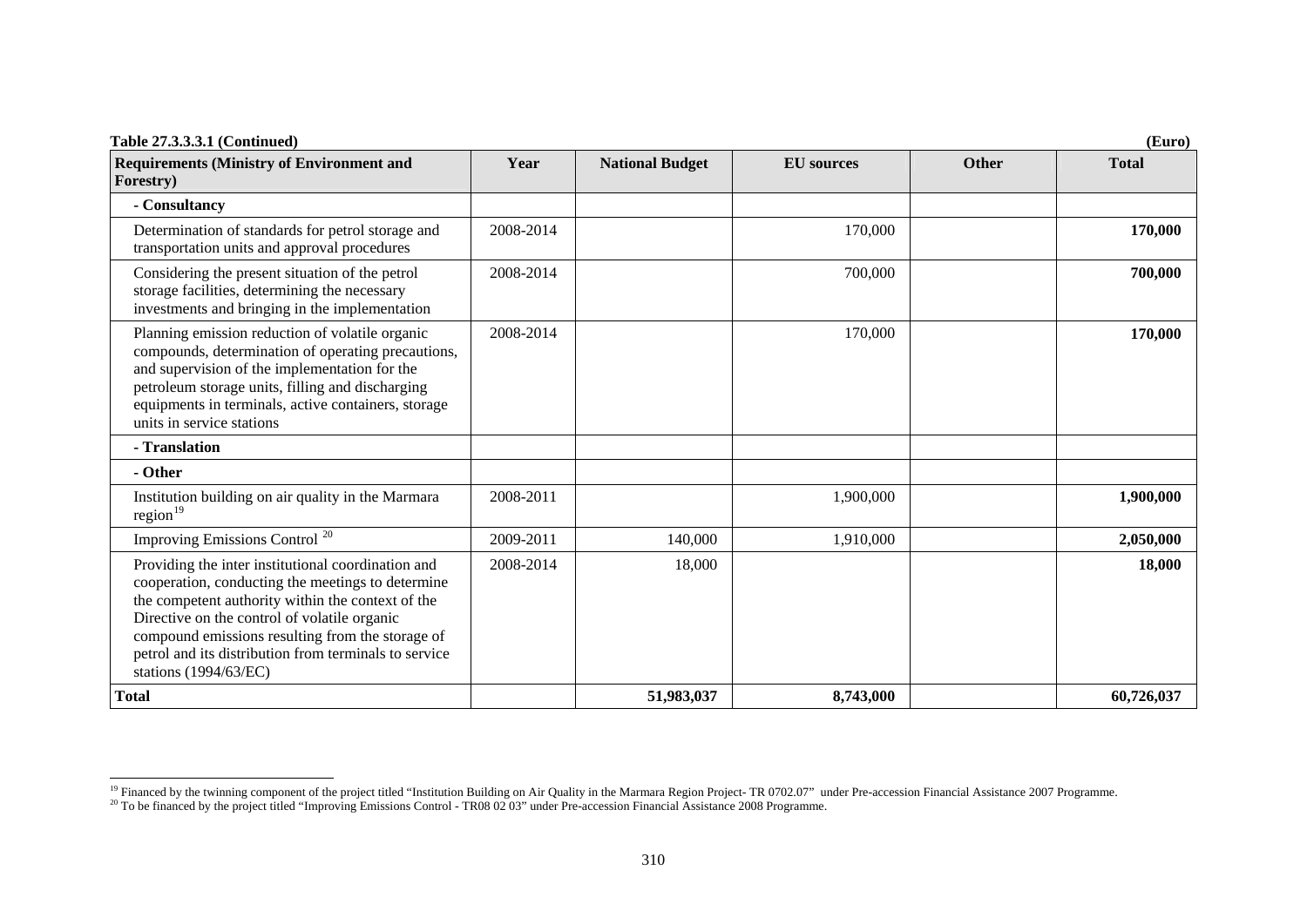| Table 27.3.3.3.2                                                |      |                        |                   |       | (Euro)       |
|-----------------------------------------------------------------|------|------------------------|-------------------|-------|--------------|
| <b>Requirements (Ministry of Industry and Trade)</b>            | Year | <b>National Budget</b> | <b>EU</b> sources | Other | <b>Total</b> |
| <b>I-Investment</b>                                             |      |                        |                   |       |              |
| II- Legislative approximation and implementation                |      |                        |                   |       |              |
| - Personnel                                                     |      |                        |                   |       |              |
| - Training                                                      |      |                        |                   |       |              |
| Study visit for trainers on fuel economy and $CO2$<br>emissions | 2009 |                        | 75,000            |       | 75,000       |
| - Consultancy                                                   |      |                        |                   |       |              |
| - Translation                                                   |      |                        |                   |       |              |
| Simultaneous translation during trainings                       | 2009 |                        | 12,000            |       | 12,000       |
| - Other                                                         |      |                        |                   |       |              |
| $CO2$ data collection                                           | 2009 |                        | 10,000            |       | 10,000       |
| <b>Total</b>                                                    |      |                        | 97,000            |       | 97,000       |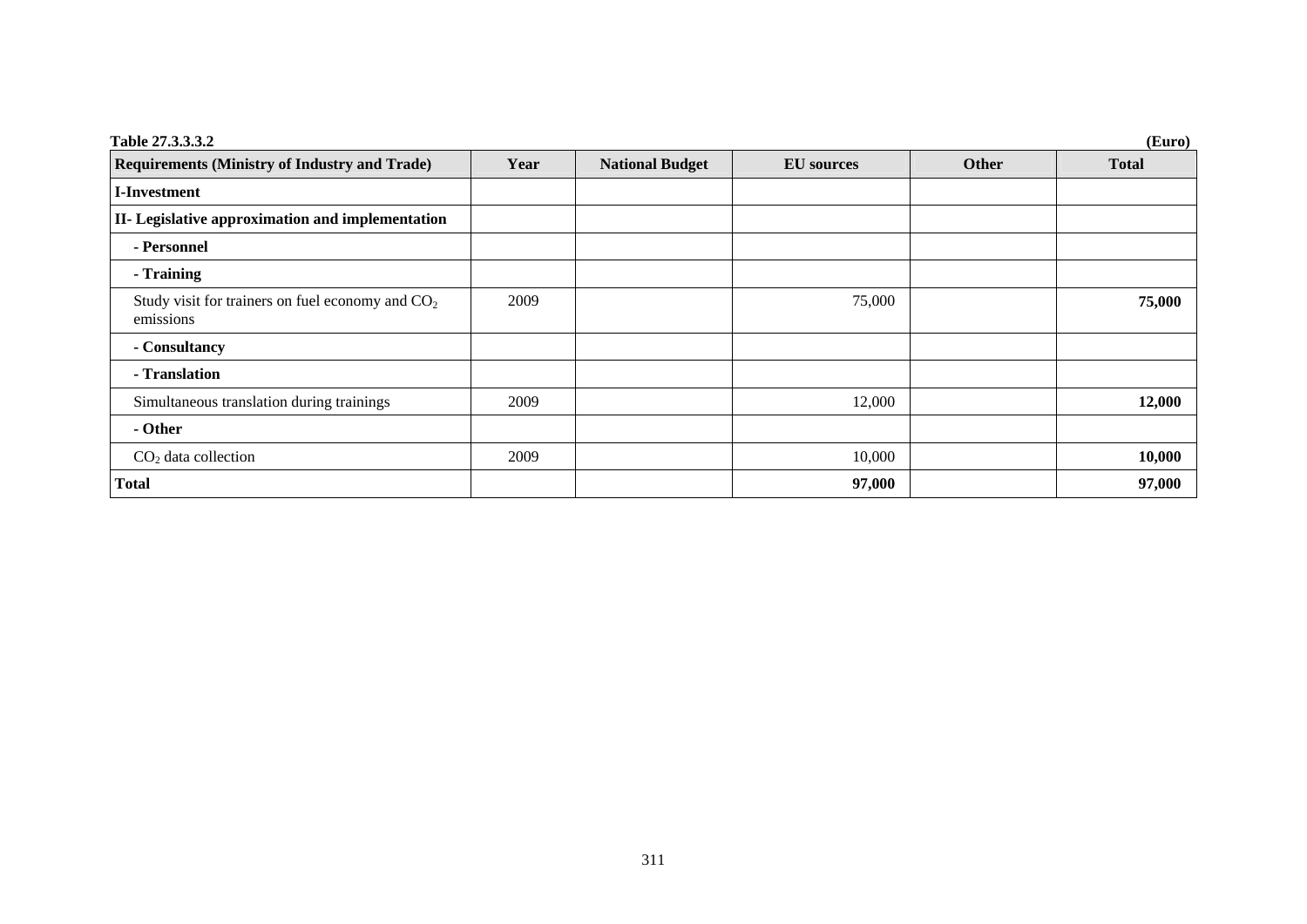# **Sub-priority 27.3.4 Industrial Pollution and Risk Management**

#### **1 Schedule of legislative alignment**

#### **Table 27.3.4.1**

|                        | 1 adie <i>41</i> .9.4.1                     |                                                                                                                                   |                                                                                                                                                                                                                                 |                                            |                         |
|------------------------|---------------------------------------------|-----------------------------------------------------------------------------------------------------------------------------------|---------------------------------------------------------------------------------------------------------------------------------------------------------------------------------------------------------------------------------|--------------------------------------------|-------------------------|
| $\overline{\text{No}}$ | <b>EU</b> legislation in force              | <b>Draft Turkish legislation</b>                                                                                                  | <b>Scope</b>                                                                                                                                                                                                                    | Institution in charge                      | <b>Publication date</b> |
| 1                      | Directive No. 2008/1/EC<br>(IPPC Directive) | <b>Implementing Regulation on</b><br><b>Integrated Pollution</b><br>Prevention and Control<br>Integrated Environmental<br>Permit) | Control of the pollution from major industrial plants with<br>an integrated approach at the source.                                                                                                                             | Ministry of<br>Environment and<br>Forestry | 21                      |
| $\overline{2}$         | Directive No. 2000/76/EC                    | <b>Implementing Regulation on</b><br><b>Waste Incineration</b>                                                                    | Prevention or reduction of the negative environmental<br>impacts of waste incineration, especially the human-health<br>risks posed by pollution of air, soil, surface and<br>groundwater resources                              | Ministry of<br>Environment and<br>Forestry | 2009                    |
| 3                      | Directive No. 2000/76/EC                    | <b>Implementing Regulation</b><br>Amending the Implementing<br>Regulation on Control of<br><b>Hazardous Wastes</b>                | Prevention or reduction of the negative environmental<br>impacts of waste incineration, especially the human-health<br>risks posed by pollution of air, soil, surface and<br>groundwater resources                              | Ministry of<br>Environment and<br>Forestry | 2009                    |
| $\overline{4}$         | Directive No. 2001/80/EC                    | Implementing Regulation on<br><b>Large Combustion Plants</b>                                                                      | Control of the fume, dust, gas, steam and aerosol<br>emissions, diffused to atmosphere from the energy<br>production facilities; protection of human and<br>environment from the risks posed by pollution of<br>theambient air. | Ministry of<br>Environment and<br>Forestry | $2009^{22}$             |

<span id="page-26-0"></span><sup>&</sup>lt;sup>21</sup> Schedule of legislative alignment and implementation is going to be determined within the context of the project titled "Industrial Pollution Prevention and Control – TR 08 02 04" proposed under Pre-Accession

<span id="page-26-1"></span>Financial Assistance 2008 Programme. 22 Gradual transitional period is envisaged in the Implementing Regulation.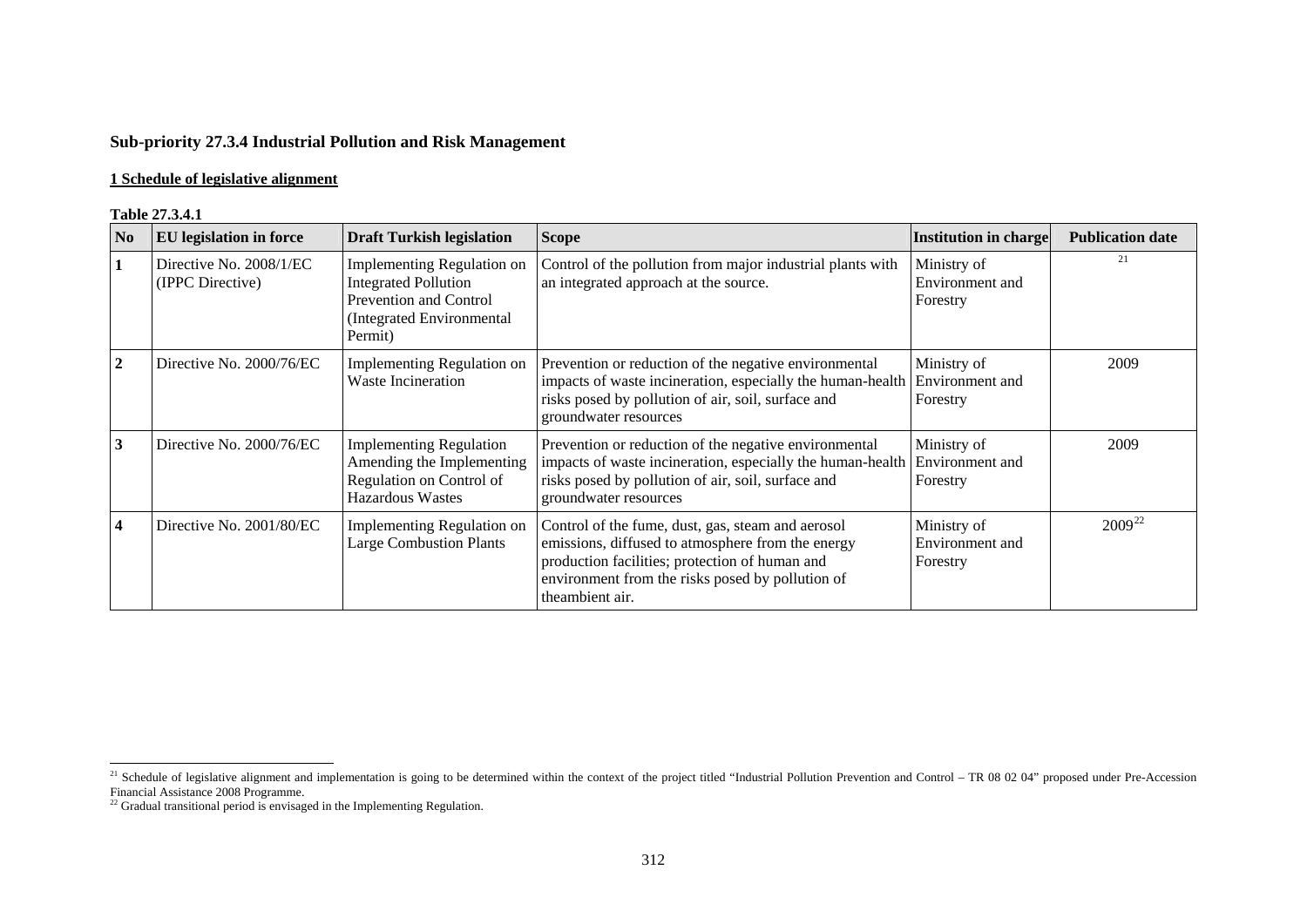| <b>Table 27.3.4.1 (Continued)</b> |  |
|-----------------------------------|--|
|-----------------------------------|--|

| N <sub>0</sub>   | <b>EU</b> legislation in force                                   | <b>Draft Turkish legislation</b>                                                                                                                   | <b>Scope</b>                                                                                                                                                                                                                                                                                             | <b>Institution in charge</b>                                                            | <b>Publication date</b>                                                       |
|------------------|------------------------------------------------------------------|----------------------------------------------------------------------------------------------------------------------------------------------------|----------------------------------------------------------------------------------------------------------------------------------------------------------------------------------------------------------------------------------------------------------------------------------------------------------|-----------------------------------------------------------------------------------------|-------------------------------------------------------------------------------|
| 5                | Directives No. 99/13/EC and<br>2004/42/EC                        | <b>Implementing Regulation on</b><br>Control of the Pollution<br><b>Caused from Volatile</b><br>Organic Compounds <sup>23</sup>                    | Determining the principles and procedures for control of<br>the pollution caused from Volatile Organic Compounds                                                                                                                                                                                         | Ministry of<br>Environment and<br>Forestry                                              | $2011^{24}$                                                                   |
| 6                | Directive No. 96/82/EC                                           | Implementing Regulation on<br>Control of Industrial Major-<br>Accidents                                                                            | Prevention of industrial major-accidents in the facilities<br>having dangerous substances and, in order tominimize<br>hazards of the probable accidents to human and<br>environment, determination of the measures which are<br>necessary to ensure efficient and continuous high level of<br>protection | Ministry of<br>Environment and<br>Forestry<br>Ministry of Labour<br>and Social Security | 2009                                                                          |
| 7                | Directive No. 87/217/EEC                                         | <b>Legislation Regarding</b><br>Reduction and Prevention of<br>Pollution Resulting from<br>Asbestos                                                | Reduction of hazardous wastes via limitation or<br>prohibition of the production and utilization of hazardous<br>chemicals.<br>Protection of the environment and human health from<br>hazardous effects of chemicals                                                                                     | Ministry of<br>Environment and<br>Forestry                                              | 2009                                                                          |
| 8                | Regulation No. 1980/2000                                         | Implementing Regulation on<br>Eco-label                                                                                                            | To promote environmentally friendly products to<br>contribute to the efficient use of resources, and by giving<br>guidance to provide accurate, non-deceptive and scientific<br>information to consumers on such products.                                                                               | Ministry of<br>Environment and<br>Forestry                                              | After 2011                                                                    |
| $\boldsymbol{9}$ | Regulation No. 761/2001                                          | Legislations regarding<br>Voluntary Participation of<br>Organizations in Community<br>Eco-Management and Audit<br>Scheme $(\widetilde{EMAS})^{25}$ | Establishment and implementation of Environmental<br>Management Systems by organizations.<br>Evaluation and improvement of the environmental<br>performances of the organizations                                                                                                                        | Ministry of<br>Environment and<br>Forestry                                              | After 2011                                                                    |
| 10               | Regulation No. 166/2006<br>Commision Decision No.<br>2000/479/EC | Relevant legal arrangements                                                                                                                        | Registration and reporting of pollutant emissions.                                                                                                                                                                                                                                                       | Ministry of<br>Environment and<br>Forestry                                              | Will be considered<br>within the context of<br>full membership<br>perspective |

<span id="page-27-0"></span> $^{23}$  It is also mentioned under "Sub-Priority 27.3.3 Air Quality"

<span id="page-27-1"></span> $24$  Gradual transitional period is envisaged in the Implementing Regulation.

<span id="page-27-2"></span><sup>&</sup>lt;sup>25</sup> Necessary arrangements will be made depending on the outcomes of the project titled "Internalization of EMAS Regulation and Establishment of EMAS System in Turkey" under SEI program.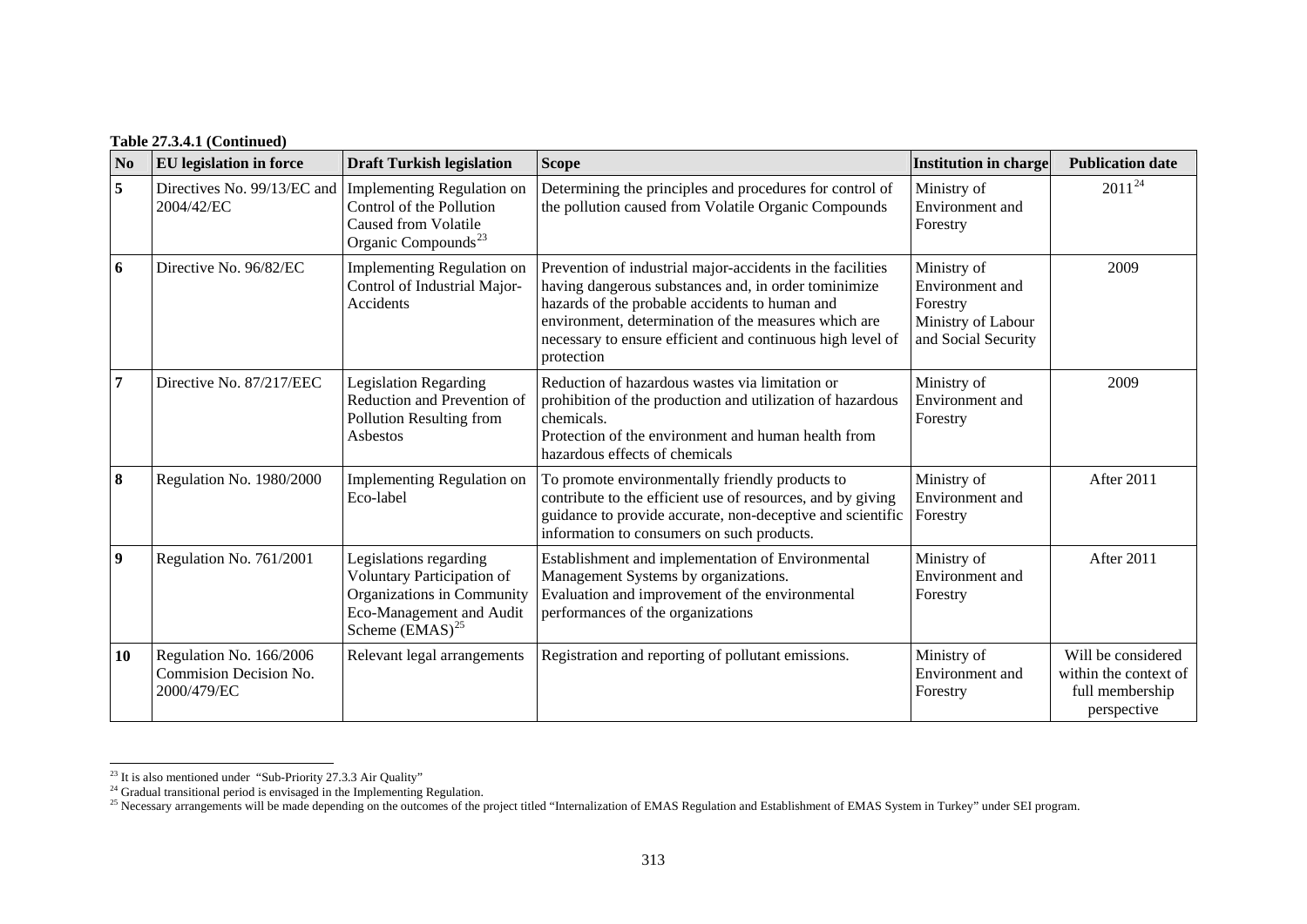| <b>Table 27.3.4.2</b> |                                                                                                                                                                                                                                                                                                                                                                                                                                                                                                                                                                                                                                                                                                                                                 |                               |  |
|-----------------------|-------------------------------------------------------------------------------------------------------------------------------------------------------------------------------------------------------------------------------------------------------------------------------------------------------------------------------------------------------------------------------------------------------------------------------------------------------------------------------------------------------------------------------------------------------------------------------------------------------------------------------------------------------------------------------------------------------------------------------------------------|-------------------------------|--|
| N <sub>0</sub>        | <b>Requirements</b>                                                                                                                                                                                                                                                                                                                                                                                                                                                                                                                                                                                                                                                                                                                             | Year                          |  |
|                       | (Ministry of Environment and Forestry (MoEF), Provincial Directorates of MoEF, Directorates of Special Provincial Administrations and Municipalities)                                                                                                                                                                                                                                                                                                                                                                                                                                                                                                                                                                                           |                               |  |
| $\mathbf{1}$          | In the scope of Council Directive No. 2008/1/EC on Integrated Pollution Prevention and Control,<br>- Determining the Best Available Techniques for Turkey and starting the studies on harmonization requirements and cost analysis<br>- Establishing the technical and administrative infrastructure<br>- Preparation of implementation guidebooks for the implementation staff<br>- Preparation of implementation guidebooks for industrial sectors<br>- Implementation of economically and technically appropriate emission limits<br>- Initiating the integrated permit implementation.<br>- Supplying equipment for the continuous measurement of pollutants, establishing the infrastructure and setting the measurement quality<br>system | 2010-2012                     |  |
| $\boldsymbol{2}$      | In the scope of the Integrated Pollution Prevention and Control Project (Submitted to IPA-1 2008 Programme)<br>- Preparing the inventory of installations<br>- Determining the necessary institutional framework for implementation<br>- Legislative transposition and detailed implemetation plan<br>- Determining the technical, administrative and financial capacity of the competent authority and related parties.<br>- Capacity-building programs to achieve necessary technical capacity<br>- Preparation of implementation guidebooks for operators, personnel responsible from enforcement, etc.                                                                                                                                      | 2009-2011                     |  |
| $\mathbf{3}$          | In the scope of Commission Decision No. 2000/479/EC of 17 July 2000 on the implementation of a European pollutant emission register<br>(EPER) according to Council Directive No. 2008/1/EC concerning integrated pollution prevention and control (IPPC) and Regulation No.<br>166/2006 concerning the establishment of a European Pollutant Release and Transfer Register;<br>- Preparation of pollutant emission inventory<br>- Compatible register of the inventory for reporting<br>- Establishing and operating the reporting system                                                                                                                                                                                                       | 2009 and Beyond <sup>26</sup> |  |

<span id="page-28-0"></span><sup>&</sup>lt;sup>26</sup> Implementation will be started upon membership.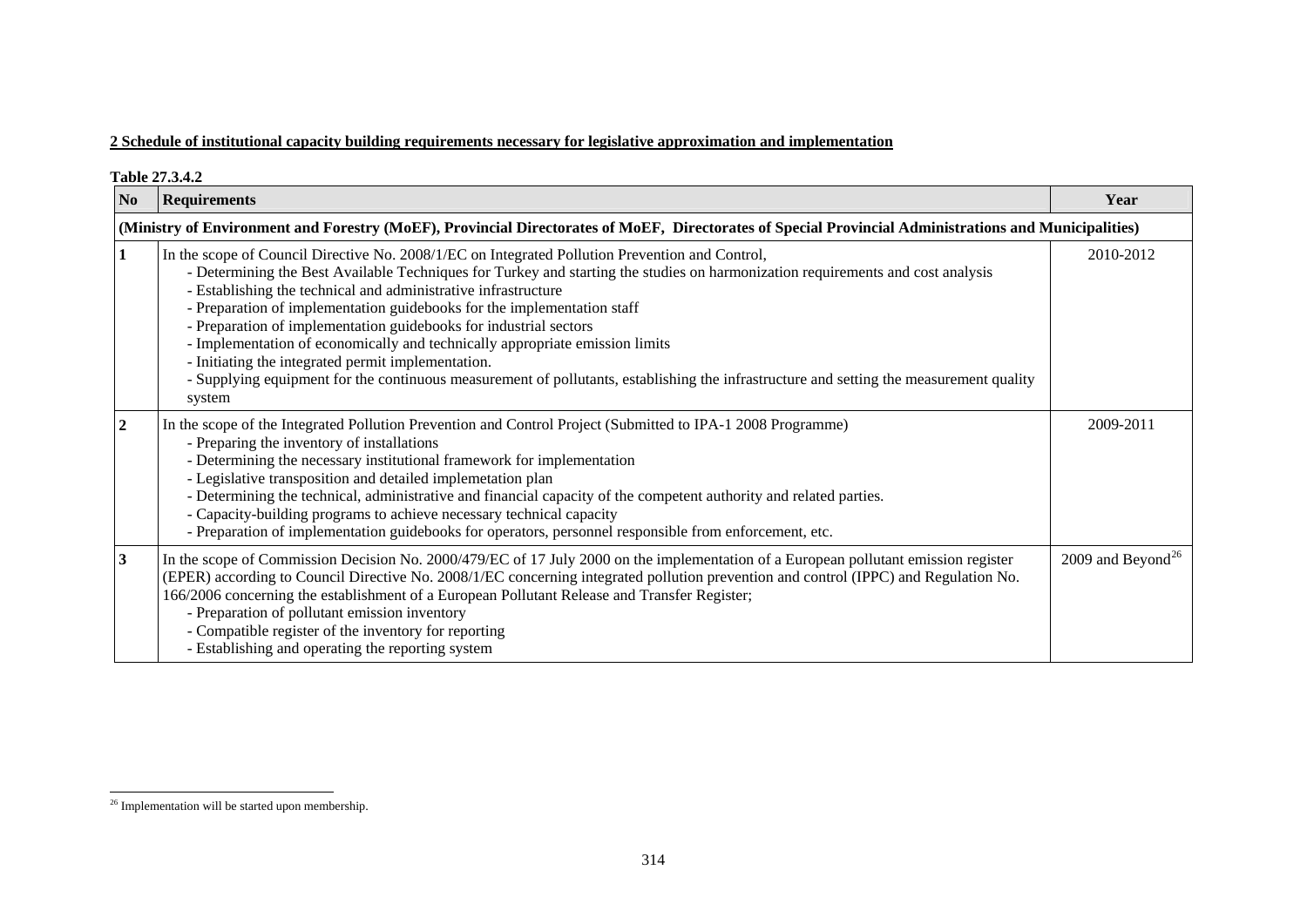|  |  | <b>Table 27.3.4.2 (Continued)</b> |
|--|--|-----------------------------------|
|--|--|-----------------------------------|

| $\mathbf{N}\mathbf{o}$  | <b>Requirements</b>                                                                                                                       | Year            |
|-------------------------|-------------------------------------------------------------------------------------------------------------------------------------------|-----------------|
| $\overline{\mathbf{4}}$ | In the scope of Directive No. 2001/80/EC of the European Parliament and of the Council of 23 October 2001                                 | 2009 and Beyond |
|                         | on the limitation of emissions of certain pollutants into the air from large combustion plants;                                           |                 |
|                         | - Preparation of the inventory of Large Combustion Plants                                                                                 |                 |
|                         | - Preparation of cost analysis of the technological changes required to achieve the determined emission limits                            |                 |
|                         | - Inventory studies on issues such as the technology and treatment methods                                                                |                 |
|                         | - Preparation of emission inventory                                                                                                       |                 |
|                         | - Performing the regulatory impact assessment                                                                                             |                 |
|                         | - Setting the quality system for the continuous measurement of pollutants                                                                 |                 |
| 5                       | In the scope of the Council Directive1999/13/EC of 11 March 1999 on the limitation of emissions of volatile organic compounds due to the  | 2010-2015       |
|                         | use of organic solvents in certain activities and installations;                                                                          |                 |
|                         | - Preparation of scope inventory                                                                                                          |                 |
|                         | - Setting the provisions and limit values in National legislation                                                                         |                 |
|                         | - Establishing solvent reduction and substitution programs                                                                                |                 |
|                         | - Training of the relevant personnel on VOC emissions measurement and calculation methods and solvent reduction and substitution          |                 |
|                         | programs                                                                                                                                  |                 |
|                         | - Determining the criteria for VOC emissions measurement and calculations                                                                 |                 |
|                         | - Establishing and operating permit and inspection mechanisms                                                                             |                 |
| 6                       | In the scope of Directive No. 2004/42/EC of the European Parliament and of the Council of 21 April 2004 on the limitation of emissions of | 2010-2015       |
|                         | volatile organic compounds due to the use of organic solvents in certain paints and varnishes and vehicle refinishing products;           |                 |
|                         | - Preparation of standards and setting the suitable criteria for paints                                                                   |                 |
|                         | - Determination of compliance of the paints produced or utilized to the Directive                                                         |                 |
| 7                       | Implementation of Council Directive No. 96/82/EC dated 9 December 1996 on the Control of Major Accident Hazards Involving Dangerous       | 2009-2015       |
|                         | Substances (it will be implemented stage by stage)                                                                                        |                 |
|                         | - Recruitment and training of personnel                                                                                                   |                 |
|                         | - Improving the institutional and administrative capacity in terms of the training and equipment requirements for the implementation of   |                 |
|                         | the legislation.                                                                                                                          |                 |
|                         | - Training on investigation of major accidents and forming inspection procedures.                                                         |                 |
|                         | - Training on inspection.                                                                                                                 |                 |
|                         | - Training on Safety Management System and Emergency Plans                                                                                |                 |
|                         | - Training on risk assessment of the installations and accident scenarios.                                                                |                 |
|                         | - Training on determining the domino effect and installation groups under risk.                                                           |                 |
|                         | - Training on reporting.                                                                                                                  |                 |
|                         | - Training on the public awareness.                                                                                                       |                 |
|                         | - Preparation and implementation of a training program for local authorities and operators                                                |                 |
|                         | - Establishment and maintenance of a registration system.                                                                                 |                 |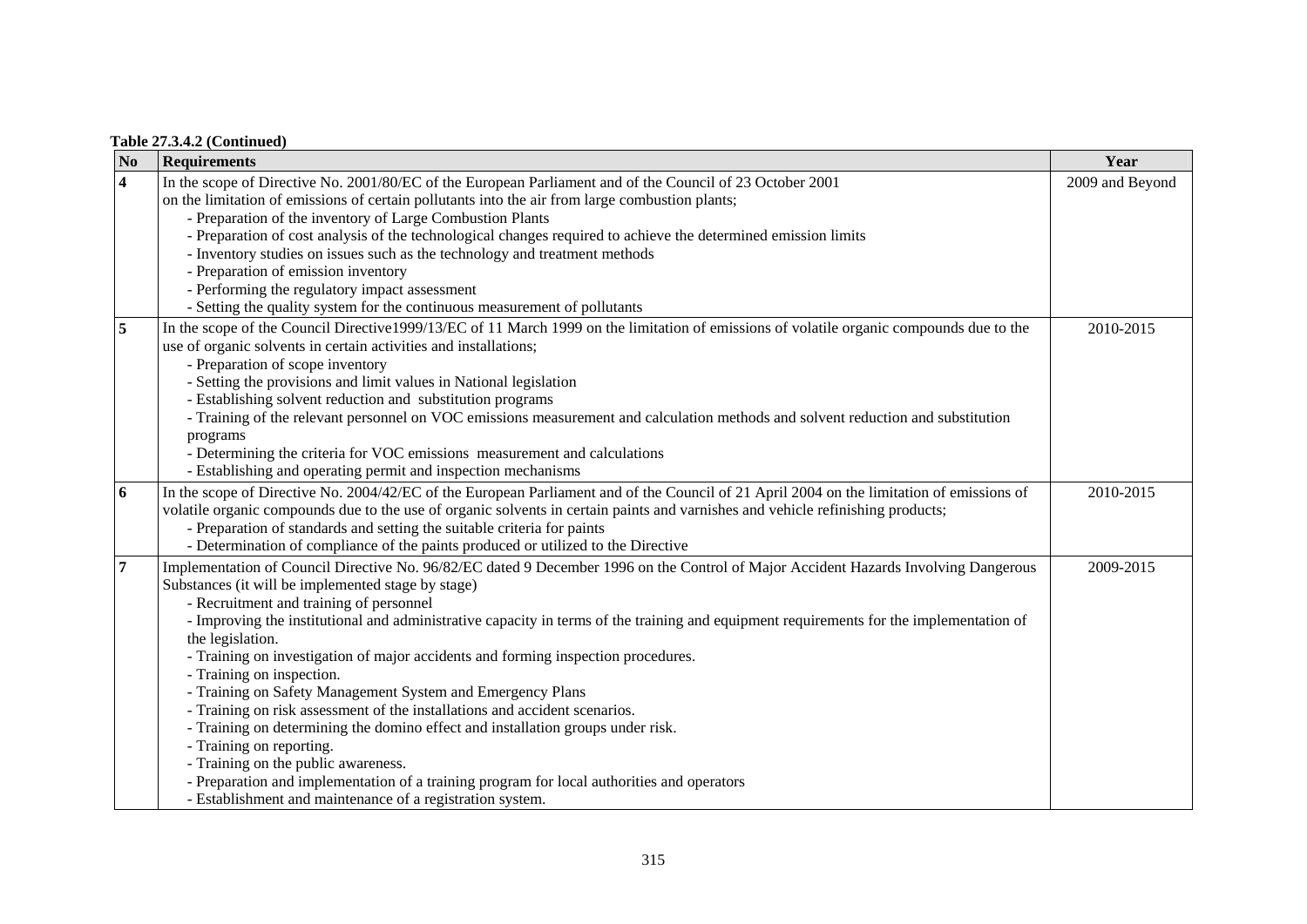| N <sub>0</sub>   | <b>Requirements</b>                                                                                                                                                                                                                                                                                                                                                                                                                                                                                                                                                                                                                                                                                                                                                                                                                                                                                                                                                                                                                                                                                                                                                    | Year      |
|------------------|------------------------------------------------------------------------------------------------------------------------------------------------------------------------------------------------------------------------------------------------------------------------------------------------------------------------------------------------------------------------------------------------------------------------------------------------------------------------------------------------------------------------------------------------------------------------------------------------------------------------------------------------------------------------------------------------------------------------------------------------------------------------------------------------------------------------------------------------------------------------------------------------------------------------------------------------------------------------------------------------------------------------------------------------------------------------------------------------------------------------------------------------------------------------|-----------|
| $\bf{8}$         | Regarding Regulation No. 1980/2000 on a revised Community eco-label award scheme;<br>- Drafting necessary law which will be legal basis for the Implementing Regulation (Neither Law 2872 on Environment nor the section of<br>Law 4856 on Establishment and Duties of the Ministry of Environment and Forestry concerning Duties of Environmental Management<br>General Directorate contains any article which can be a legal basis to the harmonization of this Regulation)<br>- Identifying Competent Body (MoEF is required to be recognized as competent body by the Commission for full implementation,<br>therefore, in a way, full harmonization depends on full membership of Turkey)<br>- Establishing the application mechanism for eco-label<br>- Establishing terms of use of an eco-label<br>- Establishing an appropriate compliance monitoring and auditing regime for eco-label<br>- Information dissemination and awareness raising studies for producers, retailers, consumers and the general public.<br>- Harmonization of product group criteria descriptions and preparation of other necessary documents (brochure, application guides, etc.). | 2008-2015 |
| $\boldsymbol{9}$ | For the implementation of eco-management and audit scheme (EMAS) Regulation No. 761/2001 of the European Parliament and of the<br>Council of 19 March 2001;<br>- Training of the personnel<br>- Administrative capacity building for the preparation of the legislation<br>- Preparation of the necessary legal background<br>- Preparation and implementation of a training programme for the institutions and enterprises<br>- Establishing and maintaining the Accreditation System<br>- Establishing and maintaining the Certification System<br>- Establishing and maintaining the Registration System<br>- Establishing and maintaining the notification system                                                                                                                                                                                                                                                                                                                                                                                                                                                                                                  | 2008-2014 |
|                  | (Ministry of Labour and Social Security)                                                                                                                                                                                                                                                                                                                                                                                                                                                                                                                                                                                                                                                                                                                                                                                                                                                                                                                                                                                                                                                                                                                               |           |
| 10               | For the implementation of Council Directive No. 96/82/EC of 9 December 1996 on the control of major-accident hazards involving<br>dangerous substances;<br>- Training on major-accidents legislation<br>- Training on Safety report investigation<br>- Training on Safety Management systems<br>- Reporting system, software demonstration<br>- On-site inspection (2 facilities representing high-ranked institutions)<br>- On-site inspection (2 facilities representing low-ranked institutions)<br>- Investigation and reporting major-accidents<br>- Training on risk assessment, simulations and softwares within the scope of safety report and major-accidents prevention policy<br>document<br>- Strengthening the infrastructure of the Major Industrial Accident Office,                                                                                                                                                                                                                                                                                                                                                                                    | 2009-2015 |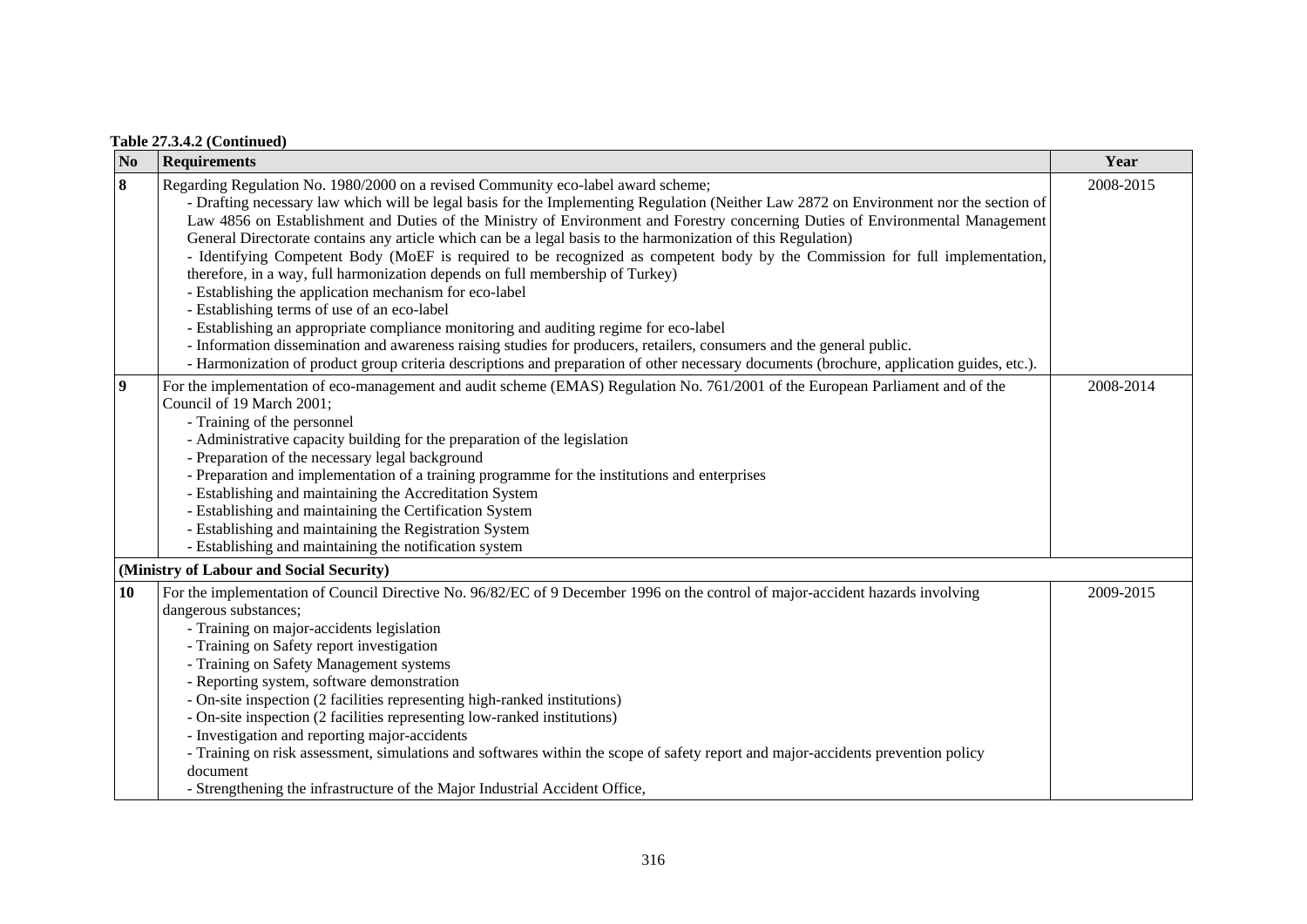| Table 27.3.4.3.1<br>(Euro)                                                                                                                                                        |            |                        |                   |              |              |
|-----------------------------------------------------------------------------------------------------------------------------------------------------------------------------------|------------|------------------------|-------------------|--------------|--------------|
| <b>Requirements (Ministry of Environment and</b><br><b>Forestry</b> )                                                                                                             | Year       | <b>National Budget</b> | <b>EU</b> sources | <b>Other</b> | <b>Total</b> |
| <b>I-Investment</b>                                                                                                                                                               |            |                        |                   |              |              |
| (2008/1/EC)<br>Investment on infrastructure for the integrated permit<br>applications and implemention of economical and<br>technically feasible emission limit values (hardware) | 27         | 5,000,000              | 15,000,000        |              | 20,000,000   |
| (2008/1/EC)<br>Equipment, infrastructure and measurement quality<br>systems for the continuous measurement of pollutants                                                          | 28         | 2,500,000              | 7,500,000         |              | 10,000,000   |
| (2008/1/EC) and 2000/479/EC<br>Establishing and operating the reporting system<br>$(30.000$ Euro x 81 Provinces + 50.000 Euro Central)                                            | After 2010 | 620,000                | 1,860,000         |              | 2,480,000    |
| (96/82/EC)<br>Purchasing of equipment                                                                                                                                             | 2009-2015  | 2,250                  | 6,750             |              | 9,000        |
| 1980/2000 (EC)<br>Equipment purchasing                                                                                                                                            | 2008-2015  | 2,000                  | 6,000             |              | 8,000        |
| 1980/2000 (EC)<br>Establishment internet based service for consumers and<br>applicants                                                                                            | 2013-2015  | 12,500                 | 37500             |              | 50,000       |
| (761/2001/EC)<br>Equipment purchasing                                                                                                                                             | 2008-2014  | 8,250                  | 24,750            |              | 33,000       |

<sup>&</sup>lt;sup>27</sup> Schedule of financing will be determined in the scope of the project titled "Prevention and Control of Integrated Pollution-TR 08 02 04" under Pre accession Financial Assistance 2008 Programme.

<sup>&</sup>lt;sup>28</sup> Schedule of financing will be determined in the scope of the project titled "Prevention and Control of Integrated Pollution-TR 08 02 04" under Pre accession Financial Assistance 2008 Programme.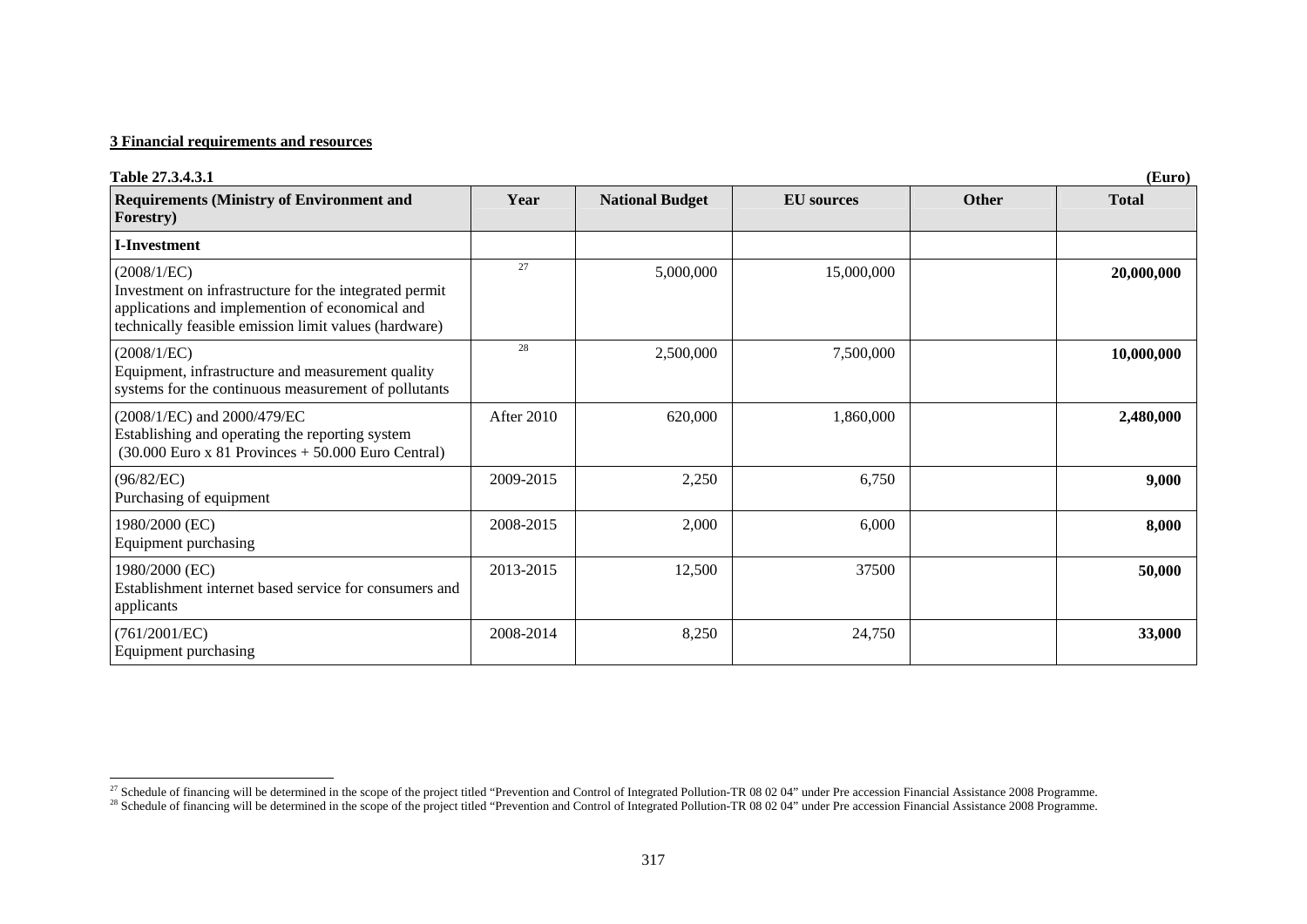| Table 27.3.4.3.1 (Continued)<br>(Euro)                                                                                                                                    |                      |                        |                   |              |              |
|---------------------------------------------------------------------------------------------------------------------------------------------------------------------------|----------------------|------------------------|-------------------|--------------|--------------|
| <b>Requirements (Provincial Directorates of MoEF)</b>                                                                                                                     | Year                 | <b>National Budget</b> | <b>EU</b> sources | <b>Other</b> | <b>Total</b> |
| II- Legislative approximation and implementation                                                                                                                          |                      |                        |                   |              |              |
| - Personnel                                                                                                                                                               |                      |                        |                   |              |              |
| (2008/1/EC, 2000/479/EC, 166/2006/EC)<br>Recruitment of personnel                                                                                                         | $2010$ and<br>Beyond | 288,000,000            |                   |              | 288,000,000  |
| (2001/80/EC)<br>Recruitment of personnel                                                                                                                                  | 2009 and<br>Beyond   | 40,000,000             |                   |              | 40,000,000   |
| (99/13/EC, 2004/42/EC)<br>Recruitment of personnel                                                                                                                        | 2010-2015            | 40,000,000             |                   |              | 40,000,000   |
| (96/82/EC)<br>Recruitment of personnel                                                                                                                                    | 2009-2015            | 520,000                |                   |              | 520,000      |
| 1980/2000 (EC)<br>Recruitment of personnel                                                                                                                                | 2008-2013            | 143,000                |                   |              | 143,000      |
| (761/2001/EC)<br>Recruitment of personnel                                                                                                                                 | 2008-2014            | 860,000                |                   |              | 860,000      |
| - Training                                                                                                                                                                |                      |                        |                   |              |              |
| (99/13/EC)<br>Training of the related personnel on the methods of<br>measuement and calculation of VOC emissions and<br>programmes for solvent reduction and substitution | 2009-2011            | 10,000                 | 30,000            |              | 40,000       |
| (2008/1/EC)<br>Training of current personnel                                                                                                                              | 2009-2012            |                        | 432,000           |              | 432,000      |
| (2008/1/EC)<br>Study visit                                                                                                                                                | 2009-2012            |                        | 1,500,000         |              | 1,500,000    |
| (2008/1/EC)<br>Training of the new personnel                                                                                                                              | 2009-2012            | 375,000                | 1,125,000         |              | 1,500,000    |
| (2008/1/EC)<br>Study visit in Turkey                                                                                                                                      | 2009-2012            | 548,000                |                   |              | 548,000      |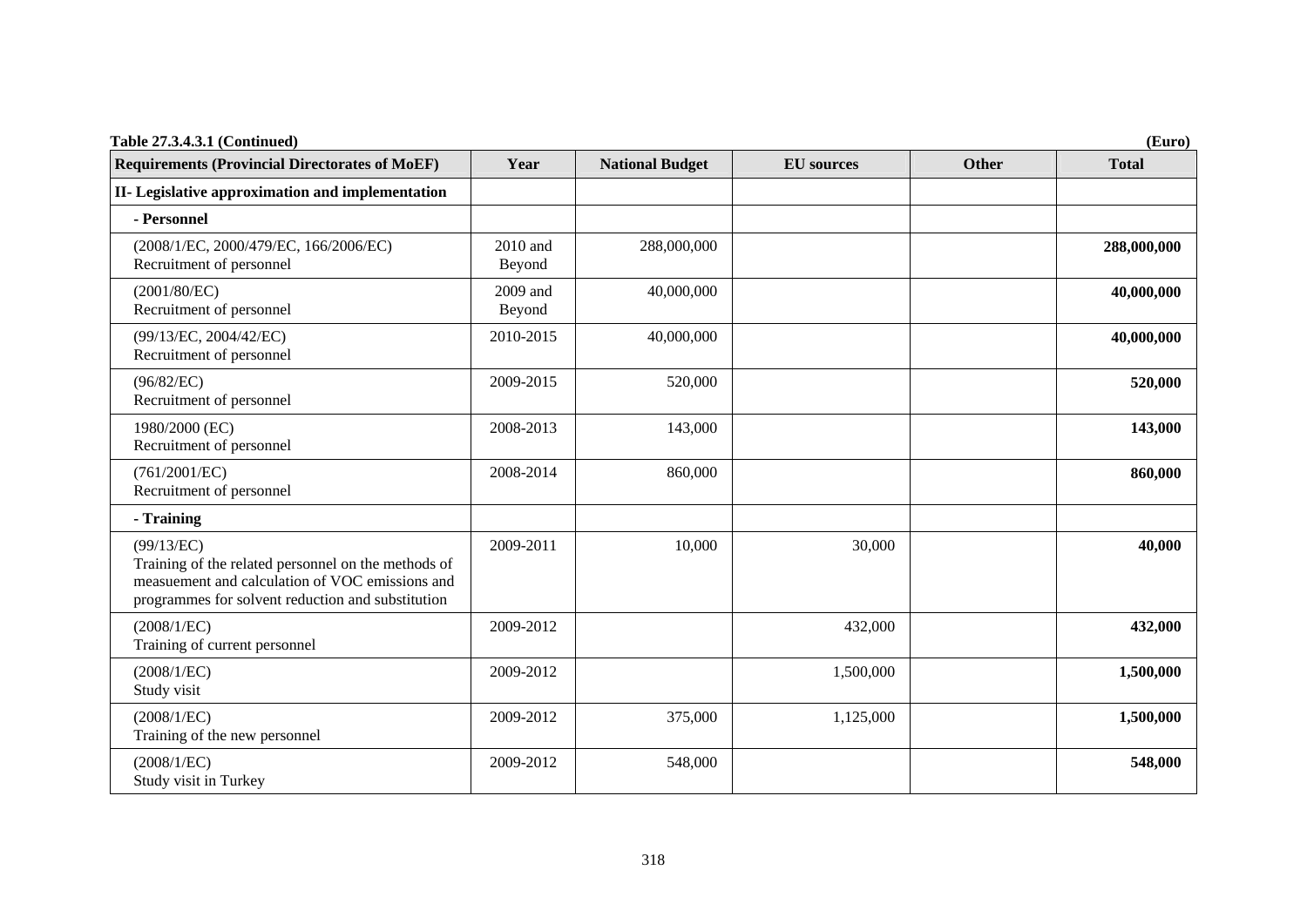| Table 27.3.4.3.1 (Continued)<br>(Euro)                                                                                                                              |           |                        |                   |        |              |
|---------------------------------------------------------------------------------------------------------------------------------------------------------------------|-----------|------------------------|-------------------|--------|--------------|
| <b>Requirements (Ministry of Environment and</b><br><b>Forestry</b> )                                                                                               | Year      | <b>National Budget</b> | <b>EU</b> sources | Other  | <b>Total</b> |
| Equipment infrastructure and measurement quality<br>systems for the continuous measurement of<br>pollutants                                                         | 2009-2012 | 540,000                | 8,000             |        | 548,000      |
| (2008/1/EC, 2000/479/EC)<br>Preparation of emission data and reporting to<br><b>European Commision</b>                                                              | 2009-2012 |                        | 28,000            |        | 28,000       |
| (2004/42/EC)<br>Training on the determination of compliance of the<br>paints fabricated and utilized with the Directive<br>(abroad)                                 | 2009-2012 | 9,600                  | 24,000            |        | 33,600       |
| (2004/42/EC)<br>Training on the determination of compliance of the<br>paints fabricated and utilized with the Directive                                             | 2009-2012 | 30,000                 | 8,000             | 38,000 | 76,000       |
| (2008/1/EC, 2001/80/EC, 99/13/EC, 2004/42/EC)<br>Training on preparation of scope inventory                                                                         | 2009-2012 |                        | 20,000            |        | 20,000       |
| (2008/1/EC, 2001/80/EC, 99/13/EC, 2004/42/EC)<br>Training of experts on EU and other international<br>reporting requirements (abroad)                               | 2009-2012 | 4,000                  | 10,000            |        | 14,000       |
| (2008/1/EC, 2001/80/EC, 99/13/EC, 2004/42/EC)<br>Internship/hands-on training of the Primary Contact<br>Points (PCP) on international and EU emissions<br>reporting | 2009-2012 |                        | 9,800             |        | 9,800        |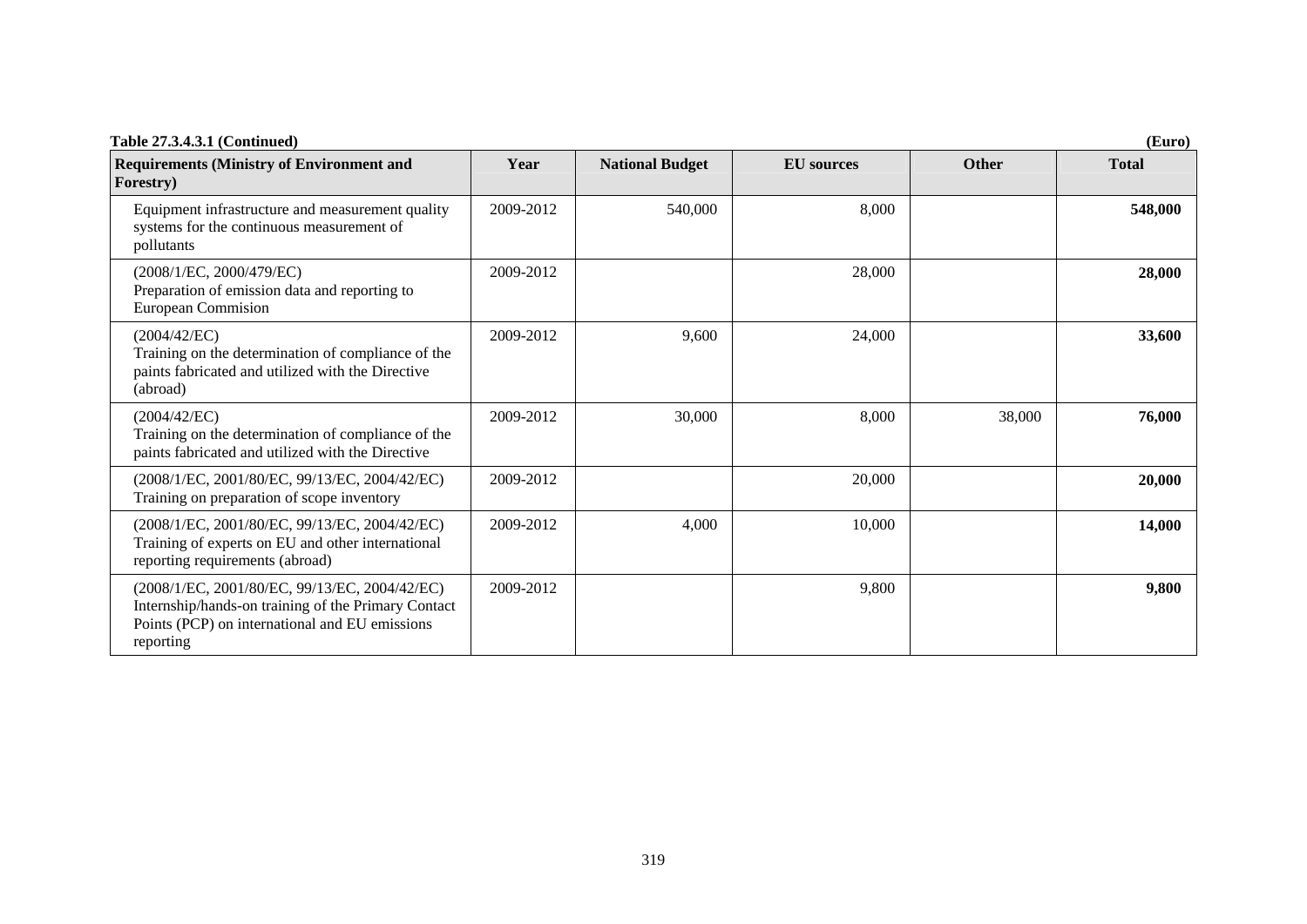| <b>Table 27.3.4.3.1 (Continued)</b><br>(Euro)                                                                                                                                                                                       |               |                        |                   |              |              |
|-------------------------------------------------------------------------------------------------------------------------------------------------------------------------------------------------------------------------------------|---------------|------------------------|-------------------|--------------|--------------|
| <b>Requirements (Ministry of Environment and</b><br>Forestry)                                                                                                                                                                       | Year          | <b>National Budget</b> | <b>EU</b> sources | <b>Other</b> | <b>Total</b> |
| (96/82/EC)<br>- Training on investigation of major industrial<br>accidents and establishment of procedures<br>- Training on inspection related to major industrial<br>accidents                                                     | 2009          | 2,900                  | 8,700             |              | 11,600       |
| (96/82/EC)<br>- Training on safety management systems and<br>emergency plans related to major industrial accidents<br>- Training on accident scenarios and risk analysis of<br>establishments related to major industrial accidents | 2010          | 6,000                  | 18,000            |              | 24,000       |
| (96/82/EC)<br>Training on reporting related to major industrial<br>accidents                                                                                                                                                        | 2012          | 3,750                  | 11,250            |              | 15,000       |
| $(1980/2000$ (EC))<br>On-site investigation on principles of establishing the<br>eco-labeling system                                                                                                                                | 2008-2015     | 11,250                 | 33,750            |              | 45,000       |
| (761/2001/EC)<br>General training about EMAS                                                                                                                                                                                        | $2008 - 2009$ |                        | 10,000            |              | 10,000       |
| (761/2001/EC)<br>On-site investigation on principles of establishing the<br><b>EMAS</b> system                                                                                                                                      | 2010          |                        | 15,000            |              | 15,000       |
| (761/2001/EC)<br><b>EMAS</b> legislation training                                                                                                                                                                                   | After 2011    |                        | 15,000            |              | 15,000       |
| (761/2001/EC)<br>- Training on EMAS, training on legislation for<br>environmental verifiers<br>- Pilot study on EMAS inspection                                                                                                     | After 2011    |                        | 15,000            |              | 15,000       |
| - Consultancy                                                                                                                                                                                                                       |               |                        |                   |              |              |
| (2008/1/EC, 2001/80/EC, 99/13/EC, 2004/42/EC)<br>Preparation of scope inventory                                                                                                                                                     | 2008-2010     |                        | 2,236,000         |              | 2,236,000    |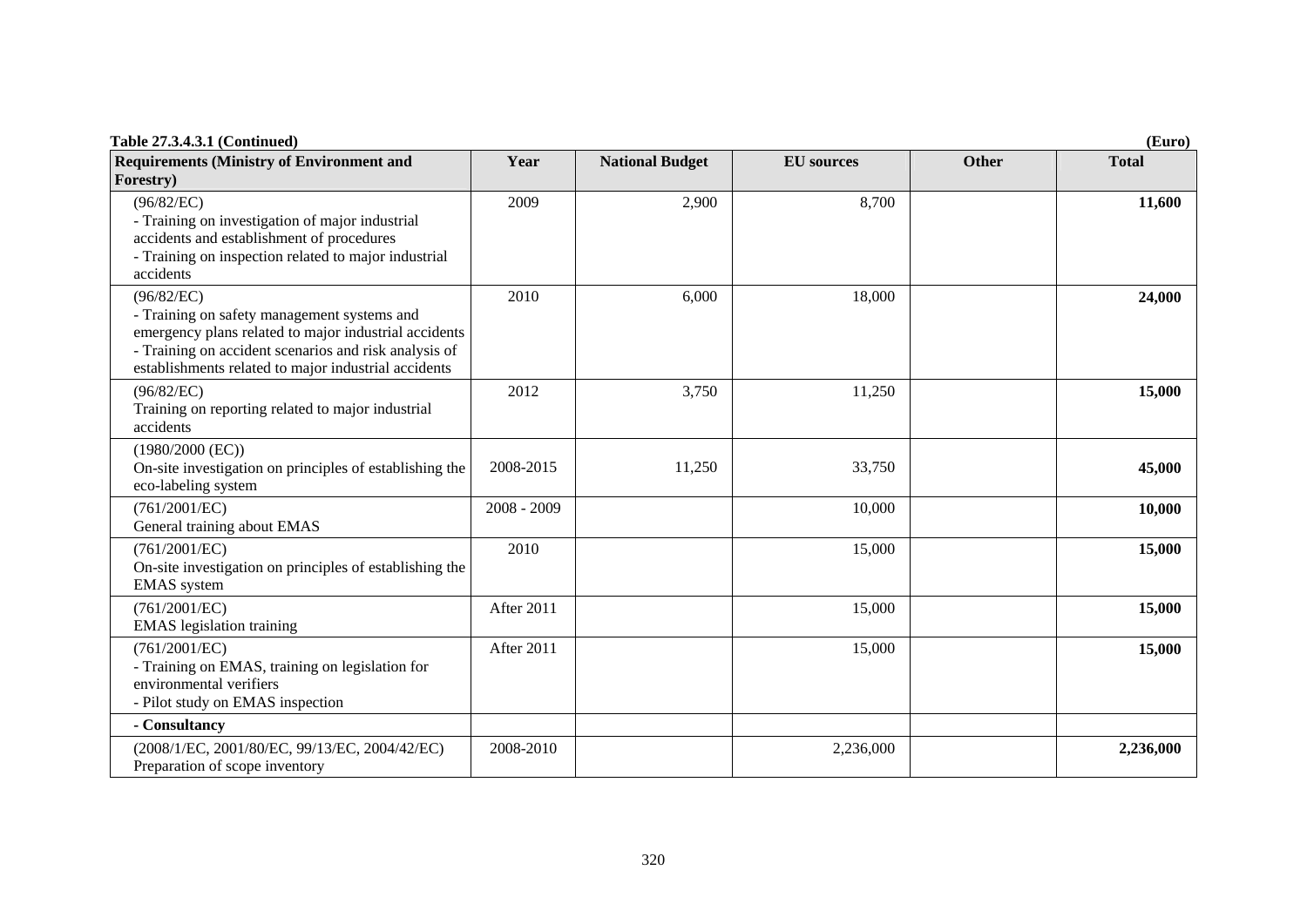| Table 27.3.4.3.1 (Continued)<br>(Euro)                                                                                                                                                                                 |           |                        |                   |              |              |
|------------------------------------------------------------------------------------------------------------------------------------------------------------------------------------------------------------------------|-----------|------------------------|-------------------|--------------|--------------|
| <b>Requirements (Ministry of Environment and</b><br>Forestry)                                                                                                                                                          | Year      | <b>National Budget</b> | <b>EU</b> sources | <b>Other</b> | <b>Total</b> |
| (2008/1/EC, 2001/80/EC, 99/13/EC, 2004/42/EC)<br>Analysis of institutional structure requirements and<br>overcoming conflict of competence and defects in<br>permit procedures and simplifying the permit<br>procedure | 2008-2009 |                        | 2,037,000         |              | 2,037,000    |
| (2004/42/EC)<br>Setting the paint criteria and preparation of standards                                                                                                                                                | 2008-2009 |                        | 203,700           |              | 203,700      |
| (99/13/EC)<br>Determination of the criteria for VOC emissions<br>measurement and calculations                                                                                                                          | 2008-2009 |                        | 204,000           |              | 204,000      |
| (99/13/EC)<br>Preparation of national legislation on solvent<br>reduction and substitute programmes and inclusion<br>of provisions and limit values                                                                    | 2008-2009 |                        | 204,000           |              | 204,000      |
| (2001/80/EC)<br>Preparation of emission inventory                                                                                                                                                                      | 2008-2009 |                        | 68,000            |              | 68,000       |
| (2001/80/EC)<br>Preparing programmes for the reduction of emission<br>loads                                                                                                                                            | 2008-2009 |                        | 71,000            |              | 71,000       |
| - Translation                                                                                                                                                                                                          |           |                        |                   |              |              |
| Translation of the legislation (1000 pages)                                                                                                                                                                            | 2008-2015 |                        | 20,000            |              | 20,000       |
| Translation of best available techniques reference<br>documents (30000 pages)                                                                                                                                          | 2008-2015 |                        | 600,000           |              | 600,000      |
| Translation of guidebooks (10000 pages)                                                                                                                                                                                | 2008-2015 |                        | 200,000           |              | 200,000      |
| Translation of Project reports and working<br>documents (10000 pages)                                                                                                                                                  | 2008-2015 |                        | 200,000           |              | 200,000      |

321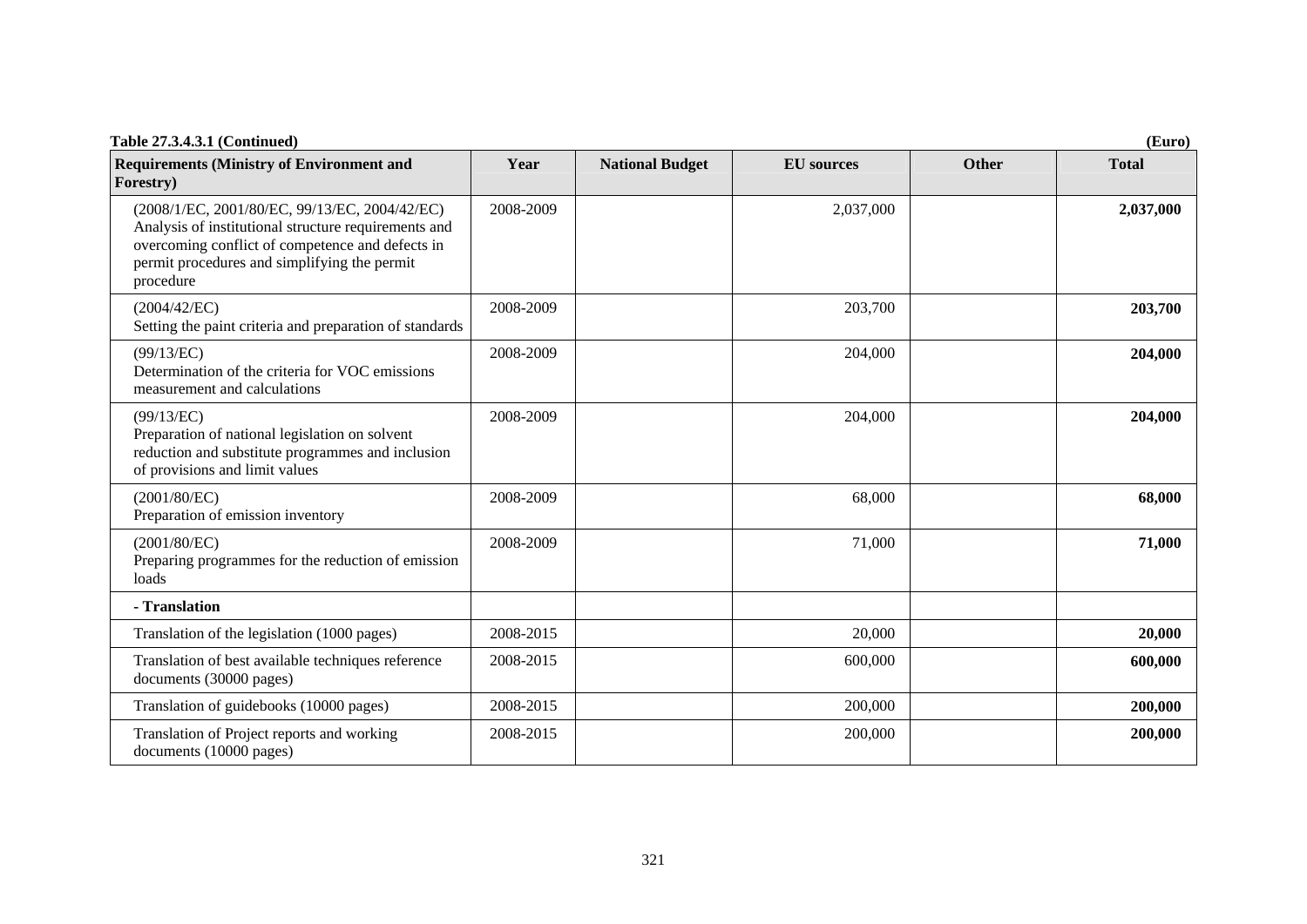| <b>Table 27.3.4.3.1 (Continued)</b>                                                                                                                                                                                                       |           |                        |                   |              | (Euro)       |
|-------------------------------------------------------------------------------------------------------------------------------------------------------------------------------------------------------------------------------------------|-----------|------------------------|-------------------|--------------|--------------|
| <b>Requirements (Ministry of Environment and</b><br>Forestry)                                                                                                                                                                             | Year      | <b>National Budget</b> | <b>EU</b> sources | <b>Other</b> | <b>Total</b> |
| $(1980/2000$ (EC))                                                                                                                                                                                                                        | 2008-2015 | 18,750                 | 56,250            |              | 75,000       |
| (761/2001/EC)                                                                                                                                                                                                                             | 2011      | 2,500                  | 7,500             |              | 10,000       |
| - Other                                                                                                                                                                                                                                   |           |                        |                   |              |              |
| (2008/1/EC, 2001/80/EC)<br>Workshops on the identification of "Best Available<br>Techniques", transposition requirements and cost<br>analysis                                                                                             | 2008-2009 | 45,000                 | 135,000           |              | 180,000      |
| (2008/1/EC, 2001/80/EC, 99/13/EC, 2004/42/EC)<br>Workshops on the analysis of institutional structure<br>requirements and overcoming the competence<br>conflict and defects in permit procedures and<br>simplifying the permit procedure. | 2008-2009 | 2,000                  | 6,000             |              | 8,000        |
| (2008/1/EC)<br>Working groups for the preparation of guidebooks<br>for sectors and preparation of guidebooks for the<br>personnel responsible for permitting                                                                              | 2008-2009 | 18,000                 |                   |              | 18,000       |
| (2001/80/EC)<br>Meetings with the relevant stakeholders for the<br>determination of required financial resources and<br>transition periods for compliance to new<br>technologies                                                          | 2008-2009 | 18,000                 |                   |              | 18,000       |
| Integrated Pollution Prevention and Control <sup>29</sup>                                                                                                                                                                                 | 2009-2011 | 175,000                | 2,325,000         |              | 2,500,000    |
| Harmonization of EMAS Regulation and<br>Establishment of the EMAS System in Turkey <sup>30</sup>                                                                                                                                          | 2008-2009 |                        | 200,000           |              | 200,000      |
| <b>Total</b>                                                                                                                                                                                                                              |           | 379,487,250            | 36,530,250        | 38,000       | 416,055,500  |

<span id="page-36-1"></span><span id="page-36-0"></span><sup>&</sup>lt;sup>29</sup> To be financed by the project titled "Integrated Pollution Prevention and Control – TR 08 02 04" proposed under Pre-accession Financial Assistance 2008 Programme.

<sup>&</sup>lt;sup>30</sup> To be financed by the project titled "Harmonization of EMAS Regulation and Establishment of the EMAS System in Turkey" under SEI Programme.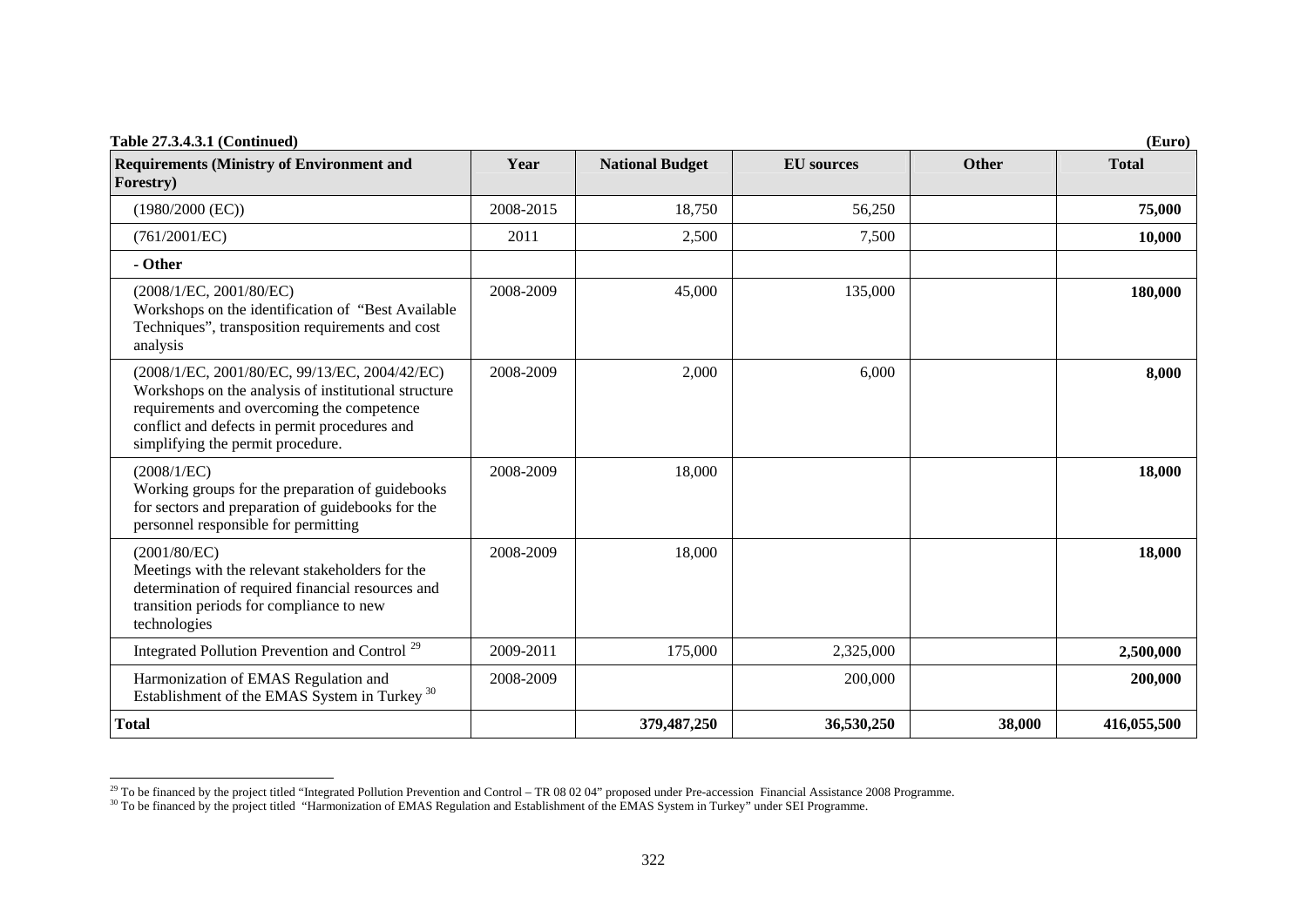| Table 27.3.4.3.2                                                                                                                                                                                 | (Euro)    |                        |                   |              |              |  |  |
|--------------------------------------------------------------------------------------------------------------------------------------------------------------------------------------------------|-----------|------------------------|-------------------|--------------|--------------|--|--|
| <b>Requirements (Provincial Directorates of MoEF)</b>                                                                                                                                            | Year      | <b>National Budget</b> | <b>EU</b> sources | <b>Other</b> | <b>Total</b> |  |  |
| <b>I-Investment</b>                                                                                                                                                                              |           |                        |                   |              |              |  |  |
| Purchasing of equipment within the context of Control<br>of Major Accidents                                                                                                                      | 2009-2015 |                        | 93,000            |              | 93,000       |  |  |
| II- Legislative approximation and implementation                                                                                                                                                 |           |                        |                   |              |              |  |  |
| - Personnel                                                                                                                                                                                      |           |                        |                   |              |              |  |  |
| Recruitment of personnel within the context of<br>Control of Major Accidents                                                                                                                     | 2009-2015 | 5,700,000              |                   |              | 5,700,000    |  |  |
| - Training                                                                                                                                                                                       |           |                        |                   |              |              |  |  |
| Training on investigation of major industrial<br>accidents and establishment of procedures for these                                                                                             | 2009      | 11,500                 | 34,500            |              | 46,000       |  |  |
| -Training on inspection related to major industrial<br>accidents<br>-Training on safety management systems and internal<br>emergency plans related to major industrial accidents                 | 2010      | 31,000                 | 93,000            |              | 124,000      |  |  |
| - Training on external emergency plans related to<br>major industrial accidents<br>- Training on accident scenarios and risk analysis of<br>establishments related to major industrial accidents | 2011      | 33,750                 | 101,250           |              | 135,000      |  |  |
| Training on reporting related to major industrial<br>accidents                                                                                                                                   | 2012      | 18,250                 | 54,750            |              | 73,000       |  |  |
| - Consultancy                                                                                                                                                                                    |           |                        |                   |              |              |  |  |
| - Translation                                                                                                                                                                                    |           |                        |                   |              |              |  |  |
| - Other                                                                                                                                                                                          |           |                        |                   |              |              |  |  |
| <b>Total</b>                                                                                                                                                                                     |           | 5,794,500              | 376,500           |              | 6,171,000    |  |  |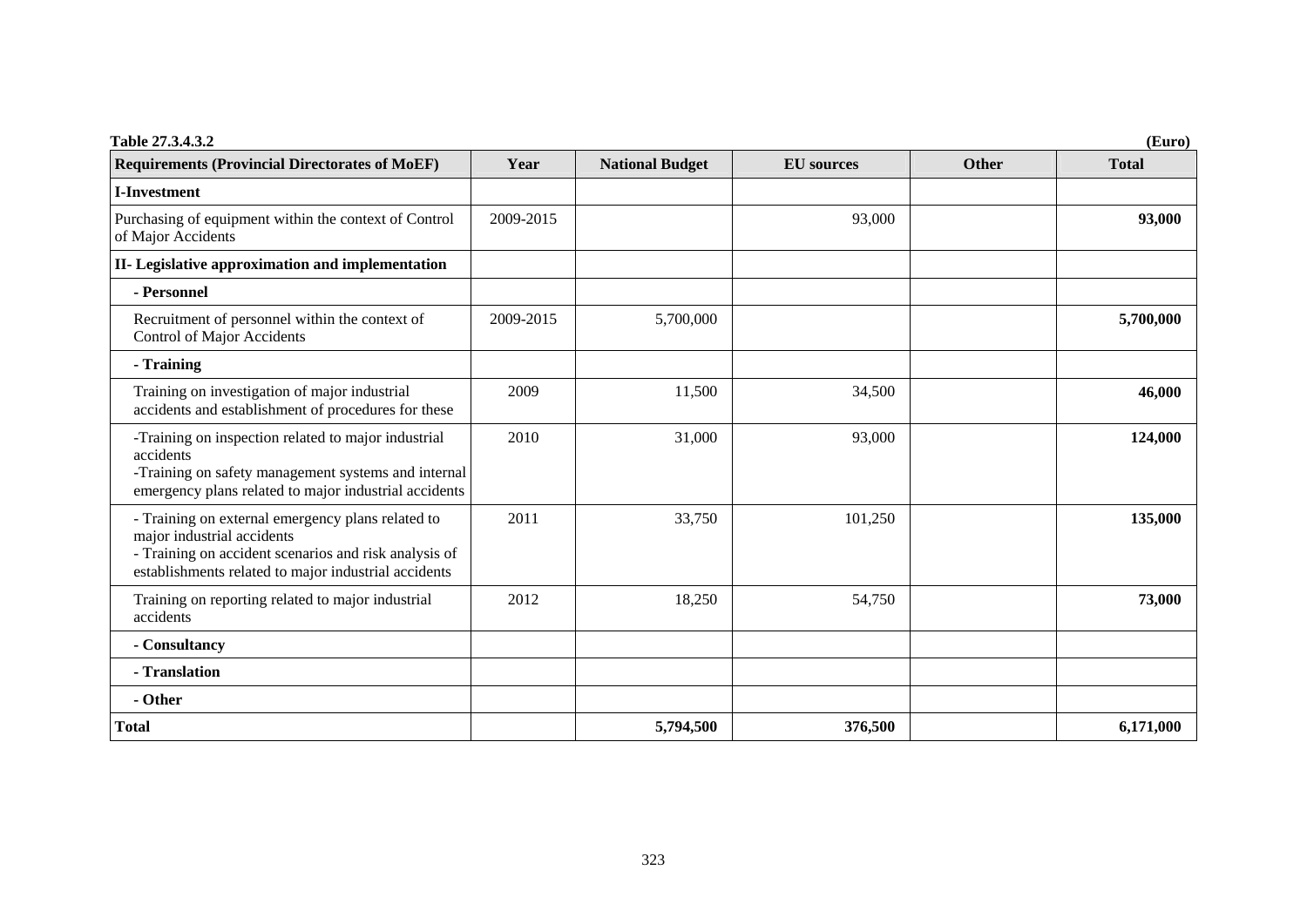| Table 27.3.4.3.3                                                                                                                                                                                                                                                                                                                                                                 |           |                        |                   |              | (Euro)       |
|----------------------------------------------------------------------------------------------------------------------------------------------------------------------------------------------------------------------------------------------------------------------------------------------------------------------------------------------------------------------------------|-----------|------------------------|-------------------|--------------|--------------|
| <b>Requirements (Ministry of Labour and Social</b><br>Security)                                                                                                                                                                                                                                                                                                                  | Year      | <b>National Budget</b> | <b>EU</b> sources | <b>Other</b> | <b>Total</b> |
| <b>I-Investment</b>                                                                                                                                                                                                                                                                                                                                                              |           |                        |                   |              |              |
| Purchasing of equipment within the context of control<br>of major industrial accidents                                                                                                                                                                                                                                                                                           | 2009-2010 | 41,000                 | 123,000           |              | 164,000      |
| II- Legislative approximation and implementation                                                                                                                                                                                                                                                                                                                                 |           |                        |                   |              |              |
| - Personnel                                                                                                                                                                                                                                                                                                                                                                      |           |                        |                   |              |              |
| Recruitment of personnel within the context of<br><b>Control of Major Accidents</b>                                                                                                                                                                                                                                                                                              | 2009-2010 | 2,600,000              |                   |              | 2,600,000    |
| - Training                                                                                                                                                                                                                                                                                                                                                                       |           |                        |                   |              |              |
| Within the context of control major industrial<br>accidents<br>- Training on legislation<br>- Assessment of safety report<br>- Management systems<br>- Notification system, introduction of computer                                                                                                                                                                             | 2009      | 18,300                 | 54,900            |              | 73,200       |
| program<br>- Implementation of inspection on site (2 workplaces<br>for upper-tier establishments)<br>- Implementation of inspection on site (2 workplaces<br>for lower-tier establishments)<br>- Investigation and reporting of accidents<br>- Risk assessment, simulations, software etc. within<br>the context of safety report, major accidents<br>prevention policy document | 2010      | 33,550                 | 100,650           |              | 134,200      |
| - Consultancy                                                                                                                                                                                                                                                                                                                                                                    |           |                        |                   |              |              |
| - Translation                                                                                                                                                                                                                                                                                                                                                                    |           |                        |                   |              |              |
| - Other                                                                                                                                                                                                                                                                                                                                                                          |           |                        |                   |              |              |
| <b>Total</b>                                                                                                                                                                                                                                                                                                                                                                     |           | 2,692,850              | 278,550           |              | 2,971,400    |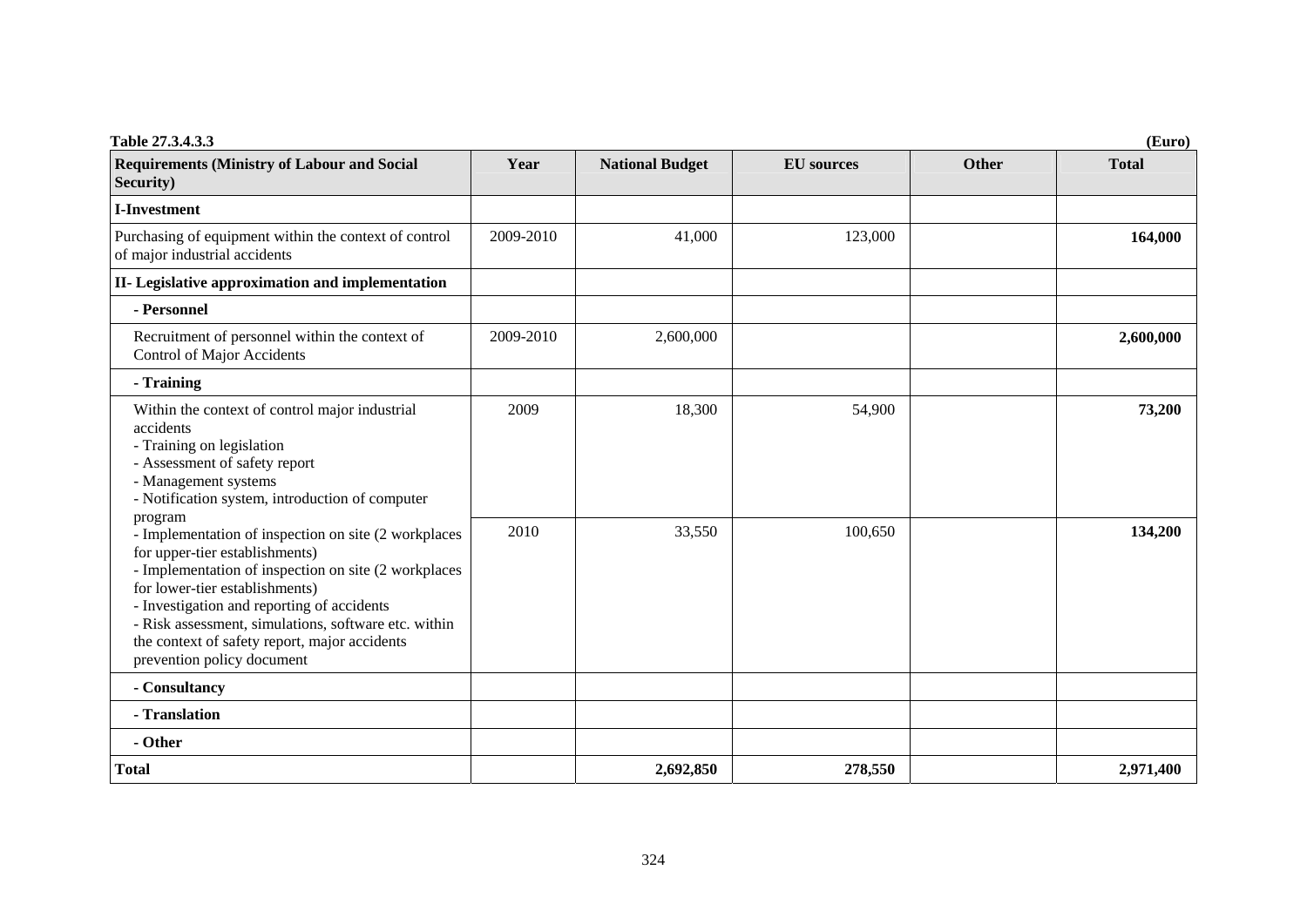# **Sub-priority 27.3.5 Chemicals Management**

## **1 Schedule of legislative alignment**

#### **Table 27.3.5.1**

| N <sub>0</sub>          | 1 adie <i>41</i> .9.9.1<br><b>EU</b> legislation in force | <b>Draft Turkish legislation</b>                                                                                               | <b>Scope</b>                                                                                                                                                                                                                                                                                                                                                                                                               | <b>Institution in charge</b>                                                       | <b>Publication date</b> |
|-------------------------|-----------------------------------------------------------|--------------------------------------------------------------------------------------------------------------------------------|----------------------------------------------------------------------------------------------------------------------------------------------------------------------------------------------------------------------------------------------------------------------------------------------------------------------------------------------------------------------------------------------------------------------------|------------------------------------------------------------------------------------|-------------------------|
| 1                       | Directive No. 67/548/EEC                                  | Implementing Regulation on<br>the Classification, Packaging<br>and Labeling of Dangerous<br><b>Substances and Preparations</b> | The scope of this By-law is to regulate the detailed rules<br>and principles for classification, labeling and packaging of<br>dangerous substances and preparations placed on the<br>market for effective control and efficient surveillance in<br>order to protect the man and the environment against their<br>negative effects                                                                                          | Ministry of<br>Environment and<br>Forestry                                         | 2009                    |
| $\boldsymbol{2}$        | Regulation No. 689/2008/EC                                | Legislation on Import and<br><b>Export of Dangerous</b><br>Chemicals                                                           | Development of detailed rules and principles on import<br>and export of dangerous chemicals                                                                                                                                                                                                                                                                                                                                | Undersecretariat of<br>Foreign Trade<br>Ministry of<br>Environment and<br>Forestry | After 2011              |
| $\mathbf{3}$            | Directive No. 98/8/EC                                     | <b>Implementing Regulation on</b><br><b>Biocidial Products</b>                                                                 | Before placing on the market, assessment of risks of<br>biocidial products on human, animal and environment,<br>determination of implementation procedures and<br>principles on production of biocidial products, custom<br>manufacturing, import, classification, placing on the<br>market, private usage methods and inspection of biocidial<br>products, determination of procedures relating to<br>authorized products | Ministry of Health                                                                 | $2009^{31}$             |
| $\overline{\mathbf{4}}$ | Regulation No. 850/2004/EC                                | Legislation on Persistent<br>Organic Pollutants                                                                                | Raising public awareness on persistent organic pollutants<br>and elimination and disposal of persistent organic<br>pollutants and contaminated equipments                                                                                                                                                                                                                                                                  | Ministry of<br>Environment and<br>Forestry                                         | After 2011              |
| $\overline{5}$          | Council Decision No.<br>2006/507/EC                       | Law on the Approval of<br>Ratification of Stockholm<br><b>Convention on Persistent</b><br>Organic Pollutants                   | Being a party to Stockholm Convention regarding<br>Persistent Organic Pollutants                                                                                                                                                                                                                                                                                                                                           | Ministry of Foreign<br>Affairs                                                     | 2009-2010               |

<span id="page-39-0"></span><sup>&</sup>lt;sup>31</sup> Gradual transitional period is envisaged in the Implementing Regulation.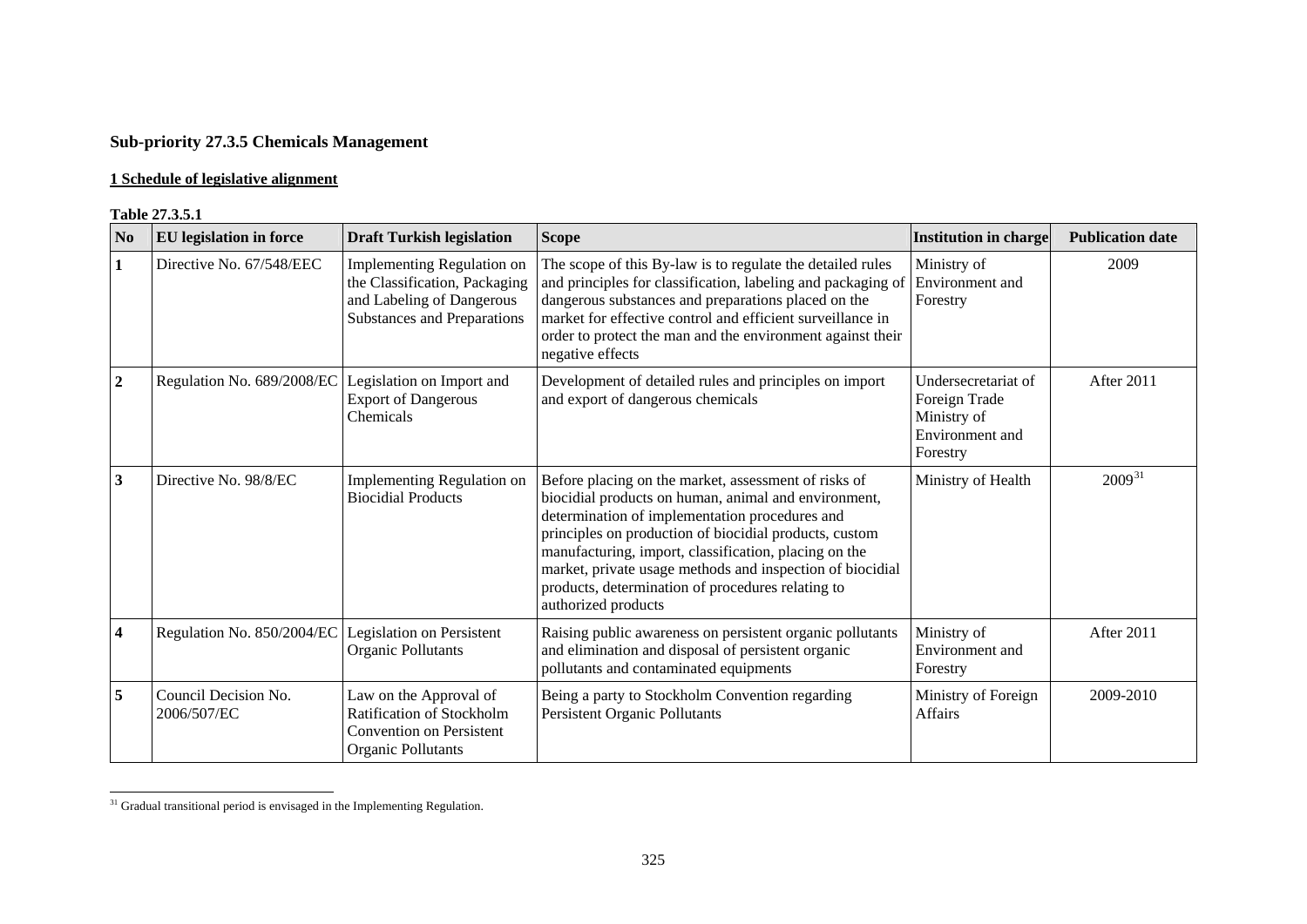| $\overline{\mathbf{N}}$ | <b>EU</b> legislation in force      | <b>Draft Turkish legislation</b>                                         | <b>Scope</b>                                                                                                                                                  | Institution in charge                      | <b>Publication date</b> |
|-------------------------|-------------------------------------|--------------------------------------------------------------------------|---------------------------------------------------------------------------------------------------------------------------------------------------------------|--------------------------------------------|-------------------------|
| 16                      | Council Decision No.<br>2003/106/EC | Law on the Approval of<br><b>Ratification of Rotterdam</b><br>Convention | Being a party to the Rotterdam Convention on the Prior<br>Informed Consent Procedure for Certain Dangerous<br>Chemicals and Pesticides in International Trade | Ministry of Foreign<br><b>Affairs</b>      | 2011                    |
|                         | Regulation No.<br>1907/2006/EC      | Relevant legal<br>arrangements <sup>32</sup>                             | This Regulation lays down provisions on manufacturing,<br>placing on the market or use of substances as it is, in<br>preparations or in articles              | Ministry of<br>Environment and<br>Forestry | 33                      |

<span id="page-40-0"></span><sup>&</sup>lt;sup>32</sup> Necessary arrangements will be made depending on the outcomes of the project titled " "The REACH Chemicals- TR 08 02 02" under Pre-Accession Financial Assistance 2008 Programme.

<span id="page-40-1"></span><sup>&</sup>lt;sup>33</sup> Schedule of legislative alignment and implementation will be determined within scope of the project titled "The REACH Chemicals- TR 08 02 02" under Pre-Accession Financial Assistance 2008 Programme.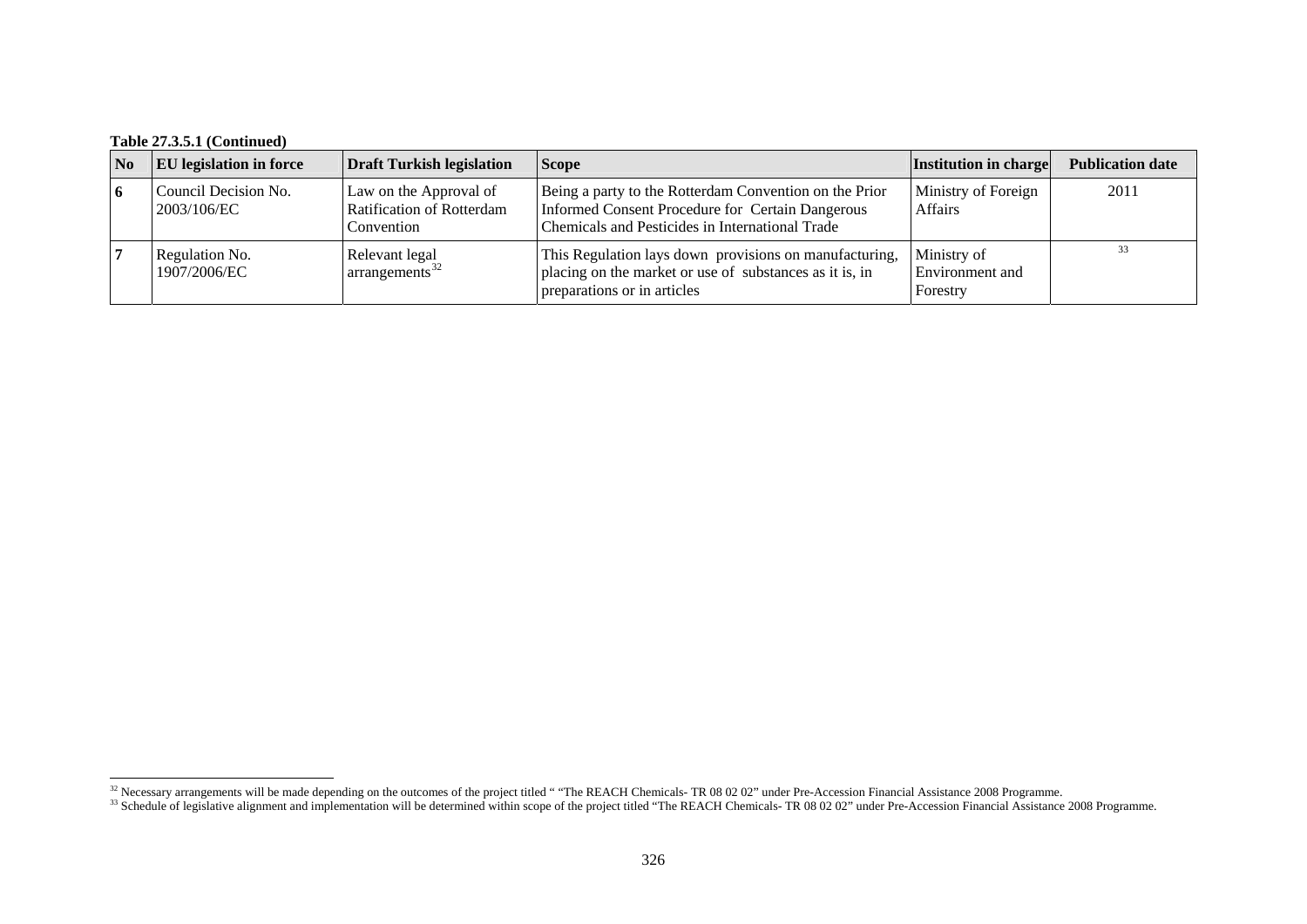### **2 Schedule of institutional capacity building requirements necessary for legislative approximation and implementation**

**Table 27.3.5.2** 

| N <sub>0</sub> | <b>Requirements</b>                                                                                                                                                                                                                                                                                                               | Year      |
|----------------|-----------------------------------------------------------------------------------------------------------------------------------------------------------------------------------------------------------------------------------------------------------------------------------------------------------------------------------|-----------|
|                | (Ministry of Environment and Forestry)                                                                                                                                                                                                                                                                                            |           |
|                | Developing the institutional structure required for implementation of the provisions of Regulation on Import and Export of Dangerous<br>Chemicals (304/2003/EC)                                                                                                                                                                   | 2009-2011 |
|                | Ensuring the institutional and legal arrangements for the Rotterdam Convention (22003A0306(01))                                                                                                                                                                                                                                   | 2009-2011 |
|                | Enhancing the current institutional structure for implementation of the provisions of Regulation on Persistent Organic Pollutants (850/2004)                                                                                                                                                                                      | 2009-2011 |
|                | For the harmonization of Directive on classification, packaging and labeling of dangerous substances (67/548/EEC);<br>- Developing the required institutional structure, enhancing it with the required trainings<br>- Developing a strategy for chemicals                                                                        | 2009-2011 |
| 5              | By becoming party to Stockholm Convention on Persistent Organic Pollutants;<br>- Establishing departments and expert network for the secretariat, information exchange and reporting<br>- Participation to international research, development and monitoring programs- ensuring the technical assistance and financial resources | 2009-2011 |
| O.             | Development of institutional structure required for the implementation of Regulation No. 1907/2006 concerning the Registration, Evaluation,<br>Authorisation and Restriction of Chemicals (REACH) <sup>34</sup>                                                                                                                   | 35        |

<span id="page-41-0"></span><sup>&</sup>lt;sup>34</sup> Institutional capacity building measures will be determined depending on the outcomes of the project titled "REACH Chemicals - TR 08 02 02" under Pre-Accession Financial Assistance 2008 Programme.

<sup>&</sup>lt;sup>35</sup> Schedule of implementation will be determined within scope of the project titled "The REACH Chemicals - TR 08 02 02" under Pre-Accession Financial Assistance 2008 Programme.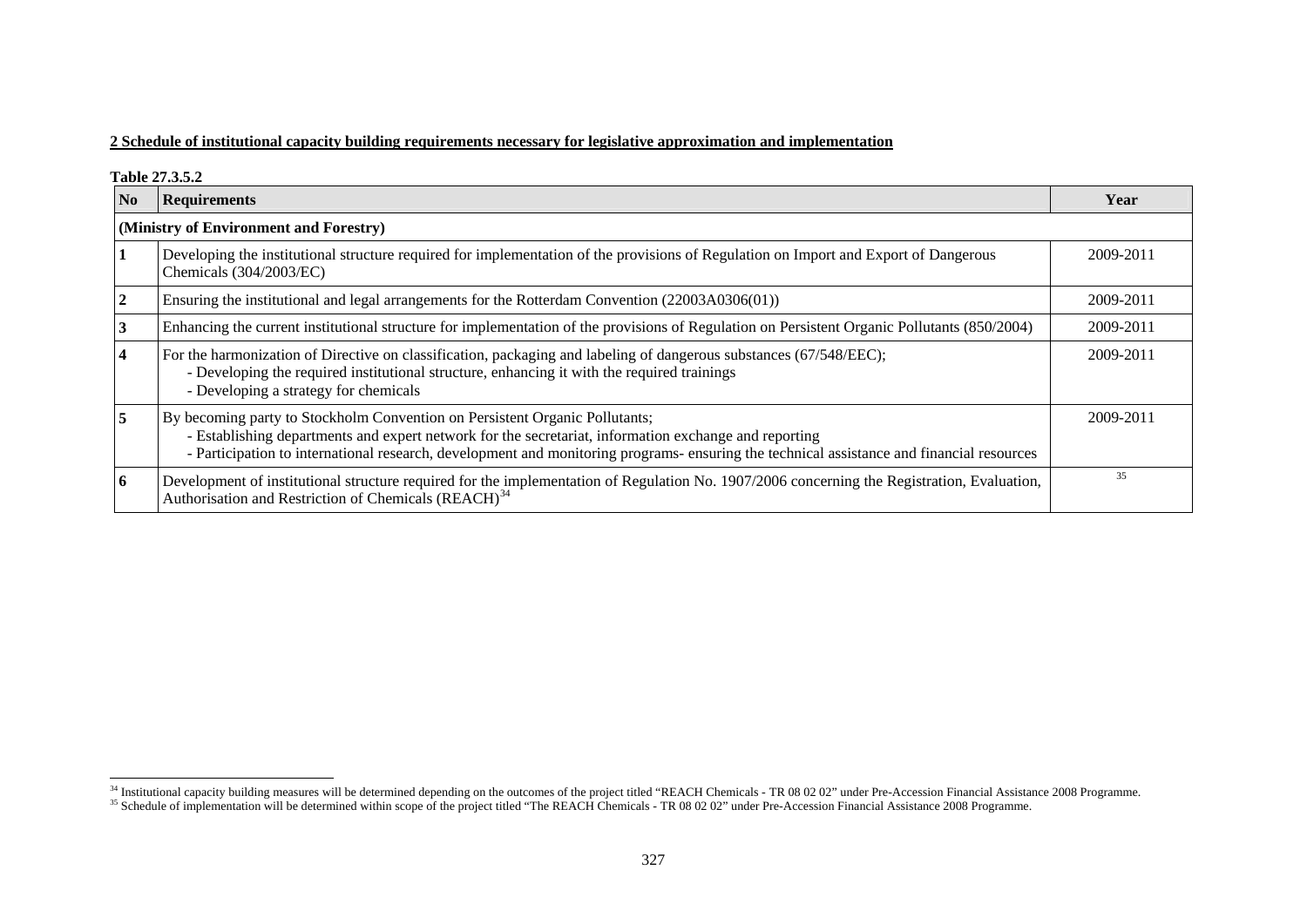#### **3 Financial requirements and resources**

| Table 27.3.5.3.1                                                                                                                                                                                                                |           |                        |                   |              | (Euro)       |
|---------------------------------------------------------------------------------------------------------------------------------------------------------------------------------------------------------------------------------|-----------|------------------------|-------------------|--------------|--------------|
| <b>Requirements (Ministry of Environment and</b><br>Forestry)                                                                                                                                                                   | Year      | <b>National Budget</b> | <b>EU</b> sources | <b>Other</b> | <b>Total</b> |
| <b>I-Investment</b>                                                                                                                                                                                                             |           |                        |                   |              |              |
| Purchasing of equipment for the harmonization of<br>Directive on Classification, Packaging and Labeling of<br>Dangerous Substances (67/548/EEC)                                                                                 | 2009-2011 | 37,000                 |                   |              | 37,000       |
| Purchasing of equipment for implementation of the<br>provisions of Regulation on Import and Export of<br>Dangerous Chemicals (304/2003)                                                                                         | 2009-2011 | 11,000                 |                   |              | 11,000       |
| Purchasing of equipment for implementation of the<br>provisions of Regulation on Persistent Organic<br>Pollutants (850/2004)                                                                                                    | 2009-2011 | 74,000                 |                   |              | 74,000       |
| II- Legislative approximation and implementation                                                                                                                                                                                |           |                        |                   |              |              |
| - Personnel                                                                                                                                                                                                                     |           |                        |                   |              |              |
| Recruitment of personnel for implementation of the<br>provisions of Regulation on Import and Export of<br>Dangerous Chemicals (304/2003)                                                                                        | 2009-2011 | 310,000                |                   |              | 310,000      |
| Recruitment of personnel for implementation of the<br>provisions of Regulation on Persistent Organic<br>Pollutants (850/2004)                                                                                                   | 2009-2011 | 620,000                |                   |              | 620,000      |
| Recruitment of personnel for implementation of the<br>Turkish legislation adapting the provisions of the<br>Directive on the Classification, Packaging and Labeling<br>of Dangerous Substances and Preparations<br>(67/548/EEC) | 2009-2011 | 93,000                 |                   |              | 93,000       |
| Recruitment of new personnel for the implementation of<br>Regulation No. 1907/2006 concerning the Registration,<br>Evaluation, Authorization and Restriction of Chemicals<br>$(REACH)^{36}$                                     | 2009-2011 | 181,000                |                   |              | 181,000      |

<span id="page-42-0"></span><sup>&</sup>lt;sup>36</sup> To be financed by the project titled "The REACH Chemicals- TR 08 02 02" under Pre-Accession Financial Assistance 2008 Programme. The overall budget of the project was estimated as 2.500.000 Euro. Personnel, training and consultancy requirements and the other works needed for implementation will be determined at the end of the project.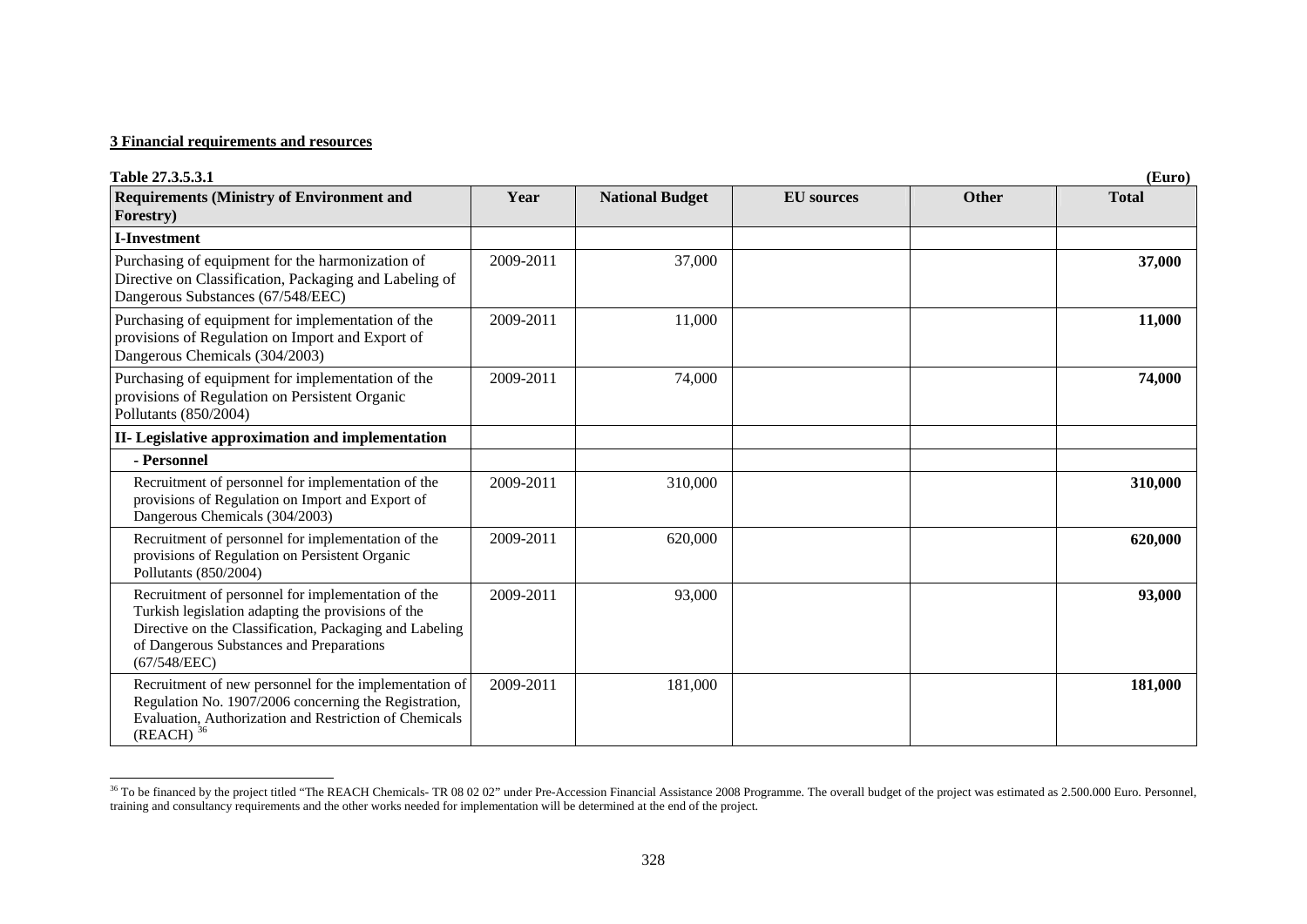| Table 27.3.5.3.1 (Continued)                                                                                                                                                               |           |                        |                   |              | (Euro)       |
|--------------------------------------------------------------------------------------------------------------------------------------------------------------------------------------------|-----------|------------------------|-------------------|--------------|--------------|
| <b>Requirements (Ministry of Environment and</b>                                                                                                                                           | Year      | <b>National Budget</b> | <b>EU</b> sources | <b>Other</b> | <b>Total</b> |
| Forestry)                                                                                                                                                                                  |           |                        |                   |              |              |
| - Training                                                                                                                                                                                 |           |                        |                   |              |              |
| Training on implementation of the provisions of<br>Regulation on Import and Export of Dangerous<br>Chemicals (304/2003)                                                                    | 2010-2012 |                        | 62,500            |              | 62,500       |
| Training on implementation of Directive on<br>Classification, Packaging and Labelling of<br>Dangerous Substances (67/548/EEC)                                                              | 2008-2009 | 40,750                 |                   |              | 40,750       |
| Training on implementation of Regulation No.<br>1907/2006 concerning the Registration, Evaluation,<br>Authorization and Restriction of Chemicals<br>$(REACH)^{37}$                         | 2009-2011 | 48,200                 | 440,000           |              | 488,200      |
| - Consultancy                                                                                                                                                                              |           |                        |                   |              |              |
| Service contract to establish necessary infrastructure<br>for the<br>implementation of REACH <sup>38</sup>                                                                                 | 2009-2011 |                        | 1,590,000         |              | 1,590,000    |
| Service contract to determine the possible impacts of<br>REACH on Chemicals Sector <sup>39</sup>                                                                                           | 2009-2011 |                        | 320,000           |              | 320,000      |
| - Translation                                                                                                                                                                              |           |                        |                   |              |              |
| Translation of Regulation No. 1907/2006 concerning<br>the Registration, Evaluation, Authorization and<br>Restriction of Chemicals (REACH) and relevant<br>guidance documents <sup>40</sup> | 2009-2011 |                        | 33,000            |              | 33,000       |
| - Other                                                                                                                                                                                    |           |                        |                   |              |              |
| <b>Total</b>                                                                                                                                                                               |           | 1,414,950              | 2,445,500         |              | 3,860,450    |

<span id="page-43-0"></span><sup>&</sup>lt;sup>37</sup> To be financed by the project titled "The REACH Chemicals- TR 08 02 02" under Pre-Accession Financial Assistance 2008 Programme. The overall budget of the project was estimated as 2.500.000 Euro. Personnel, training and consultancy requirements and the other works needed for implementation will be determined at the end of the project.

<span id="page-43-1"></span> $38$  To be financed by the project titled "The REACH Chemicals- TR 08 02 02" under Pre-Accession Financial Assistance 2008 Programme. The overall budget of the project was estimated as 2.500.000 Euro. Personnel, training and consultancy requirements and the other works needed for implementation will be determined at the end of the project.

<span id="page-43-2"></span><sup>&</sup>lt;sup>39</sup> To be financed by the project titled "The REACH Chemicals- TR 08 02 02" under Pre-Accession Financial Assistance 2008 Programme. The overall budget of the project was estimated as 2.500.000 Euro. Personnel, training and consultancy requirements and the other works needed for implementation will be determined at the end of the project.

<span id="page-43-3"></span><sup>&</sup>lt;sup>40</sup> To be financed by the project titled "The REACH Chemicals- TR 08 02 02" under Pre-Accession Financial Assistance 2008 Programme. The overall budget of the project was estimated as 2.500.000 Euro. Personnel, training and consultancy requirements and the other works needed for implementation will be determined at the end of the project.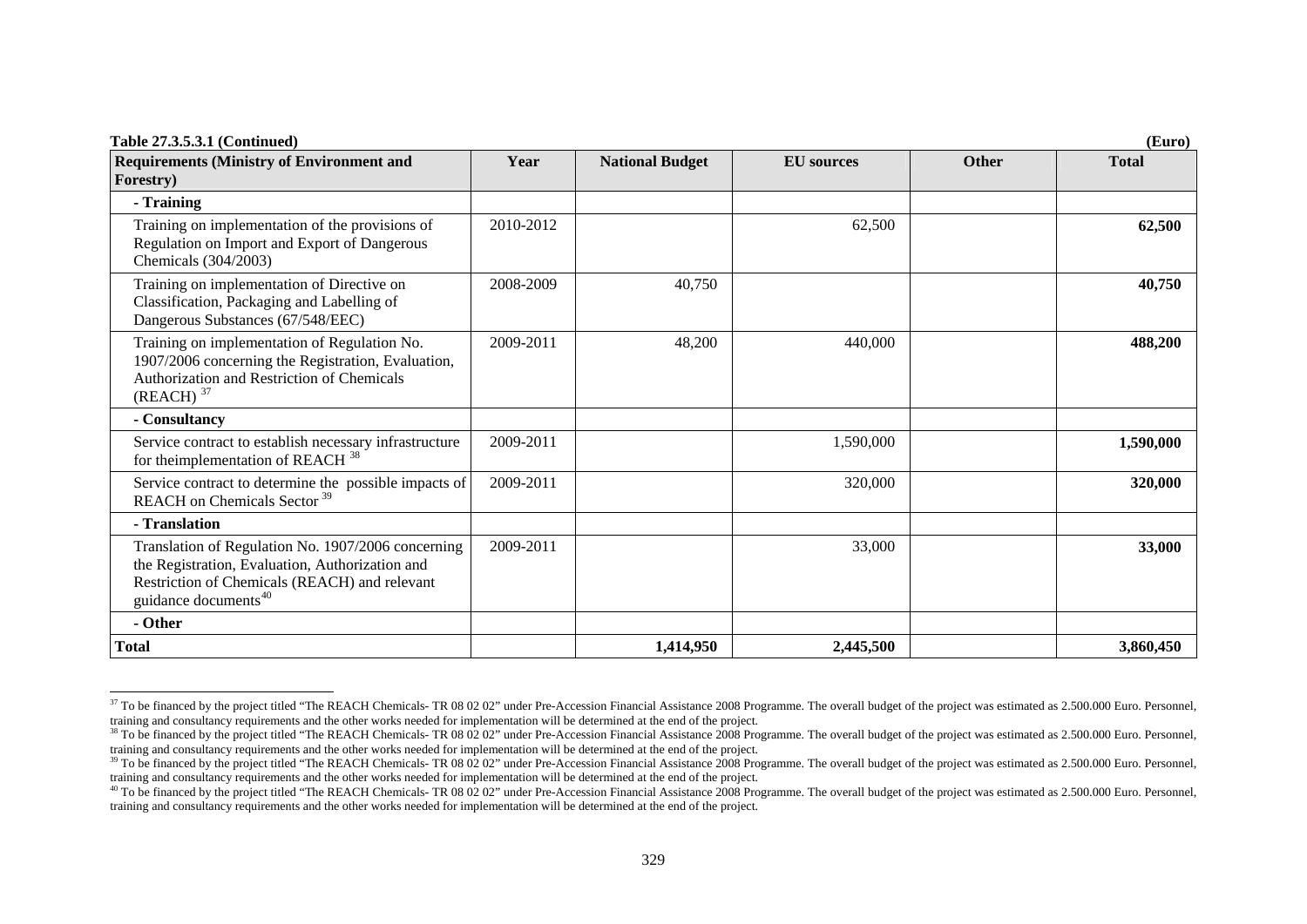## **Sub-priority 27.3.6 Water Management**

#### **1 Schedule of legislative alignment**

#### **Table 27.3.6.1**

| N <sub>0</sub>   | <b>EU</b> legislation in force              | <b>Draft Turkish legislation</b>                                                                                                                                                     | <b>Scope</b>                                                                                                                                                                                                                                                                                                                                                                                                                                                     | <b>Institution in charge</b>                                                                                                                                 | <b>Publication date</b> |
|------------------|---------------------------------------------|--------------------------------------------------------------------------------------------------------------------------------------------------------------------------------------|------------------------------------------------------------------------------------------------------------------------------------------------------------------------------------------------------------------------------------------------------------------------------------------------------------------------------------------------------------------------------------------------------------------------------------------------------------------|--------------------------------------------------------------------------------------------------------------------------------------------------------------|-------------------------|
| $\mathbf{1}$     | Directive No. 2000/60/EC                    | Framework Water Law <sup>41</sup>                                                                                                                                                    | Fulfillment of legislative gaps and correction of<br>complications occurred during implementation                                                                                                                                                                                                                                                                                                                                                                | Ministry of Foreign<br>Affairs<br>Ministry of Energy<br>Ministry of<br>Environment and<br>Forestry<br>Ministry of<br>Agriculture and<br><b>Rural Affairs</b> | After $2011^{42}$       |
| $\boldsymbol{2}$ | Directive No. 91/676/EEC                    | <b>Implementing Regulation</b><br>Amending the Implementing<br>Regulation on the Protection<br>of Waters Against Pollution<br>Caused by Nitrates from<br><b>Agricultural Sources</b> | Determination and reduction of the pollution in surface<br>and groundwaters caused by Nitrates from Agricultural<br>Sources and preventing probable future pollution risk                                                                                                                                                                                                                                                                                        | Ministry of<br>Agriculture and<br><b>Rural Affairs</b>                                                                                                       | After 2011              |
| 3                | Directives No. 91/271/EEC<br>and 2000/60/EC | Implementing Regulation on<br>Determination of the Tariffs<br>for Waste Water Treatment<br>Plants and Solid Waste<br><b>Disposal Plants</b>                                          | Contribution to the sustainability of the environmental<br>infrastructure services, by adjusting and evaluating of the<br>full cost recovery tariffs of the construction of the<br>wastewater infrastructure and solid waste disposal plants,<br>operation, maintenance, collection, transportation,<br>rehabilitation, monitoring and maintenance after closure<br>which will be held with the wastewater infrastructure<br>administrations and municipalities. | Ministry of<br>Environment and<br>Forestry                                                                                                                   | 2009                    |

<span id="page-44-0"></span><sup>&</sup>lt;sup>41</sup> The legislative analysis of water management of our Country will be carried out within the context of the twinning component of the project titled" Capacity Building for Water Sector in Turkey" under Pre-Accession Financial Assistance 2006 Programme which will last for 2 years beginning from 2007.<br><sup>42</sup> Harmonization to the related EU acquis will be ensured within the framework of full membershipperspective.

<span id="page-44-1"></span>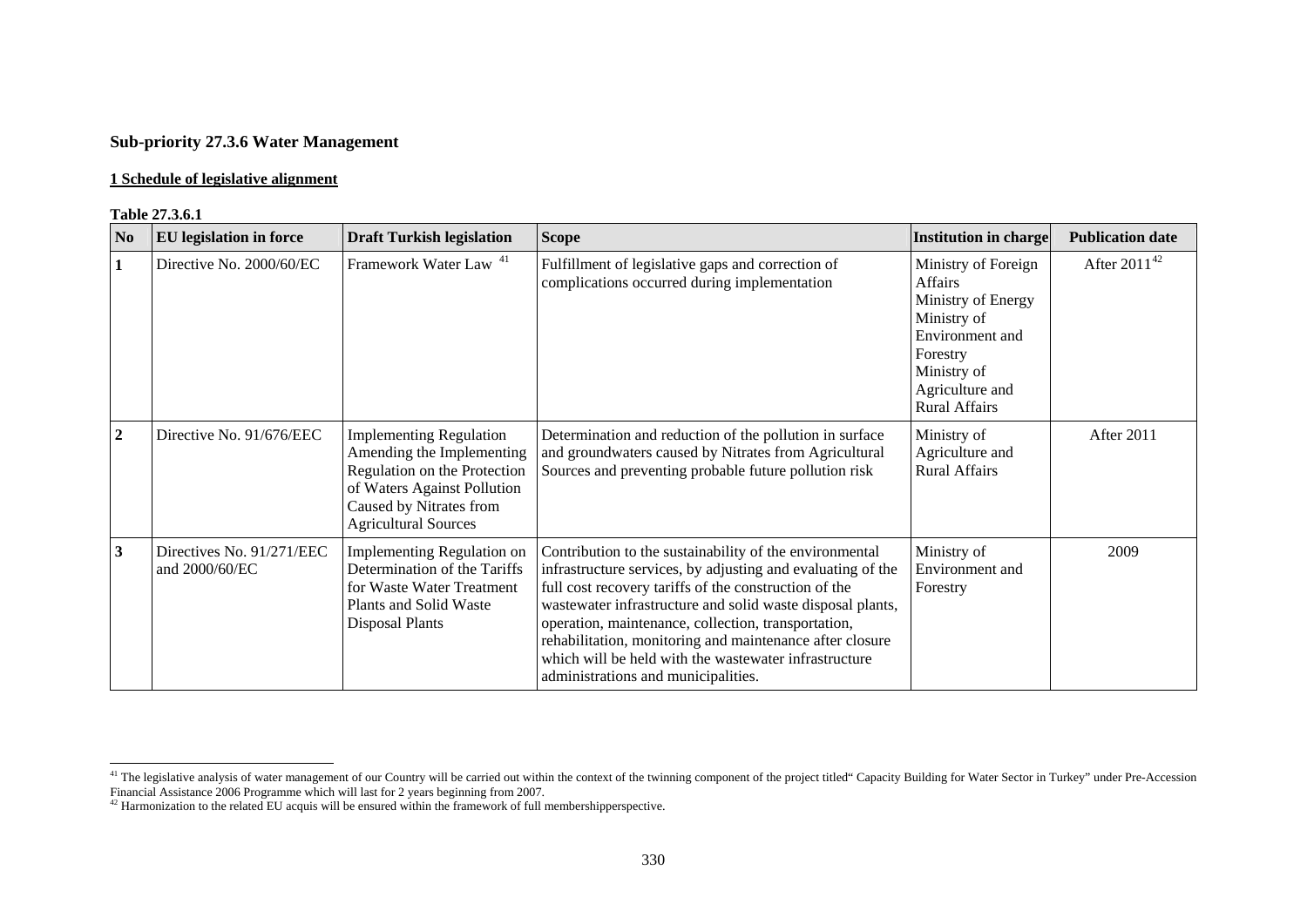| N <sub>0</sub> | <b>EU</b> legislation in force              | <b>Draft Turkish legislation</b>                                                                                                                | <b>Scope</b>                                                                                                                                                                                                                                                                                                                                                                       | <b>Institution in charge</b>                                                                         | <b>Publication date</b> |
|----------------|---------------------------------------------|-------------------------------------------------------------------------------------------------------------------------------------------------|------------------------------------------------------------------------------------------------------------------------------------------------------------------------------------------------------------------------------------------------------------------------------------------------------------------------------------------------------------------------------------|------------------------------------------------------------------------------------------------------|-------------------------|
| $\overline{4}$ | Directive No. 91/271/EEC                    | Implementing Regulation on<br>Urban Waste Water<br>Treatment                                                                                    | Because of the adverse effects of urban and certain<br>industrial sectors discharge, designation of the sensitive<br>and less sensitive areas to protect the natural freshwater                                                                                                                                                                                                    | Ministry of<br>Environment and<br>Forestry                                                           | 2009                    |
| 5              | Directive No. 91/271/EEC                    | Communiquéon Designation<br>of Sensitive and Less<br><b>Sensitive Areas</b>                                                                     | lakes, other freshwater bodies, estuaries and coastal waters<br>which are found to be eutrophic or likely to be eutrophic<br>in the near future, if protective action is not taken,<br>furthermore fresh surface waters from which obtaining<br>drinking water is intended and the areas where further<br>treatment may be required due to possible high nitrate<br>concentrations | Ministry of<br>Environment and<br>Forestry                                                           | 2009                    |
| 6              | Directives No. 80/68/EEC<br>and 2006/118/EC | <b>Implementing Regulation on</b><br>the Protection of<br>Groundwater Against<br>Pollution and Deterioration                                    | With the aim of preventing and controlling of<br>groundwater pollution; defining criteria for the assessment<br>of good groundwater chemical status, determination of<br>decreasing chemical status, defining the initial point for<br>healing and remediation of chemical status, protecting<br>good status of groundwater resources and preventing<br>deterioration.             | Ministry of<br>Environment and<br>Forestry                                                           | $2009^{43}$             |
| $\overline{7}$ | Directive No. 76/464/EEC                    | Amendment to the<br>Implementing Regulation on<br>the Control of Pollution<br>Caused by Dangerous<br>Substances in Water and its<br>Environment | Amendment of new definitions, revision of given<br>deadlines and overcoming difficulties for implementation                                                                                                                                                                                                                                                                        | Ministry of<br>Environment and<br>Forestry<br>Ministry of<br>Agriculture and<br><b>Rural Affairs</b> | 2009                    |

<span id="page-45-0"></span><sup>43</sup> Gradual transitional period is envisaged in the Implementing Regulation.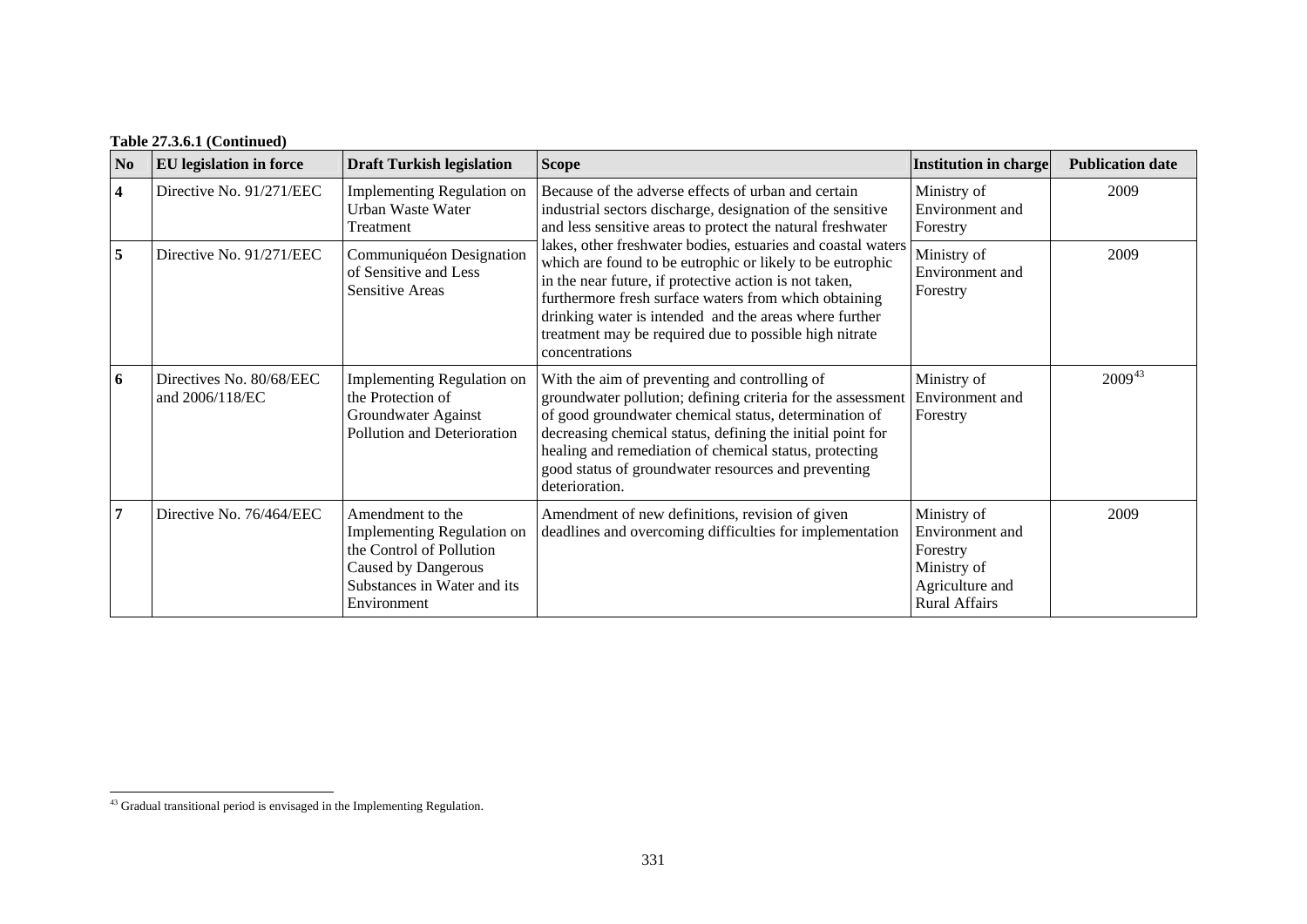| N <sub>0</sub> | <b>EU</b> legislation in force | <b>Draft Turkish legislation</b>                                                                                                    | <b>Scope</b>                                                                                                                                                                                                                                                                                       | Institution in charge                                            | <b>Publication date</b> |
|----------------|--------------------------------|-------------------------------------------------------------------------------------------------------------------------------------|----------------------------------------------------------------------------------------------------------------------------------------------------------------------------------------------------------------------------------------------------------------------------------------------------|------------------------------------------------------------------|-------------------------|
| 8              | Directive No. 2006/44/EEC      | Implementing Regulation on<br>the Quality of Fresh Waters<br>Needing Protection and<br>Improvement in order to<br>Support Fish Life | The protection or improvement of the quality of the water<br>courses and ditch fresh waters in which species necessary<br>for water management objectives and other naturally<br>varied local species can live in normal conditions or in<br>case of reduction and improvement in water pollution. | Ministry of<br>Agriculture and<br><b>Rural Affairs</b>           | 2009                    |
| 9              | Directive No. 2006/7/EC        | Amendment to the<br>Implementing Regulation on<br>Management of the Quality<br>of Bathing Waters                                    | Informing the public, and monitoring and classification of<br>bathing waters in order to sustain and preserve the quality<br>of bathing waters with the aim of protecting the human<br>health regarding the bathing waters except bathing pools<br>and curator waters.                             | Ministry of Health<br>Ministry of<br>Environment and<br>Forestry | After 2011              |
| 10             | Directive No. 2007/60/EC       | Legislation<br>(Necessary legislation will be<br>determined in the framework<br>of foreseen project.)                               | The Assessment and Management of Flood Risks                                                                                                                                                                                                                                                       | Ministry of<br>Environment and<br>Forestry                       | After 2011              |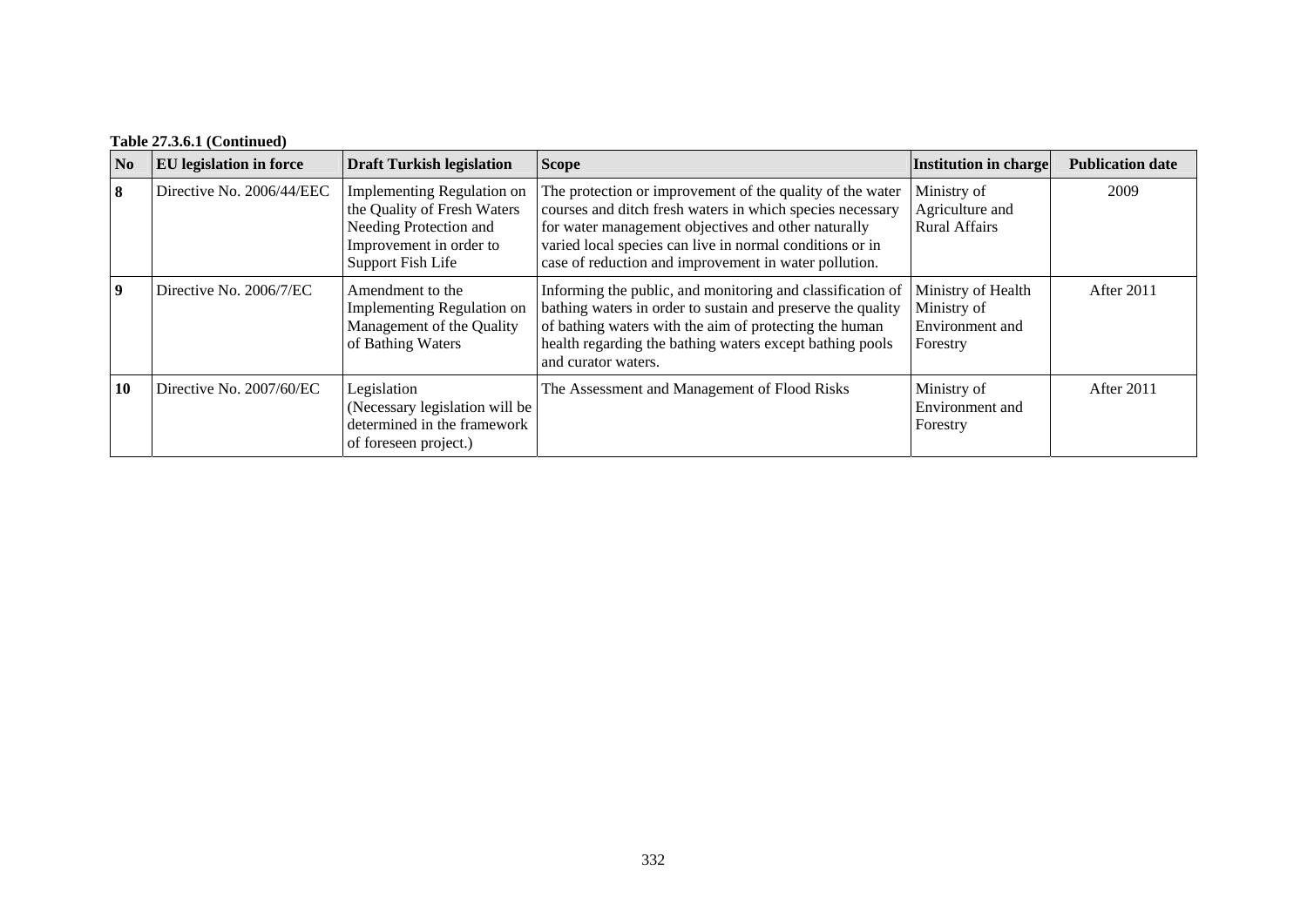#### **2 Schedule of institutional capacity building requirements necessary for legislative approximation and implementation**

|                  | <b>Table 27.3.6.2</b>                                                                                                                                                                                                                                                                                                                                                                                                                                                                                                                                                                                                                                                                                                                                                                                                                                                                                                                                                                                                                                                                                                                                       |                         |
|------------------|-------------------------------------------------------------------------------------------------------------------------------------------------------------------------------------------------------------------------------------------------------------------------------------------------------------------------------------------------------------------------------------------------------------------------------------------------------------------------------------------------------------------------------------------------------------------------------------------------------------------------------------------------------------------------------------------------------------------------------------------------------------------------------------------------------------------------------------------------------------------------------------------------------------------------------------------------------------------------------------------------------------------------------------------------------------------------------------------------------------------------------------------------------------|-------------------------|
| N <sub>0</sub>   | <b>Requirements</b>                                                                                                                                                                                                                                                                                                                                                                                                                                                                                                                                                                                                                                                                                                                                                                                                                                                                                                                                                                                                                                                                                                                                         | Year                    |
|                  | (Ministry of Environment and Forestry- General Directorate of Environmental Management)                                                                                                                                                                                                                                                                                                                                                                                                                                                                                                                                                                                                                                                                                                                                                                                                                                                                                                                                                                                                                                                                     |                         |
|                  | Within the context of the implementation of Council Directive of 4 May 1976 and No. 76/464/EEC about the pollution caused in water<br>environment by dangerous substances and its relevant directives;<br>- Strengthening of the infrastructures of Ministry and Laboratory<br>- Continuation of inventory works<br>- Establishment of environmental quality standards<br>- Establishment of monitoring system<br>- Recruitment of staff who will inspect Organized Industrial Zones and Industrial Plants and the training of staff of Ministry and<br>manufacturers                                                                                                                                                                                                                                                                                                                                                                                                                                                                                                                                                                                       | 2009-2014 <sup>44</sup> |
| $\boldsymbol{2}$ | In the context of implementation of Council Directive No. 75/440/EEC of 16 June 1975 concerning the quality required of surface water<br>intended for the abstraction of drinking water in the Member States and Council Directive No. 79/869/EEC of 9 October 1979 concerning the<br>methods of measurement and frequencies of sampling and analysis of surface water intended for the abstraction of drinking water in the<br>Member States,<br>- Ensure the monitoring of quality standards<br>- Ensure that categorized water resources and existing treatment plants are appropriate for these directives<br>- Ensure the starting of upgrades on existing treatment plants and construction of new treatment plants<br>- Ensure the preparation of systematic drinking water basin protection plan including activities related with improvement of all surface<br>waters used or intended for the abstraction of drinking water and especially in A3 category<br>- Recruitment and training of staff for central and provincial organizations and equipment purchasing in order to; keep records of data<br>collected according to these directives. | $2009 - 2011^{45}$      |
| $\mathbf{3}$     | Training of staff and strengthening current institutional structure for monitoring eutrophication in order to implement provisions of Council<br>Directive No. 91/676/EEC of 2 December 1991 on the Protection of Waters Against Pollution Caused by Nitrates from Agricultural Sources                                                                                                                                                                                                                                                                                                                                                                                                                                                                                                                                                                                                                                                                                                                                                                                                                                                                     | 2009-2011               |

<span id="page-47-0"></span><sup>&</sup>lt;sup>44</sup> Legislative alignment has been achieved after enactment of the "Implementing Regulation on Control of Pollution Caused by Dangerous Substances in Water and its Environment" which was published in the Official Gazette No. 26005 dated 26/11/2005 and by this directive; the full implementation will be achieved by 2014 according to transitional periods envisaged in the Implementing Regulation.

<span id="page-47-1"></span><sup>&</sup>lt;sup>45</sup> Although Legislative alignment has been achieved after the enactment of the Implementing Regulation concerning the quality required of surface water intended for the abstraction of drinking water which was published in the Official Gazzetta No. 25999 dated 20.11.2005 and period concerning this directive was defined as 2009-2011, full implementation will be achieved by 2014 according to the transitional periods envisaged in the implementing regulation.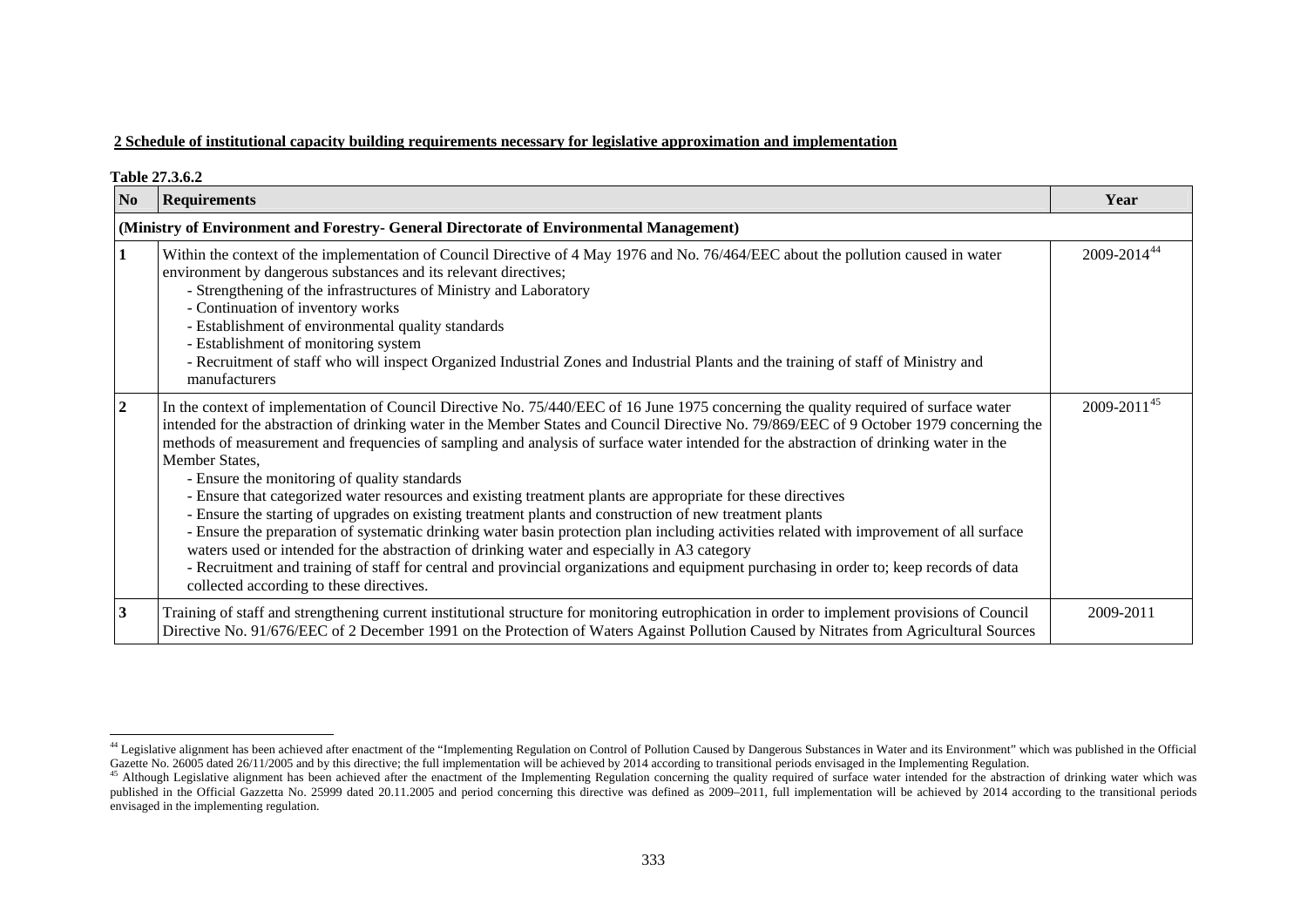| N <sub>0</sub>          | <b>Requirements</b>                                                                                                                                                                                                                                                                                                                                                                                                                                                                                                                                                                                                                                                                                                                                                                                                                                                                                                                                                                                                                                                                                                                                                      | Year            |
|-------------------------|--------------------------------------------------------------------------------------------------------------------------------------------------------------------------------------------------------------------------------------------------------------------------------------------------------------------------------------------------------------------------------------------------------------------------------------------------------------------------------------------------------------------------------------------------------------------------------------------------------------------------------------------------------------------------------------------------------------------------------------------------------------------------------------------------------------------------------------------------------------------------------------------------------------------------------------------------------------------------------------------------------------------------------------------------------------------------------------------------------------------------------------------------------------------------|-----------------|
| $\overline{\mathbf{4}}$ | For the implementation of the Council Directive No. 86/278/EEC of 12 June 1986 on the protection of the environment, and in particular of the soil,<br>when sewage sludge is used in agriculture;<br>- Accreditation practices of the Environmental Reference Laboratory on sewage sludge and soil analyses carried out within the framework of<br>activities to be accomplished in order to enhance the current institutional infrastructure.<br>- Making up the inventory of sewage sludge and the soil in which it is used.<br>- Training of sewage sludge producers, users and the personnel employed in the central and provincial organization of the Ministry and raising<br>public awareness<br>- Recruitment of personnel to the central and provincial organization of the Ministry for ensuring regular monitoring of the soil where sewage<br>sludge is used<br>- Carrying out training of trainers programmes for the personnel employed in central and provincial organization of the Ministry<br>- Establishment of a system for data collection and reporting<br>- Realisation of investments by developing plans for sludge management and minimization | After 2011      |
| 5                       | For the Implementation and inspection of the Council Directive No. 91/271//EEC of 21 May 1991 concerning on Urban Wastewater Treatment;<br>- Recruitment and training of personel to the central and provincial offices<br>- State of play analysis of current situation of sewerage system and wastewater treatment plant, designation of sensitive areas and agglomerations                                                                                                                                                                                                                                                                                                                                                                                                                                                                                                                                                                                                                                                                                                                                                                                            | 2009-2011       |
| 6                       | For the Implementation and inspection of the Council Directive No. 91/271//EEC of 21 May 1991 concerning on Urban wastewater treatment;<br>- Establishing of monitoring and inventory system for sensitive areas, agglomerations, treatment systems and all receiving bodies<br>- Strengthening of laboratory capacity                                                                                                                                                                                                                                                                                                                                                                                                                                                                                                                                                                                                                                                                                                                                                                                                                                                   | 2009-2011       |
| 7                       | Within the scope of capacity building efforts to implement the repealed Council Directive No. 79/923/EEC of 30 October 1979 on the quality<br>required of shellfish waters and the Directive No. 2006/113/EC of the European Parliament and of the Council of 12 December 2006 on the quality<br>required of shellfish waters,<br>- Recruitment of personnel<br>- Training of personnel on the issue of pollution reduction programmes<br>- Equipment requirements                                                                                                                                                                                                                                                                                                                                                                                                                                                                                                                                                                                                                                                                                                       | 2009 and Beyond |
| 8                       | Council Directive No. 76/160/EEC of 8 December 1975 concerning the quality of bathing water;<br>- Enhancement of the laboratory capacity for monitoring and reporting the areas being used for the purpose of bathing and recreational purposes<br>- Inspection of water treatment facilities, waste water discharge and disinfection systems in order to ensure that the discharging process is carried<br>out without causing any negative effects on water environments being used for bathing and recreational purposes<br>- Enhancement of the laboratory infrastructure<br>- Recruitment of personnel for the central and provincial organization of the Ministry and training of those personnel.<br>- Establishment and development of a monitoring system<br>- Equipment requirement<br>- Training of personnel for the preparation of pollution maps.<br>- Training of the personnel for reporting                                                                                                                                                                                                                                                             | 2009 and Beyond |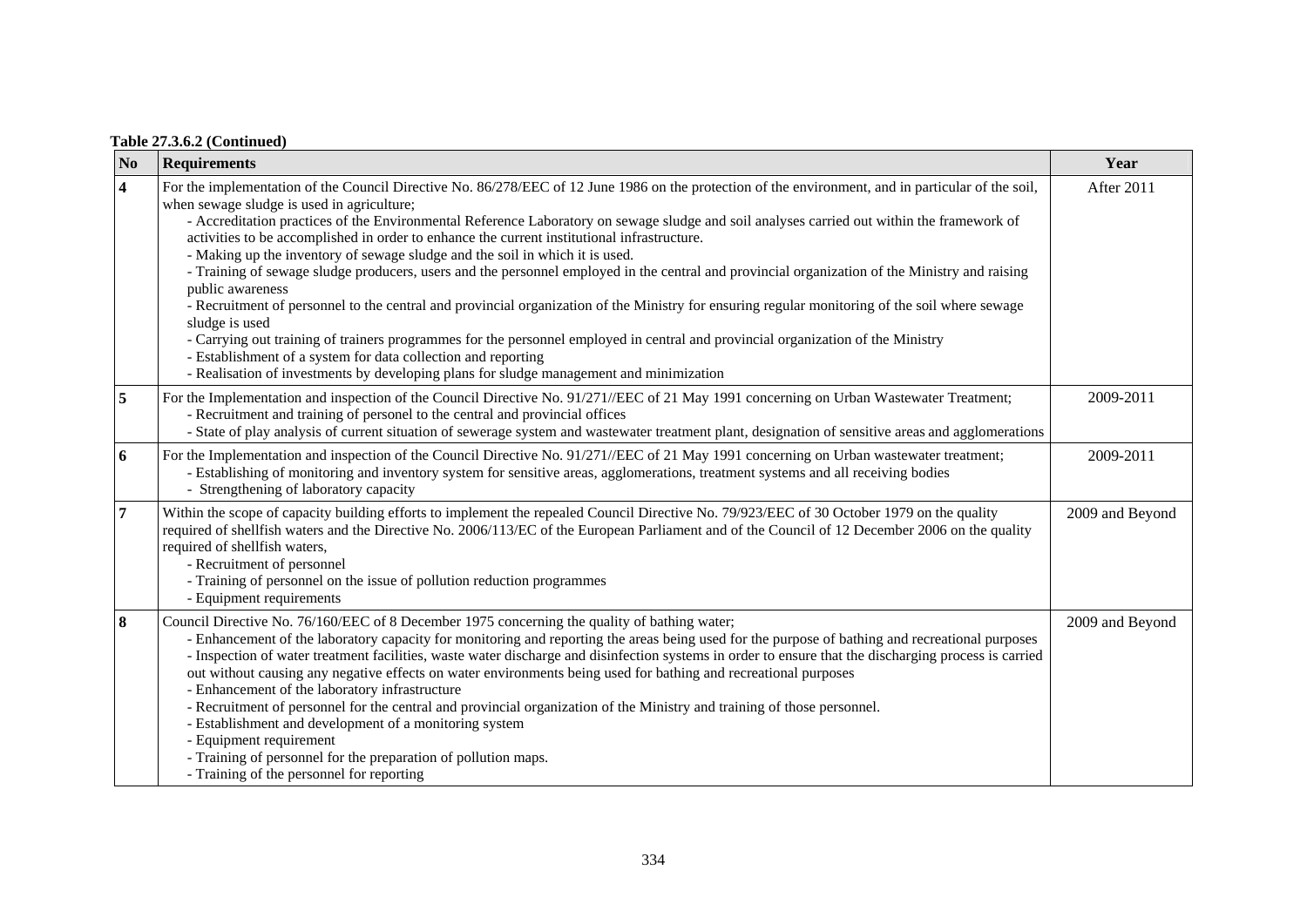| N <sub>0</sub>          | <b>Requirements</b>                                                                                                                                                                                                                                                                                                                                                                                                                                                                                                                                                                                                                                                                                                                                                                                                                                                                                                                                                                                                                                                                                                                                                                                                                                                                                                                                                                                                                                                                                                                                                                                                                                                                                                         | Year       |  |  |  |
|-------------------------|-----------------------------------------------------------------------------------------------------------------------------------------------------------------------------------------------------------------------------------------------------------------------------------------------------------------------------------------------------------------------------------------------------------------------------------------------------------------------------------------------------------------------------------------------------------------------------------------------------------------------------------------------------------------------------------------------------------------------------------------------------------------------------------------------------------------------------------------------------------------------------------------------------------------------------------------------------------------------------------------------------------------------------------------------------------------------------------------------------------------------------------------------------------------------------------------------------------------------------------------------------------------------------------------------------------------------------------------------------------------------------------------------------------------------------------------------------------------------------------------------------------------------------------------------------------------------------------------------------------------------------------------------------------------------------------------------------------------------------|------------|--|--|--|
|                         | (Ministry of Environment and Forestry (General Directorate of Environmental Management- General Directorate of State Hydraulic Works))                                                                                                                                                                                                                                                                                                                                                                                                                                                                                                                                                                                                                                                                                                                                                                                                                                                                                                                                                                                                                                                                                                                                                                                                                                                                                                                                                                                                                                                                                                                                                                                      |            |  |  |  |
| $\overline{\mathbf{9}}$ | For the implementation of Council Directive No. 80/68/EEC of 17 December 1979 on the protection of groundwater against pollution caused<br>by certain dangerous substances and Council Directive No. 2006/118/EC of the European Parliament and of the Council of 12 December<br>2006 on the protection of groundwater against pollution and deterioration $4647$ ;<br>- Determination of groundwater bodies<br>- Development of criteria and procedures for the evaluation of good groundwater chemical status<br>- Identification of dangerous substances<br>- Determination of threshold values<br>- Development of criteria for determination of increasing detorioration of chemical status and defining the initial point for healing<br>- Assessment of human activities on groundwater bodies<br>- Performing monitoring programme<br>- Monitoring of groundwater quality and quantity<br>- Set on criteria for evaluation of groundwater chemical status<br>- Assessment of monitoring data and making up an inventory<br>- Determination of groundwater protected areas<br>- Development of strategies in order to control and prevent groundwater pollution<br>- Determination of measurement programme<br>- Analysis of economical groundwater usage<br>- Development and implementation of pricing system<br>- Ensuring public participation<br>- In the aim of preparation of groundwater management plans, strengthening of existing institutional structure, strengthening of<br>infrastructure of laboratories for groundwater quality monitoring, purchasing consumables and other requirements, recruitment of staff for<br>the central and provincial organizations, training and purchasing equipment. | After 2011 |  |  |  |

<span id="page-49-0"></span><sup>&</sup>lt;sup>46</sup>A draft Implementing Regulation on the protection of groundwater against pollution is prepared according to Council Directive No. 2006/118/EC and groundwater aspects of Water Framework Directive (2000/60/EC). Although this draft Implementing Regulation does not include provisions of Council Directive No. 80/68/EEC completely, since direct and indirect discharge to groundwater is forbidden in the Implementing Regulation, it has more restrictive provisions. It is planned that the draft Implementing Regulation will be completed in  $4<sup>th</sup>$  quarter of year 2009. Implementation period will be defined according to legislative alignment and institutional restructuring.

<span id="page-49-1"></span><sup>&</sup>lt;sup>47</sup>Concerning this directive, the project titled "Strengthening the Capacity of Sustainable Groundwater Management" (PPA05/TR/7/8) supported by Dutch Government was launched in January 2006 and finalised in January 2008. As the outcomes of this project; in order to harmonize the Council Directive 80/68/EEC and Council Directive No. 2006/118/EC which are on the management of underground water and the provisions related to underground water in Water Framework Directive No. 2000/60/EC, the national legislation, institutional infrastructure concerning underground water and implementation capacity of have been reviewed, a gap analysis has been performed and a draft Implementing Regulation has been prepared. Moreover, "Groundwater Management Plan" has been prepared for Küçük Menderes River Basin.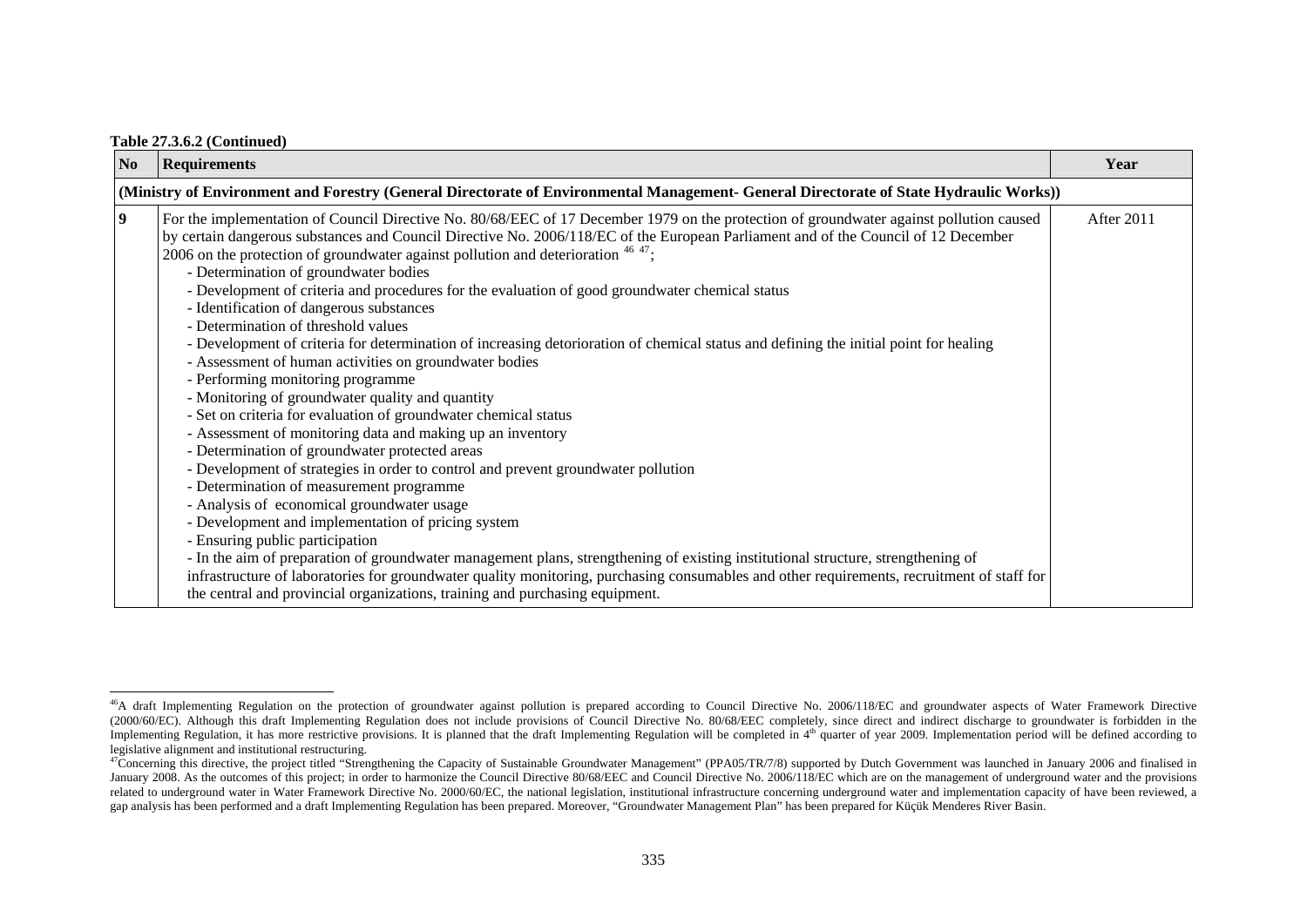|  |  |  | <b>Table 27.3.6.2 (Continued)</b> |
|--|--|--|-----------------------------------|
|--|--|--|-----------------------------------|

| $\overline{\mathbf{N}}$ | <b>Requirements</b>                                                                                                                                                                                                                                                                                                                                                                                                                                                                                                                                                                                                                                                                                                                                                                                                                                                                                                                                                                                        | Year      |
|-------------------------|------------------------------------------------------------------------------------------------------------------------------------------------------------------------------------------------------------------------------------------------------------------------------------------------------------------------------------------------------------------------------------------------------------------------------------------------------------------------------------------------------------------------------------------------------------------------------------------------------------------------------------------------------------------------------------------------------------------------------------------------------------------------------------------------------------------------------------------------------------------------------------------------------------------------------------------------------------------------------------------------------------|-----------|
| <b>10</b>               | In scope of implementation of Water Framework Directive $(2000/60/EC)^{48}$ ;<br>- Recruitment and training of staff for preparation of Basin Management Plans<br>- Strengthening the infrastructure of geographical information systems for the preparation of basin management plans and purchasing of<br>equipments, software for the development of infrastructure appropriate for European Water Information System and consultancy service<br>- Compensation of equipment and infrastructure needs of laboratories in order to strengthen the biological monitoring works, recruitment<br>of staff and their training<br>- Recruitment of staff and their training for the identification and monitoring of Groundwater Absolute Protection Areas in order to<br>conserve groundwater protection status and development of Artificial Feed into Groundwater in order to conserve groundwater protection<br>status which is one of the subworks for the provision of using wetlands rationalistically | 2010-2011 |
|                         | (Ministry of Environment and Forestry- General Directorate of State Hydraulic Works))                                                                                                                                                                                                                                                                                                                                                                                                                                                                                                                                                                                                                                                                                                                                                                                                                                                                                                                      |           |
| 11                      | Related to Council Directive No. 75/440/EEC of 16 June 1975 concerning the quality required of surface water intended for the abstraction of<br>drinking water in the Member States and Council Directive No. 79/869/EEC of 9 October 1979 concerning the methods of measurement and<br>frequencies of sampling and analysis of surface water intended for the abstraction of drinking water in the Member States,<br>- Recruitment of staff<br>- Training of staff                                                                                                                                                                                                                                                                                                                                                                                                                                                                                                                                        | 2009-2010 |
| 12                      | Regarding the Council Directive No. 91/676/EEC of 2 December 1991 on the Protection of Waters Against Pollution Caused by Nitrates<br>from Agricultural Sources;<br>- Training of staff for monitoring of eutrophication in Dam lakes                                                                                                                                                                                                                                                                                                                                                                                                                                                                                                                                                                                                                                                                                                                                                                      | 2009-2010 |
| 13                      | About Directive No. 2007/60/EC on the assessment and Management of Flood Risks;<br>- Determination of institutional requirements for implementation                                                                                                                                                                                                                                                                                                                                                                                                                                                                                                                                                                                                                                                                                                                                                                                                                                                        | 2009-2010 |

<span id="page-50-0"></span><sup>&</sup>lt;sup>48</sup>With the ongoing twinning component of the project titled "Support to Capacity Building for Water Sector in Turkey" (TR 06 03) under Pre-Accession Financial Assistance 2006, establishment of a water management in accordance with Water Framework Directive (WFD) No. 2000/60/EC, Urban Wastewater Directive(UWWTD) 91/271/EEC, Council Directive No. 76/464/EEC on Hazardous Substances and other relevant Directives is aimed with a view to ensuring full implementation of EU acquis at the time of Turkey's full membership. The implementation plans to be obtained at the end of this project will enable to lay down technical and administrative capacity requirements and schedule towards the full alignment and implementation of WFD. It will be more suitable to estimate the costs of related institituions and organizations in this framework. Detailed analysis will be carried out within scope of the project for the establishment of investment requirements for recruitment of personel, consultancy, translation services and the cost analysis.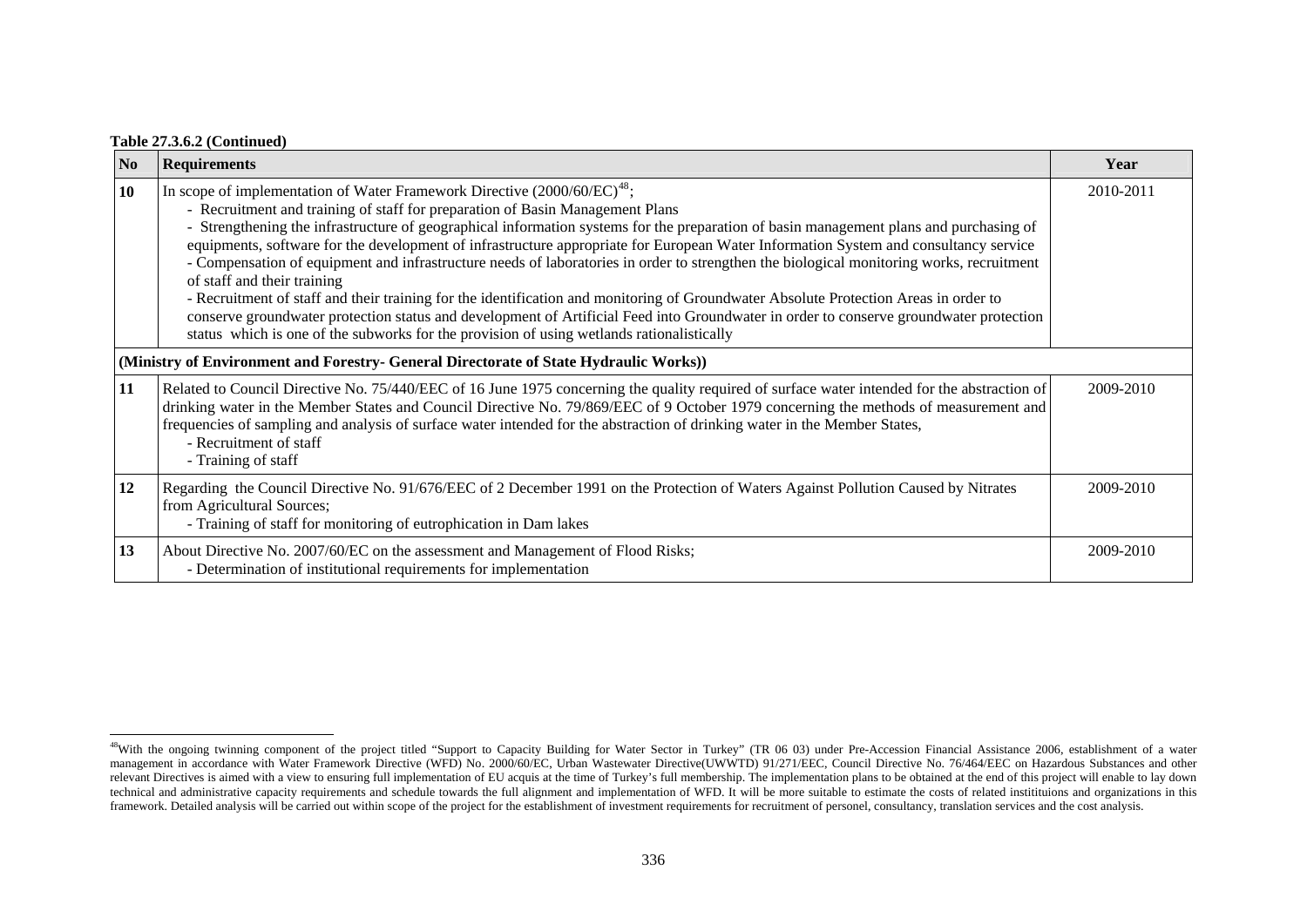| N <sub>0</sub> | <b>Requirements</b>                                                                                                                                                                                                                                                                                                                                                                                                                                                                                                                                                                                                                                                                                       | Year      |
|----------------|-----------------------------------------------------------------------------------------------------------------------------------------------------------------------------------------------------------------------------------------------------------------------------------------------------------------------------------------------------------------------------------------------------------------------------------------------------------------------------------------------------------------------------------------------------------------------------------------------------------------------------------------------------------------------------------------------------------|-----------|
|                | (Ministry of Agriculture and Rural Affairs)                                                                                                                                                                                                                                                                                                                                                                                                                                                                                                                                                                                                                                                               |           |
| 14             | In order to implement provisions of Council Directive No. 91/676/EEC of 2 December 1991 on the Protection of Waters Against Pollution<br>Caused by Nitrates from Agricultural Sources;<br>- Determination of sensitive areas<br>- Determination of good agriculture implementation codes<br>- Setting up an Action Programme<br>- Setting up monitoring network for surface and groundwaters<br>- Monitoring surface and groundwaters<br>- Setting up a national monitoring and report system<br>- Purchasing mobile laboratories and strengthening infrastructure of existing laboratories<br>- Training of staff                                                                                        | 2009-2011 |
| 15             | Within the context of institutional capacity strengthening for the implementation of 6 September 2006 dated 2006/44/EC European<br>Parliament and Community Directive on the quality of fresh waters needing protection or improvement in order to support fish life;<br>- Training for the implementation of directive<br>- Training for the fish fieldwork<br>- Training for the establishment of the water quality sampling and monitoring system<br>- Training for analysis methods<br>- Strengthening the laboratory infrastructure<br>- Establishment of the information database<br>- Establishment of the national monitoring and reporting system<br>- Training for pollution reduction programs | 2009-2016 |
| 16             | Within the scope of capacity building efforts to implement the Council Directive No. 2006/113/EC of 12 December 2006 on the quality<br>required of shellfish waters,<br>- Recruitment of personnel<br>- Training of personnel<br>- Setting up and enhancing the monitoring system<br>- Equipment requirements                                                                                                                                                                                                                                                                                                                                                                                             | 2009      |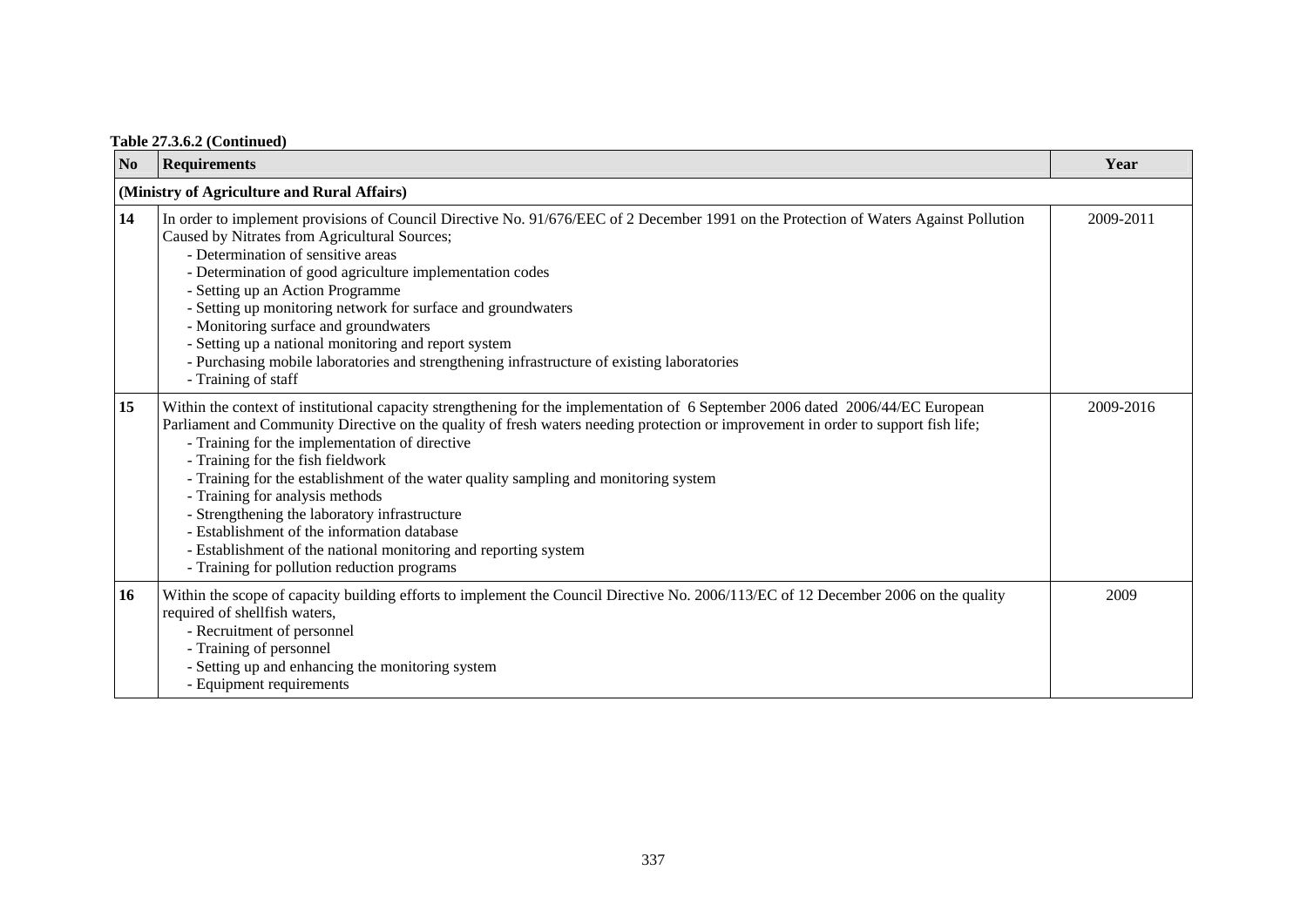| N <sub>0</sub> | <b>Requirements (Ministry of Health)</b>                                                                                                                                                                                                                                                                                                                                                                                                                                                                                                                                                                                                                                                                                                                                                                                                                                                                                                                                                                                                                                                     | Year       |  |  |  |
|----------------|----------------------------------------------------------------------------------------------------------------------------------------------------------------------------------------------------------------------------------------------------------------------------------------------------------------------------------------------------------------------------------------------------------------------------------------------------------------------------------------------------------------------------------------------------------------------------------------------------------------------------------------------------------------------------------------------------------------------------------------------------------------------------------------------------------------------------------------------------------------------------------------------------------------------------------------------------------------------------------------------------------------------------------------------------------------------------------------------|------------|--|--|--|
|                | (Ministry of Health)                                                                                                                                                                                                                                                                                                                                                                                                                                                                                                                                                                                                                                                                                                                                                                                                                                                                                                                                                                                                                                                                         |            |  |  |  |
| 17             | Within the scope of the Council Directive No. 76/160/EEC of 8 December 1975 concerning the quality of bathing water;<br>- Dissemination of standardized process procedures for bathing water analysis developped by Refik Saydam Hygiene Centre Precidency<br>(RSHM) within the scope of "the Strengthening the Ministry of Health to Harmonize and Implement Legislation in Water for Public<br>Health Protection " to 33 provincial public health laboratories which monitor bathing water,<br>- Continuation of accreditation studies by Refik Saydam Hygiene Centre,<br>- Establishment of a data base for 33 provinces where bathing water monitoring studies are carried out by developing the database<br>prototypes prepared for the pilot provinces within the scope of the Water Twinning Project,<br>- Personnel Training (identification of bathing waters, sampling, analysis, data collection, data flow, end of season reports, management<br>of non-conformity situations, bathing water profiles, dissemination of information to the public)                               | 2009-2015  |  |  |  |
| 18             | Within the scope of the Directive No. 2006/7/EC;<br>- Establishment of data base systems,<br>- Data collection, data analysis and evaluation,<br>- Developing bathing water data sets,<br>- Classification of bathing water quality,<br>- Ensuring local and international reporting,<br>- Updating/changing microbiological analysis methods,<br>- Establishment of the laboratory infrastructure and provision of technical support regarding the Cyanobacteria analyses,<br>- Identification of health risks resulting from cyanobacteria and algae and precautionary measures,<br>- Ensuring coordination between relevant institutions and providing technical support in order to establish bathing water profiles,<br>- Training of personnel in the central organizations of the Ministry, Refik Saydam Hygiene Centre (RSHM), provincial directorates of<br>Ministry of Health, provincial public health laboratories, regional directorates of the Hygiene Centre, in order to implement the Directive,<br>- Improving the studies for dissemination of information to the public. | After 2015 |  |  |  |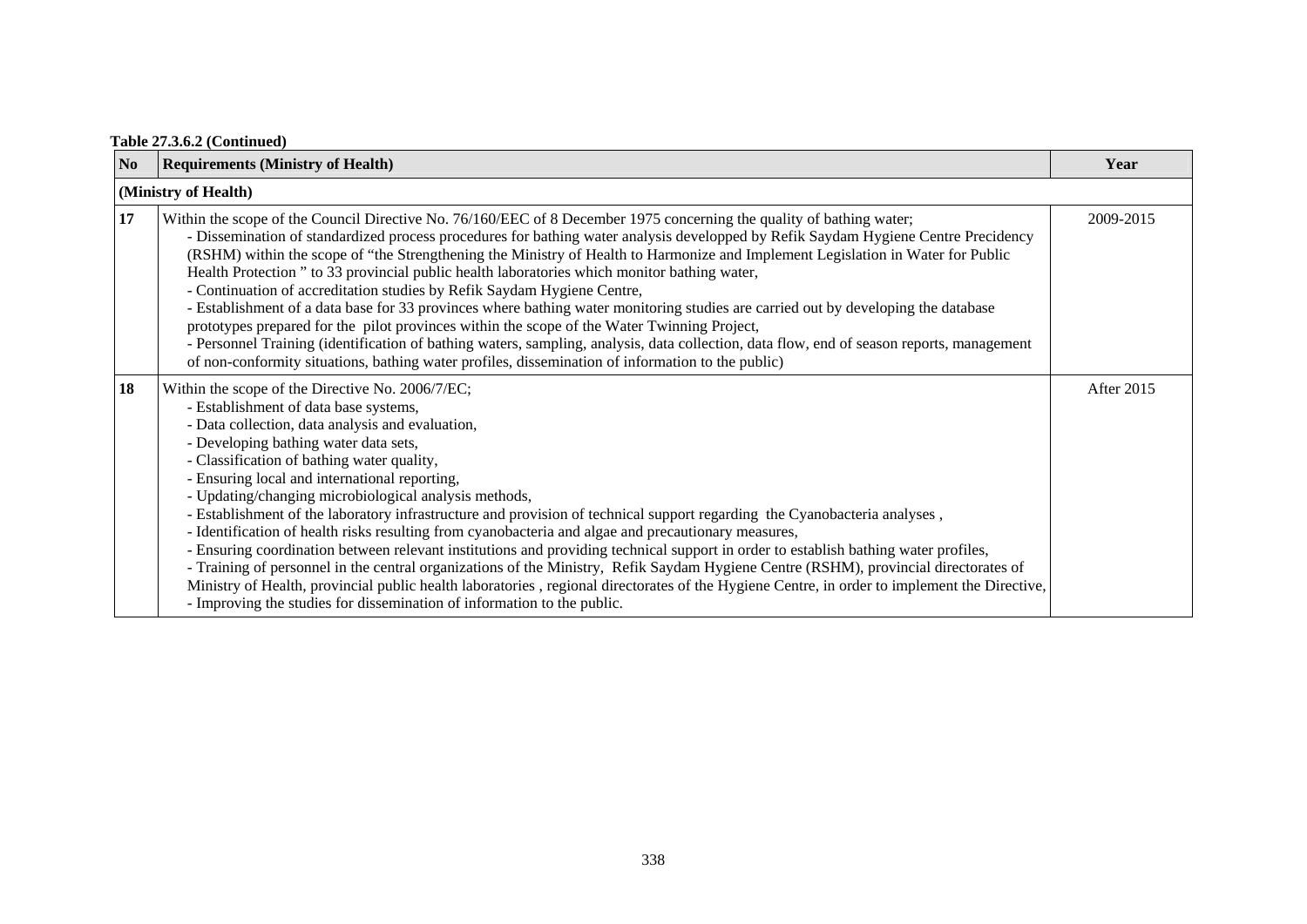#### **3 Financial requirements and resources**

| Table 27.3.6.3.1                                                                                                                                                                                                                                            |           |                        |                   |                           | (Euro)         |
|-------------------------------------------------------------------------------------------------------------------------------------------------------------------------------------------------------------------------------------------------------------|-----------|------------------------|-------------------|---------------------------|----------------|
| <b>Requirements (Ministry of Environment and</b><br><b>Forestry- General Directorate of Environmental</b><br><b>Management</b> )                                                                                                                            | Year      | <b>National Budget</b> | <b>EU</b> sources | <b>Other</b>              | <b>Total</b>   |
| <b>I-Investment</b>                                                                                                                                                                                                                                         |           |                        |                   |                           |                |
| (76/464/EEC) Strengthening the infrastructure of<br>Ministry and laboratory (Laboratory equipment)                                                                                                                                                          | 2009-2014 | 1,200,000              | 200,000           |                           | 1,400,000      |
| (76/464/EEC) Office needs of staff at the centre and at<br>the provincial directorates                                                                                                                                                                      | 2009-2014 | 236,606                |                   |                           | 236,606        |
| (91/271/EEC)<br>Strengthening the infrastructure of Ministry and<br>laboratory (laboratory equipments, office equipments,<br>sampling equipments, consumables)<br>- Equipments and software necessary for establishment<br>of the central monitoring system | 2009-2011 | 125,000                | 375,000           |                           | 500,000        |
| (91/271/ EEC) Construction, operation and renewal of<br>wastewater treatment plants (these investments belong<br>to municipalities) $49$                                                                                                                    | 2007-2023 | 11,392,000,000         | 6,148,000,000     | 543,000,000 <sup>50</sup> | 18,083,000,000 |
| (75/440/ EEC, 79/869/ EEC) Equipment needs for the<br>staff at the centre and in the provinces                                                                                                                                                              | 2009-2010 | 64,841                 |                   |                           | 64,841         |
| $(80/68/$ EEC, $2006/118/$ EC) Equipment needs for the<br>staff at the centre and in the provinces                                                                                                                                                          | 2010      | 122,658                |                   |                           | 122,658        |

<span id="page-53-0"></span><sup>&</sup>lt;sup>49</sup> Dates and financial requirements were previously determined in the EU Integrated Environmental Approximation Strategy (UÇES) Document. The Financial requirement extends beyond the scope of the National Programme. It will be revised upon developments in time.<br><sup>50</sup> To be financed by foreign credits.

<span id="page-53-1"></span>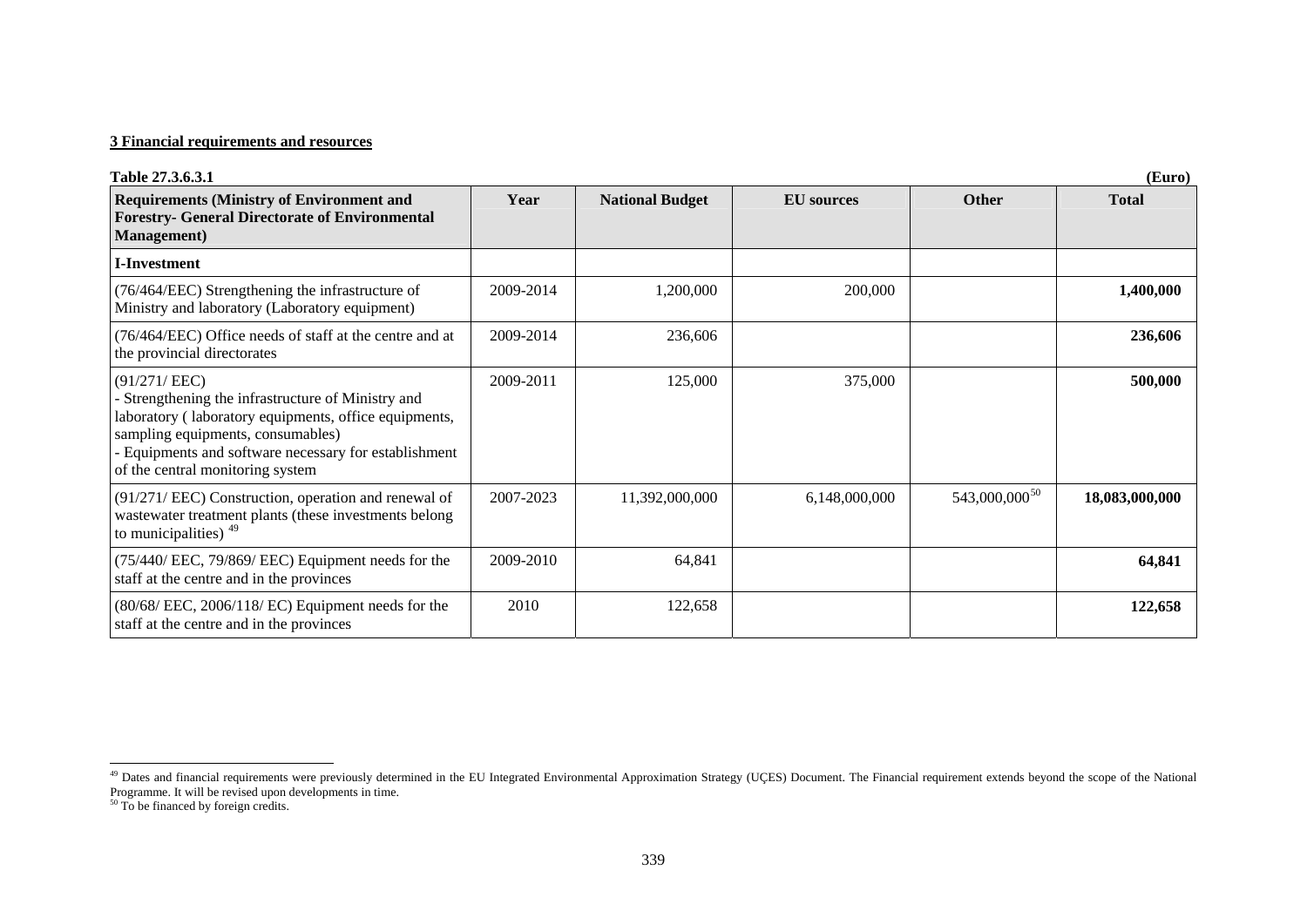| <b>Table 27.3.6.3.1 (Continued)</b>                                                                                                                                                                                                  |            |                        |                   |              | (Euro)       |
|--------------------------------------------------------------------------------------------------------------------------------------------------------------------------------------------------------------------------------------|------------|------------------------|-------------------|--------------|--------------|
| <b>Requirements (Ministry of Environment and</b><br><b>Forestry- General Directorate of Environmental</b><br><b>Management</b> )                                                                                                     | Year       | <b>National Budget</b> | <b>EU</b> sources | <b>Other</b> | <b>Total</b> |
| (80/68/ EEC, 2006/118/ EC) For monitoring, inspection<br>and reporting $51$ ;<br>Laboratories<br>- Vehicles<br>Drilling of monitoring wells<br>Consumables<br>- Hardware and software in order to build central<br>monitoring system | 2012       | 1,500,000              | 3,750,000         |              | 5,250,000    |
| $(91/271/EEC)$ Strengthening of computer network<br>system for establishment of central monitoring system<br>for sensitive areas, agglomerations, wastewater<br>treatment plants and receiving water bodies                          | 2009-2011  | 500,000                | 1,500,000         |              | 2,000,000    |
| (86/278/EEC) - Establishment of a system for data<br>collection and reporting                                                                                                                                                        | After 2011 | 200,000                |                   |              | 200,000      |
| (86/278/EEC) Office needs for personnel at the central<br>and provincial level                                                                                                                                                       | 2008-2009  | 65,662                 |                   |              | 65,662       |
| $(76/160/EEC)$ For monitoring, inspection and reporting<br>Laboratories<br>Vehicles<br>Consumables<br>- Establishment of central monitoring system                                                                                   | 2009-2015  | 95,763                 | 287,290           |              | 383,053      |

<span id="page-54-0"></span><sup>&</sup>lt;sup>51</sup> Investment costs, defined for 80/68/EEC and 2006/118/EC Council Directives, indicate the total investment to be made by MoEF - General Directorate of Environmental Management and State Hydrolic Works required for the implementation of relevant directives of EU on groundwater. Through the projects to be propsed, it is envisaged to cover 3.750.000 Euro of investment costs from EU sources and 1.250.000 Euro from national budget and also operationg cost of 250.000 Euro from national budget.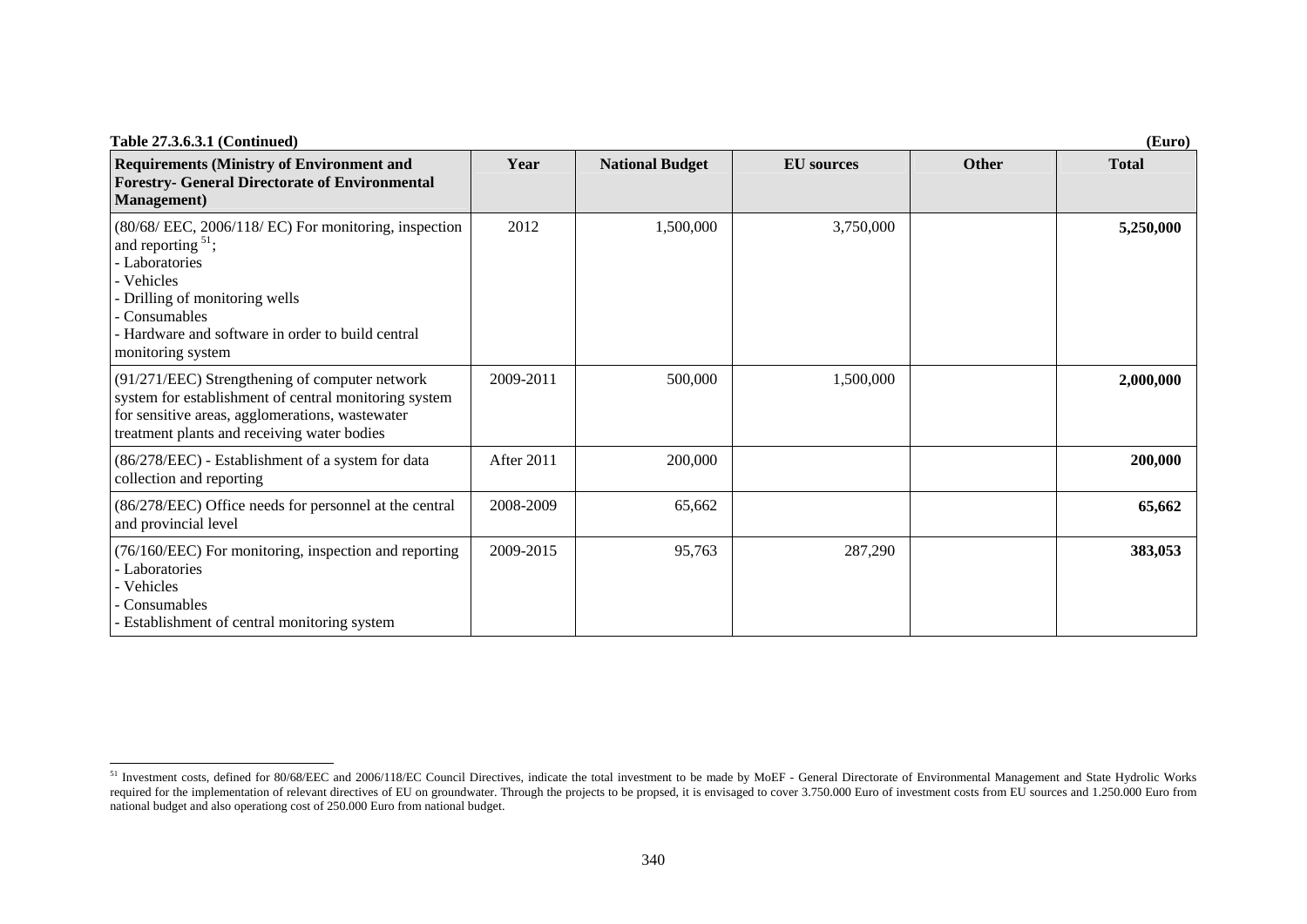| Table 27.3.6.3.1 (Continued)                                                                                                     |           |                        |                   |              | (Euro)       |
|----------------------------------------------------------------------------------------------------------------------------------|-----------|------------------------|-------------------|--------------|--------------|
| <b>Requirements (Ministry of Environment and</b><br><b>Forestry- General Directorate of Environmental</b><br><b>Management</b> ) | Year      | <b>National Budget</b> | <b>EU</b> sources | <b>Other</b> | <b>Total</b> |
| II- Legislative approximation and implementation                                                                                 |           |                        |                   |              |              |
| - Personnel                                                                                                                      |           |                        |                   |              |              |
| (76/464/EEC) Recruitment of staff to the central and<br>provincial organizations                                                 | 2009-2014 | 12,873,264             |                   |              | 12,873,264   |
| (79/923/EEC, 2006/113/EC) Recruitment of staff to<br>the central and provincial organizations                                    | 2009-2014 | 1,304,629              |                   |              | 1,304,629    |
| (76/160/EEC) Recruitment of staff for the central and<br>provincial organizations                                                | 2009-2015 | 28,043,049             |                   |              | 28,043,049   |
| (75/440/EEC, 79/869/EEC) Recruitment of staff for<br>the central and provincial organizations <sup>52</sup>                      | 2009-2013 | 5,810,400              |                   |              | 5,810,400    |
| (80/68/EEC, 2006/118/AT) Recruitment of staff for<br>the central and provincial organizations <sup>53</sup>                      | 2010-2013 | 8,883,456              |                   |              | 8,883,456    |
| (91/676/EEC) Recruitment of staff for the central and<br>provincial organizations                                                | 2008-2010 | 3,253,824              |                   |              | 3,253,824    |
| (91/271/EEC) Recruitment of staff for the central and<br>provincial organizations                                                | 2009-2022 | 38,000,000             |                   |              | 38,000,000   |
| 86/278/EEC) Recruitment of staff for the central and<br>provincial Organizations                                                 | 2008-2009 | 1,911,730              |                   |              | 1,911,730    |

<span id="page-55-0"></span> $52$  The cost of additional staff to be in charge of the mentioned directives were previously determined in the EU Integrated Environmental Approximation Strategy (UÇES) Document and will be financed by the national budget. The Financial requirement extends beyond the scope of the National Programme. It will be revised upon developments in time.<br><sup>53</sup> The cost of additional staff to be in charge of the mentioned directives were previou

<span id="page-55-1"></span>budget. The Financial requirement extends beyond the scope of the National Programme. It will be revised upon developments in time.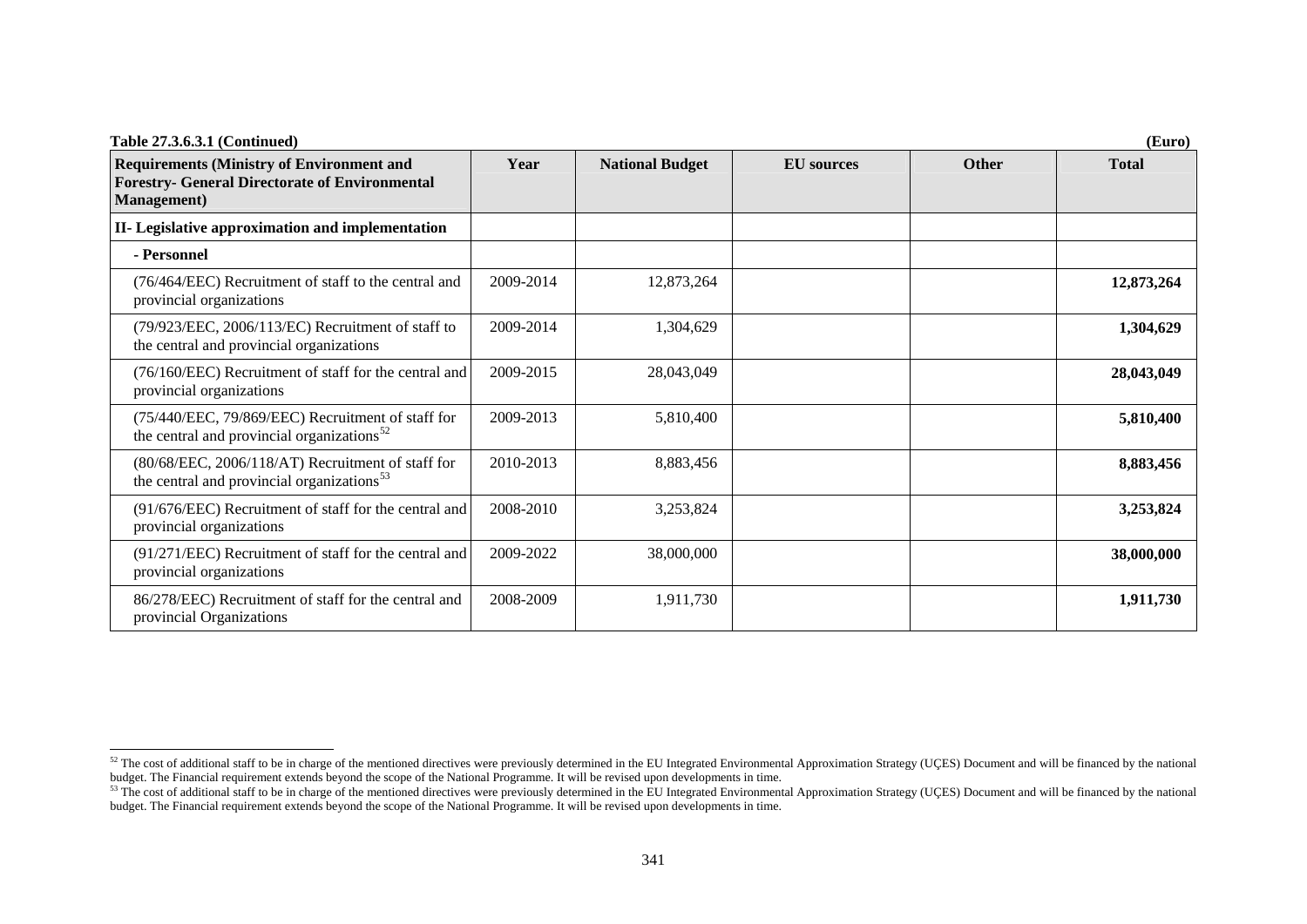| Table 27.3.6.3.1 (Continued)                                                                                                                                           |           |                        |                   |              | (Euro)       |
|------------------------------------------------------------------------------------------------------------------------------------------------------------------------|-----------|------------------------|-------------------|--------------|--------------|
| <b>Requirements (Ministry of Environment and</b><br><b>Forestry- General Directorate of Environmental</b><br><b>Management</b> )                                       | Year      | <b>National Budget</b> | <b>EU</b> sources | <b>Other</b> | <b>Total</b> |
| - Training                                                                                                                                                             |           |                        |                   |              |              |
| (76/464/EEC) Training of industrial producers and<br>seminar and workshop for training of trainees in<br>provinces in order to organize the works that will be<br>done | 2009-2011 |                        | 300,000           |              | 300,000      |
| (76/464/EEC) Training for establishment of<br><b>Environmental Quality Standards for Dangerous</b><br>Substances                                                       | 2009-2011 |                        | 11,590            |              | 11,590       |
| (76/464/EEC) Technical investigations in order to<br>examine the implementations of clean production<br>technologies in the Member States                              | 2009-2011 |                        | 200,000           |              | 200,000      |
| (76/464/EEC) Training for provincial organizations<br>and industrial producers                                                                                         | 2009-2014 |                        | 150,000           |              | 150,000      |
| (76/464/EEC) Training for establishment of<br><b>Pollution Reduction Programs</b>                                                                                      | 2009-2014 |                        | 150,000           |              | 150,000      |
| (79/923/EEC, 2006/113/EC) Preparation of Pollution<br>Reduction Programmes and reporting monitoring<br>results                                                         | 2009-2014 | 10,000                 |                   |              | 10,000       |
| (76/160/EEC) Training programme on the<br>monitoring of bathing water quality                                                                                          | 2015      |                        | 137,500           |              | 137,500      |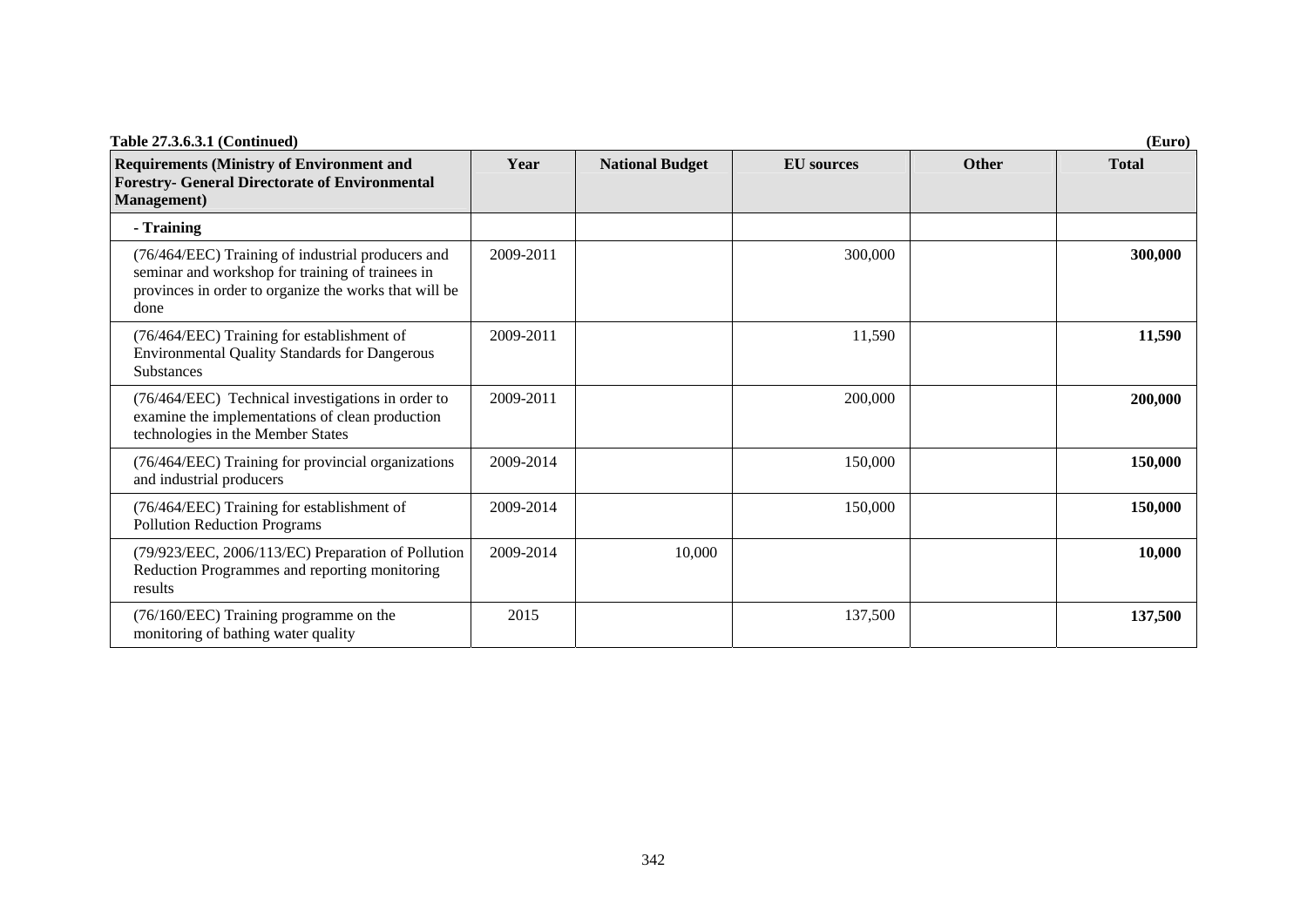| Table 27.3.6.3.1 (Continued)                                                                                                                                                                                                                                                                         |            |                        |                   |              | (Euro)       |
|------------------------------------------------------------------------------------------------------------------------------------------------------------------------------------------------------------------------------------------------------------------------------------------------------|------------|------------------------|-------------------|--------------|--------------|
| <b>Requirements (Ministry of Environment and</b><br><b>Forestry- General Directorate of Environmental</b><br><b>Management</b> )                                                                                                                                                                     | Year       | <b>National Budget</b> | <b>EU</b> sources | <b>Other</b> | <b>Total</b> |
| (75/440/EEC, 79/869/EEC) Home and abroad<br>seminars on implementation periods and examples<br>from Member States and their association with the<br>Water Framework Directive <sup>54</sup>                                                                                                          | 2010       |                        | 300,000           |              | 300,000      |
| (75/440/EEC, 79/869/EEC) Home and abroad<br>workshop/training seminar on determination of<br>quality of surface waters intended to be used as<br>drinking water, treatment techniques, measurements<br>taken to protect these waters and sharing experiences<br>with the Member States <sup>55</sup> | 2010       |                        | 300,000           |              | 300,000      |
| (75/440/EEC, 79/869/EEC) Home and abroad<br>training seminar on plans that are prepared or to be<br>prepared to improve surface waters intended to be<br>used as drinking water and especially in A3<br>category <sup>56</sup>                                                                       | 2011       |                        | 150,000           |              | 150,000      |
| (75/440/EEC, 79/869/EEC) Home and abroad<br>training programmes on plans that are prepared or to<br>be prepared to improve surface waters intended to be<br>used as drinking water and especially in A3<br>category <sup>57</sup>                                                                    | After 2011 |                        | 150,000           |              | 150,000      |

<span id="page-57-0"></span><sup>&</sup>lt;sup>54</sup>The trainings are envisaged to be organized ensuring the participation of the staff of releated institutions (including provincial and regional authorities). In order to meet the training needs from EU sources, TAIEX a MATRA Programmes are planned to be resorted.

<span id="page-57-1"></span><sup>&</sup>lt;sup>55</sup> The trainings are envisaged to be organized ensuring the participation of the staff of releated institutions (including provincional and regional authorities). In order to meet the training needs from EU sources, TAIE and MATRA Programmes are planned to be resorted.

<span id="page-57-2"></span> $\frac{56}{10}$  The trainings are envisaged to be organized ensuring the participation of the staff of releated institutions (including provincional and regional authorities). In order to meet the training needs from EU sourc and MATRA Programmes are planned to be resorted.

<span id="page-57-3"></span> $57$  The trainings are envisaged to be organized ensuring the participation of the staff of releated institutions (including provincional and regional authorities). In order to meet the training needs from EU sources, TAI and MATRA Programmes are planned to be resorted.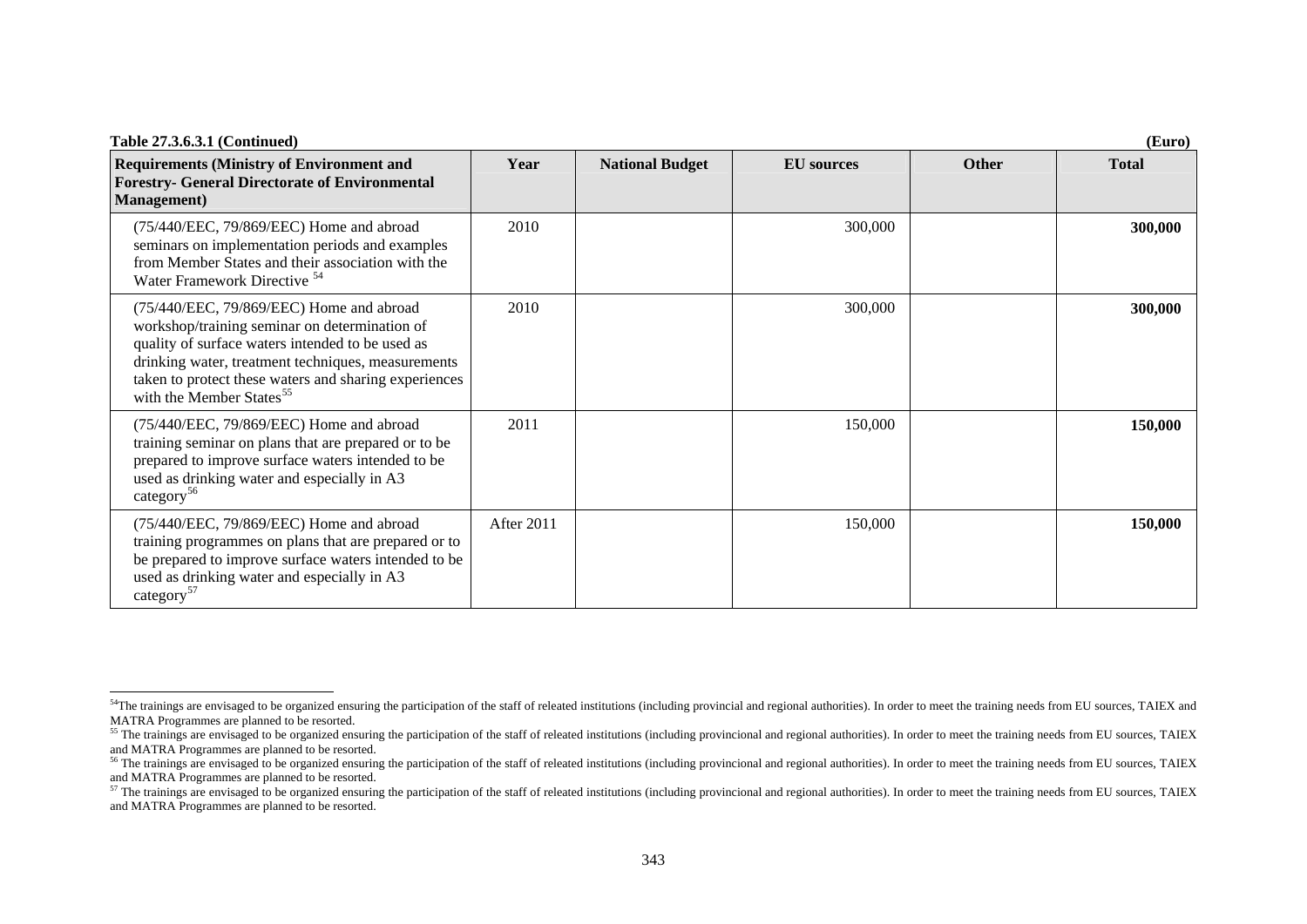| Table 27.3.6.3.1 (Continued)<br>(Euro)                                                                                                                                                                                                                                                                             |            |                        |                   |              |              |
|--------------------------------------------------------------------------------------------------------------------------------------------------------------------------------------------------------------------------------------------------------------------------------------------------------------------|------------|------------------------|-------------------|--------------|--------------|
| <b>Requirements (Ministry of Environment and</b><br><b>Forestry- General Directorate of Environmental</b><br><b>Management</b> )                                                                                                                                                                                   | Year       | <b>National Budget</b> | <b>EU</b> sources | <b>Other</b> | <b>Total</b> |
| (80/68/EEC, 2006/118/EC) Home and abroad<br>training seminars for sharing experiences and<br>implementation examples of Member States about<br>harmonization and implementation period; to see the<br>harmonization studies and implementation examples<br>related to the new groundwater directive; <sup>58</sup> | 2010       |                        | 185,000           |              | 185,000      |
| (80/68/EEC, 2006/118/EC) Determination of<br>groundwater protected areas and threshold values <sup>59</sup>                                                                                                                                                                                                        | 2010       |                        | 50,000            |              | 50,000       |
| (80/68/EEC, 2006/118/EC) Determination of<br>groundwater protected areas and threshold values <sup>60</sup>                                                                                                                                                                                                        | 2011       |                        | 50,000            |              | 50,000       |
| (80/68/EEC, 2006/118/EC) Determination of<br>groundwater protected areas and threshold values <sup>61</sup>                                                                                                                                                                                                        | After 2011 |                        | 50,000            |              | 50,000       |
| (80/68/EEC, 2006/118/EC) Determination of<br>groundwater protected areas and threshold values <sup>62</sup>                                                                                                                                                                                                        | After 2011 |                        | 50,000            |              | 50,000       |
| (86/278/EEC) - Training of trainers                                                                                                                                                                                                                                                                                | 2009       |                        | 13,765            |              | 13,765       |
| (86/278/EEC) - Training of the personnel employed<br>in central and provincial organization of the Ministry<br>on the implementation and inspection of the<br>Directive                                                                                                                                            | 2009       |                        | 119,642           |              | 119,642      |
| (91/271/EEC) Home and abroad training of trainers                                                                                                                                                                                                                                                                  | 2009-2021  | 122,000                | 122,000           |              | 244,000      |

<span id="page-58-0"></span><sup>&</sup>lt;sup>58</sup> The trainings are envisaged to be organized ensuring the participation of the staff of releated institutions (including provincional and regional authorities). In order to meet the training needs from EU sources, TAIE and MATRA Programmes are planned to be resorted.

<span id="page-58-1"></span><sup>&</sup>lt;sup>59</sup> The trainings are envisaged to be organized ensuring the participation of the staff of releated institutions (including provincional and regional authorities). In order to meet the training needs from EU sources, TAIE and MATRA Programmes are planned to be resorted.

<span id="page-58-2"></span><sup>&</sup>lt;sup>60</sup> The trainings are envisaged to be organized ensuring the participation of the staff of releated institutions (including provincional and regional authorities). In order to meet the training needs from EU sources, TAIE and MATRA Programmes are planned to be resorted.

<span id="page-58-3"></span> $61$  The trainings are envisaged to be organized ensuring the participation of the staff of releated institutions (including provincional and regional authorities). In order to meet the training needs from EU sources, TAI and MATRA Programmes are planned to be resorted.

<span id="page-58-4"></span> $62$  The trainings are envisaged to be organized ensuring the participation of the staff of releated institutions (including provincional and regional authorities). In order to meet the training needs from EU sources, TAI and MATRA Programmes are planned to be resorted.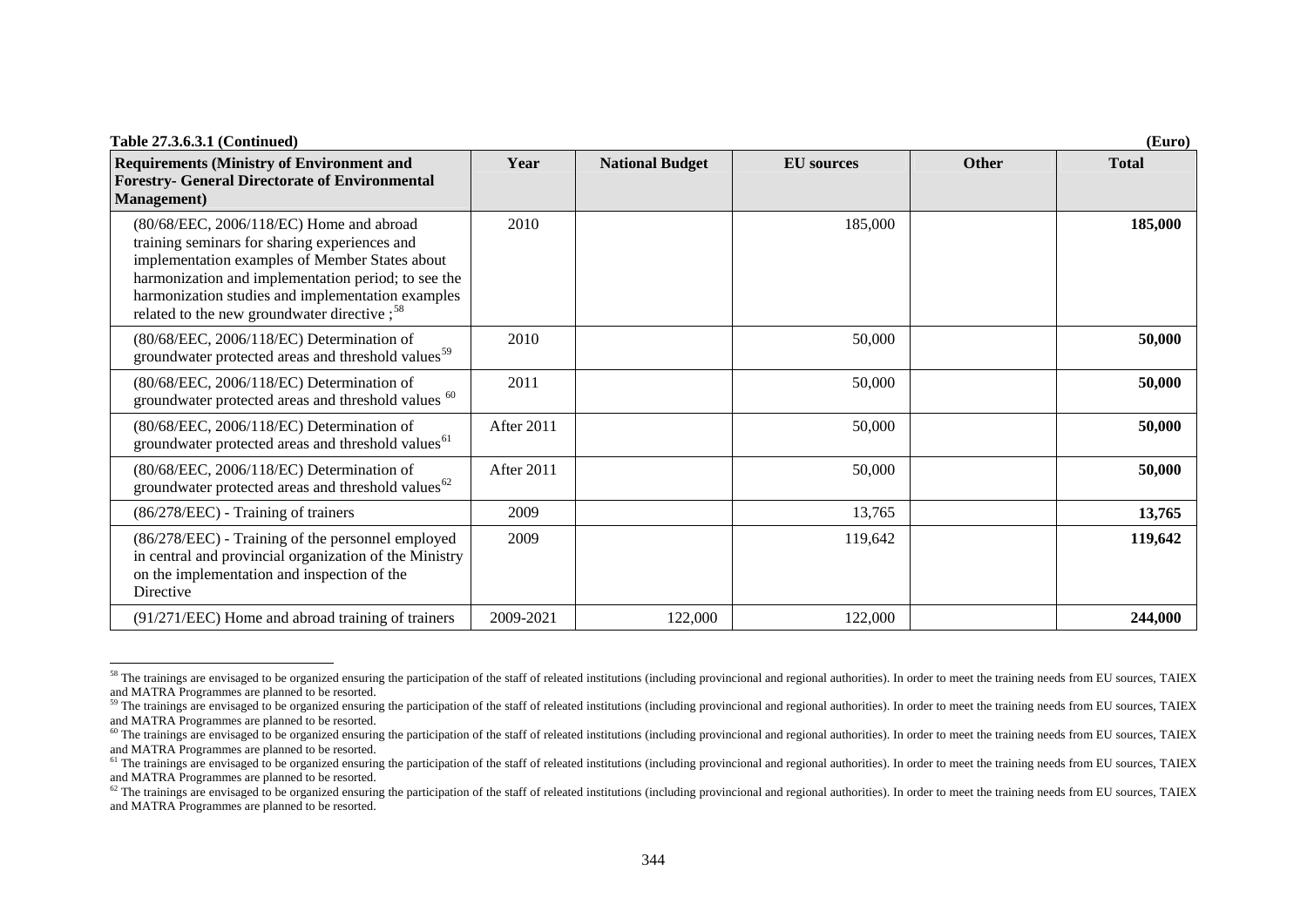| Table 27.3.6.3.1 (Continued)                                                                                                                                 |            |                        |                   |              | (Euro)       |
|--------------------------------------------------------------------------------------------------------------------------------------------------------------|------------|------------------------|-------------------|--------------|--------------|
| <b>Requirements (Ministry of Environment and</b><br><b>Forestry- General Directorate of Environmental</b><br><b>Management</b> )                             | Year       | <b>National Budget</b> | <b>EU</b> sources | <b>Other</b> | <b>Total</b> |
| (91/271/EEC) Training of the personnel of central<br>and provincial organizations of the Ministry on the<br>implementation of the Directive and inspection   | 2009-2021  | 433,000                | 433,000           |              | 866,000      |
| (91/271/EEC) Study visit to examine<br>implementations of Member States                                                                                      | 2009-2021  |                        | 250,000           |              | 250,000      |
| - Consultancy                                                                                                                                                |            |                        |                   |              |              |
| (76/464/EEC) Consultancy service                                                                                                                             | 2009-2014  |                        | 200,000           |              | 200,000      |
| (75/440/EEC, 79/869/EEC) Consultancy service <sup>63</sup>                                                                                                   | 2010-2011  |                        | 270,000           |              | 270,000      |
| (80/68/EEC,2006/118/EC) Consultancy service on<br>harmonization and implementation period and<br>sharing experiences of Member States <sup>64</sup>          | 2010       |                        | 180,000           |              | 180,000      |
| (80/68/EEC,2006/118/EC) Consultancy service on<br>Groundwater monitoring, determination of<br>groundwater protected areas and threshold values <sup>65</sup> | 2011       |                        | 180,000           |              | 180,000      |
| (80/68/EEC,2006/118/EC) Consultancy service on<br>Groundwater monitoring, determination of<br>groundwater protected areas and threshold values <sup>66</sup> | After 2011 |                        | 180,000           |              | 180,000      |
| (80/68/EEC,2006/118/EC) Consultancy service on<br>Groundwater monitoring, determination of<br>groundwater protected areas and threshold values <sup>67</sup> | After 2011 |                        | 180,000           |              | 180,000      |

<span id="page-59-0"></span> $63$  In order to finance consultancy services from EU sources, TAIEX and MATRA Programmes are planned to be resorted.

<span id="page-59-2"></span><span id="page-59-1"></span><sup>&</sup>lt;sup>64</sup> In order to finance consultancy services from EU sources, TAIEX and MATRA Programmes are planned to be resorted.

 $65$  In order to finance consultancy services from EU sources, TAIEX and MATRA Programmes are planned to be resorted.

<span id="page-59-4"></span><span id="page-59-3"></span><sup>&</sup>lt;sup>66</sup> In order to finance consultancy services from EU sources, TAIEX and MATRA Programmes are planned to be resorted.

 $67$  In order to finance consultancy services from EU sources, TAIEX and MATRA Programmes are planned to be resorted.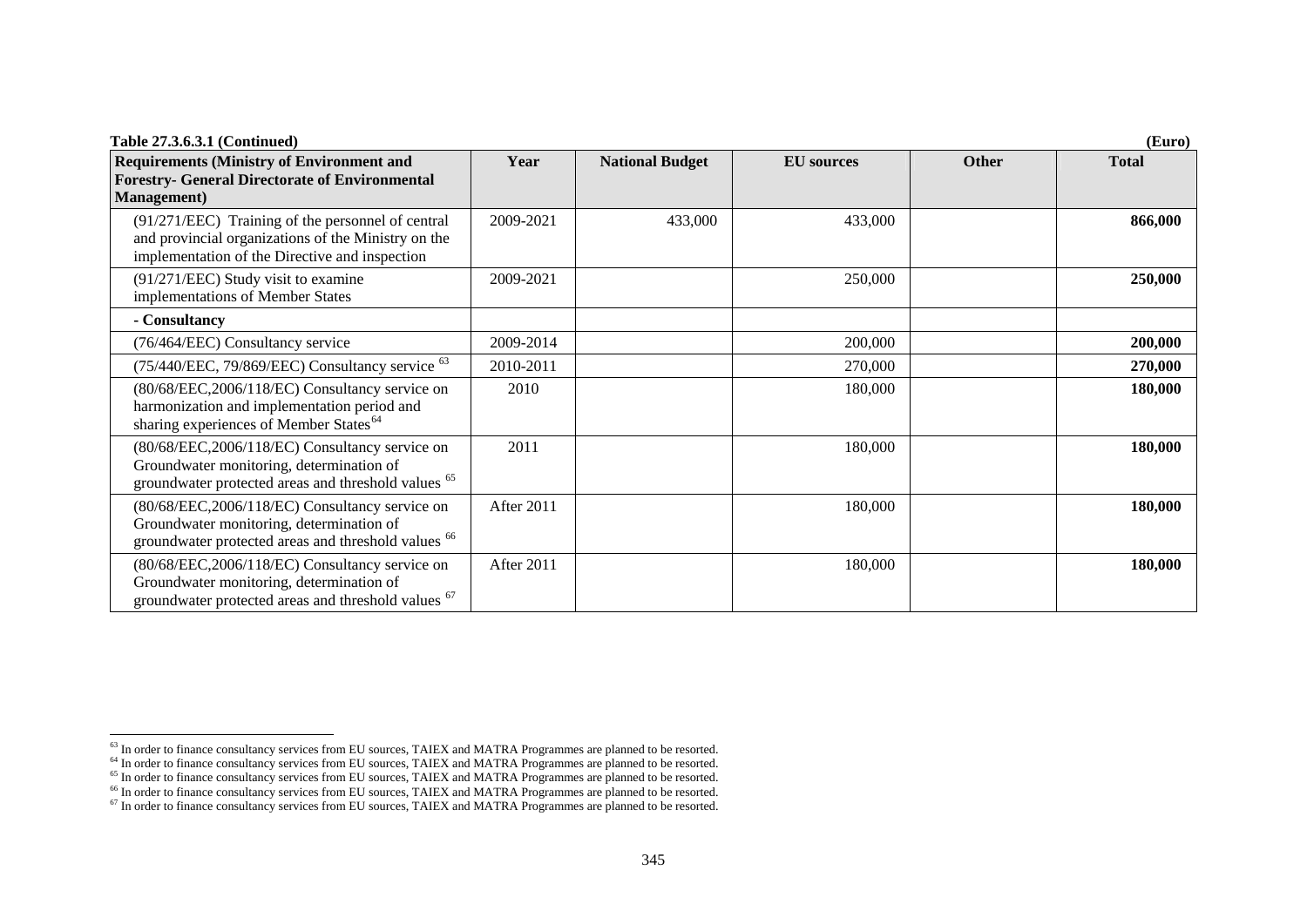| <b>Table 27.3.6.3.1 (Continued)</b>                                                                                                                                               |           |                        |                   |       | (Euro)       |
|-----------------------------------------------------------------------------------------------------------------------------------------------------------------------------------|-----------|------------------------|-------------------|-------|--------------|
| <b>Requirements (Ministry of Environment and</b><br><b>Forestry- General Directorate of Environmental</b><br><b>Management</b> )                                                  | Year      | <b>National Budget</b> | <b>EU</b> sources | Other | <b>Total</b> |
| (91/271/EEC) Consultancy service                                                                                                                                                  | 2009-2011 |                        | 75,000            |       | 75,000       |
| (86/278/EEC) Consultancy service                                                                                                                                                  | 2009-2010 |                        | 200,000           |       | 200,000      |
| - Translation                                                                                                                                                                     |           |                        |                   |       |              |
| (76/464/EEC);<br>- Simultaneous translation<br>- Translation of Guidance Documents and case<br>studies of Member States. (1500 pages)                                             | 2009-2014 |                        | 50,000            |       | 50,000       |
| (75/440/EEC, 79/869/EEC);<br>- Simultaneous translation<br>- Translation of Guidance Documents and case<br>studies of Member States (1500 pages)                                  | 2009-2010 |                        | 50,000            |       | 50,000       |
| (80/68/EEC,2006/118/EC);<br>- Simultaneous translation<br>- Translation of Guidance Documents and case<br>studies of Member States (1500 pages)                                   | 2008-2009 |                        | 50,000            |       | 50,000       |
| (86/278/EEC);<br>- Simultaneous translation<br>- Translation of Guidance Documents and case<br>studies of Member States.                                                          | 2009-2010 |                        | 80,000            |       | 80,000       |
| (76/464/EEC);<br>- Simultaneous translation<br>- Translation of country case studies and guidance<br>documents for the implementation of the directive.<br>$(1500 \text{ pages})$ | 2009-2014 |                        | 50,000            |       | 50,000       |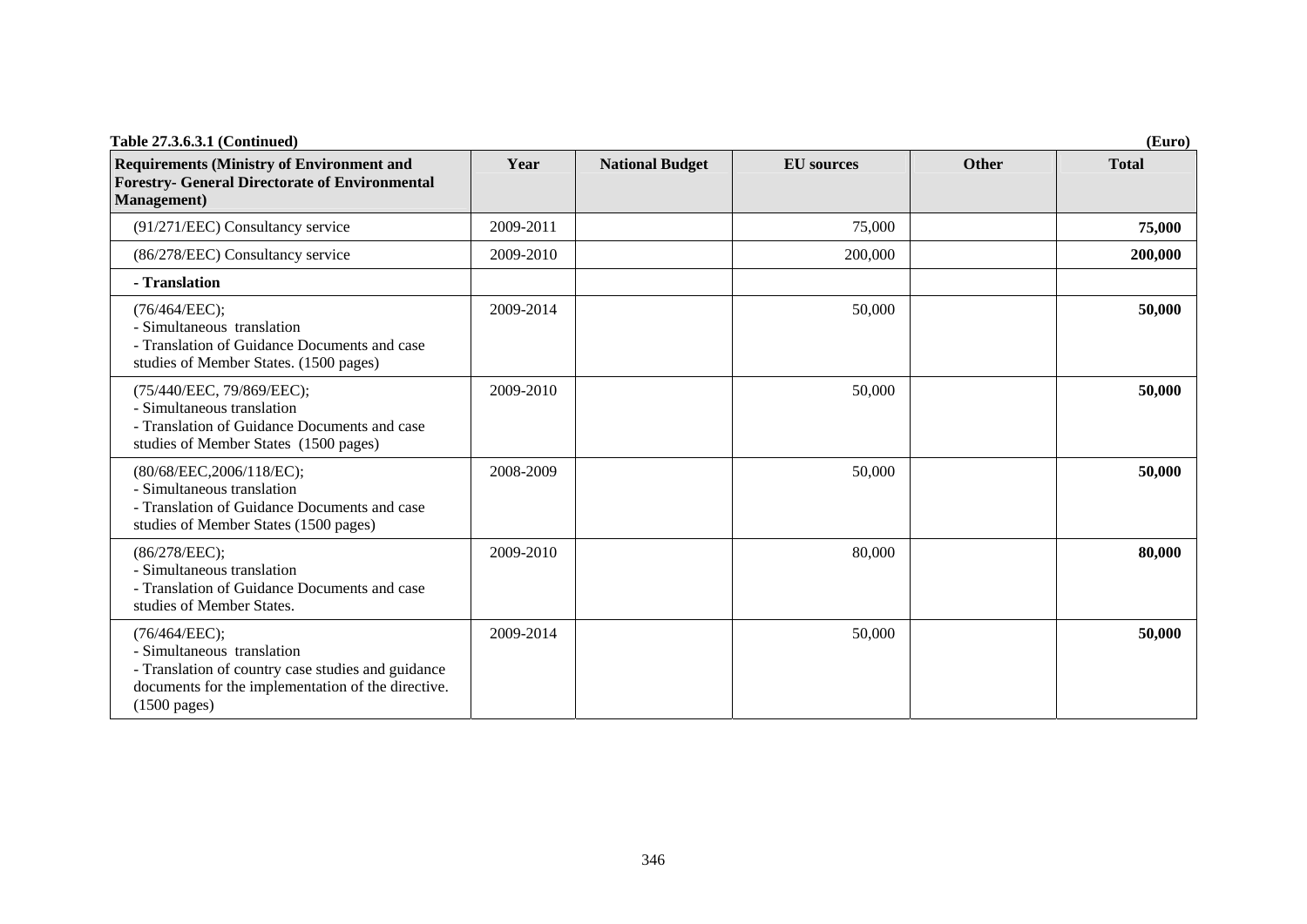| <b>Table 27.3.6.3.1 (Continued)</b>                                                                                                                                  |           |                        |                   |              | (Euro)            |
|----------------------------------------------------------------------------------------------------------------------------------------------------------------------|-----------|------------------------|-------------------|--------------|-------------------|
| <b>Requirements (Ministry of Environment and</b><br><b>Forestry- General Directorate of Environmental</b><br><b>Management</b> )                                     | Year      | <b>National Budget</b> | <b>EU</b> sources | <b>Other</b> | <b>Total</b>      |
| (91/271/EEC)<br>- Simultaneous translation (seminar and workshop)<br>$(10$ meetings)<br>- Translation of Guidance Documents and country<br>case studies (1000 pages) | 2009-2011 |                        | 50,000            |              | 50,000            |
| - Other                                                                                                                                                              |           |                        |                   |              |                   |
| <b>Total</b>                                                                                                                                                         |           | 11,496,755,882         | 6,159,079,787     | 543,000,000  | 18, 198, 835, 669 |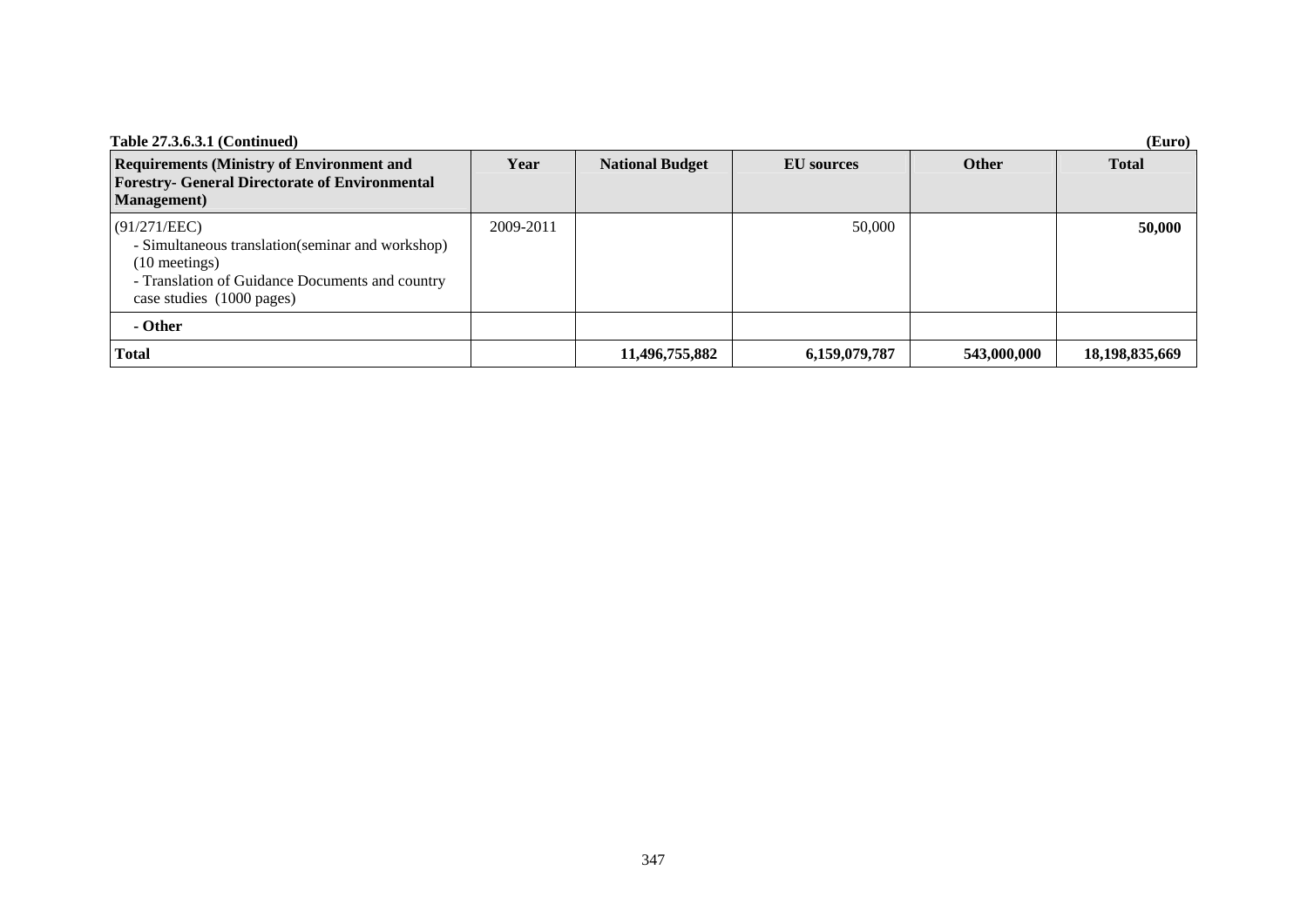| Table 27.3.6.3.2                                                                                                                                                                                                                                                                                                                                                 |           |                        |                   |              | (Euro)       |
|------------------------------------------------------------------------------------------------------------------------------------------------------------------------------------------------------------------------------------------------------------------------------------------------------------------------------------------------------------------|-----------|------------------------|-------------------|--------------|--------------|
| <b>Requirements (Ministry of Environment and</b><br><b>Forestry- General Directorate of State Hydraulic</b><br>Works)                                                                                                                                                                                                                                            | Year      | <b>National Budget</b> | <b>EU</b> sources | <b>Other</b> | <b>Total</b> |
| <b>I-Investment</b>                                                                                                                                                                                                                                                                                                                                              |           |                        |                   |              |              |
| (80/68/ EEC, 2006/118/ EC) equipment for central and<br>regional staff <sup>68</sup>                                                                                                                                                                                                                                                                             | 2010      | 64,652                 |                   |              | 64,652       |
| II- Legislative approximation and implementation                                                                                                                                                                                                                                                                                                                 |           |                        |                   |              |              |
| - Personnel                                                                                                                                                                                                                                                                                                                                                      |           |                        |                   |              |              |
| Directive No. 75/440/EEC concerning the quality<br>required of surface water intended for the abstraction<br>of drinking water in the Member States and Directive<br>No. 79/869/EEC concerning the methods of<br>measurement and frequencies of sampling and<br>analysis of surface water intended for the abstraction<br>of drinking water in the Member States | 2009-2011 | 1,800,000              |                   |              | 1,800,000    |
| (80/68/EEC, 2006/118/EC) Staff recruitment at<br>central and provincial level <sup>69</sup>                                                                                                                                                                                                                                                                      | 2010-2013 | 3,873,600              |                   |              | 3,873,600    |
| - Training                                                                                                                                                                                                                                                                                                                                                       |           |                        |                   |              |              |
| Directive No. 75/440/EEC concerning the quality<br>required of surface water intended for the abstraction<br>of drinking water in the Member States and Directive<br>No. 79/869/EEC concerning the methods of<br>measurement and frequencies of sampling and<br>analysis of surface water intended for the abstraction<br>of drinking water in the Member States | 2009-2011 |                        | 100,000           |              | 100,000      |

<span id="page-62-0"></span><sup>&</sup>lt;sup>68</sup> Office equipment cost will be financed from the national budget.

<span id="page-62-1"></span><sup>&</sup>lt;sup>69</sup> Cost of additional staff to be in charge of the mentioned directives were previously determined in the EU Integrated Environmental Approximation Strategy (UÇES) Document and will be financed by the national budget. The Financial requirement extends beyond the scope of the National Programme. It will be revised upon developments in time.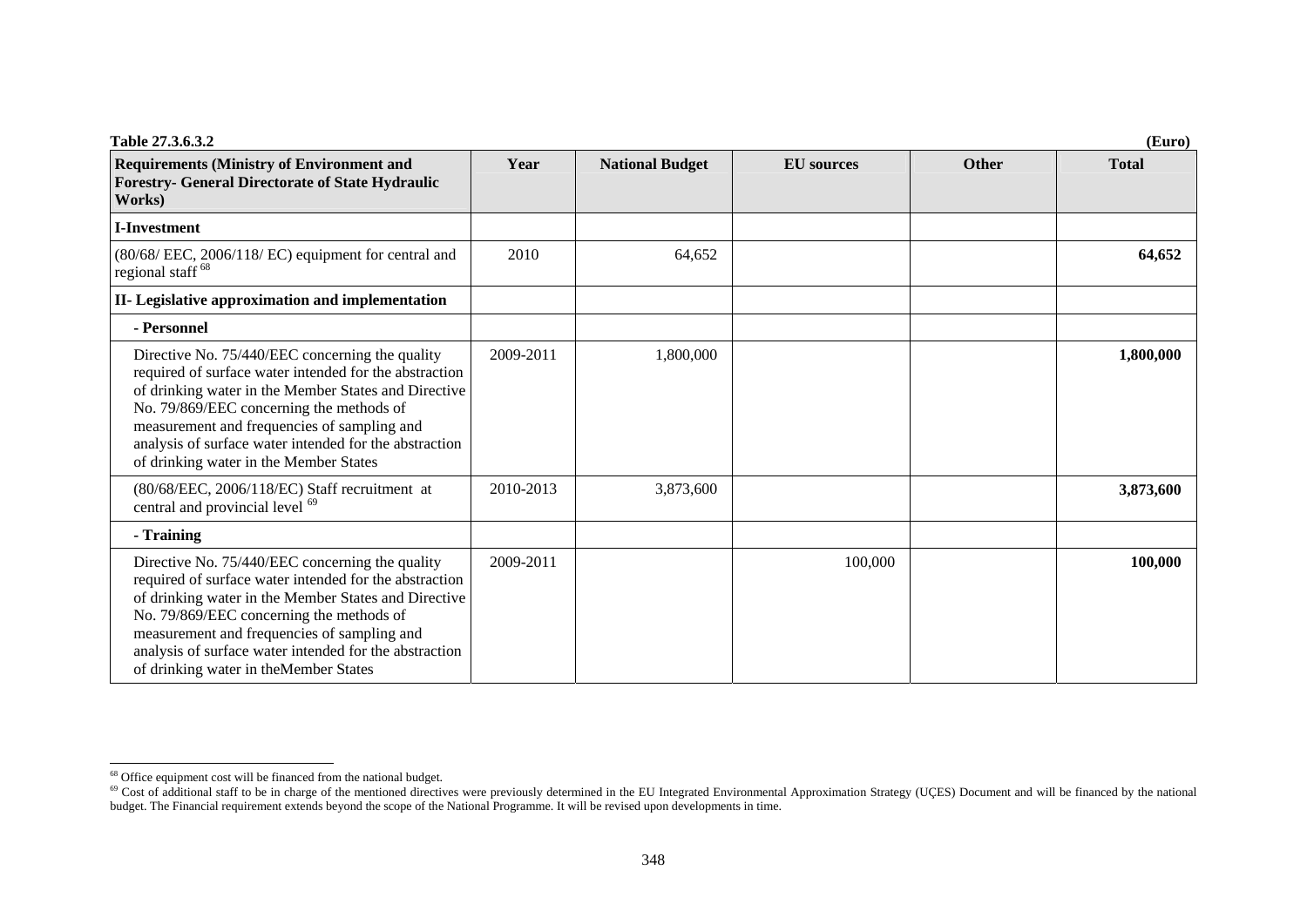| Table 27.3.6.3.2 (Continued)                                                                                                                                                                                                                                                                                                                                                     |            |                        |                   |              | (Euro)       |
|----------------------------------------------------------------------------------------------------------------------------------------------------------------------------------------------------------------------------------------------------------------------------------------------------------------------------------------------------------------------------------|------------|------------------------|-------------------|--------------|--------------|
| <b>Requirements (Ministry of Environment and</b><br><b>Forestry- General Directorate of State Hydraulic</b><br>Works)                                                                                                                                                                                                                                                            | Year       | <b>National Budget</b> | <b>EU</b> sources | <b>Other</b> | <b>Total</b> |
| (80/68/EEC, 2006/118/EC) Home and abroad<br>training seminars for sharing experiences and<br>implementation examples of Member States about<br>harmonization and implementation period;<br>Examining harmonization studies and<br>implementation examples related with the new<br>ground water directive $70$                                                                    | 2010       |                        | 92,500            |              | 92,000       |
| (80/68/EEC, 2006/118/EC) Determination of<br>groundwater protected areas and threshold values <sup>71</sup>                                                                                                                                                                                                                                                                      | 2010       |                        | 50,000            |              | 50,000       |
| (80/68/EEC, 2006/118/EC) Determination of<br>groundwater protected areas and threshold values <sup>72</sup>                                                                                                                                                                                                                                                                      | 2011       |                        | 100,000           |              | 100,000      |
| (80/68/EEC, 2006/118/EC) Determination of<br>groundwater protected areas and threshold values <sup>73</sup>                                                                                                                                                                                                                                                                      | After 2011 |                        | 50,000            |              | 50,000       |
| 91/676/EEC Protection of Waters Against Pollution<br>Caused by Nitrates from Agricultural Sources;<br>(Monitoring eutrophication in Dam lakes)                                                                                                                                                                                                                                   | 2009-2011  |                        | 80,000            |              | 80,000       |
| - Consultancy                                                                                                                                                                                                                                                                                                                                                                    |            |                        |                   |              |              |
| Council Directive No. 75/440/EEC concerning the<br>quality required of surface water intended for the<br>abstraction of drinking water in the Member States and<br>Council Directive No. 79/869/EEC concerning the<br>methods of measurement and frequencies of sampling<br>and analysis of surface water intended for the<br>abstraction of drinking water in the Member States | 2009-2011  |                        | 300,000           |              | 300,000      |

<span id="page-63-0"></span> $70$  The trainings are envisaged to be organized ensuring the participation of the staff of releated institutions (including provincional and regional authorities). In order to meet the training needs from EU sources, TAI and MATRA Programmes are planned to be resorted.

<span id="page-63-1"></span> $71$  The trainings are envisaged to be organized ensuring the participation of the staff of releated institutions (including provincional and regional authorities). In order to meet the training needs from EU sources, TAI and MATRA Programmes are planned to be resorted.

<span id="page-63-2"></span> $\frac{72}{12}$  The trainings are envisaged to be organized ensuring the participation of the staff of releated institutions (including provincional and regional authorities). In order to meet the training needs from EU sourc and MATRA Programmes are planned to be resorted.

<span id="page-63-3"></span><sup>&</sup>lt;sup>73</sup> The trainings are envisaged to be organized ensuring the participation of the staff of releated institutions (including provincional and regional authorities). In order to meet the training needs from EU sources, TAIE and MATRA Programmes are planned to be resorted.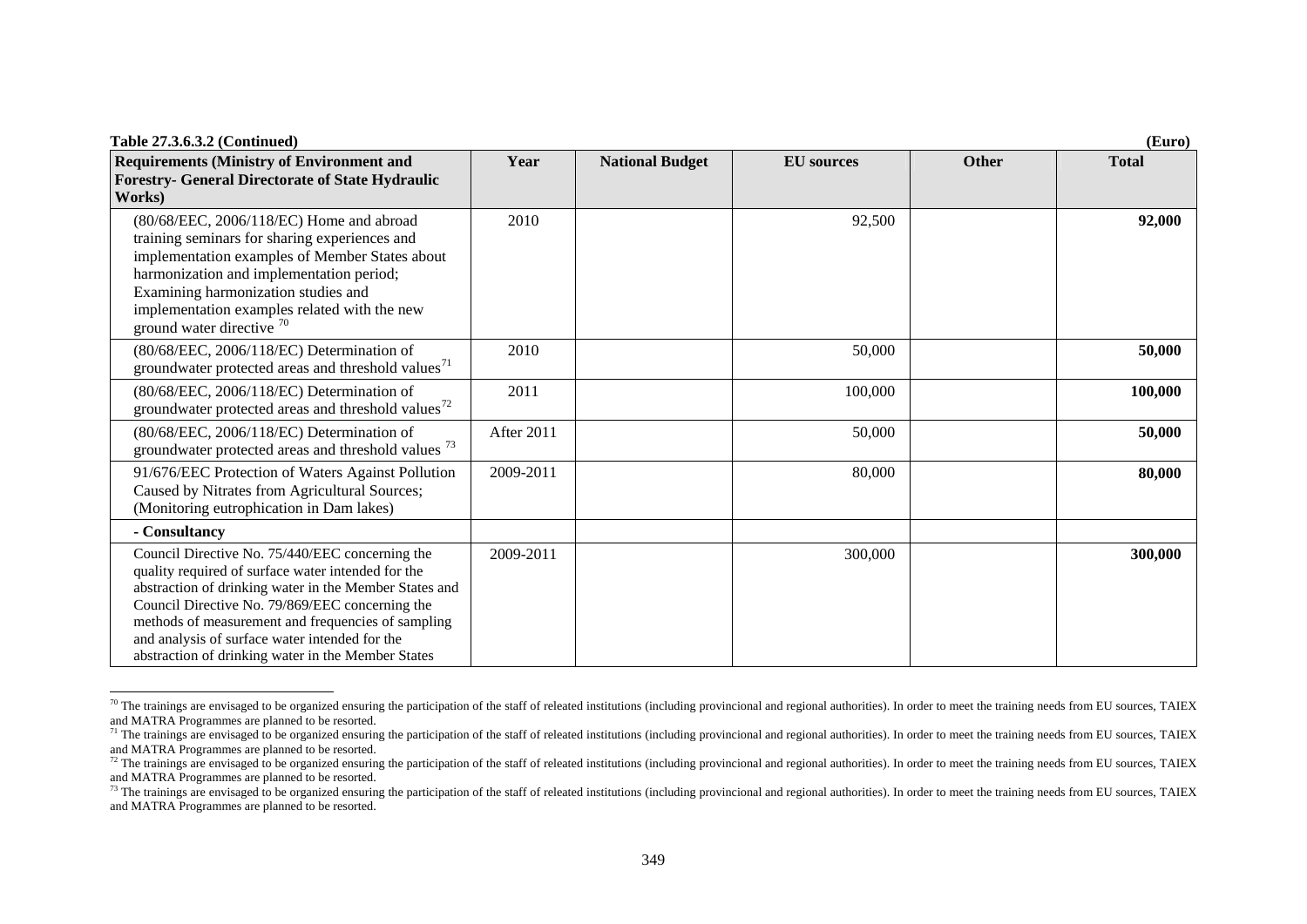| Table 27.3.6.3.2 (Continued)                                                                                                                                                                                                                                                                                                                                                                                                                                               |            |                        |                   |              | (Euro)       |
|----------------------------------------------------------------------------------------------------------------------------------------------------------------------------------------------------------------------------------------------------------------------------------------------------------------------------------------------------------------------------------------------------------------------------------------------------------------------------|------------|------------------------|-------------------|--------------|--------------|
| <b>Requirements (Ministry of Environment and</b><br><b>Forestry- General Directorate of State Hydraulic</b><br>Works)                                                                                                                                                                                                                                                                                                                                                      | Year       | <b>National Budget</b> | <b>EU</b> sources | <b>Other</b> | <b>Total</b> |
| $(80/68/EEC, 2006/118/EC)$ Consultancy service on<br>Groundwater monitoring, determination of<br>groundwater protected areas and threshold values <sup>74</sup>                                                                                                                                                                                                                                                                                                            | 2011       |                        | 300,000           |              | 300,000      |
| (80/68/EEC,2006/118/EC) Consultancy service on<br>Groundwater monitoring, determination of<br>groundwater protected areas and threshold values <sup>75</sup>                                                                                                                                                                                                                                                                                                               | After 2011 |                        | 150,000           |              | 150,000      |
| 2007/60/EC Directive on the Assessment and<br>Management of Flood Risks                                                                                                                                                                                                                                                                                                                                                                                                    | 2009-2011  |                        | 1,000,000         |              | 1,000,000    |
| - Translation                                                                                                                                                                                                                                                                                                                                                                                                                                                              |            |                        |                   |              |              |
| - Other                                                                                                                                                                                                                                                                                                                                                                                                                                                                    |            |                        |                   |              |              |
| Council Directive No. 75/440/EEC concerning the<br>quality required of surface water intended for the<br>abstraction of drinking water in the Member States<br>and Council Directive No. 79/869/EEC concerning<br>the methods of measurement and frequencies of<br>sampling and analysis of surface water intended for<br>the abstraction of drinking water in the Member<br>States and Council Directive No. 80/68/EEC<br>(Laboratory consumables and chemical equipment) | 2009-2011  | 300,000                |                   |              | 300,000      |
| <b>Total</b>                                                                                                                                                                                                                                                                                                                                                                                                                                                               |            | 6,038,252              | 2,222,500         |              | 8,260,752    |

<span id="page-64-0"></span> $<sup>74</sup>$  In order to finance consultancy services from EU sources, TAIEX and MATRA Programmes are planned to be resorted.</sup>

<span id="page-64-1"></span> $<sup>75</sup>$  In order to finance consultancy services from EU sources, TAIEX and MATRA Programmes are planned to be resorted.</sup>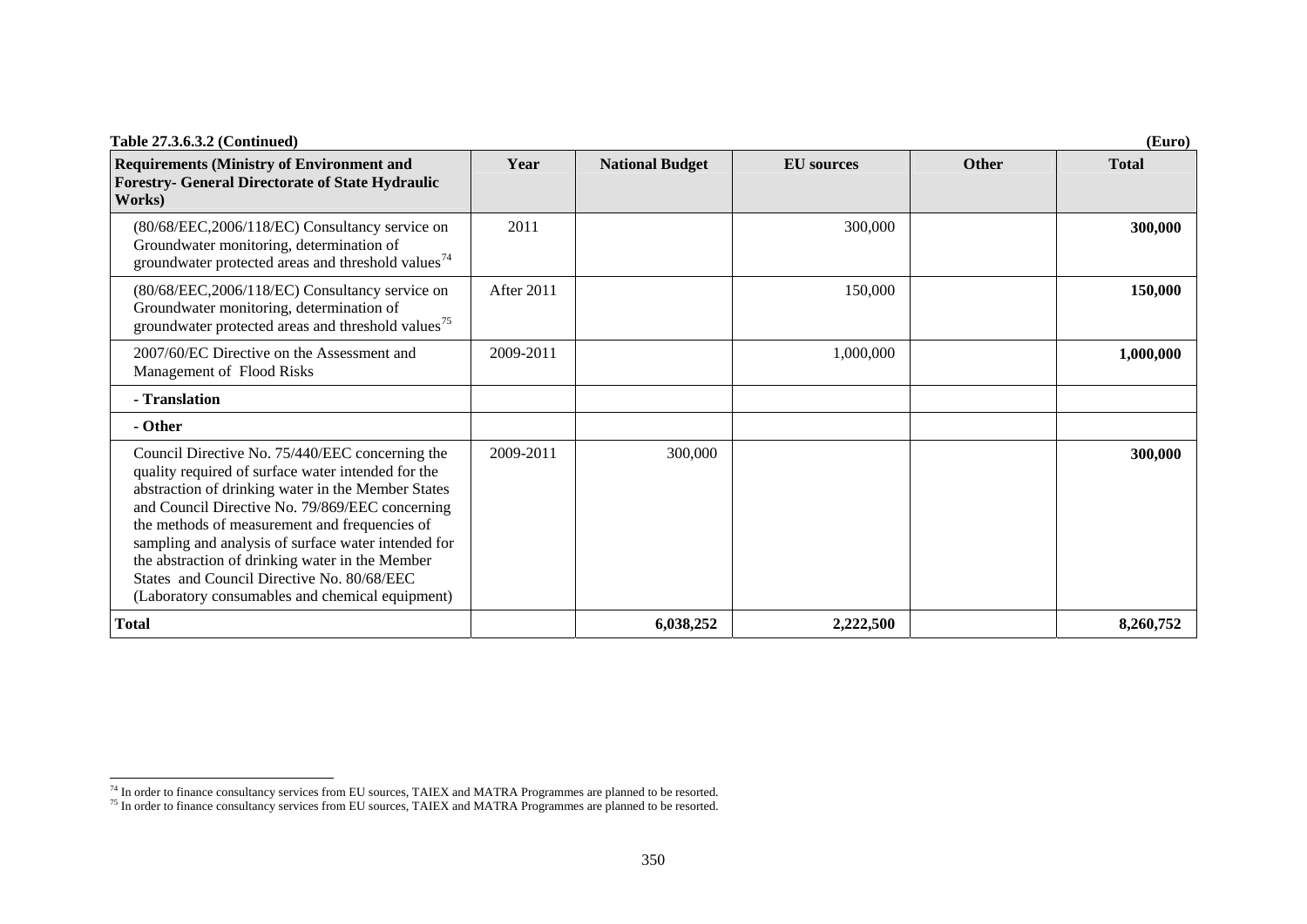| Table 27.3.6.3.3                                                                                                                                                                     |           |                        |                   |       | (Euro)       |
|--------------------------------------------------------------------------------------------------------------------------------------------------------------------------------------|-----------|------------------------|-------------------|-------|--------------|
| <b>Requirements (Ministry of Agriculture and Rural</b><br>Affairs)                                                                                                                   | Year      | <b>National Budget</b> | <b>EU</b> sources | Other | <b>Total</b> |
| <b>I-Investment</b>                                                                                                                                                                  |           |                        |                   |       |              |
| (91/676/EEC)<br>- Portable Water Sampling Equipments<br>Purchase of chemicals<br>Computer network system<br>- Mobile Laboratories<br>- Training materials<br>- Laboratory Equipments | 2008-2010 | 941,250                | 2,823,750         |       | 3,765,000    |
| (2006/44/EC)<br>- Purchase of laboratory equipments<br>Purchase of consumables                                                                                                       | 2009-2016 | 1,300,000              | 3,600,000         |       | 4,900,000    |
| (79/923/EEC, 2006/113/EC)<br>Ensuring sampling equipment from the shellfish<br>production areas                                                                                      | 2009      | 50,000                 |                   |       | 50,000       |
| (79/923/EEC, 2006/113/EC)<br>Setting up a monitoring system for shellfish<br>production areas.                                                                                       | 2009      | 225,000                |                   |       | 225,000      |
| II- Legislative approximation and implementation                                                                                                                                     |           |                        |                   |       |              |
| - Personnel                                                                                                                                                                          |           |                        |                   |       |              |
| (91/676/EEC)<br>Recruitment of staff                                                                                                                                                 | 2008-2011 | 26,030,592             |                   |       | 26,030,592   |
| (2006/44/EC)<br>Recruitment of staff                                                                                                                                                 | 2009-2015 | 30,007,488             |                   |       | 30,007,488   |
| (79/923/EEC, 2006/113/EC)<br>Recruitment of staff for central and provincial<br>organizations                                                                                        | 2009      | 227,340                |                   |       | 227,340      |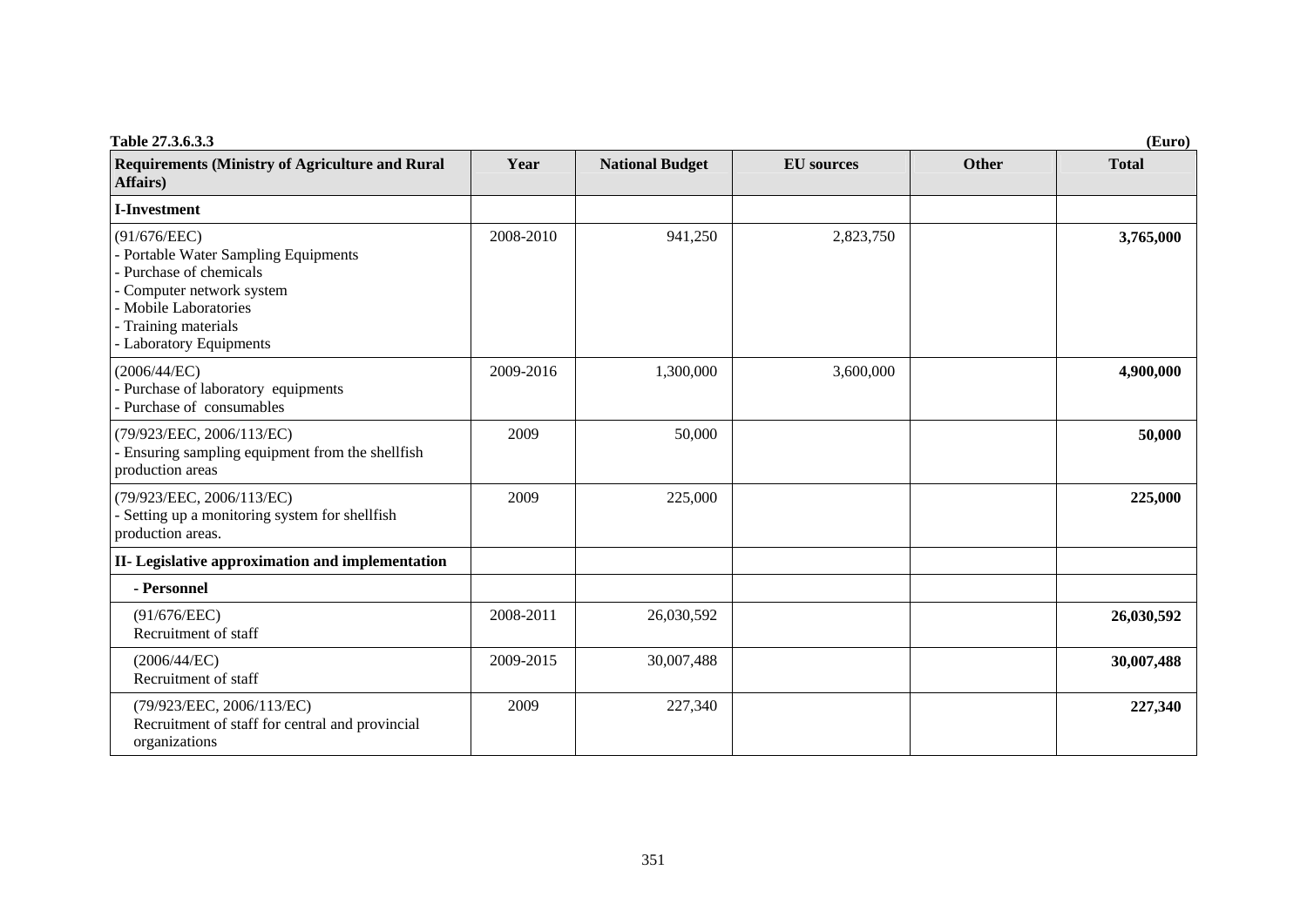| Table 27.3.6.3.3 (Continued)<br>(Euro)                                                                                                                      |      |                        |                   |       |              |
|-------------------------------------------------------------------------------------------------------------------------------------------------------------|------|------------------------|-------------------|-------|--------------|
| <b>Requirements (Ministry of Agriculture and Rural</b><br>Affairs)                                                                                          | Year | <b>National Budget</b> | <b>EU</b> sources | Other | <b>Total</b> |
| - Training                                                                                                                                                  |      |                        |                   |       |              |
| (91/676/EEC);<br>Water Management                                                                                                                           | 2009 | 50,000                 | 100,000           |       | 150,000      |
| (91/676/EEC);<br>Training on thematic subjects including, but not limited<br>to, EU Framework and legislation.                                              | 2009 | 50,000                 | 100,000           |       | 150,000      |
| (91/676/EEC);<br>Training on using mobile laboratories                                                                                                      | 2009 | 50,000                 | 200,000           |       | 250,000      |
| (91/676/EEC);<br>Training on soil and water pollution laboratories,<br>sampling with field analysis techniques, preparation for<br>research and evaluation. | 2009 | 75,000                 | 300,000           |       | 375,000      |
| (91/676/EEC);<br>Implementation of nitrate directive (including<br>monitoring and analysis)                                                                 | 2009 | 50,000                 | 100,000           |       | 150,000      |
| (91/676/EEC);<br>Good agricultural practices                                                                                                                | 2009 | 25,000                 | 500,000           |       | 525,000      |
| (91/676/EEC);<br>Reporting                                                                                                                                  | 2009 | 25,000                 | 50,000            |       | 75,000       |
| (91/676/EEC);<br>Evaluation of collected data and pollution maps                                                                                            | 2010 | 50,000                 | 100,000           |       | 150,000      |
| (91/676/EEC);<br>Good agricultural practices codes and implementations<br>of thereof                                                                        | 2010 | 50,000                 | 200,000           |       | 250,000      |
| (91/676/EEC);<br>Manure management                                                                                                                          | 2010 | 25,000                 | 150,000           |       | 175,000      |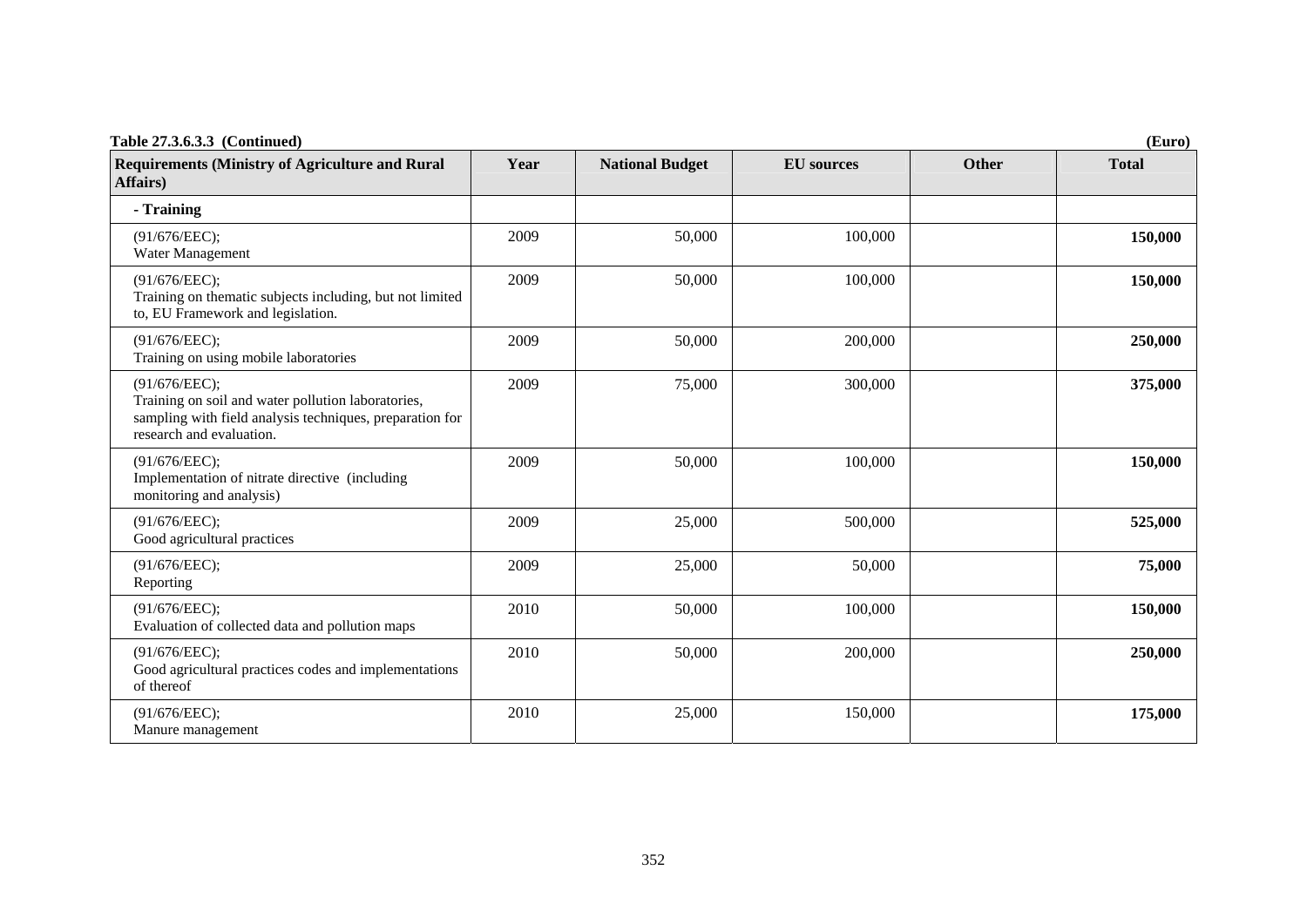| Table 27.3.6.3.3 (Continued)<br>(Euro)                                                         |      |                        |                   |       |              |
|------------------------------------------------------------------------------------------------|------|------------------------|-------------------|-------|--------------|
| <b>Requirements (Ministry of Agriculture and Rural</b><br><b>Affairs</b> )                     | Year | <b>National Budget</b> | <b>EU</b> sources | Other | <b>Total</b> |
| (91/676/EEC);<br>Irrigation management                                                         | 2010 | 25,000                 | 50,000            |       | 75,000       |
| (91/676/EEC);<br>Land use management                                                           | 2010 | 25,000                 | 50,000            |       | 75,000       |
| (2006/44/EC);<br>Training on implementation of the regulation                                  | 2009 | 30,000                 | 58,000            |       | 88,000       |
| (2006/44/EC);<br>Fish fieldwork                                                                | 2009 | 30,000                 | 58,000            |       | 88,000       |
| (2006/44/EC);<br>Establishment of an efficient water quality sampling<br>and monitoring system | 2009 | 30,000                 | 58,000            |       | 88,000       |
| (2006/44/EC);<br>Fish fieldwork                                                                | 2010 | 40,000                 | 88,000            |       | 128,000      |
| (2006/44/EC);<br>Establishment of an efficient water quality sampling<br>and monitoring system | 2010 | 40,000                 | 88,000            |       | 128,000      |
| (2006/44/EC);<br>Training on Information Database                                              | 2011 | 90,000                 | 180,600           |       | 270,600      |
| (2006/44/EC);<br>Preparation of Pollution Reduction Programmes                                 | 2013 | 90,000                 | 170,100           |       | 260,100      |
| (79/923/EEC, 2006/113/EC)<br>Training of personnel                                             | 2009 | 5,000                  |                   |       | 5,000        |

353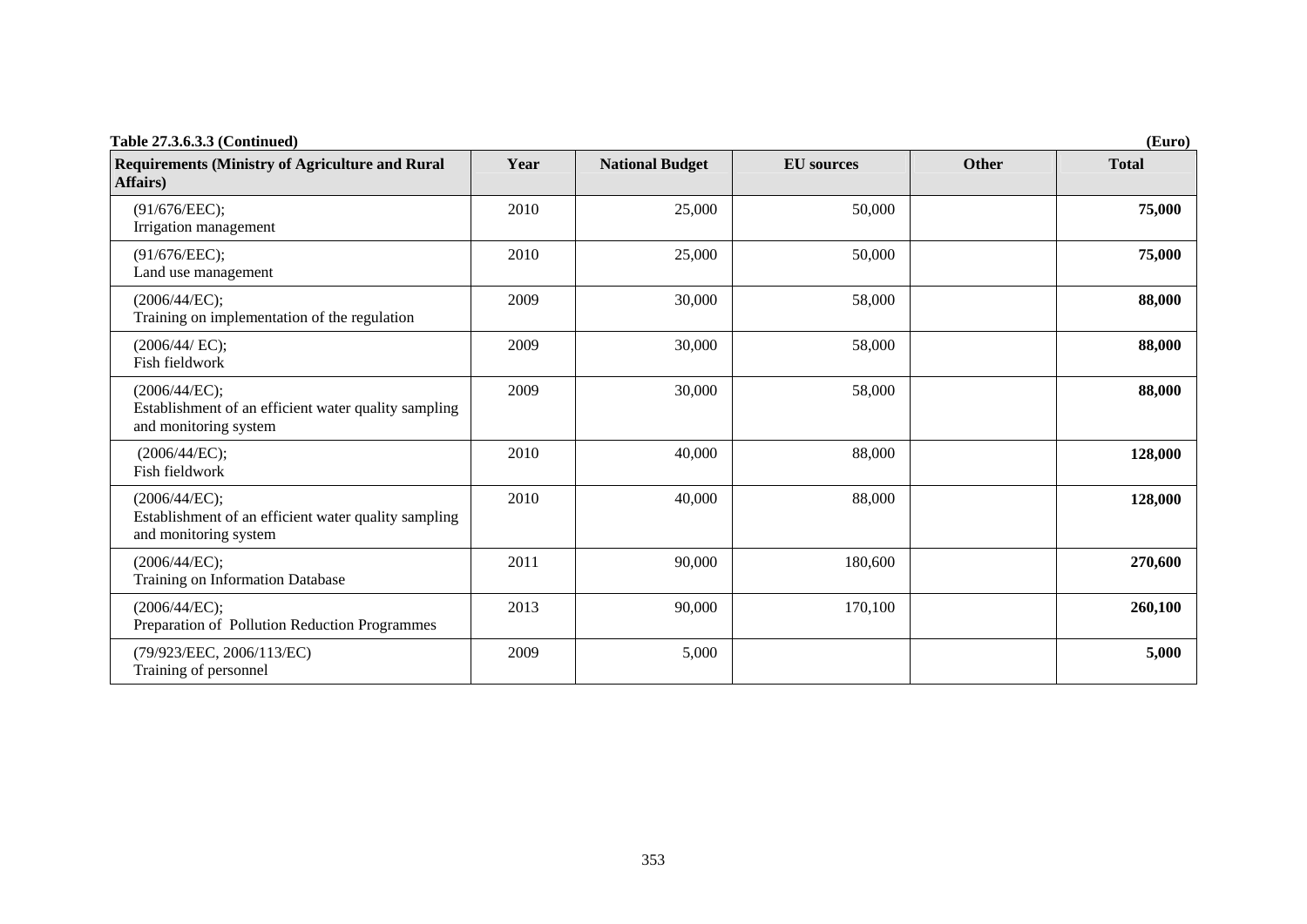| <b>Table 27.3.6.3.3 (Continued)</b><br>(Euro)                                                                                                                       |           |                        |                   |       |              |
|---------------------------------------------------------------------------------------------------------------------------------------------------------------------|-----------|------------------------|-------------------|-------|--------------|
| <b>Requirements (Ministry of Agriculture and Rural</b><br>Affairs)                                                                                                  | Year      | <b>National Budget</b> | <b>EU</b> sources | Other | <b>Total</b> |
| - Consultancy                                                                                                                                                       |           |                        |                   |       |              |
| (91/676/EEC);<br><b>Consultancy Service (Training Requirement Analysis</b><br>Report)                                                                               | 2009      |                        | 189,000           |       | 189,000      |
| (91/676/EEC);<br>Consultancy Service (Thematic issues including EU<br>Legislation)                                                                                  | 2009      |                        | 281,000           |       | 281,000      |
| (91/676/EEC);<br>Consultancy Service (Soil and water pollution<br>laboratories sampling with field analysis techniques,<br>preparation for research and evaluation) | 2009      |                        | 200,000           |       | 200,000      |
| (91/676/EEC);<br>Consultancy Service (Good agricultural practices<br>codes and implementations)                                                                     | 2009      |                        | 160,000           |       | 160,000      |
| (91/676/EEC);<br>Consultancy Service (Using mobile laboratories)                                                                                                    | 2010      |                        | 170,000           |       | 170,000      |
| (2006/44/EC);<br>Consultancy Service (Classification of Water<br>Structures)                                                                                        | 2009-2010 |                        | 38,000            |       | 38,000       |
| (2006/44/EC);<br>Consultancy Service (Determination of sampling<br>points and analysis methods)                                                                     | 2009-2010 |                        | 38,000            |       | 38,000       |
| - Translation                                                                                                                                                       |           |                        |                   |       |              |
| - Other                                                                                                                                                             |           |                        |                   |       |              |
| <b>Total</b>                                                                                                                                                        |           | 59,636,670             | 10,100,450        |       | 69,737,120   |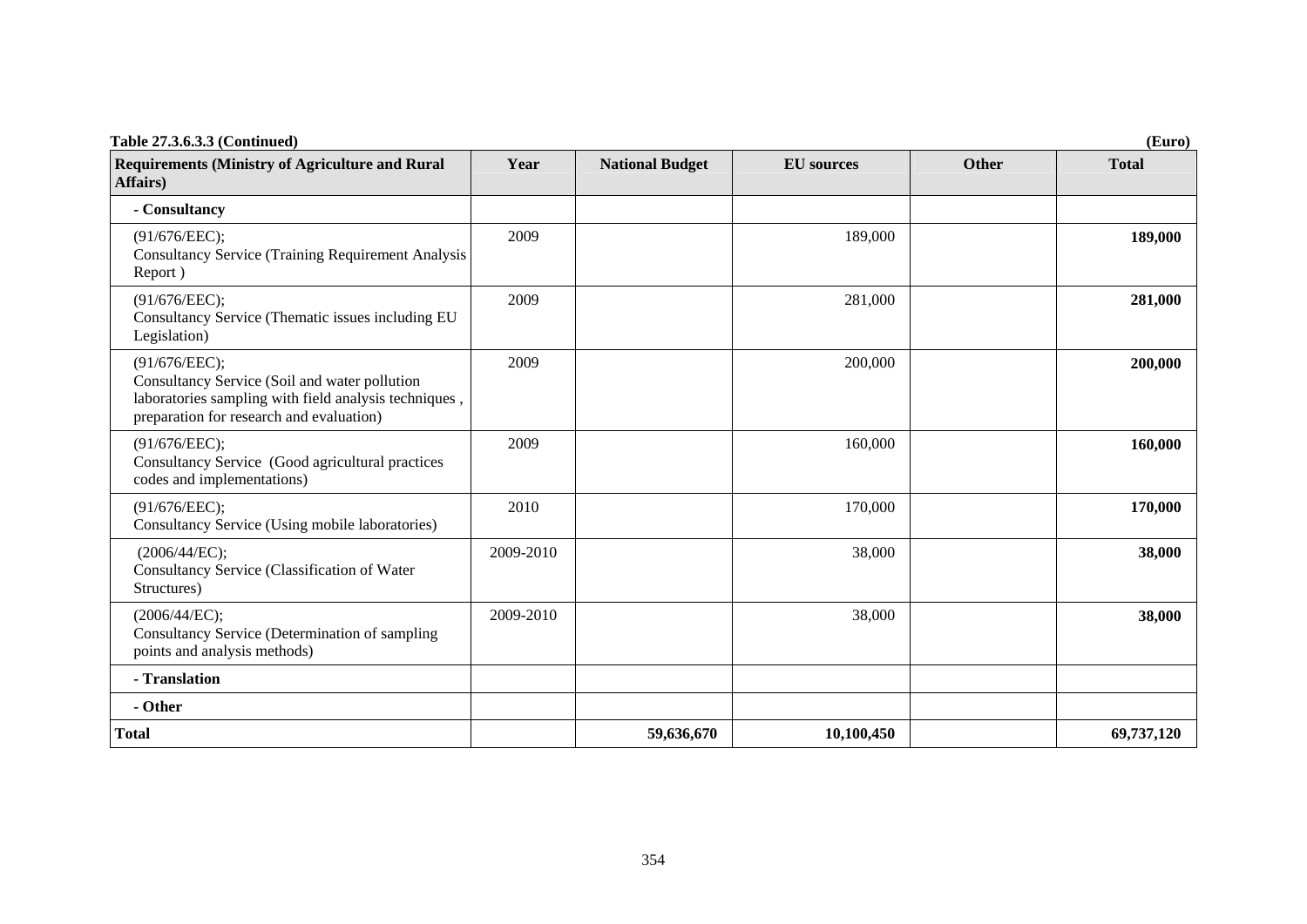| Table 27.3.6.3.4<br>(Euro)                                                                                                                                                                                |                   |                        |                   |              |              |  |
|-----------------------------------------------------------------------------------------------------------------------------------------------------------------------------------------------------------|-------------------|------------------------|-------------------|--------------|--------------|--|
| <b>Requirements (Ministry of Health)</b>                                                                                                                                                                  | Year              | <b>National Budget</b> | <b>EU</b> sources | <b>Other</b> | <b>Total</b> |  |
| <b>I-Investment</b>                                                                                                                                                                                       |                   |                        |                   |              |              |  |
| (76/160/EEC) Making necessary network connections<br>of provinces that are monitoring bathing water by<br>improving the bathing water database prototype and<br>composing a database system <sup>76</sup> | 2009-2011         | 60,000                 | 60,000            |              | 120,000      |  |
| (2006/7/EC) Software for bathing water database                                                                                                                                                           | 2015              | 40,000                 |                   |              | 40,000       |  |
| (2006/7/EC) Establishing laboratory infrastructure<br>suitable for cyanobacteria and algae analysis                                                                                                       | After 2015        | 40,000                 |                   |              | 40,000       |  |
| II- Legislative approximation and implementation                                                                                                                                                          |                   |                        |                   |              |              |  |
| - Personnel <sup>77</sup>                                                                                                                                                                                 |                   |                        |                   |              |              |  |
| (76/160/EEC) Monitoring bathing water quality,<br>bathing water analysis and bathing water quality<br>assessment practices.                                                                               | 2009-2015         | 97,658,463             |                   |              | 97,658,463   |  |
| (2006/7/EC) Monitoring bathing water quality,<br>bathing water analysis and bathing water quality<br>assessment practices.                                                                                | <b>After 2015</b> | 97,658,463             |                   |              | 97,658,463   |  |

<span id="page-69-0"></span><sup>76</sup> Part of the investment requirement for extending the database of  $76/160$ /EC is planned to be financed by EU sources.

<span id="page-69-1"></span><sup>&</sup>lt;sup>77</sup> The cost of additional staff to be in charge of the mentioned directives were previously determined in the EU Integrated Environmental Approximation Strategy (UÇES) Document and will be financed by the national budget. The Financial requirement extends beyond the scope of the National Programme. It will be revised upon developments in time.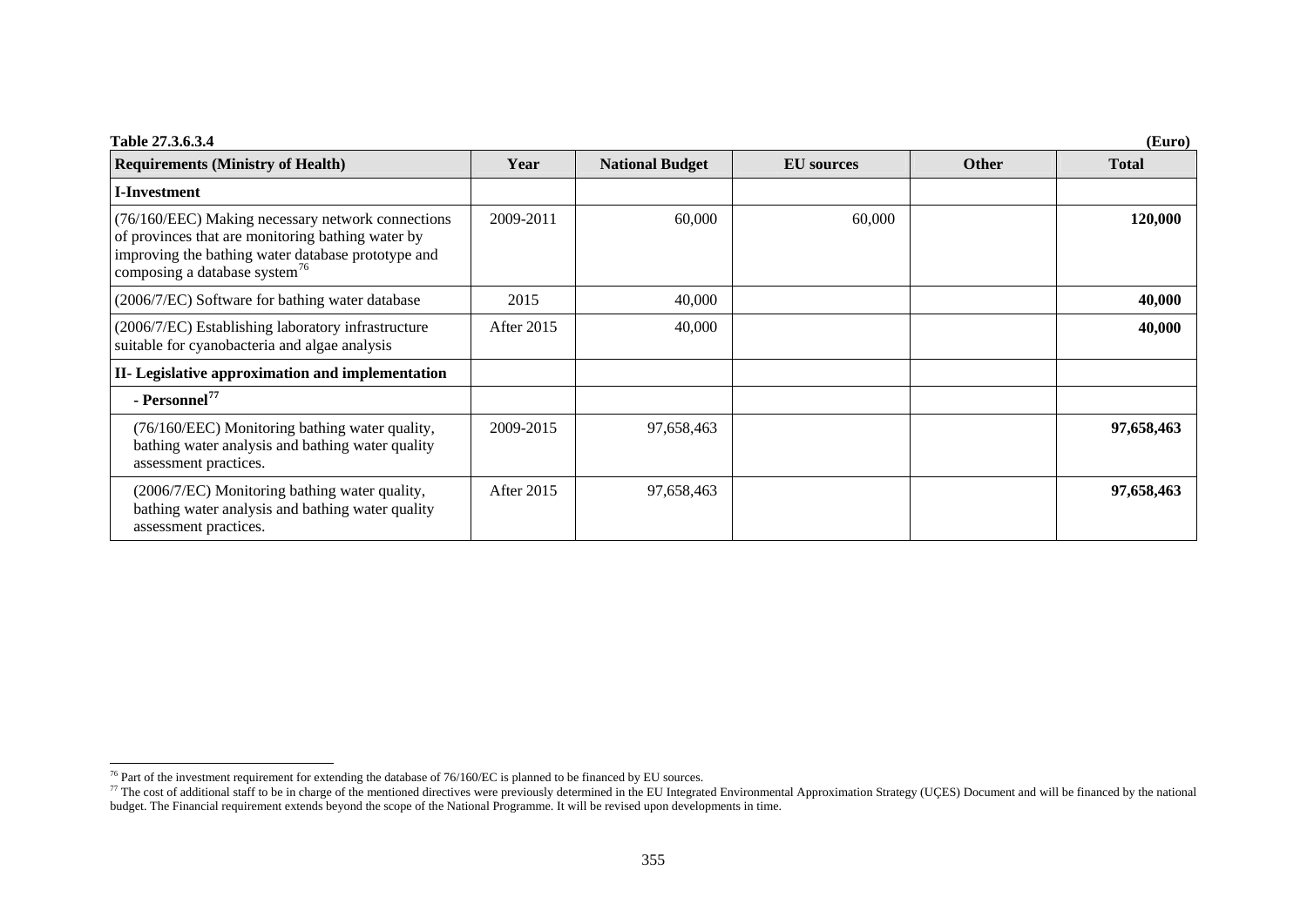| Table 27.3.6.3.4 (Continued)<br>(Euro)                                                                                                                                                                                                                                                                   |            |                        |                   |              |              |  |
|----------------------------------------------------------------------------------------------------------------------------------------------------------------------------------------------------------------------------------------------------------------------------------------------------------|------------|------------------------|-------------------|--------------|--------------|--|
| <b>Requirements (Ministry of Health)</b>                                                                                                                                                                                                                                                                 | Year       | <b>National Budget</b> | <b>EU</b> sources | <b>Other</b> | <b>Total</b> |  |
| - Training $^{78}$                                                                                                                                                                                                                                                                                       |            |                        |                   |              |              |  |
| (76/160/EEC)<br>Training on monitoring bathing water quality,<br>bathing water analysis and bathing water quality<br>assessment<br>- Ministry<br>- Provincial directorates<br>- Refik Saydam Hygiene Centre<br>- Public Health and Regional Directorate for Hygiene<br>laboratories                      | 2009-2015  | 362,279                |                   |              | 362,279      |  |
| (2006/7/EC)<br>For implementation; Training of the personnel<br>employed in central organization of the Ministry,<br>Refik Saydam Hygiene Centre (RSHS), provincial<br>directorates of Ministry of Health, provincial<br>laboratories for public health and regional<br>directorates for hygiene Centre, | After 2015 | 300,000                | 300,000           |              | 600,000      |  |
| - Consultancy                                                                                                                                                                                                                                                                                            |            |                        |                   |              |              |  |
| - Translation                                                                                                                                                                                                                                                                                            |            |                        |                   |              |              |  |
| - Other                                                                                                                                                                                                                                                                                                  |            |                        |                   |              |              |  |
| <b>Total</b>                                                                                                                                                                                                                                                                                             |            | 196,119,205            | 410,000           |              | 196,489,205  |  |

<span id="page-70-0"></span><sup>&</sup>lt;sup>78</sup> In order to meet training needs from EU sources, TAIEX and similar programmes are planned to be resorted.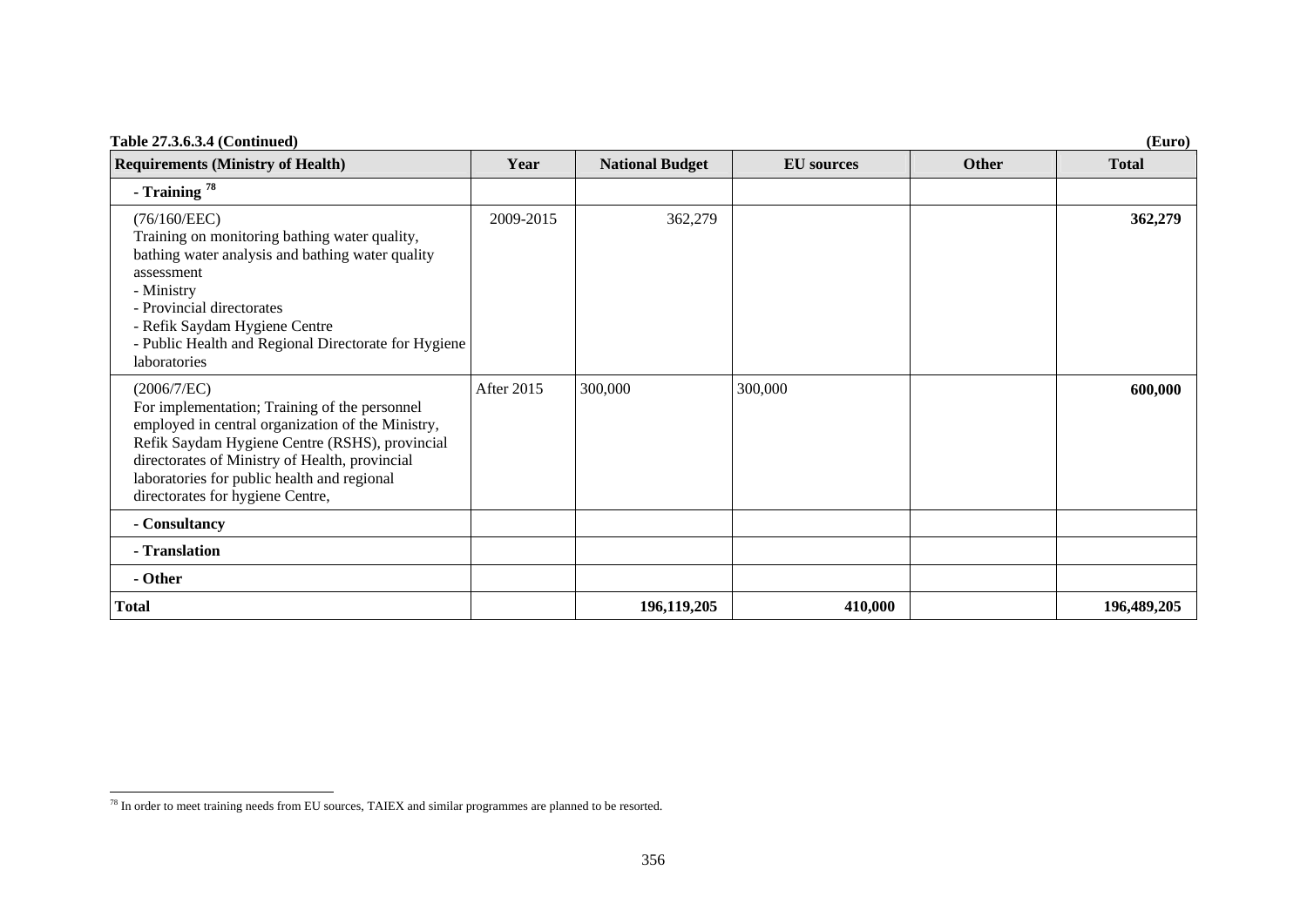# **Sub-priority 27.3.7 Nature Protection and Genetically Modified Organisms**

## **1 Schedule of legislative alignment**

#### **Table 27.3.7.1**

|                  | 1 adie <i>21</i> .9.7.1                                                             |                                                     |                                                                                                                                                                                                                                                                                                                                                                                                                                                                                                                                                                                                                                                                                                                                                                                                                    |                                                        |                         |
|------------------|-------------------------------------------------------------------------------------|-----------------------------------------------------|--------------------------------------------------------------------------------------------------------------------------------------------------------------------------------------------------------------------------------------------------------------------------------------------------------------------------------------------------------------------------------------------------------------------------------------------------------------------------------------------------------------------------------------------------------------------------------------------------------------------------------------------------------------------------------------------------------------------------------------------------------------------------------------------------------------------|--------------------------------------------------------|-------------------------|
| N <sub>0</sub>   | <b>EU</b> legislation in force                                                      | <b>Draft Turkish legislation</b>                    | <b>Scope</b>                                                                                                                                                                                                                                                                                                                                                                                                                                                                                                                                                                                                                                                                                                                                                                                                       | Institution in charge                                  | <b>Publication date</b> |
| $\mathbf{1}$     | Directives No. 92/403/EEC<br>and No.79/409/EEC                                      | Law on Nature and<br><b>Biodiversity Protection</b> | Conservation of natural values, biodiversity and genetic<br>resources of Turkey and ensuring their sustainable use on<br>a plan basis considering the balance between the<br>conservation and use; contributing to sustainable<br>development of Turkey for present and future generations;<br>providing a system of protected areas network, with<br>designation criteria and management responsibilities for<br>the protection of Turkey's biological diversity; ensuring<br>continuity of ecosystems, species and their habitats and<br>biological functionality; ensuring protection of the<br>characteristics and beauty of nature and biodiversity and<br>recreational resources; ensuring protection of non-living<br>natural assets and assets along with cultural values and<br>landscape of the Country. | Ministry of<br>Environment and<br>Forestry             | After 2011              |
| $\boldsymbol{2}$ | Directives No. 98/81/EC and Biosafety Law<br>2001/18/EC<br>Regulation No. 1946/2003 |                                                     | Establishing, developing, implementing and managing the<br>biosafety system as an entire system to address biosafety<br>issues to ensure the advance determination, inhibition<br>and/or minimizing, and controlling unforeseen possible<br>adverse effects of GMOs and products thereof that are<br>developed by using modern biotechnology, consistent<br>with the Cartagena Protocol on Biosafety and EU<br>legislation.                                                                                                                                                                                                                                                                                                                                                                                        | Ministry of<br>Agriculture and<br><b>Rural Affairs</b> | 2009-2010               |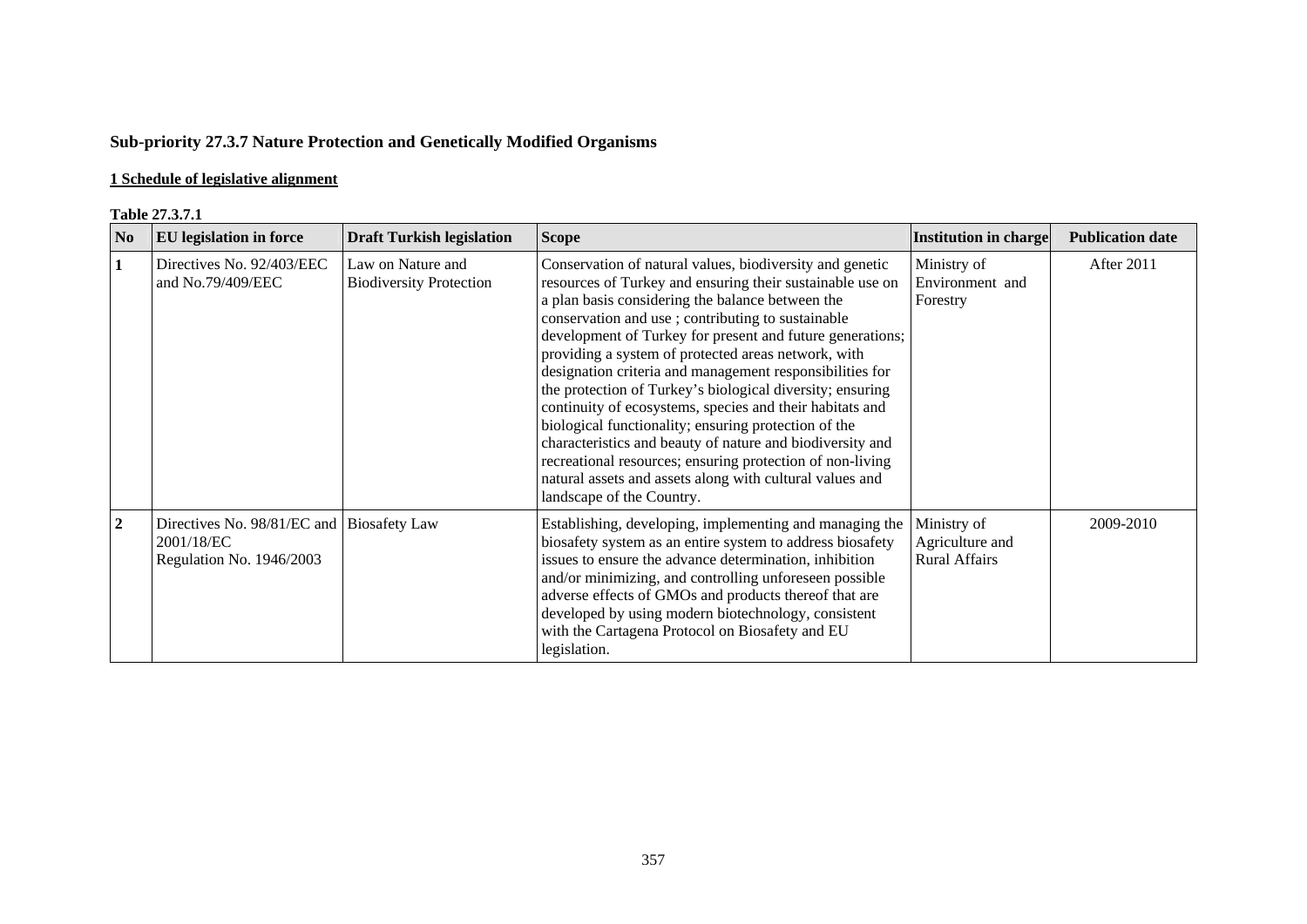# **Table 27.3.7.1 (Continued)**

| No             | <b>EU</b> legislation in force         | <b>Draft Turkish legislation</b>                                                                                                                                         | <b>Scope</b>                                                                                                                                                                                                                                                                                              | Institution in charge                      | <b>Publication date</b> |
|----------------|----------------------------------------|--------------------------------------------------------------------------------------------------------------------------------------------------------------------------|-----------------------------------------------------------------------------------------------------------------------------------------------------------------------------------------------------------------------------------------------------------------------------------------------------------|--------------------------------------------|-------------------------|
| 3              | Regulations No. 338/97 and<br>865/2006 | Amendment to the<br><b>Implementing Regulation on</b><br>the Implementation of the<br>Convention in International<br>Trade of Endangered Wild<br>Fauna and Flora Species | Implementation of the CITES Convention<br>Defining areas for which the administrative and<br>scientific authorities are responsible and regulating<br>methods and principles related to permits and certificates<br>in those areas<br>- Regulating international trade of wild flora and fauna<br>species | Ministry of<br>Environment and<br>Forestry | 2010                    |
| $\overline{4}$ | Regulation No. 3254/91                 | of Leghold Traps Pelts and<br>Prohibitation of Import of<br>Manifactured Goods which<br>Provide by Leghold Traps<br>Pelts Animal Leathers in the<br>EU Countries         | Legislation regarding the Use Prohibiting use of leghold traps method and forbidding<br>importation of products obtained from animals by means<br>of leghold traps                                                                                                                                        | Ministry of<br>Environment and<br>Forestry | 2010                    |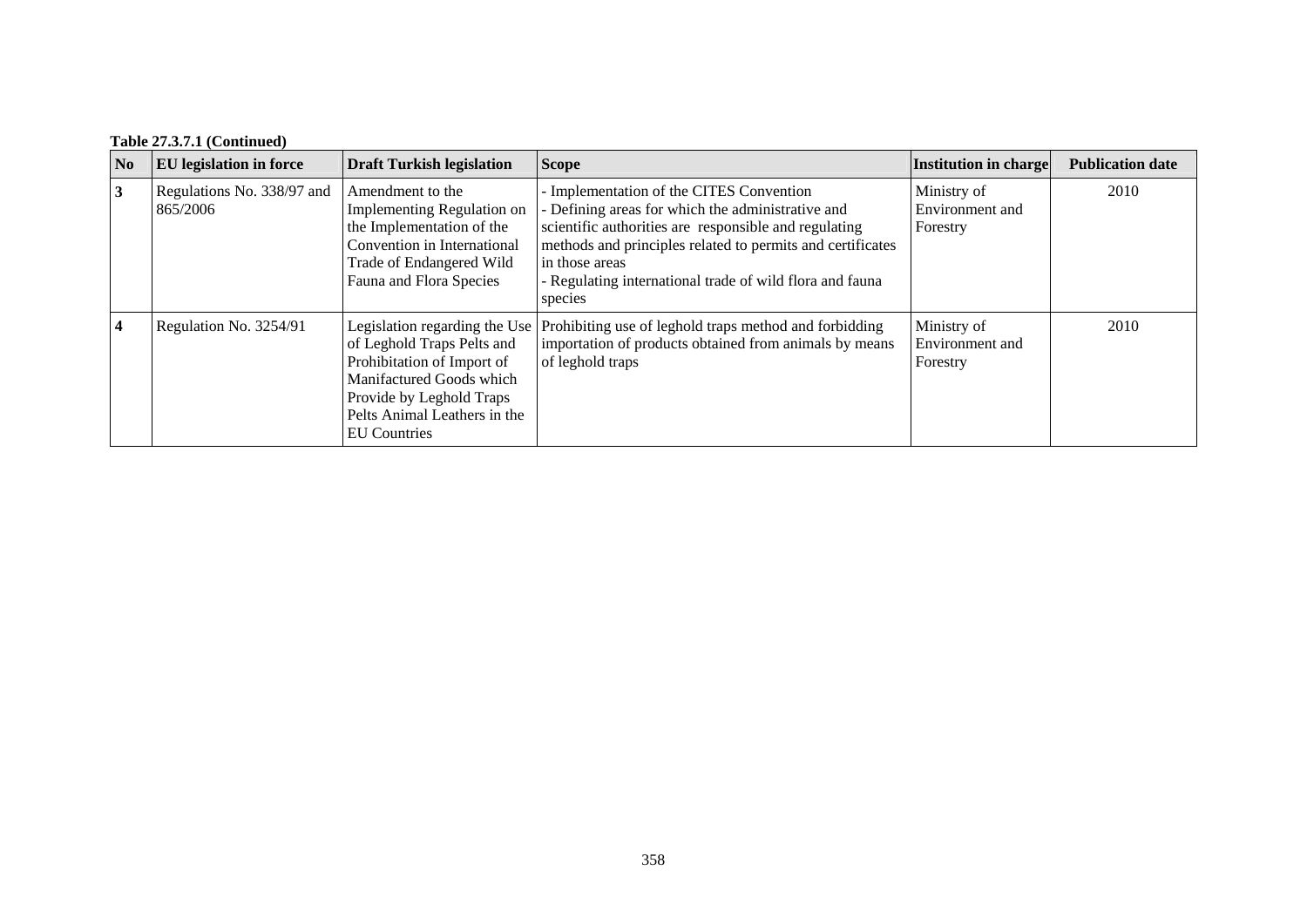# **2 Schedule of institutional capacity building requirements necessary for legislative approximation and implementation**

|                | Table 27.3.7.2                                                                                                                                                                                                                                                                                                                                                                                                                                                                                                                                                                                                                                                                                                                                                                                                                                                                                                                                                                                                                                                                                                                                                                                                                                                                                                                                                                                                                                                                                                                                                                          |            |  |  |  |  |
|----------------|-----------------------------------------------------------------------------------------------------------------------------------------------------------------------------------------------------------------------------------------------------------------------------------------------------------------------------------------------------------------------------------------------------------------------------------------------------------------------------------------------------------------------------------------------------------------------------------------------------------------------------------------------------------------------------------------------------------------------------------------------------------------------------------------------------------------------------------------------------------------------------------------------------------------------------------------------------------------------------------------------------------------------------------------------------------------------------------------------------------------------------------------------------------------------------------------------------------------------------------------------------------------------------------------------------------------------------------------------------------------------------------------------------------------------------------------------------------------------------------------------------------------------------------------------------------------------------------------|------------|--|--|--|--|
| N <sub>0</sub> | <b>Requirements</b>                                                                                                                                                                                                                                                                                                                                                                                                                                                                                                                                                                                                                                                                                                                                                                                                                                                                                                                                                                                                                                                                                                                                                                                                                                                                                                                                                                                                                                                                                                                                                                     | Year       |  |  |  |  |
|                | (Ministry of Environment and Forestry – General Directorate of Nature Protection and National Parks)                                                                                                                                                                                                                                                                                                                                                                                                                                                                                                                                                                                                                                                                                                                                                                                                                                                                                                                                                                                                                                                                                                                                                                                                                                                                                                                                                                                                                                                                                    |            |  |  |  |  |
| $\mathbf{1}$   | According to the Council Regulation No. 338/97 of 9 December 1996 on the protection of species of wild fauna and flora by regulating trade<br>therein (OJ L 061 03.03.1997 p. 1)<br>- Establishment of CITES Office/ offices (Details of Draft CITES Office have been take place in the Strategy Document but the date<br>haven't been determined yet.<br>- Initiation of studies for the establishment of a scientific authority which will be responsible for education and scientific evaluation,<br>orientation and development of a strategy (including education and research centre and nature museum)<br>- Computer based compiling of data which will be used for the identification of CITES species<br>- Standardization of CITES permits and establishment of a databank<br>- Establishment of an information network for related institutions and public<br>- Establishment of conservation, control and monitoring systems for CITES species<br>- Stakeholder training and information meeting<br>- Capacity building of related institution for CITES Implementation<br>- Strengthening of infrastructure of Ministry of Environment and Forestry for effective national and international coordination related to<br>the CITES Legislation<br>- Preparation of ID Manuals and support to the research to determine the endangered wild flora and fauna due to international trade to be<br>added to the CITES Annexes<br>- Establishment of rescue and rehabilitation centres for animals captured or confisticated due to illegal trade or other reasons <sup>79</sup> | 2009-2011  |  |  |  |  |
| $\overline{2}$ | In order to Implement the Draft Law on Nature and Biodiversity Protection;<br>- Establishment of a Nature Protection Scientific Authority and fulfillment of technical infrastructure needs<br>- Establishment of the Nature Protection Institutions and fulfillment of technical infrastructure needs                                                                                                                                                                                                                                                                                                                                                                                                                                                                                                                                                                                                                                                                                                                                                                                                                                                                                                                                                                                                                                                                                                                                                                                                                                                                                  | After 2011 |  |  |  |  |

<span id="page-73-0"></span><sup>&</sup>lt;sup>79</sup> Details will be clarified within the scope of projects to be submitted to the Pre-Accession Financial Assistance 2009 and beyond Programmes and to SEI or TAIEX.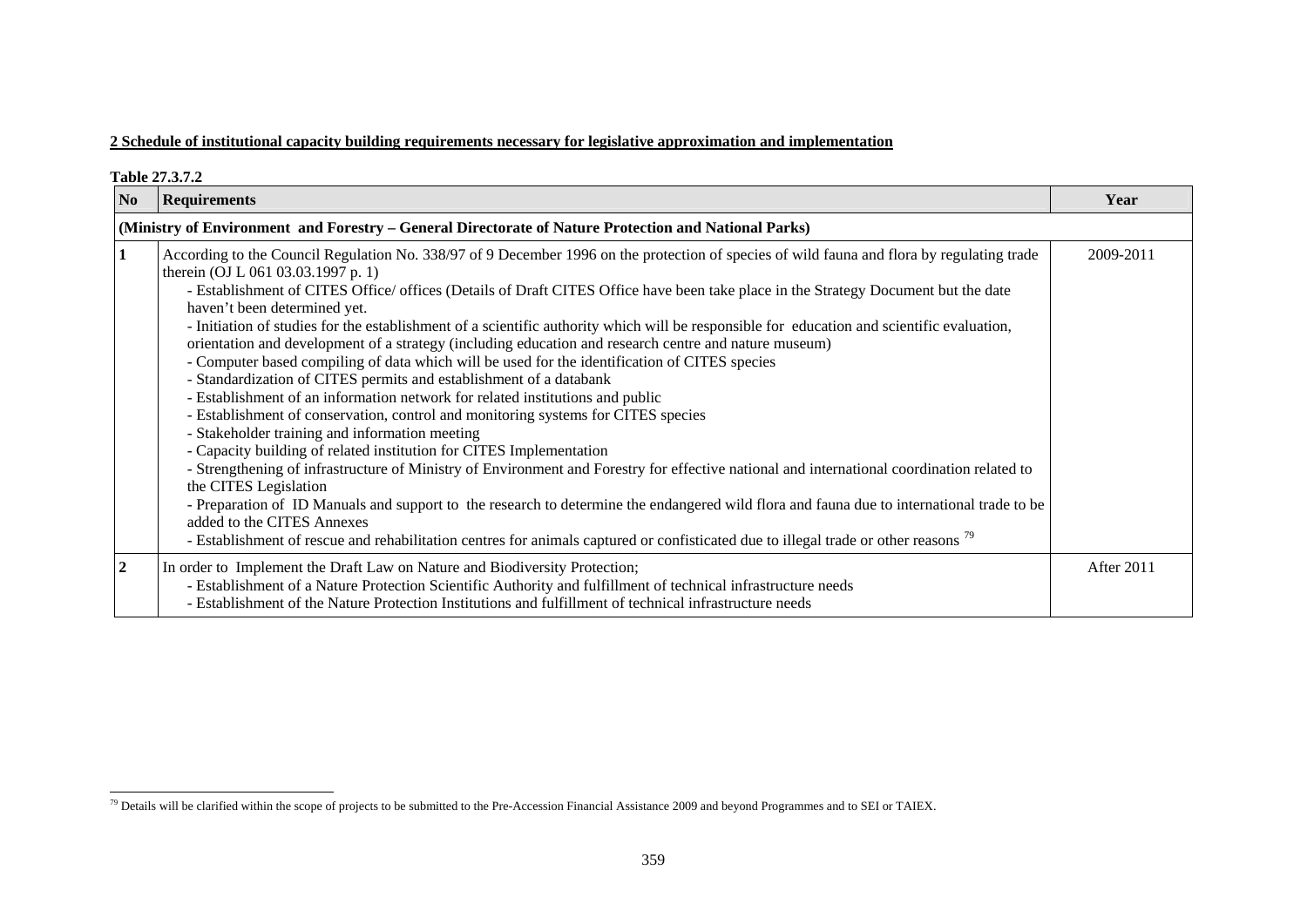### **Table 27.3.7.2 (Continued)**

| N <sub>0</sub>          | <b>Requirements</b>                                                                                                                                                                                                                                                                                                                                                                                                                                                                                                                                                                                                                                                                                                                                                                                                                                                                                                                                                                                                                                                                                                                                                                                                                                                                                                                                                                                                                                                                                                                                                                                                           | Year                    |
|-------------------------|-------------------------------------------------------------------------------------------------------------------------------------------------------------------------------------------------------------------------------------------------------------------------------------------------------------------------------------------------------------------------------------------------------------------------------------------------------------------------------------------------------------------------------------------------------------------------------------------------------------------------------------------------------------------------------------------------------------------------------------------------------------------------------------------------------------------------------------------------------------------------------------------------------------------------------------------------------------------------------------------------------------------------------------------------------------------------------------------------------------------------------------------------------------------------------------------------------------------------------------------------------------------------------------------------------------------------------------------------------------------------------------------------------------------------------------------------------------------------------------------------------------------------------------------------------------------------------------------------------------------------------|-------------------------|
| $\overline{\mathbf{3}}$ | Council Directive No. 92/43/EEC of 21 May 1992 on the conservation of natural habitats and of wild fauna and flora which is amended by<br>Commission Directive 97/62/EC and Council Directive No. 97/49/EC of 29 July 1997 amending Directive No. 79/409/EEC on the<br>conservation of wild birds $^{80}$ ;<br>- Putting Draft Law on Nature and Biodiversity Protection into force<br>- Establishment of a scientific committee which will carry out consultation related to biodiversity<br>- Review of existing status of protected areas, carrying out biotop/habitat classification and mapping for protected areas and evaluation of<br>potential Natura 2000 areas.<br>- Establishment of an administrative structure for implementation of Natura 2000 network and initiation of studies for the establishment<br>of a scientific authority which will be responsible for evaluation of education and scientific issues and development of a strategy (<br>including education and research centre and the natural museum)<br>- Capacity building (including existing staff training and new staff employment) and strengthening of the technical structure<br>- Organization of information and awareness raising campaigns for related stakeholders<br>- Within the scope of improving the technical structure of biodiversity monitoring systems; establishment of a data base system,<br>determination of monitoring indicators and establishment of the institutional structure for monitoring<br>- Carrying out studies to examine all species and habitats within the scope of the Habitat and Bird Directives | 2010-2013 <sup>81</sup> |
|                         | - Strengthening capacity for financial aspects, staff and equipment at local level in order to establish a network for protected areas.<br>- Establishment of coordination mechanism between the related institutions for natural protection management, rehabilitation and<br>restoration at local, regional and national level<br>- Determination and Implementation of incentive and measures for protection of biodiversity and development of appropriate financial<br>mechanisms<br>- Integration/Improvement of Ecological Impact Assessments in protected areas into decision making mechanisms for all politics, plans<br>and projects                                                                                                                                                                                                                                                                                                                                                                                                                                                                                                                                                                                                                                                                                                                                                                                                                                                                                                                                                                               |                         |
|                         | (Ministry of Agriculture and Rural Affairs-General Directorate of Agriculture Researches)                                                                                                                                                                                                                                                                                                                                                                                                                                                                                                                                                                                                                                                                                                                                                                                                                                                                                                                                                                                                                                                                                                                                                                                                                                                                                                                                                                                                                                                                                                                                     |                         |
| $\overline{\mathbf{4}}$ | Purchase of equipment, recruitment and training of personnel in order to implement the Biosafety Law, which will be published with a view<br>to transposing and implementing the directives regarding Genetically modified organisms, within the present structure                                                                                                                                                                                                                                                                                                                                                                                                                                                                                                                                                                                                                                                                                                                                                                                                                                                                                                                                                                                                                                                                                                                                                                                                                                                                                                                                                            | 2009-2012               |

<span id="page-74-0"></span><sup>&</sup>lt;sup>80</sup> Studies within the scope of twinning component of the project titled "Capacity-Building for Turkey in the Field of Environment" under Pre-Accession Financial Assistance 2002 Programme were finalised in July 2006. The studies conducted within the scope of the above mentioned project for harmonization and implementation of EU Directives is in their early stages. Appropriate rearrangements could be made in the tables above in accordance with the data obtained from the results of the projects that will be submitted to the European Union-Turkey Pre-Accession Financial Aid 2009 and post-2009 IPA and SEI Programs. Moreover, through the implementation plans that could be obtained from abovementioned project proposals, within the framework of full harmonization and implementation of Habitat-Bird Directives, more accurate results could be reached with the transposition and implementation schedules related to the institutional infrastructure needs.

<span id="page-74-1"></span><sup>&</sup>lt;sup>81</sup> Harmonizaiton to the related EU acquis will be ensured within the framework of full membershipperspective.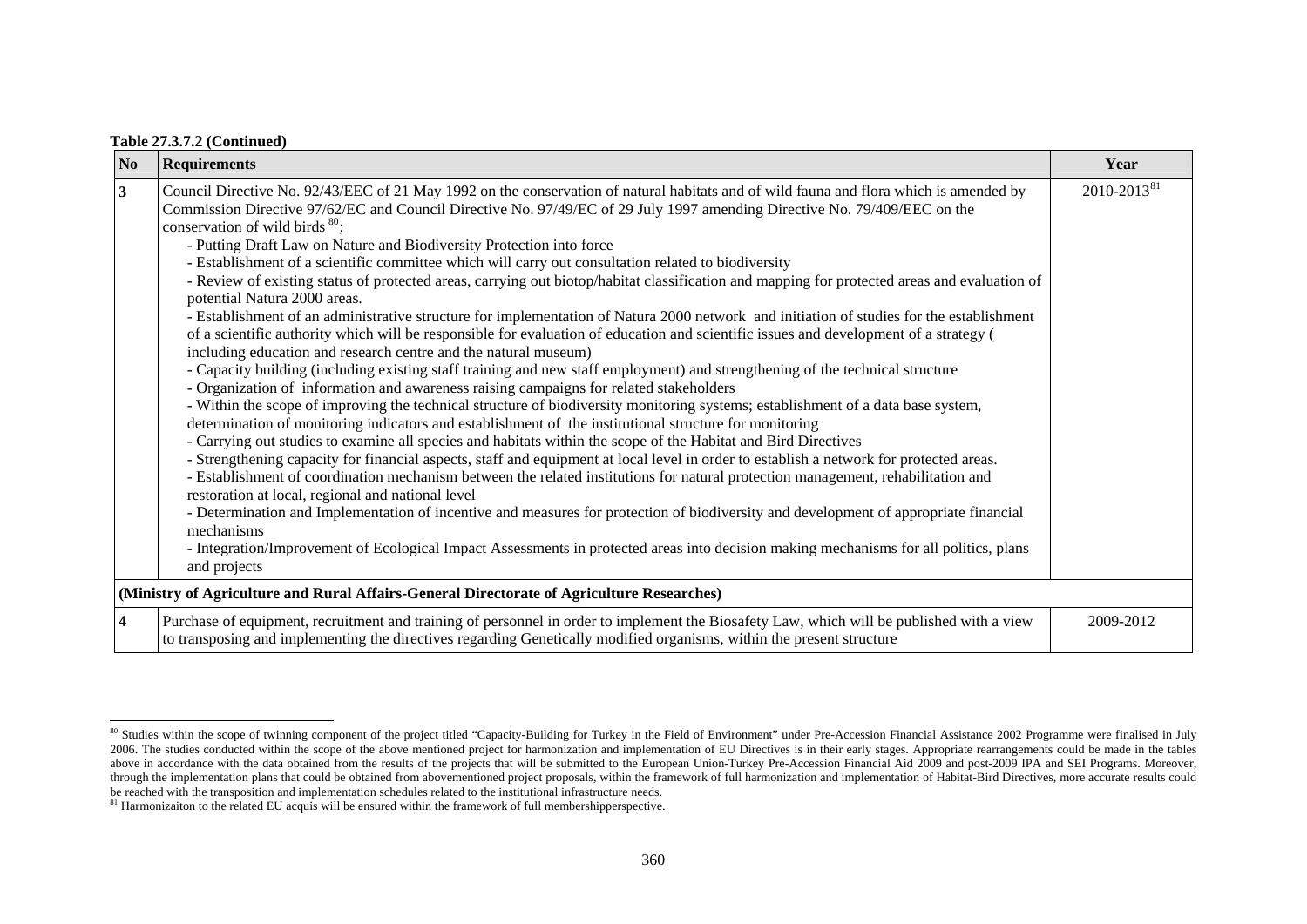### **3 Financial requirements and resources**

| Table 27.3.7.3.1                                                       |           |                        |                   |       | (Euro)       |
|------------------------------------------------------------------------|-----------|------------------------|-------------------|-------|--------------|
| <b>Requirements (Ministry of Environment and</b><br>Forestry)          | Year      | <b>National Budget</b> | <b>EU</b> sources | Other | <b>Total</b> |
| <b>I-Investment</b>                                                    |           |                        |                   |       |              |
| (3254/91/ EEC) Purchase of Equipment                                   | 2009      | 67,000                 |                   |       | 67,000       |
| II- Legislative approximation and implementation                       |           |                        |                   |       |              |
| - Personnel                                                            |           |                        |                   |       |              |
| (338/97/EC)<br>Staff recruitment                                       | 2009-2011 | 955,488                |                   |       | 955,488      |
| (99/22/EC)<br>Staff recruitment                                        | 2009      | 1,045,872              |                   |       | 1,045,872    |
| (3254/91/EEC)<br>Staff recruitment                                     | 2009      | 69,720                 |                   |       | 69,720       |
| (92/43/EEC, 79/409/EEC)<br>Additional personnel                        | 2011-2012 | 4,688,110              |                   |       | 4,688,110    |
| - Training                                                             |           |                        |                   |       |              |
| (338/97/EC) Domestic training                                          | 2008-2010 | 15,000                 | 15,000            |       | 30,000       |
| (338/97/EC) ) Study visits to Member States                            | 2009-2011 |                        | 50,000            |       | 50,000       |
| (3254/91/EEC)                                                          | 2009      | 20,000                 |                   |       | 20,000       |
| (92/43/EEC, 79/409/EEC) Study visits to Member<br>States <sup>82</sup> | 2010-2013 | 895,000                | 50,000            |       | 945,000      |

<span id="page-75-0"></span> $82$  In order to perform each component of institutional capacity building measures required for legislative alignmentand implementation, training support is envisaged within the context of mentioned projects. The schedule and implementation plan regarding training requirements will be prepared through mentioned projects and the indicated numbers may be revised within the framework of this "schedule and implementation plan".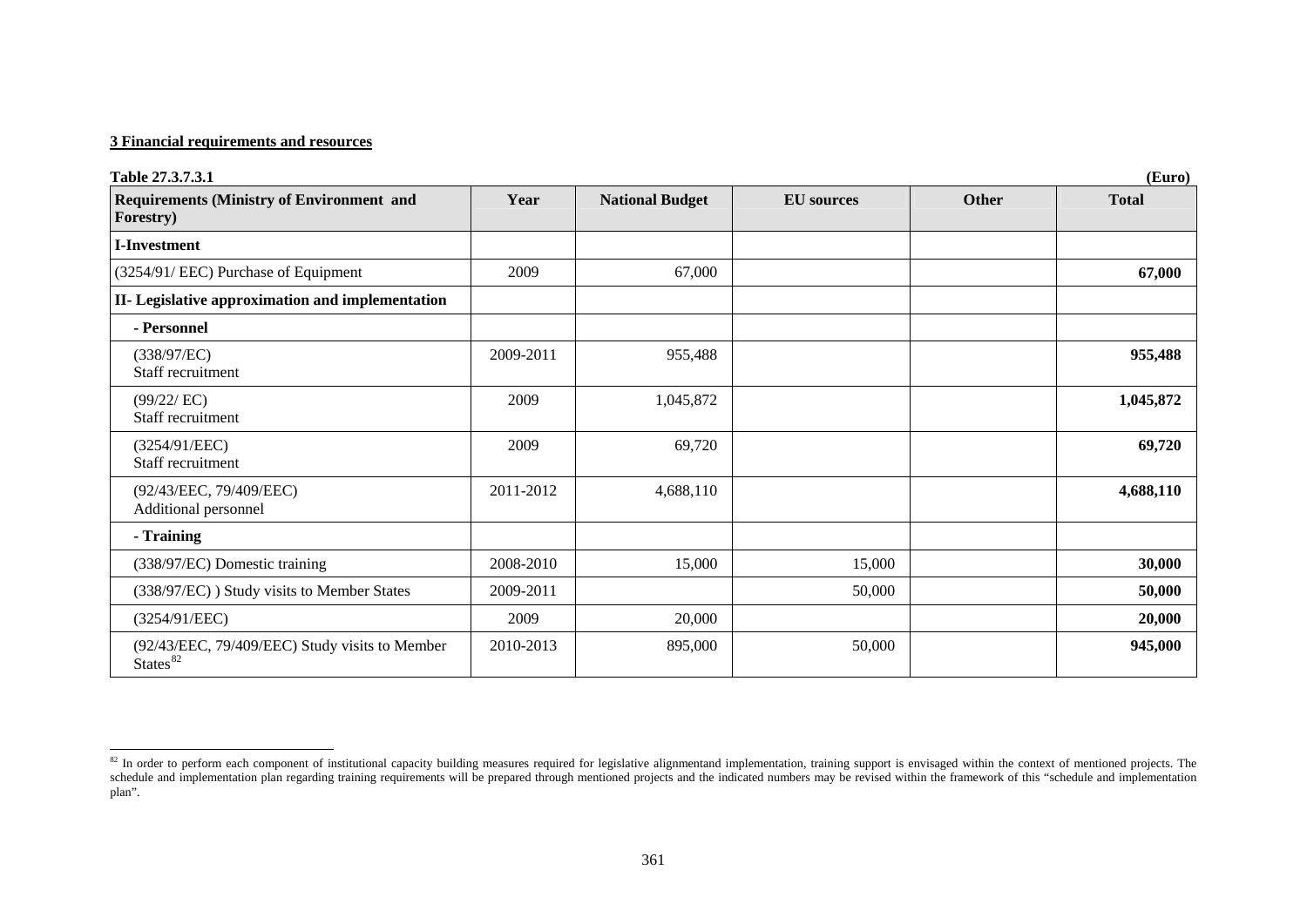| <b>Table 27.3.7.3.1 (Continued)</b><br>(Euro)                                                                                                                                     |           |                        |                   |       |              |  |
|-----------------------------------------------------------------------------------------------------------------------------------------------------------------------------------|-----------|------------------------|-------------------|-------|--------------|--|
| <b>Requirements (Ministry of Environment and</b><br>Forestry)                                                                                                                     | Year      | <b>National Budget</b> | <b>EU</b> sources | Other | <b>Total</b> |  |
| -Consultancy                                                                                                                                                                      |           |                        |                   |       |              |  |
| (92/43/EEC, 79/409/EEC)<br>Consultancy service in order to implement Habitat<br>and Bird Directives and to carry out evaluations<br>regarding the Natura 2000 areas <sup>83</sup> | 2010-2013 | 850,000                | 7,650,000         |       | 8,500,000    |  |
| - Translation                                                                                                                                                                     |           |                        |                   |       |              |  |
| (338/97/EC)                                                                                                                                                                       | 2008-2010 |                        | 50,000            |       | 50,000       |  |
| (92/43/EEC, 79/409/EEC)                                                                                                                                                           | 2010-2013 | 50,000                 |                   |       | 50,000       |  |
| - Other                                                                                                                                                                           |           |                        |                   |       |              |  |
| <b>Total</b>                                                                                                                                                                      |           | 8,656,190              | 7,815,000         |       | 16,471,190   |  |

<span id="page-76-0"></span><sup>&</sup>lt;sup>83</sup> To be implemented within the scope of projects to be submitted to the Pre-Accession Financial Assistance 2009 and Future Programmes and to SEI or TAIEX and the indicated numbers may be revised.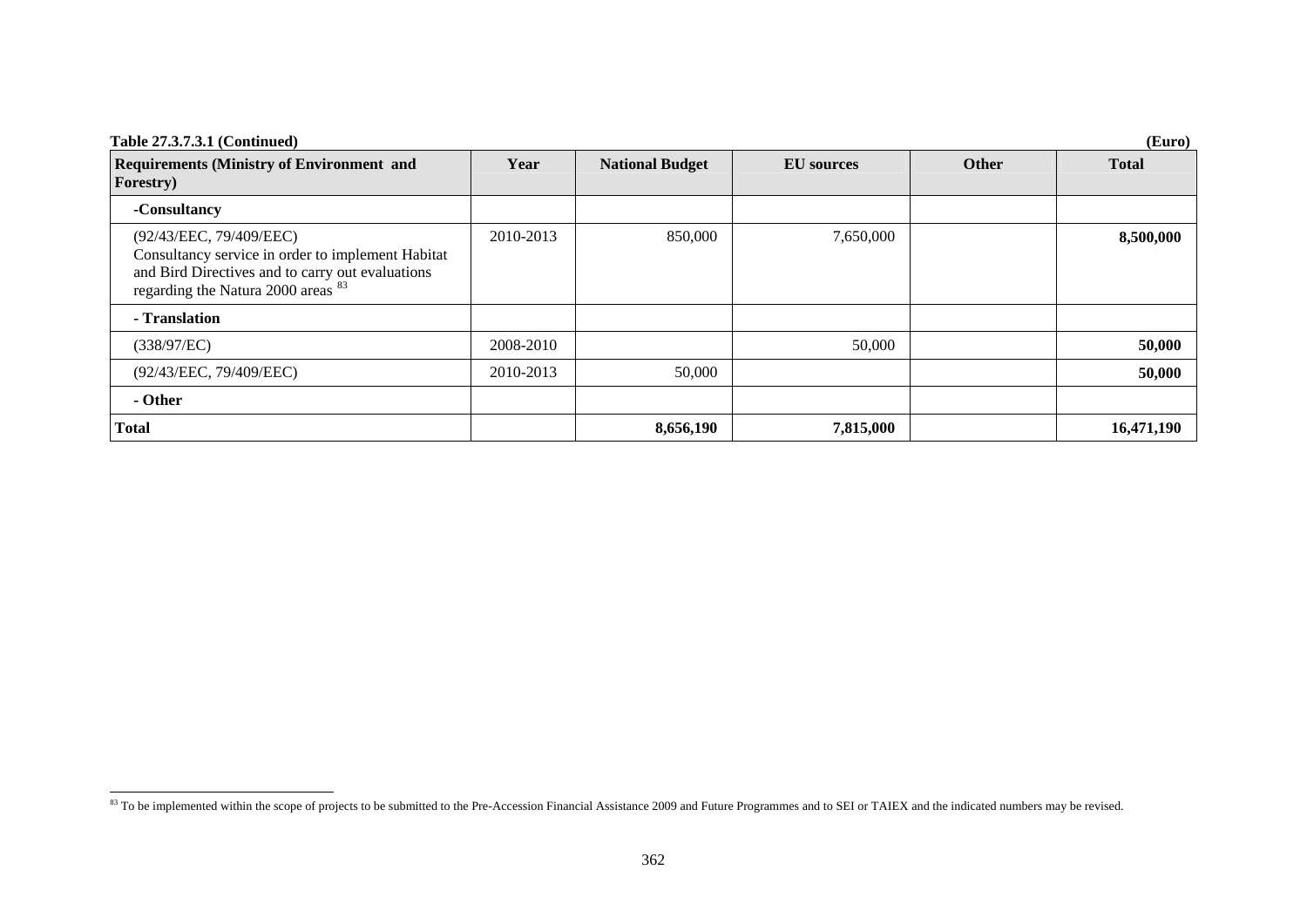| <b>Table 27.3.7.3.2</b>                                                                                                                  |           |                        |                   |       | (Euro)       |
|------------------------------------------------------------------------------------------------------------------------------------------|-----------|------------------------|-------------------|-------|--------------|
| <b>Requirements (Ministry of Agriculture and Rural</b><br><b>Affairs-General Directorate of Agriculture</b><br>Researches) <sup>84</sup> | Year      | <b>National Budget</b> | <b>EU</b> sources | Other | <b>Total</b> |
| I-Investment                                                                                                                             |           |                        |                   |       |              |
| Purchase of laboratory equipment                                                                                                         | 2009-2010 | 6,286,000              |                   |       | 6,286,000    |
| II- Legislative approximation and implementation                                                                                         |           |                        |                   |       |              |
| - Personnel                                                                                                                              |           |                        |                   |       |              |
| Personnel recruitement                                                                                                                   | 2009-2012 | 7,428,000              |                   |       | 7,428,000    |
| - Training                                                                                                                               |           |                        |                   |       |              |
| Training for the alignment of preventive and other<br>protective measures in line with general principles of<br>Directives.              | 2009-2010 | 6,286,000              |                   |       | 6,286,000    |
| - Consultancy                                                                                                                            |           |                        |                   |       |              |
| - Translation                                                                                                                            |           |                        |                   |       |              |
| - Other                                                                                                                                  |           |                        |                   |       |              |
| <b>Total</b>                                                                                                                             |           | 20,000,000             |                   |       | 20,000,000   |

<span id="page-77-0"></span><sup>&</sup>lt;sup>84</sup> Financial requirements for the recruitement of the personnel and trainings have been figured out based on the Draft Biodiversity Law. Figures may be revised depending on the possible changes after the enactment of<br>the